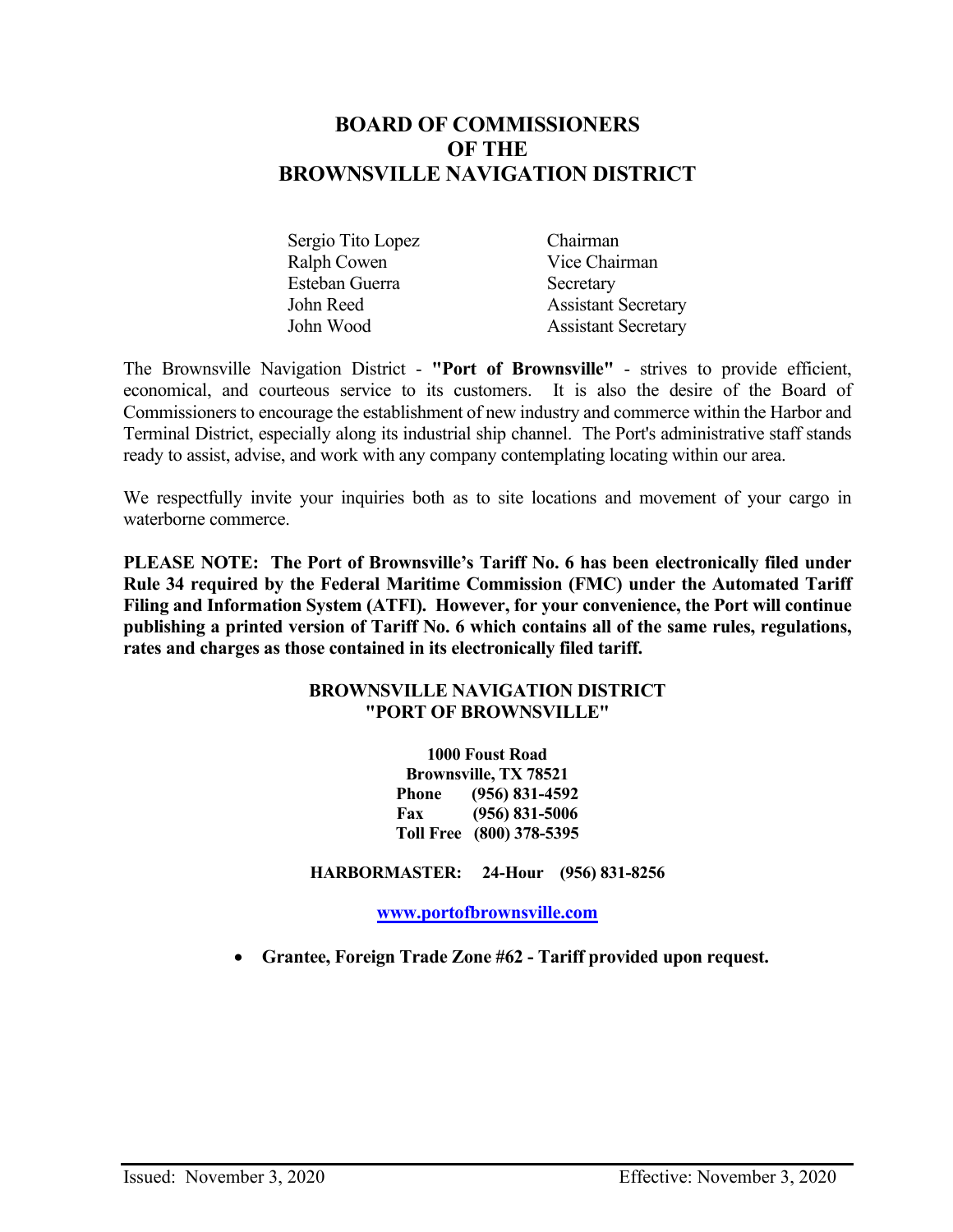#### **PORT OF BROWNSVILLE Tariff 6 – FMC-T6 CHECK SHEET FOR AMENDMENTS TO TARIFF**

This Tariff is used in loose leaf form and all changes will be made by reprinting the entire page. Such reprinted page will bear the same number as the original page and also show that it is a revised page.

Upon receipt of revised pages, the revised page number should be placed in the space opposite the "Amendment" number below corresponding to "Amendment" number shown on new or changed page. If revised page numbers are entered as received, check spaces will be filled in consecutive order with no omissions. If check spaces indicate an "Amendment" sheet has not been received, requests for missing pages should be made to the office of the Port Director and CEO, giving "Amendment" numbers of missing pages.

| Amend.<br>Number | <b>Revised</b><br>Page# | Amend.<br>Number | <b>Revised</b><br>Page# | Amend.<br>Number | <b>Revised</b><br>Page# | Amend.<br><b>Number</b> | <b>Revised</b><br>Page# | Amend.<br><b>Number</b> | <b>Revised</b><br>Page# |
|------------------|-------------------------|------------------|-------------------------|------------------|-------------------------|-------------------------|-------------------------|-------------------------|-------------------------|
| 1                | 455                     | 31               | 210                     | 61               | 452                     | 91                      | 440                     | 121                     |                         |
| $\overline{2}$   | 456                     | 32               | 318                     | 62               | 453                     | 92                      | 442                     | 122                     |                         |
| $\overline{3}$   | 457                     | 33               | 319                     | 63               | 454                     | 93                      | 460                     | 123                     |                         |
| $\overline{4}$   | 455                     | 34               | 305                     | 64               | TOC <sub>4</sub>        | 94                      | 60                      | 124                     |                         |
| 5                | 50                      | 35               | 306                     | 65               | TOC1                    | 95                      | 52                      | 125                     |                         |
| 6                | 51                      | 36               | 307                     | 66               | 40                      | 96                      | 53                      | 126                     |                         |
| $\overline{7}$   | 52                      | 37               | 308                     | 67               | 41                      | 97                      | 104                     | 127                     |                         |
| 8                | 53                      | 38               | 325                     | 68               | 120                     | 98                      | 210                     | 128                     |                         |
| 9                | 221                     | 39               | 200                     | 69               | 126                     | 99                      | 103                     | 129                     |                         |
| 10               | 40                      | 40               | 201                     | 70               | 130                     | 100                     | TOC <sub>2</sub>        | 130                     |                         |
| 11               | 41                      | 41               | 210                     | 71               | TOC <sub>2</sub>        | 101                     | 200                     | 131                     |                         |
| 12               | 221                     | 42               | 211                     | 72               | 207                     | 102                     | 201                     | 132                     |                         |
| 13               | 320                     | 43               | 225                     | 73               | 208                     | 103                     | 228                     | 133                     |                         |
| 14               | 216                     | 44               | 227                     | 74               | 224                     | 104                     | 313                     | 134                     |                         |
| 15               | 305                     | 45               | 300                     | 75               | 225                     | 105                     | 314                     | 135                     |                         |
| 16               | 306                     | 46               | 301                     | 76               | 227                     | 106                     | 318                     | 136                     |                         |
| 17               | 307                     | 47               | 302                     | 77               | 230                     | 107                     | 319                     | 137                     |                         |
| 18               | 308                     | 48               | 310                     | 78               | 303                     | 108                     | TOC3                    | 138                     |                         |
| 19               | 309                     | 49               | 218                     | 79               | 309                     | 109                     |                         | 139                     |                         |
| 20               | 310                     | 50               | 318                     | 80               | 330                     | 110                     |                         | 140                     |                         |
| 21               | 221                     | 51               | 221                     | 81               | 400                     | 111                     |                         | 141                     |                         |
| 22               | 221                     | 52               | 320                     | 82               | 401                     | 112                     |                         | 142                     |                         |
| 23               | 320                     | 53               | 226                     | 83               | 403                     | 113                     |                         | 143                     |                         |
| 24               | 219                     | 54               | 103                     | 84               | 407                     | 114                     |                         | 144                     |                         |
| 25               | 215                     | 55               | 104                     | 85               | 415                     | 115                     |                         | 145                     |                         |
| 26               | 305                     | 56               | 305                     | 86               | 418                     | 116                     |                         | 146                     |                         |
| 27               | 325                     | 57               | 103                     | 87               | 421                     | 117                     |                         | 147                     |                         |
| 28               | 325                     | 58               | 218                     | 88               | 430                     | 118                     |                         | 148                     |                         |
| 29               | 219                     | 59               | 450                     | 89               | 431                     | 119                     |                         | 149                     |                         |
| 30               | 122                     | 60               | 451                     | 90               | 433                     | 120                     |                         | 150                     |                         |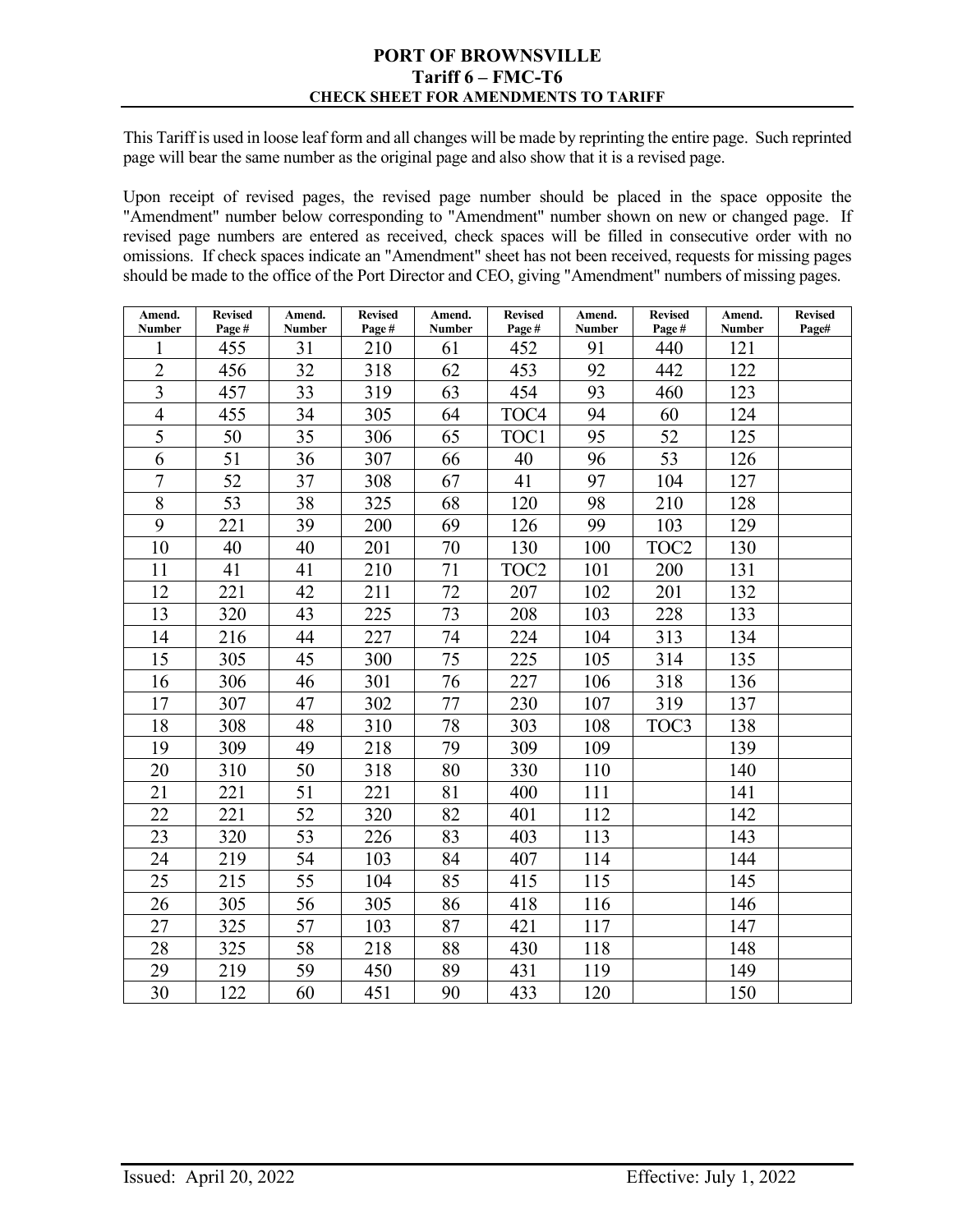| <b>SECTION ONE</b>                                                              | <b>ITEM</b> | <b>PAGE</b> |
|---------------------------------------------------------------------------------|-------------|-------------|
| <b>GENERAL RULES AND REGULATIONS</b>                                            |             |             |
| <b>Gulf Seaports Marine Terminal Conference</b>                                 | 40          | 40-41       |
| Definitions of Terms                                                            | 50          | $50 - 53$   |
| <b>Indemnification Clause</b>                                                   | 75          | 60          |
| Jurisdiction                                                                    | 100         | 100         |
| <b>Consent to Terms</b>                                                         | 105         | 100         |
| Limitation to Right of Access to Port Property                                  | 106         | 100-101     |
| Payment of Charges and Responsibility Therefore: Extensions of Credit and Liens | 110         | 102-103     |
| <b>Collection Policy</b>                                                        | 115         | 103-104     |
| Lessee Insurance                                                                | 120         | 110         |
| <b>Hold Harmless Clause</b>                                                     | 125         | 110         |
| <b>User Responsibility</b>                                                      | 137         | 115         |
| Responsibility of Property Damage                                               | 140         | 115         |
| District-Owned Equipment Use Rates                                              | 145         | 118         |
| Sale of Materials and Services                                                  | 150         | 120         |
| Watchmen Service at Fishing Harbor                                              | 155         | 121         |
| Labor Charges                                                                   | 160         | 121         |
| Holidays                                                                        | 165         | 122         |
| Maintenance of Leased Premises                                                  | 175         | 125-126     |
| <b>Abandoned Vessels</b>                                                        | 180         | 130-131     |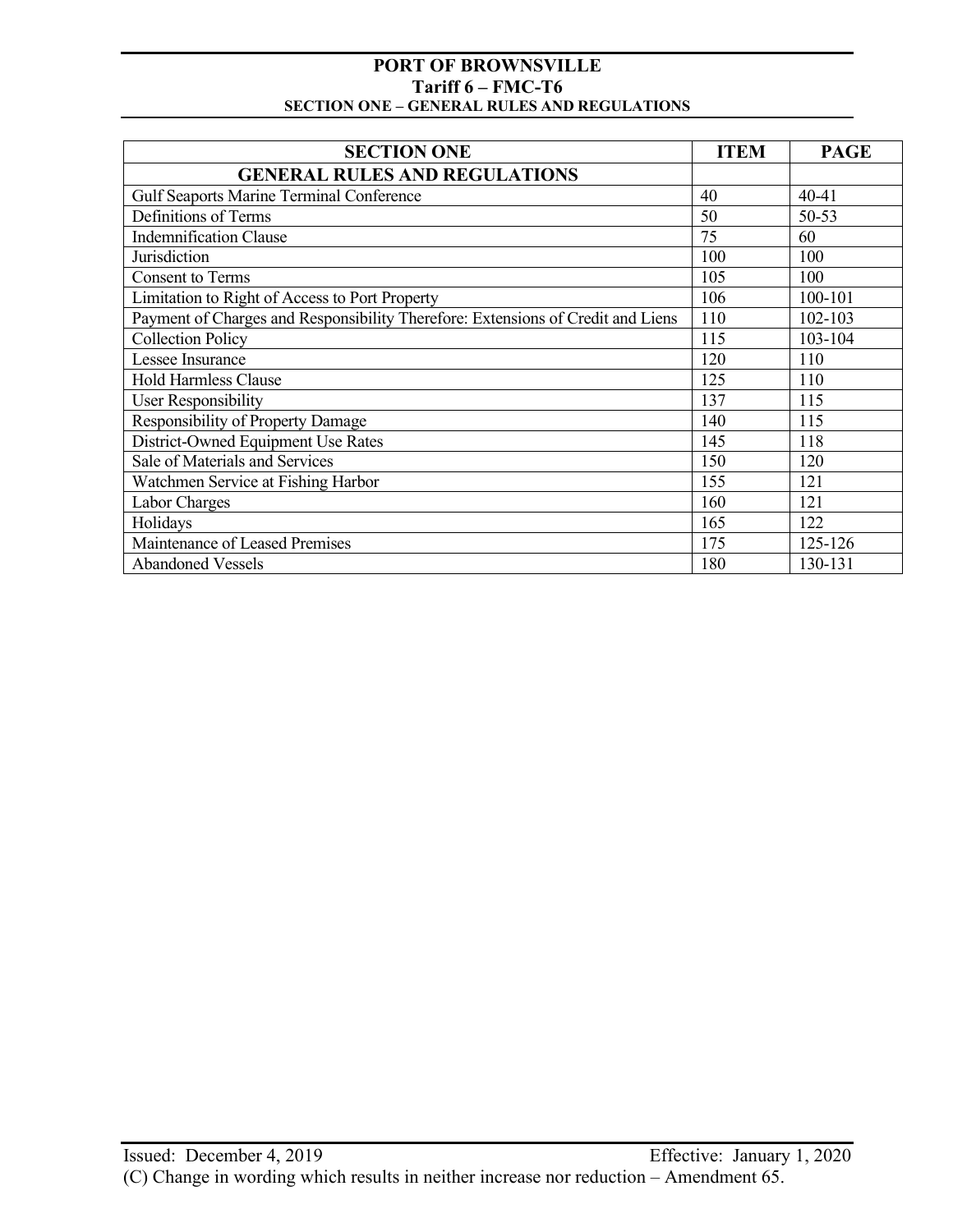First Revised Page 40 Cancels Original Page 40

# **ITEM 040 – GULF SEAPORTS MARINE TERMINAL CONFERENCE**

*Federal Maritime Commission Agreement 224-200163, effective December 2, 1988*

## **Participating Members**

- A. Board of Commissioners of the Port of New Orleans
- B. Board of Commissioners of Lake Charles Harbor and Terminal District
- C. Greater Baton Rouge Port Commission
- D. Orange County Navigation and Port District, Orange, TX
- E. Mississippi State Port Authority at Gulfport
- F. Port of Beaumont Navigation District of Jefferson County, TX
- G. Port Commission of the Port of Houston Authority of Harris County, TX
- H. Board of Trustees of the Galveston Wharves
- I. Alabama State Docks Department Port of Mobile
- J. South Louisiana Port Commission, LaPlace, LA
- K. Board of Navigation and Canal Commissioners of the Brownsville Navigation District of Cameron County, TX
- L. Port of Port Arthur Navigation District of Jefferson County, TX
- M. Board of Commissioners of the Tampa Port Authority of Hillsborough County, FL
- N. Brazos River Harbor Navigation District, Freeport, TX
- O. Panama City Port Authority
- P. Port of Pensacola
- Q. Port of Pascagoula, Pascagoula, MS
- R. Manatee County Port Authority of Palmetto, FL
- S. St. Bernard Port, Harbor and Terminal District, Chalmette, LA
- T. Jackson County Port Authority
- U. Plaquemines Port, Harbor, and Terminal District

**NOTICE:** The Gulf Seaports Marine Terminal Conference agreement permits the participating members to discuss and agree upon port terminal charges, rules and regulations. Any such rates, charges, rules and regulations, adopted pursuant to the Conference, must be published in the respective Tariffs of said members and so identified by proper symbol and explanation.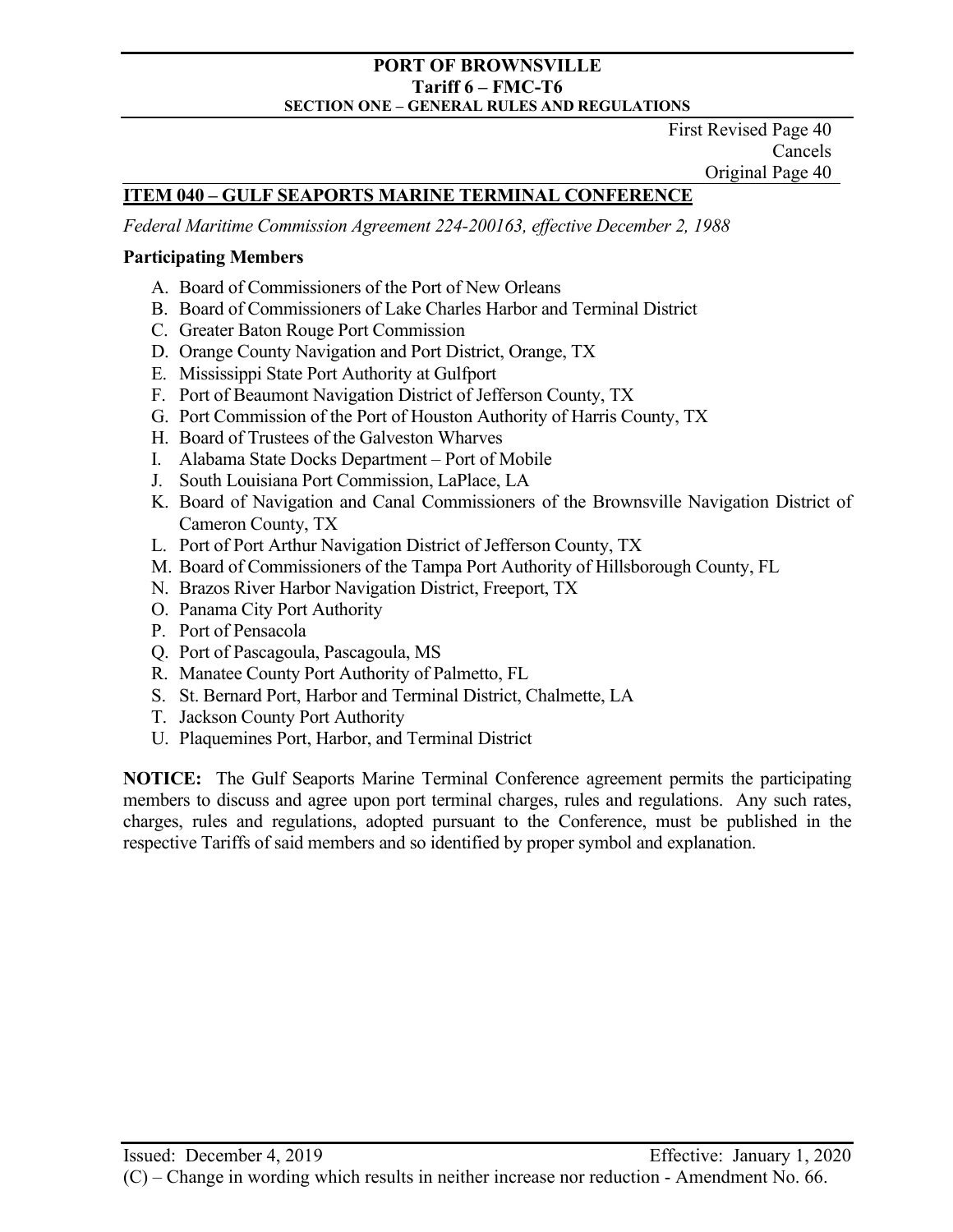First Revised Page 41 Cancels Original Page 41

## **ITEM 040 – GULF SEAPORTS MARINE TERMINAL CONFERENCE (continued)**

## **SHIPPERS REQUEST AND COMPLAINTS**

Shippers, or other users of the facilities and services of the members of said Conference, desiring to present requests or complaints with respect to any such rates, charges, rules and regulations, adopted pursuant to said Conference agreement, should submit same, in writing, to the Chairman of the Conference, at the address below, giving full particulars, including all relevant facts, conditions and circumstances pertaining to the request or complaint. Should further information be required by the Conference for full consideration of the request or complaint, the Conference Chairman will so advise by mail. The said Chairman will notify each skipper or complainant of the docketing of the matter and the date and time of the proposed meeting and if said shipper or complainant desires to be heard, he shall make request therefore upon the Conference Chairman in advance of the meeting:

> **Bill Inge, Conference Chairman Gulf Seaports Marine Terminal Conference c/o Alabama State Port Authority P. O. Box 1588 Mobile, AL 36633**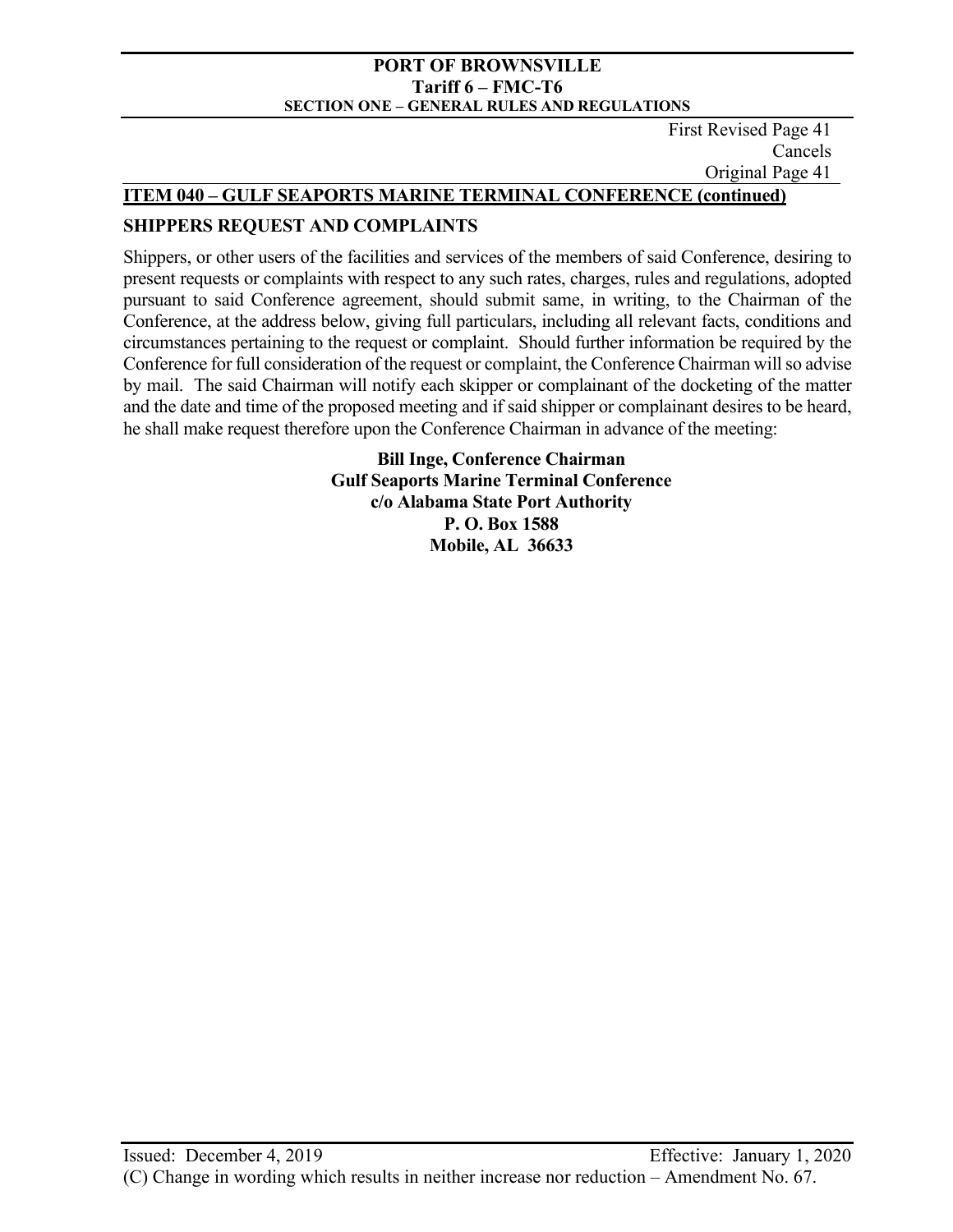First Revised Page 50 Cancels Original Page 50

| <b>ITEM 050 - DEFINITIONS OF TERMS</b> |                                                                                 |  |  |  |
|----------------------------------------|---------------------------------------------------------------------------------|--|--|--|
| <b>ABBREVIATIONS</b>                   |                                                                                 |  |  |  |
| ¢                                      | Cent                                                                            |  |  |  |
| \$                                     | Dollar                                                                          |  |  |  |
| $\frac{0}{0}$                          | Percent                                                                         |  |  |  |
| (A)                                    | Addition                                                                        |  |  |  |
| $\left(\mathbf{C}\right)$              | Change in wording which results in neither increase nor reduction               |  |  |  |
| $\mathbf{I}$                           | Increase                                                                        |  |  |  |
| (N)                                    | New Item                                                                        |  |  |  |
| (R)                                    | Reduction                                                                       |  |  |  |
| Cont'd                                 | Continued                                                                       |  |  |  |
| Cu. Ft.                                | <b>Cubic Feet</b>                                                               |  |  |  |
| cwt                                    | Hundred Pound Weight                                                            |  |  |  |
| <b>FMC</b>                             | <b>Federal Maritime Commission</b>                                              |  |  |  |
| <b>GRT</b>                             | Gross Registered Ton                                                            |  |  |  |
| Lbs.                                   | Pounds                                                                          |  |  |  |
| <b>LOA</b>                             | Length Over-All                                                                 |  |  |  |
| <b>MFB</b>                             | <b>Thousand Board Feet</b>                                                      |  |  |  |
| <b>NT</b>                              | Net Ton                                                                         |  |  |  |
| <b>MT</b>                              | Metric Ton                                                                      |  |  |  |
| <b>NOS</b>                             | Not Otherwise Specified                                                         |  |  |  |
| O/T                                    | Other than                                                                      |  |  |  |
| <b>ST</b>                              | <b>Short Ton</b>                                                                |  |  |  |
| (Local Symbol)                         | The rate, rule, or regulation bearing this reference mark is published pursuant |  |  |  |
|                                        | to agreement of Gulf Port Members of the Gulf Seaports Marine Terminal          |  |  |  |
|                                        | Conference                                                                      |  |  |  |

# **DEFINITIONS**

| <b>AGENT</b> | <b>OR</b> | <b>STEAMSHIP</b> | Persons, firms, corporations, or other business entities and their |  |
|--------------|-----------|------------------|--------------------------------------------------------------------|--|
| <b>AGENT</b> |           |                  | subsidiaries, duly appointed and authorized as representatives     |  |
|              |           |                  | acting on behalf of a steamship line or lines with the legal       |  |
|              |           |                  | authority to bind the owner, financially and otherwise, or         |  |
|              |           |                  | other vessel owners, and attending to all matters relating to      |  |
|              |           |                  | the vessels owned by their principals, in or on the public         |  |
|              |           |                  | wharves, docks, terminals, or facilities of the District (See Item |  |
|              |           |                  | 411)                                                               |  |
| <b>BERTH</b> |           |                  | The water area at the edge of a wharf, including mooring           |  |
|              |           |                  | facilities, used by a vessel while docked.                         |  |
| <b>BOARD</b> |           |                  | The Board of Navigation and Canal Commissioners of the             |  |
|              |           |                  | Brownsville Navigation District.                                   |  |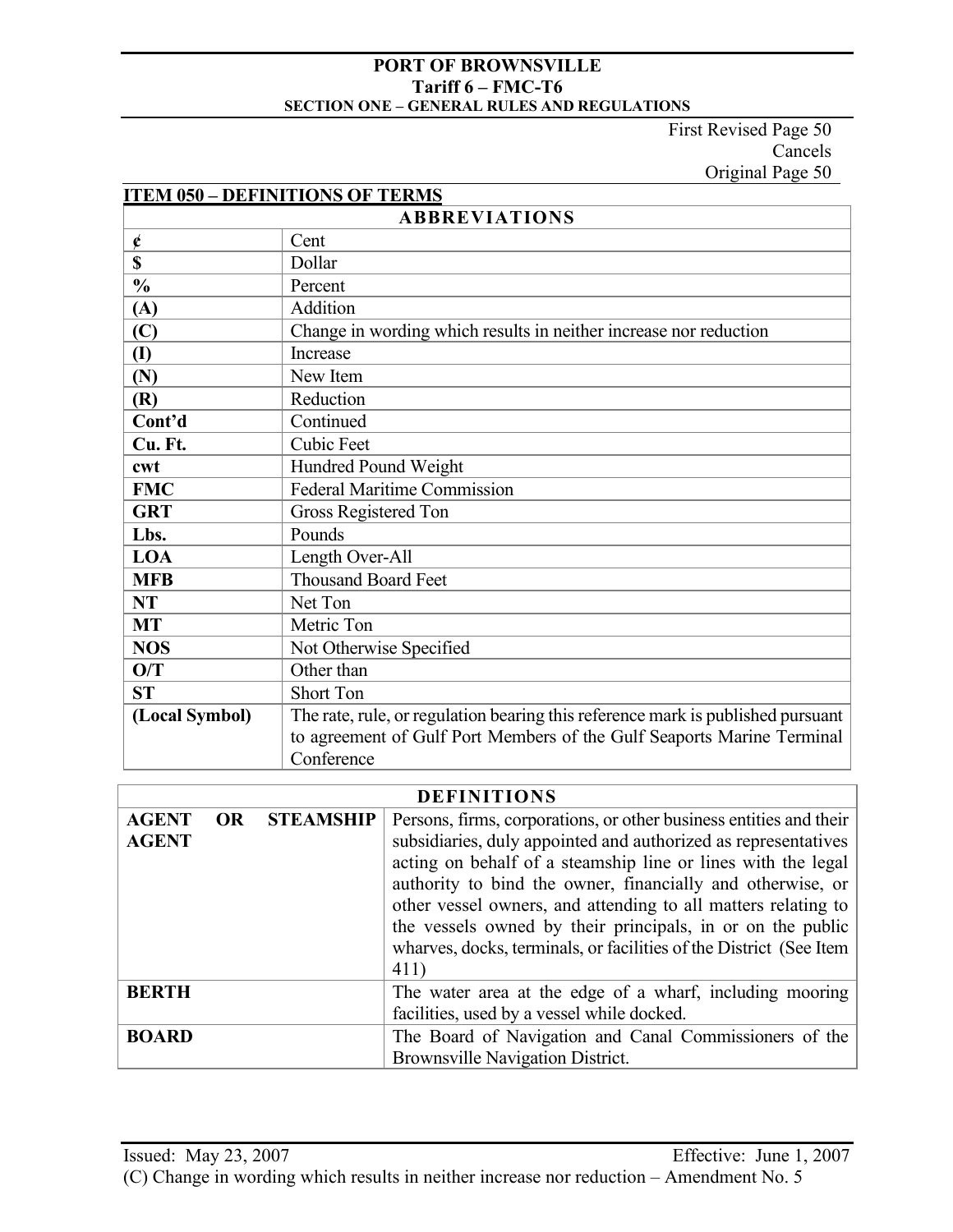First Revised Page 51 Cancels Original Page 51

# **ITEM 050 – DEFINITIONS OF TERMS (continued)**

| <b>DEFINITIONS</b>                                          |                                                                                                                                                                                                                                                                                                                                              |  |  |  |
|-------------------------------------------------------------|----------------------------------------------------------------------------------------------------------------------------------------------------------------------------------------------------------------------------------------------------------------------------------------------------------------------------------------------|--|--|--|
| <b>BONDED STORAGE</b>                                       | Storage accomplished under bond payable to the United States<br>Treasury Department until cleared for entry by the United<br><b>States Customs.</b>                                                                                                                                                                                          |  |  |  |
| <b>CHECKING</b>                                             | The service of counting and checking cargo against appropriate<br>documents for the account of the cargo or the vessel, or other<br>person requesting same.                                                                                                                                                                                  |  |  |  |
| <b>COASTWISE TRAFFIC</b>                                    | All traffic between any two or more Atlantic or Gulf ports of<br>the United States.                                                                                                                                                                                                                                                          |  |  |  |
| <b>CONTAINER</b>                                            | A standard (I.S.O.) seagoing container 20 feet in length or over.                                                                                                                                                                                                                                                                            |  |  |  |
| <b>CONTINUOUS</b><br><b>LOADING</b><br><b>AND UNLOADING</b> | When used in this Tariff, a loading and/or unloading operation<br>will qualify as a continuous loading and/or unloading operation<br>if it continues for 14 hours per day, weather delays excepting.<br>The first day of loading and/or unloading operations will<br>qualify as a continuous operation if it continues until 22:00<br>hours. |  |  |  |
| <b>DAY</b>                                                  | A consecutive 24-hour period or fraction thereof, beginning at<br>12:01 A.M.                                                                                                                                                                                                                                                                 |  |  |  |
| <b>DISTRICT</b>                                             | The Brownsville Navigation District.                                                                                                                                                                                                                                                                                                         |  |  |  |
| <b>DOCKAGE</b>                                              | The charge assessed against a vessel for berthing at a wharf,<br>pier, bulkhead structure, or bank or for mooring to a vessel so<br>berthed.                                                                                                                                                                                                 |  |  |  |
| <b>EXPORT TRAFFIC</b>                                       | All traffic moving from the continental United States to ports<br>not within the continental United States.                                                                                                                                                                                                                                  |  |  |  |
| <b>FREE TIME</b>                                            | The specified period during which cargo may occupy space<br>assigned to it on terminal property free of wharf demurrage or<br>terminal storage charges immediately prior to the unloading or<br>subsequent to the discharge of such cargo on or off the vessel.                                                                              |  |  |  |
| <b>HANDLING</b>                                             | The service of physically moving cargo between point of rest<br>and any place on the terminal facility, other than the end of<br>ship's tackle.                                                                                                                                                                                              |  |  |  |
| <b>HARBOR FEE</b>                                           | A fee assessed to all waterborne vessels engaged in foreign,<br>coastwise, intercoastal or intracoastal trade.                                                                                                                                                                                                                               |  |  |  |
| <b>HEAVY LIFT</b>                                           | Any cargo that cannot be handled with a single lift machine or<br>weighs more than 30,000 lbs.                                                                                                                                                                                                                                               |  |  |  |
| <b>IMPORT TRAFFIC</b>                                       | All traffic moving from ports not within the continental United<br>States to the continental United States.                                                                                                                                                                                                                                  |  |  |  |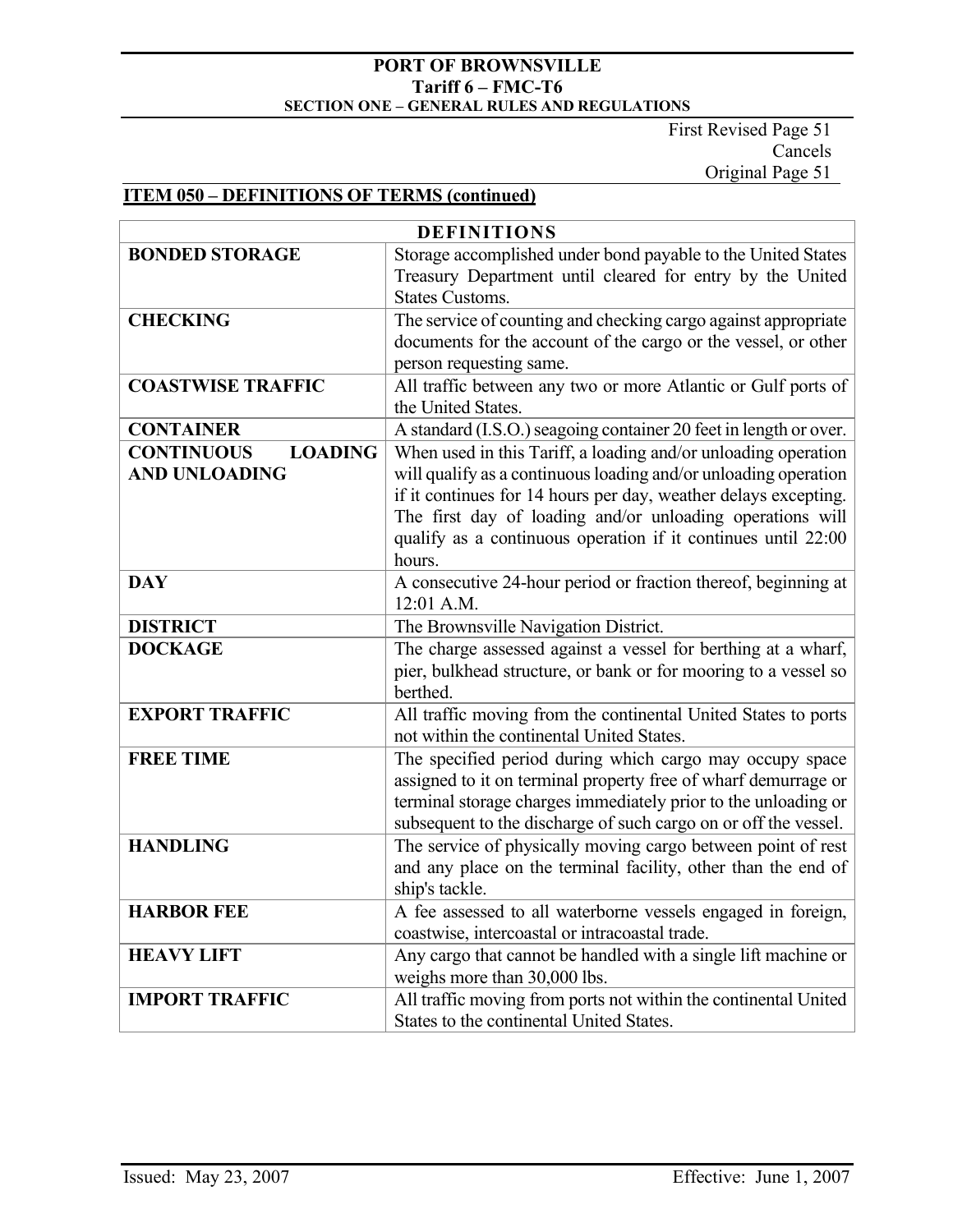First Revised Page 52 Cancels Original Page 52

# **ITEM 050 – DEFINITIONS OF TERMS (continued)**

| <b>DEFINITIONS</b>                    |                                                                                                                                                                                                                                                                                                              |  |  |  |
|---------------------------------------|--------------------------------------------------------------------------------------------------------------------------------------------------------------------------------------------------------------------------------------------------------------------------------------------------------------|--|--|--|
| <b>INTERCOASTAL TRAFFIC</b>           | All traffic between Atlantic and Gulf ports of the United<br>States to the continental United States.                                                                                                                                                                                                        |  |  |  |
| <b>INTRACOASTAL TRAFFIC</b>           | All traffic between interior points served by canals and<br>rivers.                                                                                                                                                                                                                                          |  |  |  |
| <b>LINER SERVICE</b>                  | Vessels making regularly scheduled calls for the receipt and<br>delivery of cargo at this port.                                                                                                                                                                                                              |  |  |  |
| <b>LOADING OR UNLOADING</b>           | The service of loading or unloading cargo between any place<br>on the terminal and railroad cars, trucks, or barges or any<br>other means of land conveyance to or from the terminal<br>facility.                                                                                                            |  |  |  |
| <b>MARGINAL TRACKS</b>                | Railroad tracks on the wharf apron within reach of ship's<br>tackle.                                                                                                                                                                                                                                         |  |  |  |
| <b>MONTH</b>                          | That period beginning at 12:01 A.M. on the first day of the<br>calendar month following spotting of the cargo for unloading<br>and ending at 11:59 P.M. on the last day of the calendar<br>month preceding loading out of the cargo.                                                                         |  |  |  |
| <b>NON-WATERBORNE</b><br><b>CARGO</b> | Cargo arriving at the public facilities of the Port of<br>Brownsville by any transportation method other than<br>waterborne commerce which will not be re-shipped from<br>the Port of Brownsville via waterborne transportation.                                                                             |  |  |  |
| <b>POINT OF REST</b>                  | The area of the terminal facility which is assigned for the<br>receipt of inbound cargo from the ship and from which<br>inbound cargo may be delivered to the consignee and that<br>area of the terminal facility which is assigned for the receipt<br>of outbound cargo from shipper for loading of vessel. |  |  |  |
| <b>PORT</b>                           | The physical facilities of the Port of Brownsville, the<br>channel, docks, sheds, roads, etc. The Port is owned and<br>operated by the District.                                                                                                                                                             |  |  |  |
| <b>PROJECT CARGO</b>                  | Project cargo includes freight that is voluminous, either by<br>weight, size or quantity, or composed of complex<br>components that must be disassembled, shipped and then re-<br>assembled.                                                                                                                 |  |  |  |
| <b>SHIPSIDE</b>                       | The location of cargo within reach of ship's tackle or in berth<br>space, in accordance with the customs and practices of this<br>port.                                                                                                                                                                      |  |  |  |
| <b>SWITCHING</b>                      | Moving of cargo within the confines of the port area whether<br>on land or water, (a) between locations; (b) between one or<br>more transportation conveyances; or (c) between location<br>and transportation conveyances.                                                                                   |  |  |  |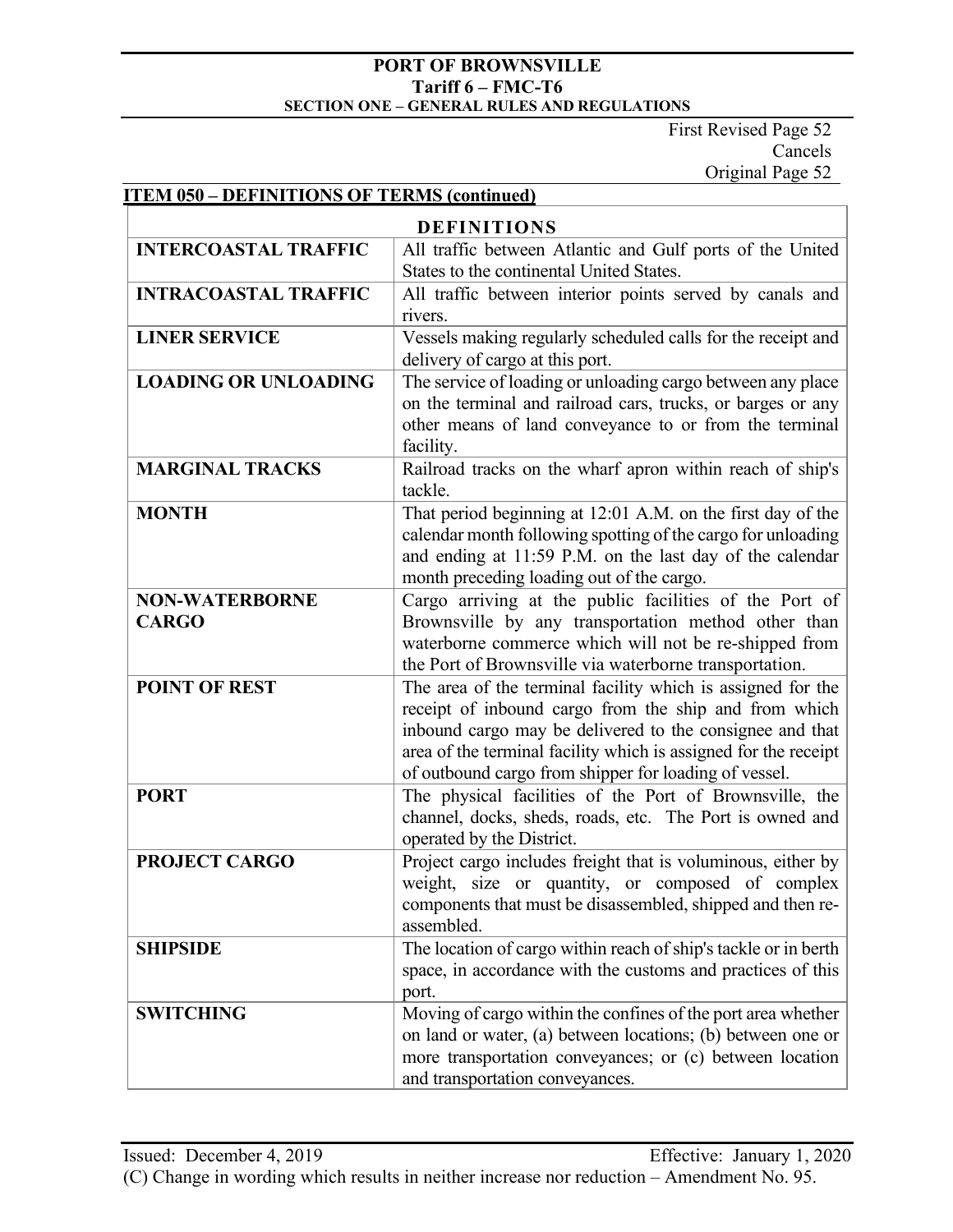Second Revised Page 53 Cancels First Revised Page 53

# **ITEM 050 – DEFINITIONS OF TERMS (continued)**

| <b>TERMINAL STORAGE</b><br>The service of providing warehouse or other terminal<br>facilities for the storage of inbound or outbound cargo<br>after the expiration of free time, including wharf storage,<br>shipside storage, closed or covered storage, opened or<br>ground storage, bonded storage, and refrigerated<br>storage, after storage arrangements have been made.<br>A unit of weight of 2,204.6 pounds<br>TON, METRIC |
|-------------------------------------------------------------------------------------------------------------------------------------------------------------------------------------------------------------------------------------------------------------------------------------------------------------------------------------------------------------------------------------------------------------------------------------|
|                                                                                                                                                                                                                                                                                                                                                                                                                                     |
|                                                                                                                                                                                                                                                                                                                                                                                                                                     |
|                                                                                                                                                                                                                                                                                                                                                                                                                                     |
|                                                                                                                                                                                                                                                                                                                                                                                                                                     |
|                                                                                                                                                                                                                                                                                                                                                                                                                                     |
|                                                                                                                                                                                                                                                                                                                                                                                                                                     |
|                                                                                                                                                                                                                                                                                                                                                                                                                                     |
| TON, NET OR SHORT<br>A unit of weight of 2,000 pounds.                                                                                                                                                                                                                                                                                                                                                                              |
| <b>USER</b><br>A user of the facilities owned, leased, and/or controlled                                                                                                                                                                                                                                                                                                                                                            |
| by the Brownsville Navigation District shall include any                                                                                                                                                                                                                                                                                                                                                                            |
| vessel or person using any District properties, facilities,                                                                                                                                                                                                                                                                                                                                                                         |
| or equipment, or to whom or for whom any service,                                                                                                                                                                                                                                                                                                                                                                                   |
| work, or labor is furnished, performed, done, or made                                                                                                                                                                                                                                                                                                                                                                               |
| available by the District, or any person owning or having                                                                                                                                                                                                                                                                                                                                                                           |
| custody of cargo moving over such facilities.                                                                                                                                                                                                                                                                                                                                                                                       |
| Includes within its meaning every description of water<br><b>VESSEL</b>                                                                                                                                                                                                                                                                                                                                                             |
| craft or other artificial contrivance whether self-                                                                                                                                                                                                                                                                                                                                                                                 |
| propelled or non-self-propelled, used, or capable of                                                                                                                                                                                                                                                                                                                                                                                |
| being used, as a means of transportation on water, and                                                                                                                                                                                                                                                                                                                                                                              |
| shall include in its meaning the owner thereof.                                                                                                                                                                                                                                                                                                                                                                                     |
| <b>WHARF</b><br>Any wharf, pier, quay, landing, or other stationary                                                                                                                                                                                                                                                                                                                                                                 |
| structure to which a vessel may make fast or which may                                                                                                                                                                                                                                                                                                                                                                              |
| be utilized in the transit or handling of cargo or                                                                                                                                                                                                                                                                                                                                                                                  |
| passengers and shall include other port terminal facility                                                                                                                                                                                                                                                                                                                                                                           |
| areas along side of which vessels may lie or which are                                                                                                                                                                                                                                                                                                                                                                              |
| suitable for and are used in the loading, unloading,                                                                                                                                                                                                                                                                                                                                                                                |
| assembling, distribution, or handling of cargo.<br><b>WHARF STORAGE (WHARF</b><br>A charge assessed against cargo remaining in or on                                                                                                                                                                                                                                                                                                |
| terminal facilities after the expiration of free time.<br><b>DEMURRAGE)</b>                                                                                                                                                                                                                                                                                                                                                         |
| A charge assessed against the cargo or vessel on all<br>WHARFAGE                                                                                                                                                                                                                                                                                                                                                                    |
| cargo passing or conveyed over, onto, or under wharves                                                                                                                                                                                                                                                                                                                                                                              |
| or between vessels (to or from barge, lighter, or water),                                                                                                                                                                                                                                                                                                                                                                           |
| when berthed at a wharf or when moored in slip adjacent                                                                                                                                                                                                                                                                                                                                                                             |
| to wharf. Wharfage is solely the charge for use of wharf                                                                                                                                                                                                                                                                                                                                                                            |
| and does not include charges for any other service. Non-                                                                                                                                                                                                                                                                                                                                                                            |
| Waterborne Cargo will be assessed a fee equal to the                                                                                                                                                                                                                                                                                                                                                                                |
| wharfage charge for that commodity published herein.                                                                                                                                                                                                                                                                                                                                                                                |

**`**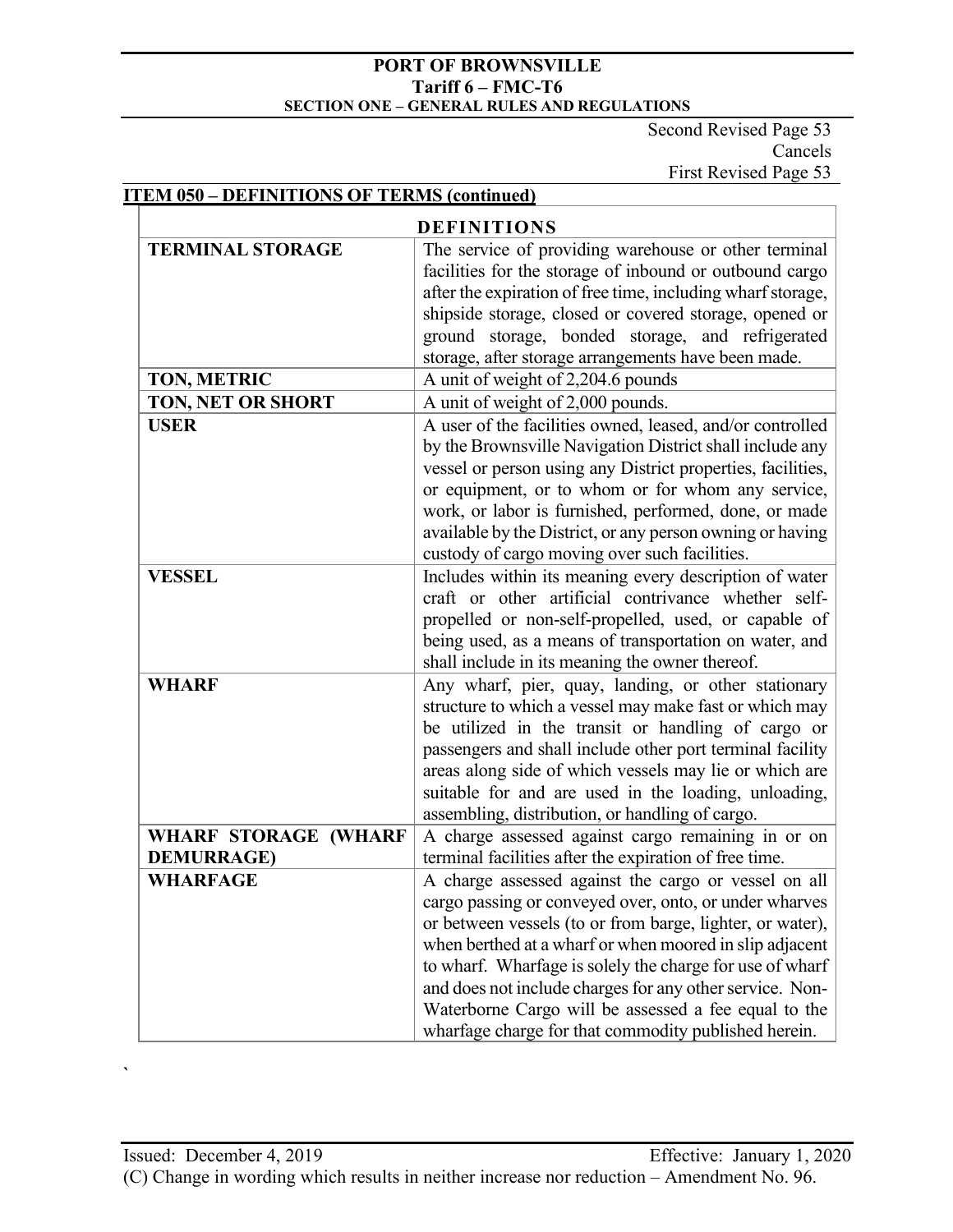First Revised Page 60 Cancels Original Page 60

## **ITEM 075 - INDEMNIFICATION CLAUSE**

Users of the Brownsville Navigation District's facilities or waterways release and discharge the District from liability for, and assume the risk of loss or damage to the property of the user, and the personal injury or death of any person employed by the user, and agree to defend, indemnify, reimburse, and hold harmless the District, its agents, servants, employees, and Port Commissioners, from all claims, causes of action, demands, and liabilities of any kind or character, including but not limited to claims, causes of action, demands, and liabilities of any kind or character resulting from, arising out of or caused, in whole or in part, by said user's fault of any kind, including but not limited to negligence, gross negligence, intentional acts, strict liability in tort, breach of warranty, express or implied, or breach of any term or condition of the District's tariff, as amended, including those caused by any of the activities of said user's agents, contractors, employees, invitees, or licensees directly or indirectly related to use of the District's facilities or waterways by said user, save and except such damages as may be caused by the negligence of the District, its agents, contractors, employees, invitees or licensees, it being intended that said user will indemnify the District for said user's proportionate fault, including but not limited to negligence, which causes such damages. Should said user fail or refuse after written notice to participate in the settlement of a claim for damages, then the District may settle with the claimant without prejudice to the District's indemnity rights set forth herein, it being agreed that a settlement after notice to the user will constitute a settlement of the proportionate fault, including but not limited to negligence of both the user and the District, which settlement may later be apportioned between the District and said user. For purposes of this paragraph, "user" shall be construed broadly to include any person or entity using the District's facilities or waterways, directly or indirectly. Notwithstanding the foregoing, District reserves all rights in law in equity including its rights and immunities under the doctrine of governmental immunity.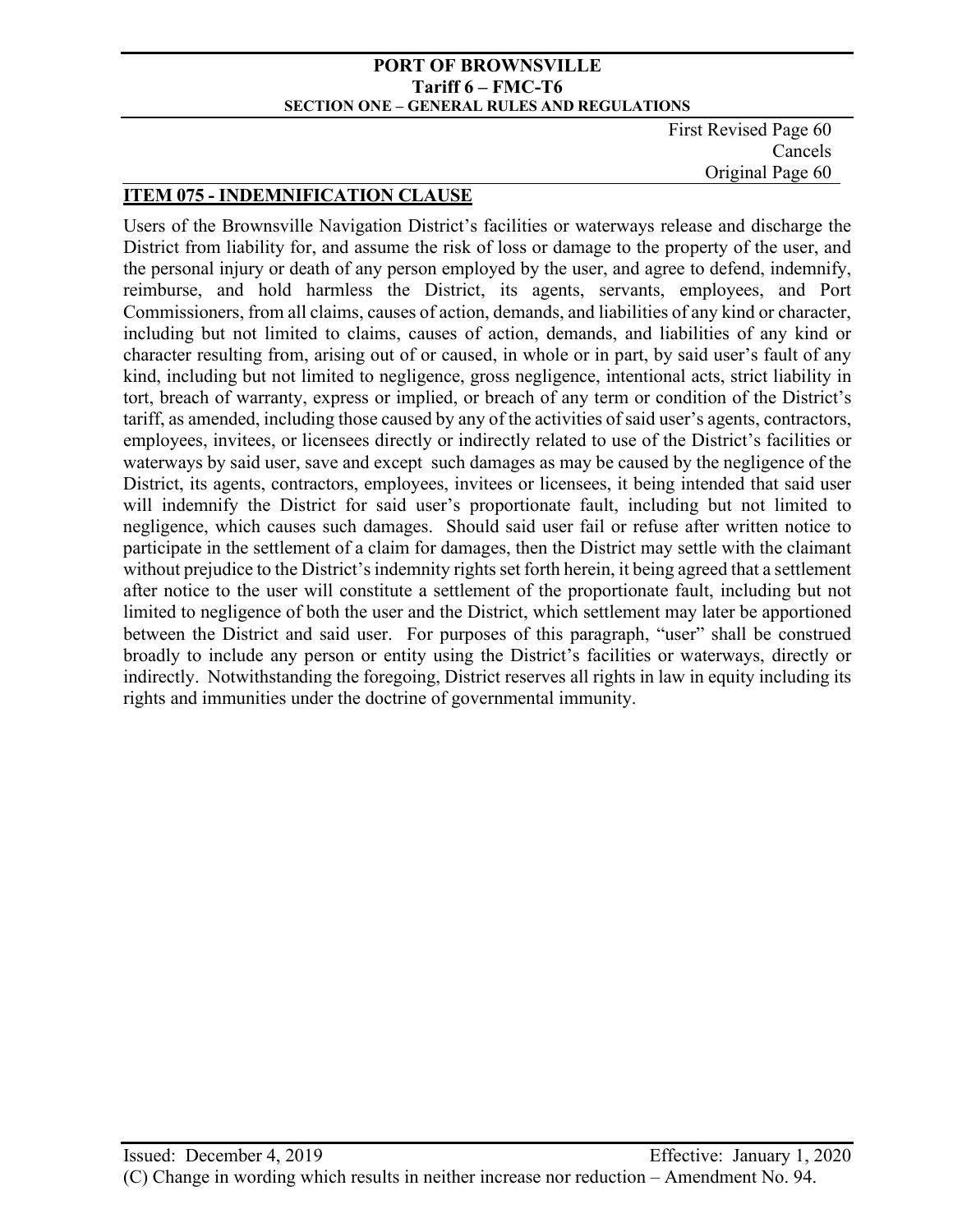### **ITEM 100 - JURISDICTION**

- **1.** The Brownsville Ship Channel and public wharves and related facilities on the Brownsville Ship Channel are owned and operated by the Brownsville Navigation District of Cameron County, Texas. The District, which is governed by a Board of Navigation and Canal Commissioners, has jurisdiction over and control of the use of the Brownsville Ship Channel from its beginning at the entrance to Brazos Santiago Pass from the Gulf of Mexico to and including the Turning Basin at the Port of Brownsville and all navigable basins or slips adjacent thereto, hereinafter called Waterways, excluding those in the Port of Port Isabel and the City of Port Isabel; and jurisdiction over and control of the use of all land, wharves, sheds, warehouses, open storage patios, water distribution system, sewage collection system, roads, security, and all other property, equipment and facilities owned and/or operated by it, hereinafter called Facilities; and has the power to regulate and fix charges for the use of such waterways and facilities. Such control and regulation applies to all vessels entering or exiting the Port of Brownsville as well as all other users of the facilities.
- **2.** The same body also constitutes the Board of Pilots Commission, under whose authority rates and regulations are set for pilotage on the Ship Channel and Brazos Santiago Pass.

# **ITEM 105 - CONSENT TO TERMS**

- **1.** The use of the waterways and facilities under jurisdiction of the District shall constitute a consent to the terms and conditions of this Tariff and evidences an agreement on the part of all vessels, their owners and agents, and other users of such waterways and facilities, hereinafter called User, pay all charges specified and be governed by all rules and regulations herein contained.
- **2.** The District reserves the right at any time or times and without notice to deny the use of its facilities to any user who or which has not paid any invoice for its account within the time permitted under the District's collection policy (Item 115); such denial may continue until user's accounts are fully paid and credit has been re-established with the District.

# **ITEM 106 – LIMITATION TO RIGHT OF ACCESS TO PORT PROPERTY**

- **1.** Any person who enters the Port of Brownsville in any capacity must comply with the Port entry requirements and security measures in effect at the time of entry. Those requirements are based on a number of factors, including Department of Homeland Security regulations and MARSEC levels. The District retains the right to deny entry to any person at any time. Possession of a valid license or permit does not guarantee entry into the Port of Brownsville.
- **2.** Operation of all motor vehicles on Port property must comply with State and Federal transportation laws and Brownsville Navigation District Ordinance No. 3.

Original Page 100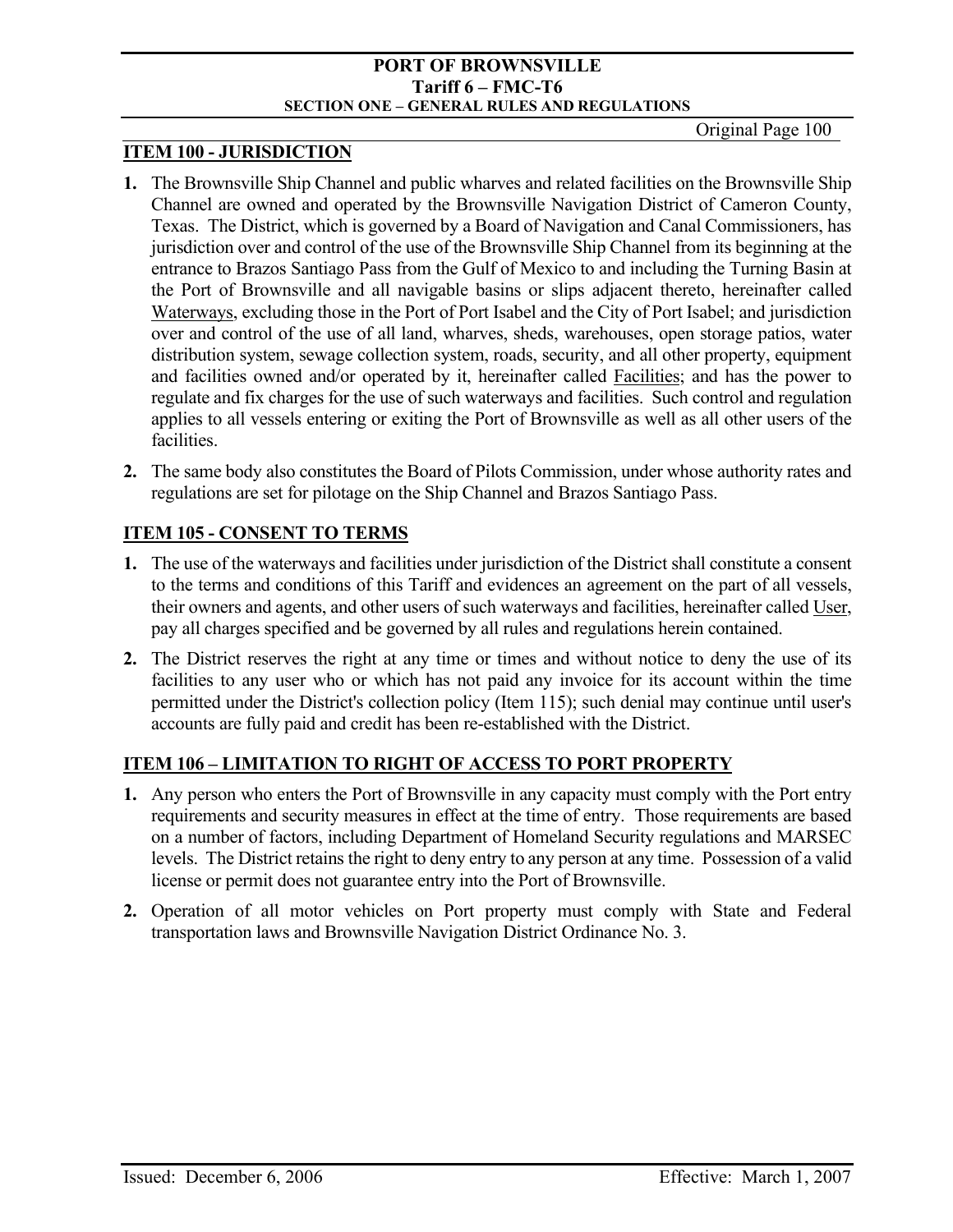Original Page 101

## **ITEM 106 – LIMITATION TO RIGHT OF ACCESS TO PORT PROPERTY (continued)**

- **3.** All vehicles entering upon District property are subject to search at any time. If the driver of a vehicle refuses to permit a search, access will be denied.
- **4.** Only authorized vehicles will be allowed entry through the entry gates at the Port of Brownsville. If, in the judgment of District personnel, the use, driving, operating or parking of a motor vehicle does, will or could interfere with the efficient and safe operations of the Port of Brownsville, designated District representatives, including the Brownsville Navigation District's security and police personnel, may order such vehicles out of the area or off the District's property. The District may order the removal of vehicles not in compliance with this provision, and in such event all towing and storage will be the responsibility of the owner of the vehicle.
- **5.** Certain areas have been or may be designated for parking. Vehicles must park in these areas. Vehicles that are not parked in designated parking areas may be subject to removal as noted above.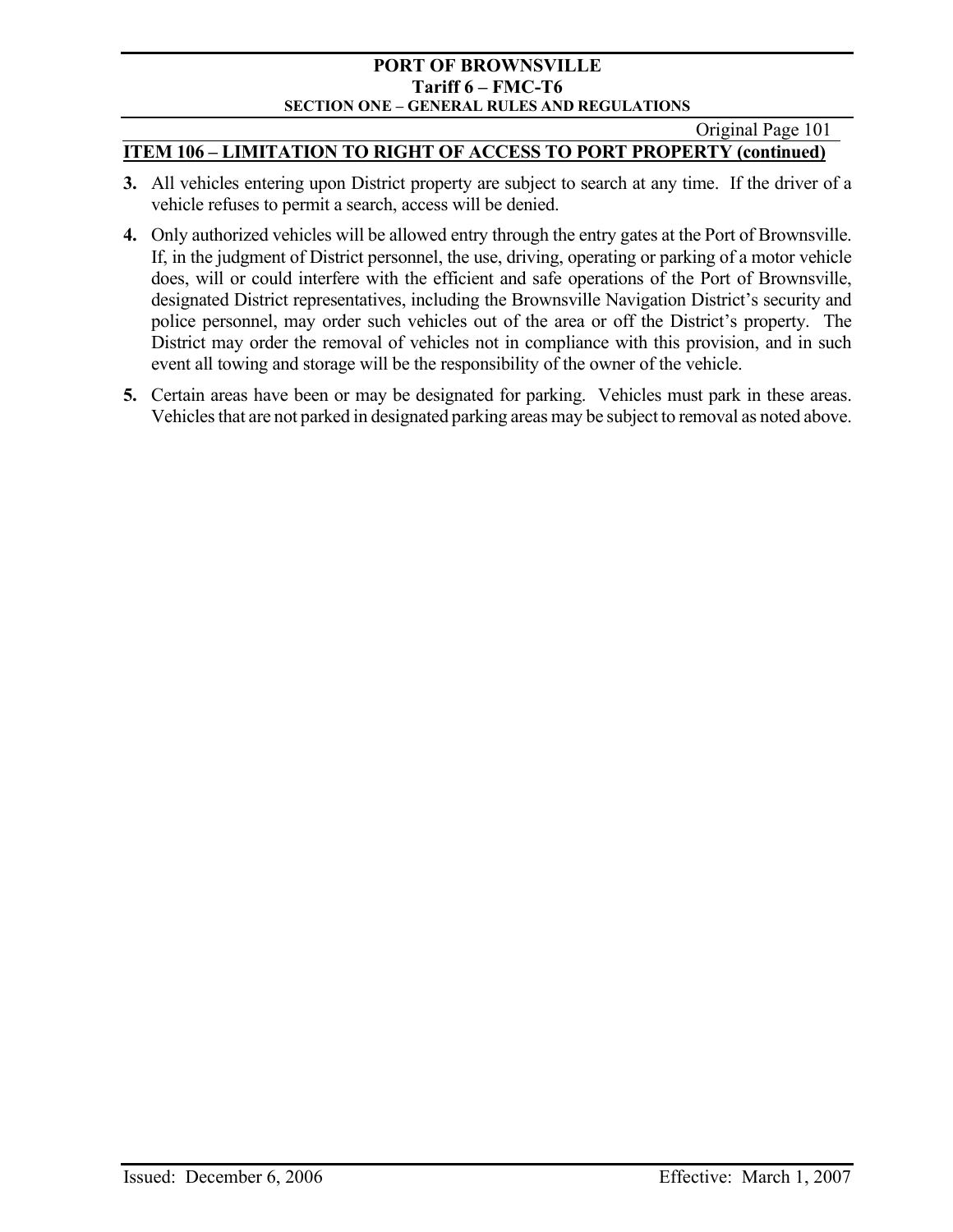Original Page 102

# **ITEM 110 - PAYMENT OF CHARGES AND RESPONSIBILITY THEREFORE: EXTENSIONS OF CREDIT AND LIENS**

- 1. Vessel charges, as set out hereinafter, shall constitute a lien against the vessel. Cargo charges, as set out hereinafter shall constitute a lien against the merchandise or commodity. Service charges shall be payable by the party requesting such service.
- 2. Charges against cargo in or on the District's facilities are due on delivery, and the District reserves the right to prevent delivery in the absence of satisfactory assurance of payment.
- 3. All invoices rendered by the District for use of its facilities or any services and claims whatsoever are due and payable in cash upon presentation, unless arrangements for extension of credit have been made. When credit arrangements have been made, any vessels, their owners and agents, or other users receiving invoices and failing to make full payment within the time permitted under the District's Collection Policy (Item 115 of this Tariff) may be placed on a Cash-in-Advance basis and/or may be denied the use of the District's facilities.
- 4. Presentation of invoices to Vessels, their owners and agents, or other users is done as a matter of accommodation and convenience and shall not constitute a waiver of the liens for charges furnished a vessel for which the maritime law gives a lien.
- 5. Vessel charges are due from the vessel, its owners and agents and shall be collected for and on behalf of the District through the vessel's owners and its agents, and such vessel and its owners and agents, jointly and severally, shall guarantee and be liable for the payment of such charges to the District.
- 6. Wharfage and cargo storage charges are due from the owner, shipper, or consignee of the cargo. The vessel and its owners and agents, jointly and severally, shall guarantee and be liable for the collection and payment of wharfage charges to the District. The vessel and its owners and agents, and stevedores, shall guarantee and be liable for the collection and payment of cargo storage charges. The aforementioned guarantee and liability will be effective whether or not the charges are collected by such vessel or its owner or agent, or by the stevedores, except as provided in the following paragraph. The use of the wharf or other terminal facility by the vessel or its owner or agent, or stevedores, shall constitute acceptance and acknowledgment of this agency guaranty and liability. Any errors in invoices will be rectified by the District.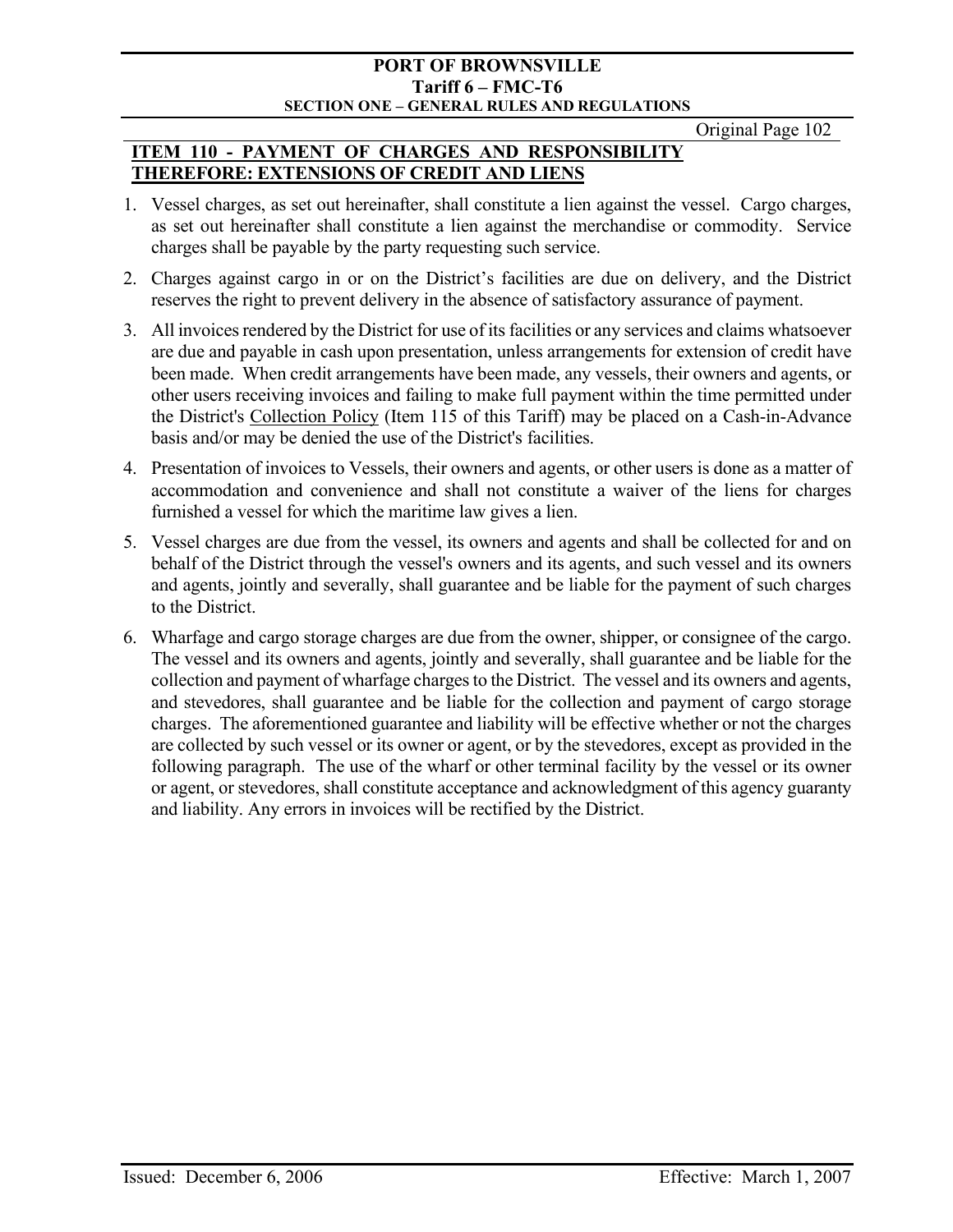Third Revised Page 103 Cancels Second Revised Page 103

# **ITEM 110 - PAYMENT OF CHARGES AND RESPONSIBILITY THEREFORE: EXTENSIONS OF CREDIT AND LIENS (continued)**

- 7. On written request, as hereinafter provided, the District will invoice cargo-related charges such as wharfage and storage charges either to a Steamship Agent other than the one representing the Vessel, to a licensed Stevedore or Freight Handler (licensed under Item 421 of this Tariff), or to a lessee of the District, being in good standing with the District and acceptable to the District, provided that a request in writing by the Vessel's agent is received by the District for such invoicing at the time berth assignment is requested, or prior to the removal of the cargo from the dock, and written acceptance of the responsibility for such charges is received by District from the party to be invoiced.
- 8. The District, at its option and subject to termination at its election, may at any time, and from time to time, extend credit to any user or other persons conducting business with the District under the provisions of this tariff or amendments or re-issues thereof.
- 9. The District reserves the right to estimate and collect in advance all charges which may accrue against vessels, their owners and agents, and against cargo loaded or discharged by such vessels, and other users of the facilities of the District, whose credit has not been properly established with the District. Use of the facilities may be denied until such advance payments or deposits are made in accordance with the District's Collection Policy (Item 115 of this Tariff).
- 10. As compensation to agents and stevedores for collection of dockage, wharfage, and cargo penalty storage charges, the District shall pay a fee of two and one-half (2 1/2%) of the total dockage, wharfage, and penalty storage charges incurred and billed to the agents and stevedores. This fee will only be paid in instances where the collection and payment of said charges is by the agents and stevedores, both parties are to have properly submitted all required cargo documentation as specified in Tariff Item 200 and said charges are paid within 30 days of invoice date, and such charges are for the account of a third party. When, pursuant to written contracts, such charges are billed to and paid by parties other than the agents and stevedores, such fee will not be paid. Nothing in this paragraph is intended to relieve agents or stevedores of responsibilities or liabilities described in preceding paragraphs. Failure to bring account current for all other billings owed to the District within 14 days of delinquent notification will result in forfeiture of that month's calculated 2 ½% fee.

# **ITEM 115 - COLLECTION POLICY**

1. Any invoice or amount, other than an invoice for ground lease rental or an invoice for Port Services (defined as those services normally billed on the monthly Port Services billing to include potable water, sewage, solid waste collections and disposal, fire service connections, and security charges, if applicable that are controlled by their own specific delinquency provisions, owed to the District which is 30 days or more past invoice due date is considered delinquent. Any vessel, her owners and agents, stevedoring companies, or any other user of the facilities of the District, including lessees, whose account becomes delinquent will be required to pay Cash in Advance for any further use of the facilities and/or will be denied any further use of the facilities until the account is completely paid and the user has re-established credit with the District which is satisfactory with the Director of Finance. See Policies C301 through C309 for Leasing Policies and Policy G103 for the Port Services Collections and Discontinuation Policy.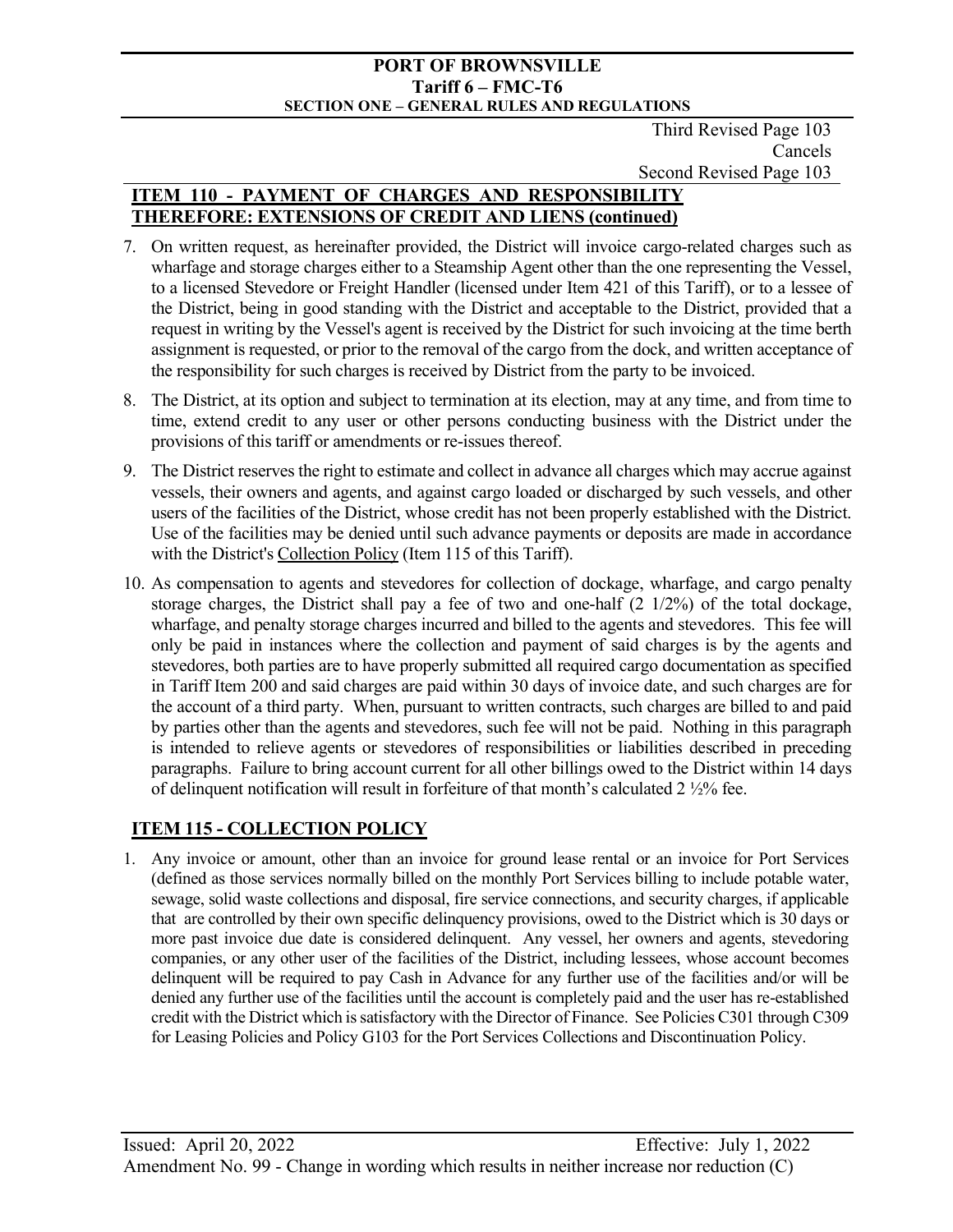Second Revised Page 104 Cancels First Page 104

# **ITEM 115 - COLLECTION POLICY (CONTINUED)**

- 2. The party responsible for a delinquent invoice shall be responsible for all expenses and charges incurred by the District in collection of the invoice. These charges must be paid before an account will be considered current.
- 3. New users of the facilities or users whose credit has not been properly established with the District will be on a Cash-in-Advance basis until such time as they have established credit with the District. Deposit shall be 125% of estimated monthly charges for use of the facilities. The District will refund any Cash-in-Advance funds remaining after all charges and invoices owing to the District have been satisfied, including invoices not related to the use of facilities for which the Cash-in-Advance was made. The District reserves the right to estimate all charges and deposits.
- 4. The District reserves the right to apply payments against user's oldest outstanding invoice, except that payments made on behalf of specific vessels and their owners will be applied as specified.
- 5. Any invoice, other than an invoice for a negotiated agreement that contains its own specific delinquency provisions, remaining unpaid 30 days or more past invoice date will be assessed an interest charge at the maximum interest rate allowable by law per annum, on the unpaid balance for each 30 days period that it remains unpaid. Written notice of any invoice in dispute must be furnished to the District's Director of Finance within twenty (20) days from date of invoice or else interest charges and a late fee will apply.
- 6. Parties in arrears more than 30 days from date of issue of invoice may be removed from all credit lists until the District has been furnished a specific payment bond in a sum acceptable to the Board of Commissioners, issued by a corporate surety authorized to do and doing business in the State of Texas and listed in U.S. Department of the U.S. Treasury Circular 570, warranting the payment of any and all charges of the District thereafter incurred within (30) days of the date of presentation of each invoice for such charges, and such bond shall not be subject to cancellation except upon thirty (30) days advance written notice by such surety to the District.
- 7. Accounts with invoices that are delinquent 30 days or more from the invoice due date are subject to legal collection efforts. Any account that has an invoice that is turned over for legal collection efforts will be assessed the cost of collection.
- 8. Under no circumstances may any amount claimed against the District be commingled with or offset out of moneys due the District.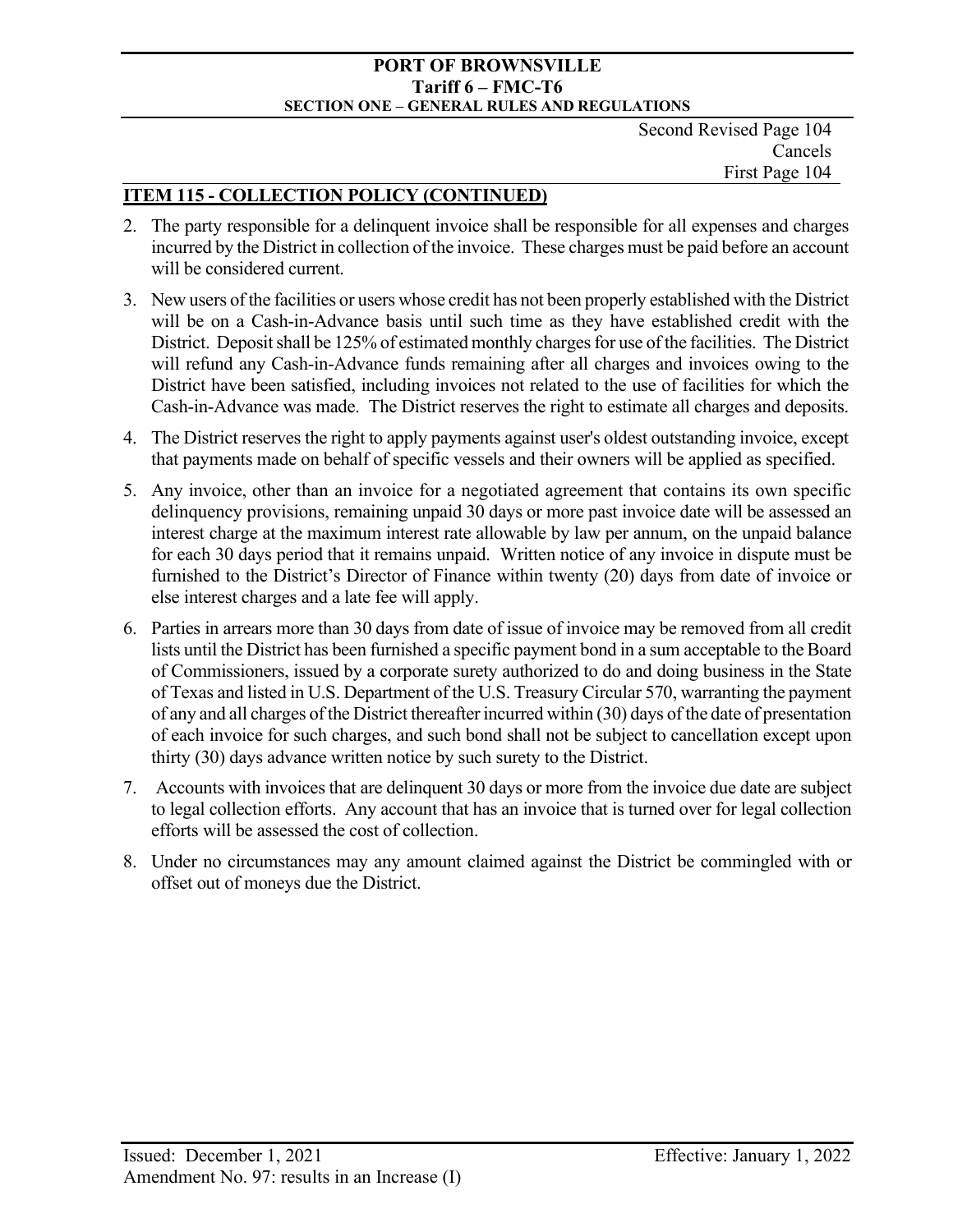Original Page 110

# **ITEM 120 - LESSEE INSURANCE**

Lessees shall keep in full force and effect Bodily Injury Liability and Property Damage Liability Insurance covering its operations to be carried out upon or in connection with their lease. The general liability and the automobile liability policy or policies shall name District and its employees and agents as additional insured**,** with the provision that such coverage will not extend to actions resulting from the District's own sole negligence, shall contain a waiver of subrogation in favor of the District on each coverage, and contain a clause that the insurance will not be canceled or changed without giving the District sixty (60) days' prior written notice. Certificates of insurance shall be furnished to the District. The limits of liability and other insurance particulars will be set from time to time by the Board of Commissioners of the Brownsville Navigation District and will be available at the District's administrative office.

# **ITEM 125 - HOLD HARMLESS CLAUSE**

Except for damage or injury caused by the District's own sole negligence, users of its facilities agree to indemnify and save harmless the District and its employees and agents from and against all losses, claims, demands, and suits for damages, including death and personal injury, and including court costs and attorney's fees, incident to or resulting from their operation on the property of the District.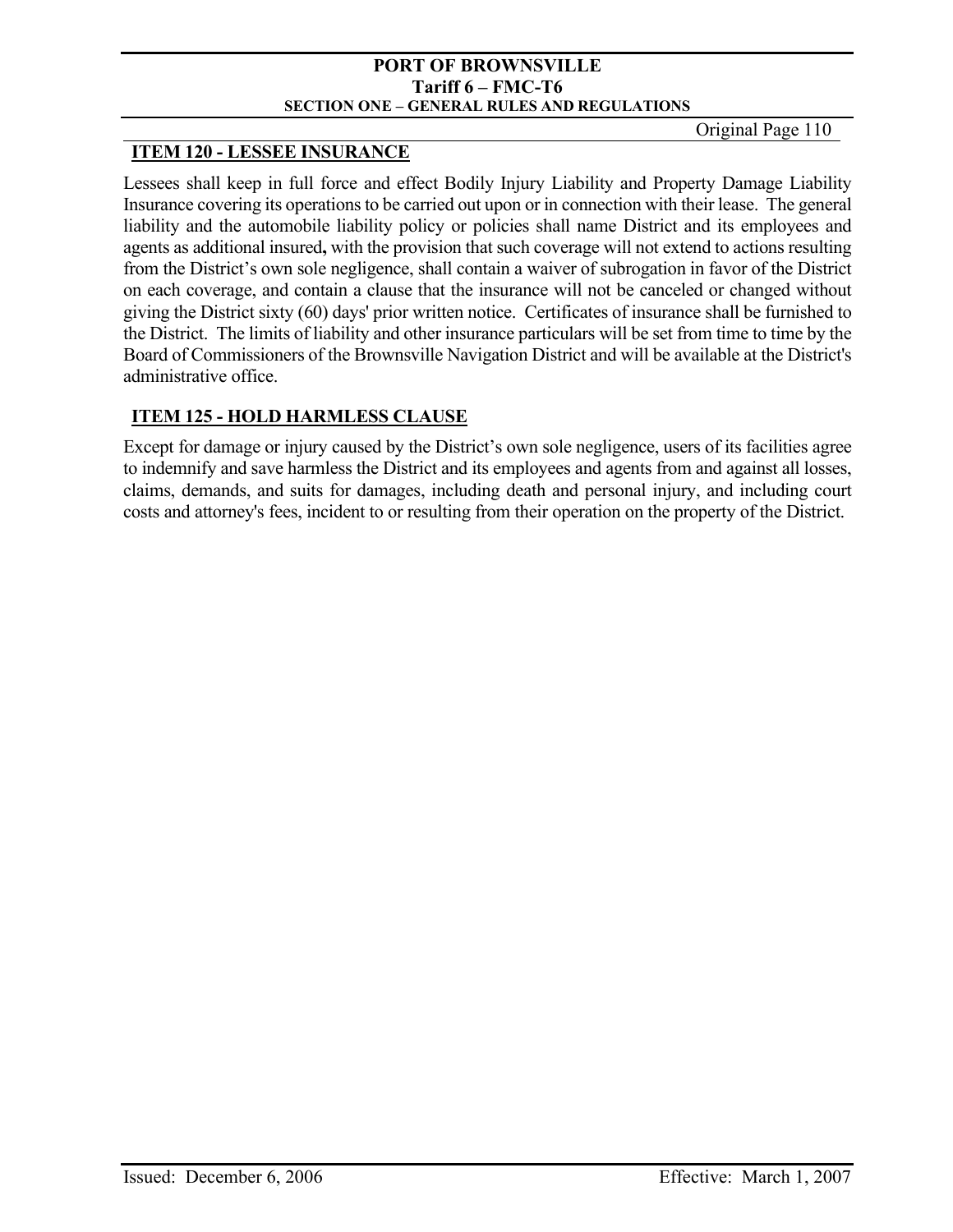Original Page 115

## **ITEM 137 - USER RESPONSIBILITY**

- 1. In the event of a fire, oil spill or other emergency situation, the District may contact local emergency responders as a courtesy to its users. All expenses of this emergency response are borne by the responsible party. \
- 2. The District assumes no responsibility for the costs of emergency response to lease sites, to vessels or to oil spills. Any costs that are incident to an emergency response are borne by the responsible party.

# **ITEM 140 - RESPONSIBILITY FOR PROPERTY DAMAGE**

Users of the facilities of the District shall be responsible for all damage to the property of the District, and any such damage resulting from the activity of the user, shall be repaired and billed against the user for such damage in accordance with Items 145, 150, and 160.

The provision of this item is subject to Item 75.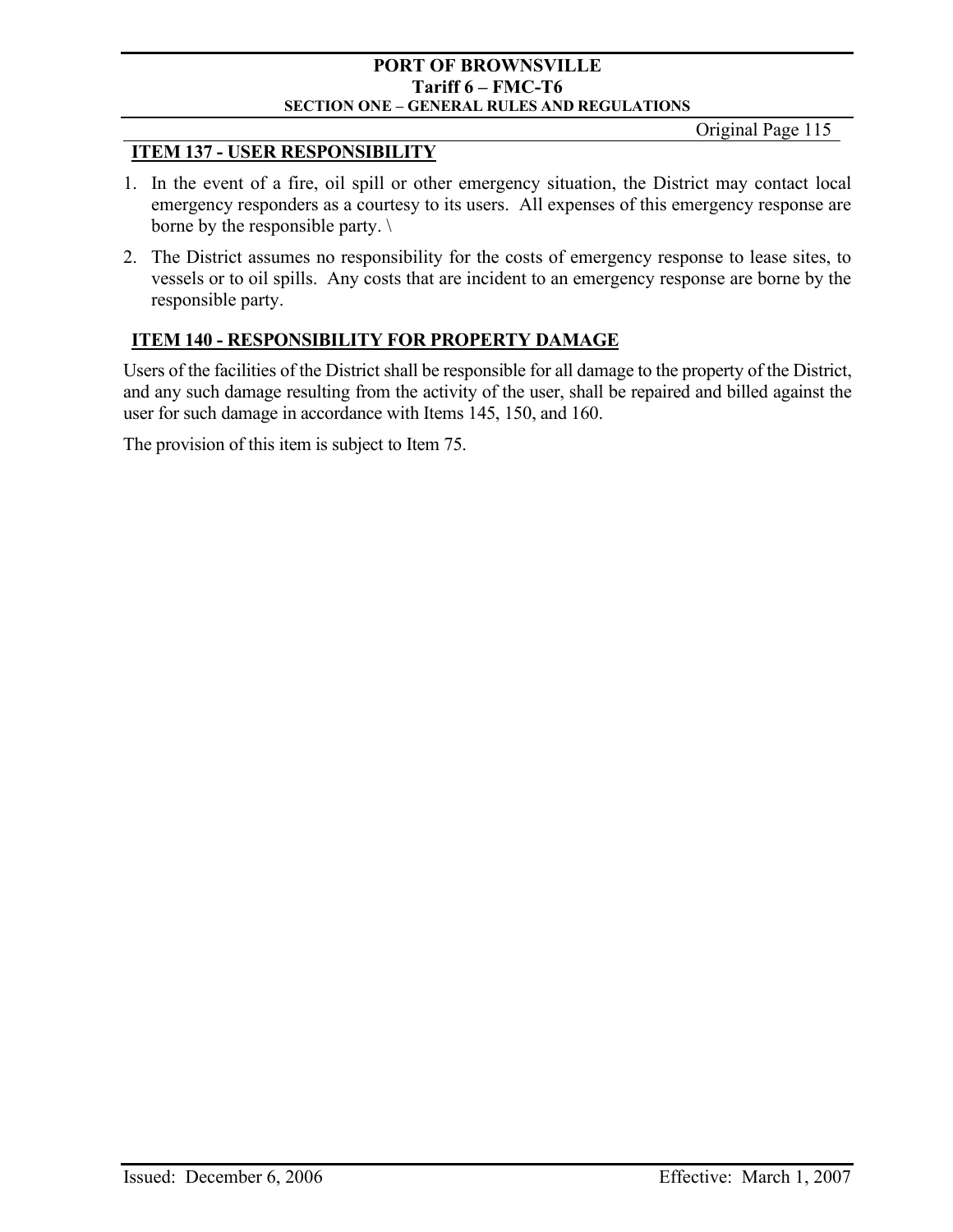Original Page 118

## **ITEM 145 - DISTRICT-OWNED EQUIPMENT USE RATES**

On occasion, it is necessary for the District to utilize its equipment to perform maintenance and repairs to District facilities that are collectible from its lessees or other parties.

Invoices will be prepared using the rates set out below, plus applicable sales taxes. Equipment use charges will begin at the time the District's equipment leaves their assigned storage area, until the equipment is returned upon completion of the work. A minimum charge of 4 hours will be made for any equipment used for work performed under this Item. Additional charges for operator's time will be added to invoices for equipment charged at a rate that does not already include the operator's time. Overtime rates of 1½ times the listed rates will be charged for equipment used for work performed outside of regular working hours, Monday through Friday, 8:00 AM through 5:00 PM or on a holiday as listed in this Tariff, Item 165. This rate is subject to change annually. Under no circumstances shall District equipment be rented to lessees or other parties.

|                                  | <b>With or Without Operator</b> | Charge per hour |
|----------------------------------|---------------------------------|-----------------|
| Air Compressor                   | Without                         | $60.00$ /day    |
| <b>Backhoe</b>                   | With                            | 100.00          |
| <b>Bucket Truck/Ladder Truck</b> | With                            | 60.00           |
| Compactor/Vibrating              | With                            | 50.00           |
| <b>Crane Truck</b>               | With                            | 60.00           |
| Dump Truck                       | With                            | 50.00           |
| <b>Flatbed Trailer</b>           | Without                         | $60.00$ /day    |
| Flat Bed Truck                   | With                            | 75.00           |
| Generator                        | Without                         | $60.00$ /day    |
| Hydraulic Excavator              | With                            | 100.00          |
| Maintainer                       | With                            | 100.00          |
| Mini-Van                         | With                            | 60.00           |
| Oil Boom (per foot)              | Without                         | $60.00$ /day    |
| Outboard Boat w/Trailer          | With                            | 75.00           |
| Payloader/Front End Loader       | With                            | 100.00          |
| Pickup                           | With                            | 50.00           |
| Pressure Washer w/Trailer        | Without                         | $60.00$ /day    |
| Riding Lawn Mower w/Trailer      | With                            | 60.00           |
| Sweeper                          | With                            | 175.00          |
| <b>Tank Truck</b>                | With                            | 100.00          |
| Tractor w/Shredder               | With                            | 75.00           |
| Vacuum Truck                     | With                            | 200.00          |
| <b>Water Pumps</b>               | Without                         | $60.00$ /day    |
| Welder                           | Without                         | $60.00$ /day    |
| <b>Winch Truck</b>               | With                            | 60.00           |

*The provisions of this item are subject to Item 75, Item 110 and Item 115.*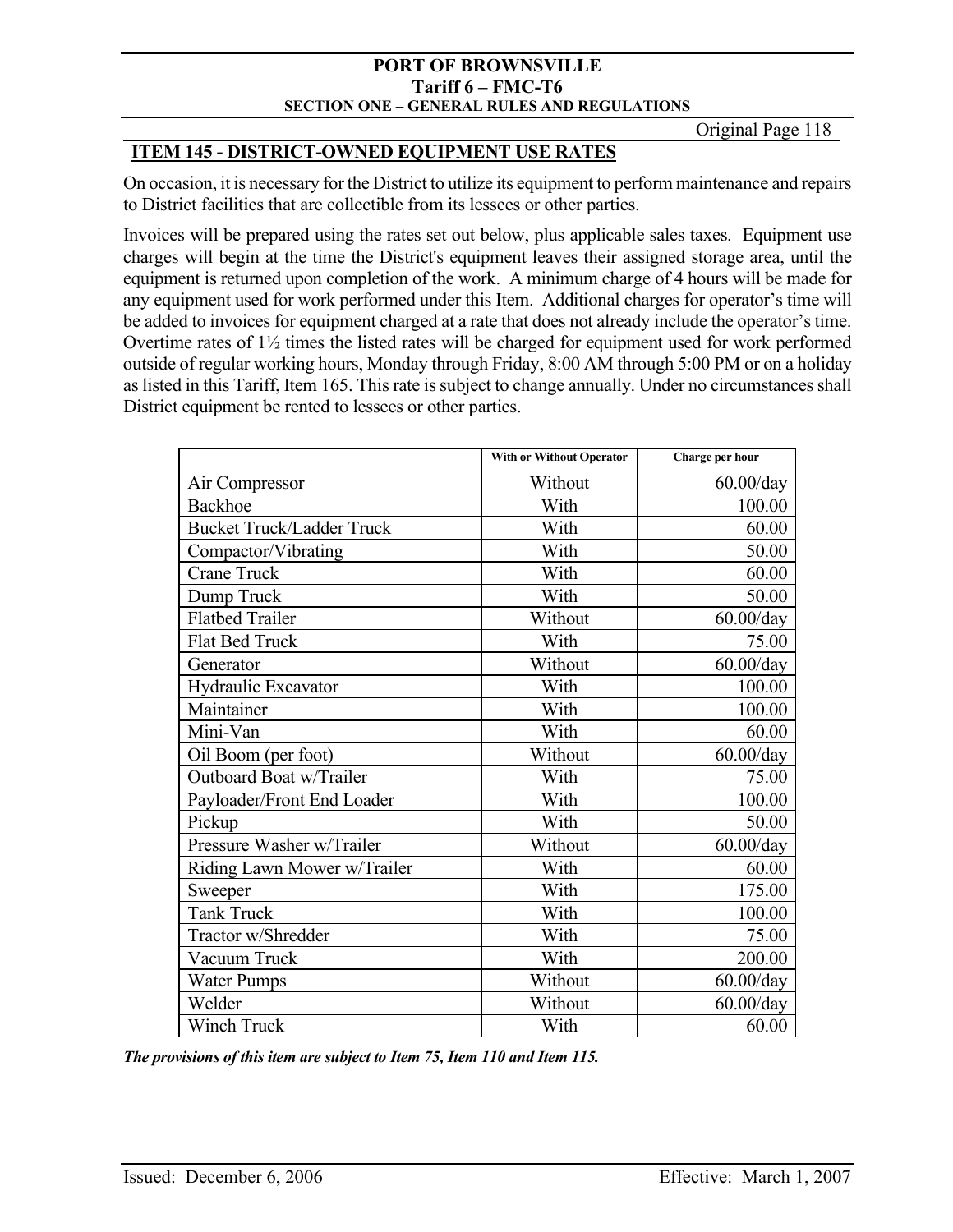First Revised Page 120 Cancels Original Page 120

## **ITEM 150 - SALE OF MATERIALS AND SERVICES**

- 1. On occasion, it is necessary for the District to use materials which it normally carries in inventory or to purchase materials and/or services to perform maintenance and repairs to District facilities that are collectible from its lessees or other parties.
- 2. The invoice price for these materials and services will be set at the District's latest cost plus 30%. All prices will be at the District's storage area.
- 3. The District has adopted a Policy for Disposition of Earthen Material which governs the disposition and/or sale of earthen material and said policy is subject to Item 75, Item 110, and Item 115 of this Tariff.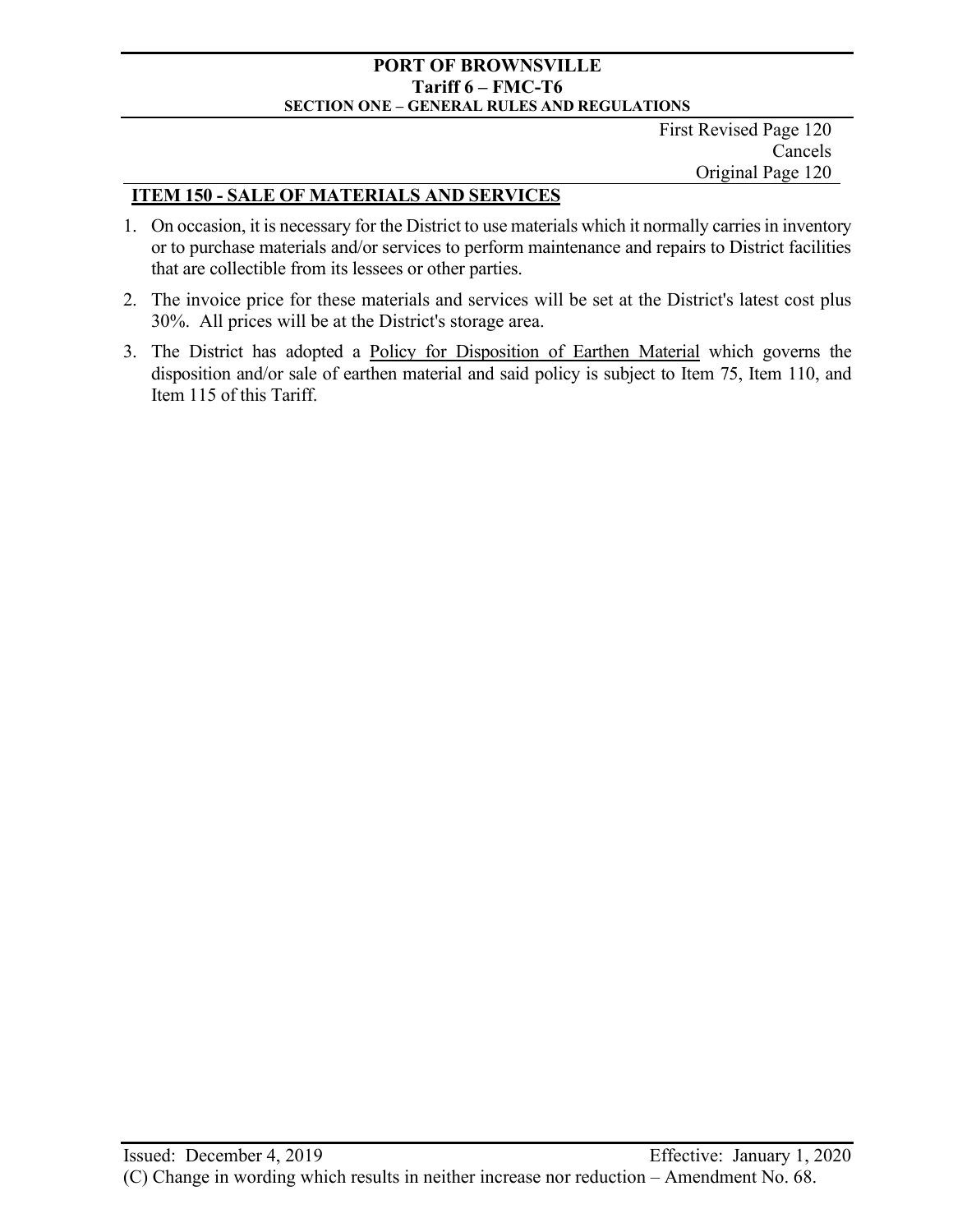Original Page 121

# **ITEM 155 - WATCHMEN SERVICE AT FISHING HARBOR**

The District may provide watchmen service at the Fishing Harbor subject to the following terms:

- 1. All cost for providing this service will be determined and billed to the lessees at the Fishing Harbor prior to March 1st of each succeeding year. The amount will be payable annually in advance or may be billed as a utility at the District's discretion. Standard District collection policies will be applicable.
- 2. Watchmen service will be in effect on a year-to-year basis until canceled by either the District or by a simple majority of lessees at Fishing Harbor by written notice of not less than 90 days prior to March 1st of each succeeding year.
- 3. Fishing Harbor lessees agree to indemnify and save harmless the District from and against all losses, claims, demands, and suits for damages, including death and personal injury, and including court costs and attorney's fees, incident to or resulting from this service.
- 4. The pro-rata cost to each lessee is based on the lineal footage and location of each lease.

# **ITEM 160 - LABOR CHARGES**

On occasion, it is necessary for the District to utilize its personnel to perform maintenance and repairs to District facilities that are collectible from its lessees or other parties.

Invoices will be prepared using the rates set out below, plus applicable sales taxes. Labor charges will be made from the time the District's personnel leave their assigned work station, until they return upon completion of the work. A minimum charge of 4 man-hours will be made for any work performed under this Item.

This rate is subject to change annually.

|                                                       | Rate per Man Hour |       |  |
|-------------------------------------------------------|-------------------|-------|--|
| Electricians                                          | S                 | 35.00 |  |
| <b>Equipment Operators</b>                            |                   | 20.00 |  |
| <b>General Laborers</b>                               |                   | 15.00 |  |
| Helpers for Electrician, Plumber or Skilled Craftsman |                   | 20.00 |  |
| Plumbers                                              |                   | 35.00 |  |
| <b>Skilled Craftsmen</b>                              |                   | 30.00 |  |
| Welders                                               |                   | 25.00 |  |
| Supervisors                                           |                   | 42.50 |  |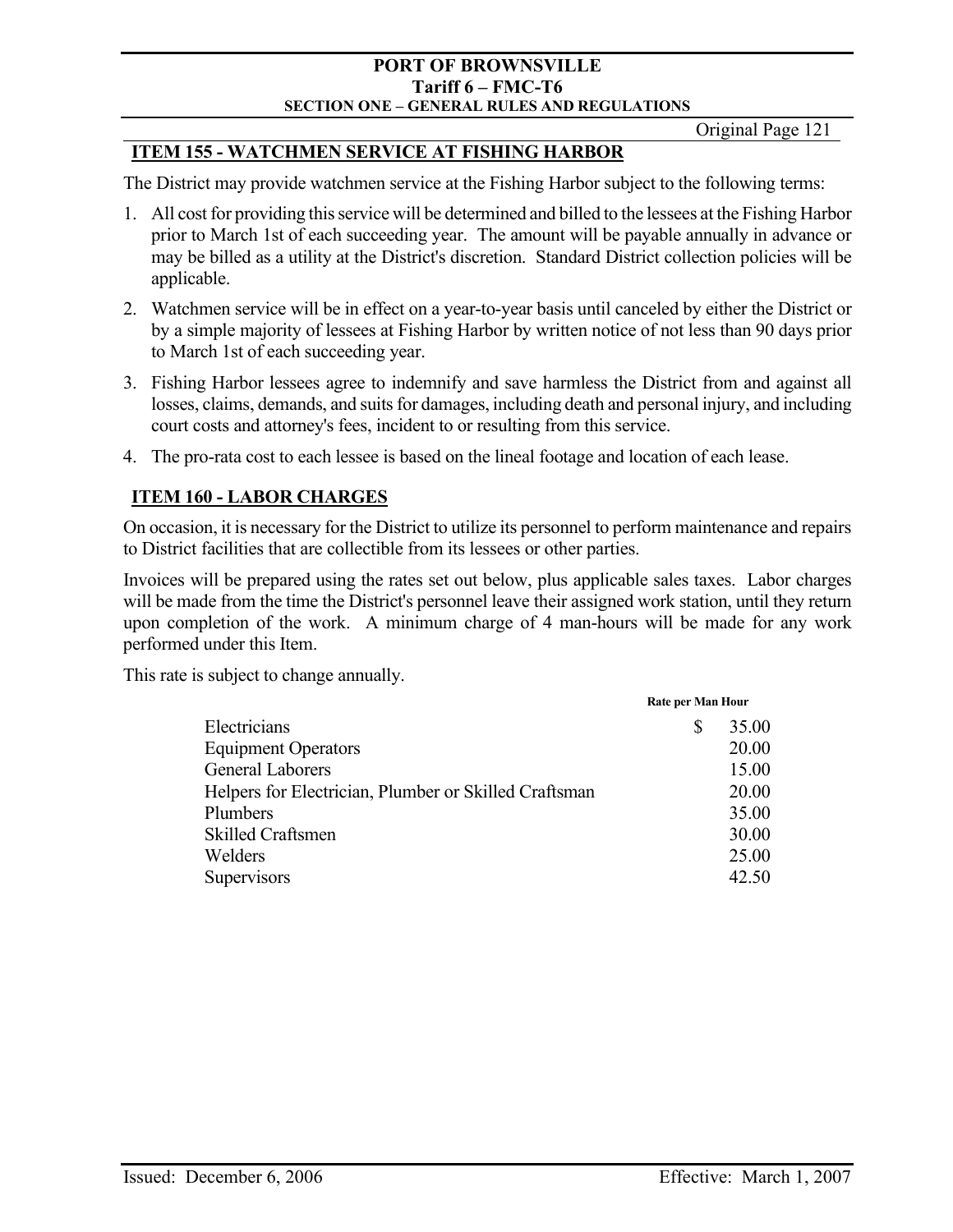First Revised Page 122 Cancels Original Page 122

# **ITEM 165 - HOLIDAYS**

Holidays referred to in this tariff are:

| * New Year's Day        | January 1                       |
|-------------------------|---------------------------------|
| Martin Luther King Day  | January (3rd Monday)            |
| * Presidents' Day       | February (3rd Monday)           |
| Texas Independence Day  | March 2                         |
| * Good Friday           | Friday preceding Easter Day     |
| * Memorial Day          | Last Monday in May              |
| <b>Emancipation Day</b> | June 19                         |
| * Independence Day      | July 4                          |
| * Labor Day             | September (1st Monday)          |
| * Veterans Day          | November 11                     |
| * Thanksgiving Day      | November (4th Thursday)         |
| * Thanksgiving Friday   | Friday after the $4th$ Thursday |
|                         | in November                     |
| * Christmas Eve         | December 24                     |
| * Christmas Day         | December 25                     |

*\* District/Port of Brownsville Employee Holiday*

Holidays falling on Saturday or Sunday will be observed the following Monday by the ILA. District employee holidays falling on Saturday are observed on the previous Friday, and those falling on Sunday are observed on the following Monday.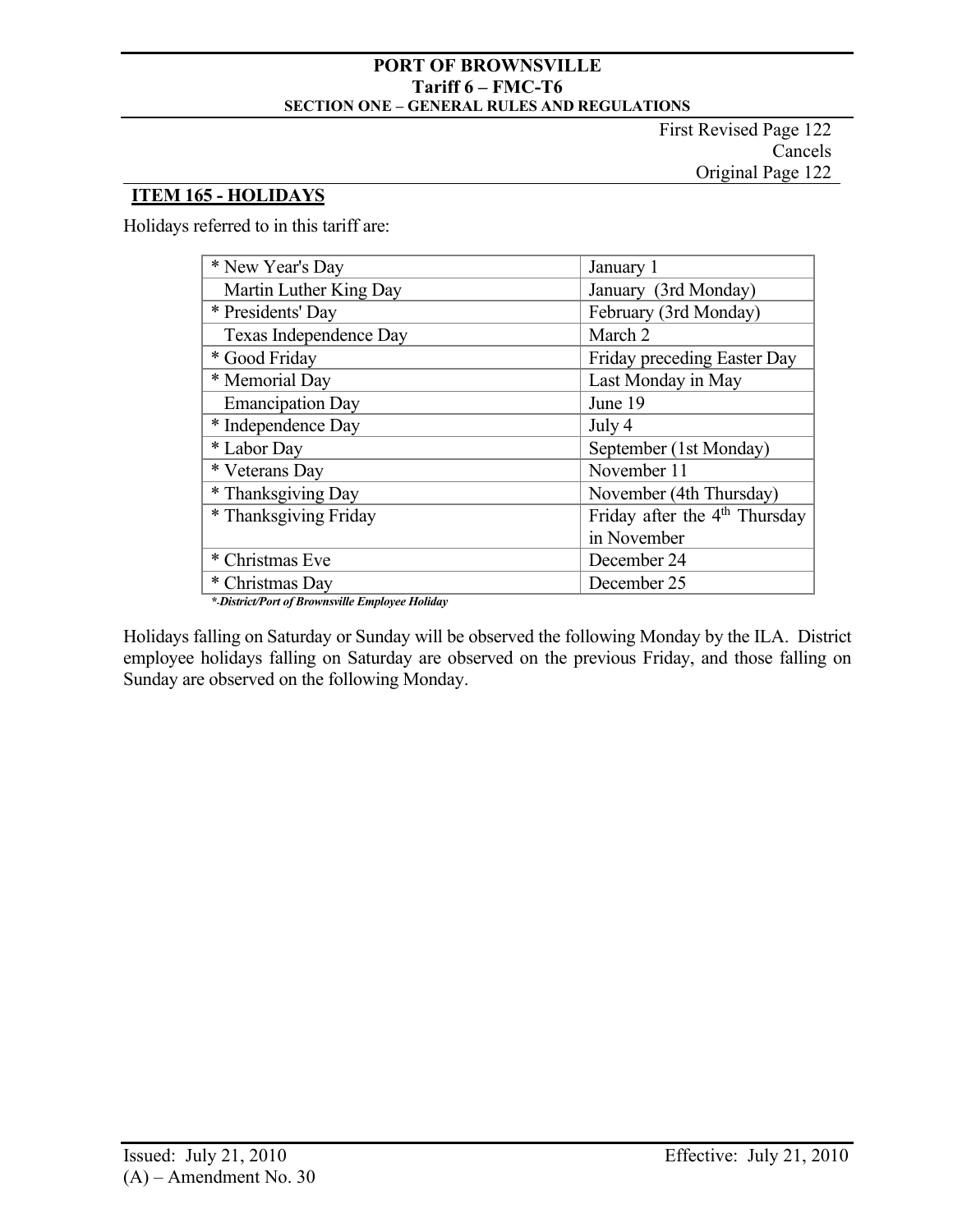Original Page 125

## **ITEM 175 - MAINTENANCE OF LEASED PREMISES**

- **1. PURPOSE** The purpose of this regulation is to prescribe the maintenance requirements to be accomplished by those individuals or companies occupying District property.
- **2. APPLICATION**  These regulations apply to all individuals or companies occupying District property under lease contract, sublease, letter agreements or without District approval.
- **3. POLICY**  The basic policy is that District occupants will keep their premises in an orderly and presentable manner so as to maximize safety and appearance without reducing operational efficiency.
- **4. RESTRICTIONS**  Building setbacks are required by the lease contract. No variances will be permitted without prior approval of the District's Board of Commissioners. The District is the building code authority and requires compliance with the Southern Building Codes and the Fire Protection Association Code. Cameron County building permits are required before the Public Utilities Board of Brownsville can connect electric service.
- **5. GROUNDS** Grass should be kept trimmed to 4" or less and trash not permitted to accumulate. Landscaping to improve the appearance of the grounds or to shield operational areas is encouraged.
- **6. SOLID WASTE -** The storage of all solid waste is to be practiced in a manner that will prevent the attraction, harborage or breeding of insects and/or rodents and that will eliminate conditions harmful to public health or which create safety hazards, odors, unsightliness or public nuisances. Storage, collection, transportation, processing, and disposal of solid waste is further regulated by BND Ordinance Number 7 enacted in May 1982.
- **7. BUILDINGS AND STRUCTURES -** Buildings and structures are to be kept in a good state of repair at all times. Windows are to be replaced when broken and should be kept clean. Painting should be accomplished when existing paint begins to flake or fade or becomes soiled by either dirt and grime or graffiti.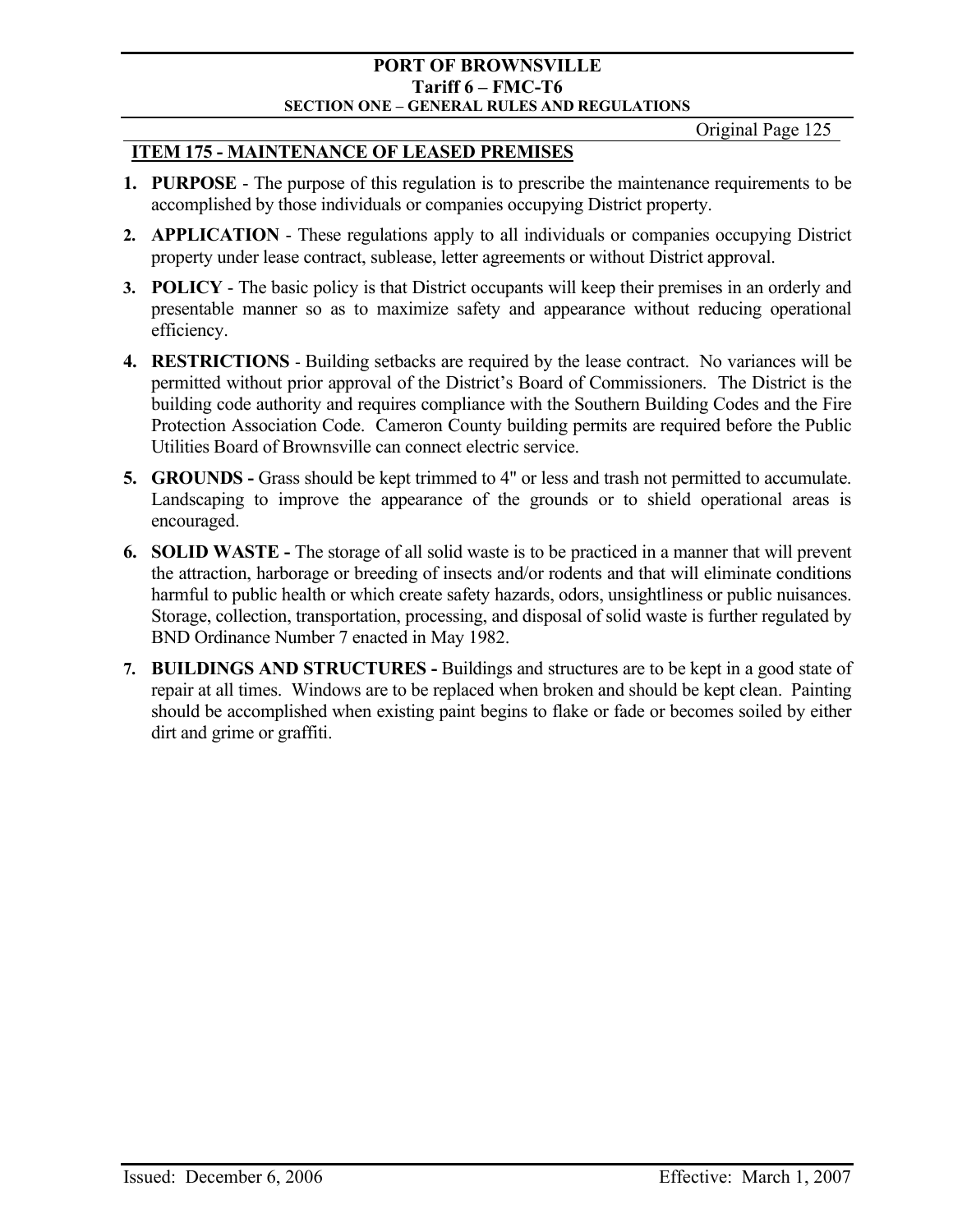First Revised Page 126 Cancels Original Page 126

# **ITEM 175 - MAINTENANCE OF LEASED PREMISES (CONTINUED)**

- **8. FIRST IMPRESSION AREAS -** Priority and emphasis will be given to those areas of the Port that are of highest visibility to the public and give them their first impression of the Port of Brownsville. A positive First Impression is extremely important to marketing the Port's facilities and property. First Impression areas include those areas contiguous to State Highway 48 and F.M. 511 and the area visible along Foust Road to Windhaus Road, Windhaus Road to R. L. Ostos Road back to Windhaus Road.
- **9. RAIL TRACK MAINTENANCE** All rail tracks and rail spurs located on the District's leased properties shall be maintained as follows:
	- A. Lessee shall not operate off-track vehicles of any kind on the ballast, ties or rails of track within the boundaries of its lease in such a manner as to damage the track structure or impair the drainage of said track. When necessary in the course of the Lessee's conduct of business to operate machinery or vehicles laterally across the track located on Lessee's lease, wooden or blacktop crossings installed according to Brownsville Navigation District and Brownsville and Rio Grande International Railway specifications will be used and will be constructed and maintained at Lessee's expense.
	- B. Spur tracks located within the boundaries of Lessee's lease shall be maintained in safe operating condition to the satisfaction of the District and the Brownsville and Rio Grande International Railway. This includes a regular vegetation control program on and alongside of rail tracks. Types of herbicides used shall be in compliance with all applicable federal, state, and local laws and regulations.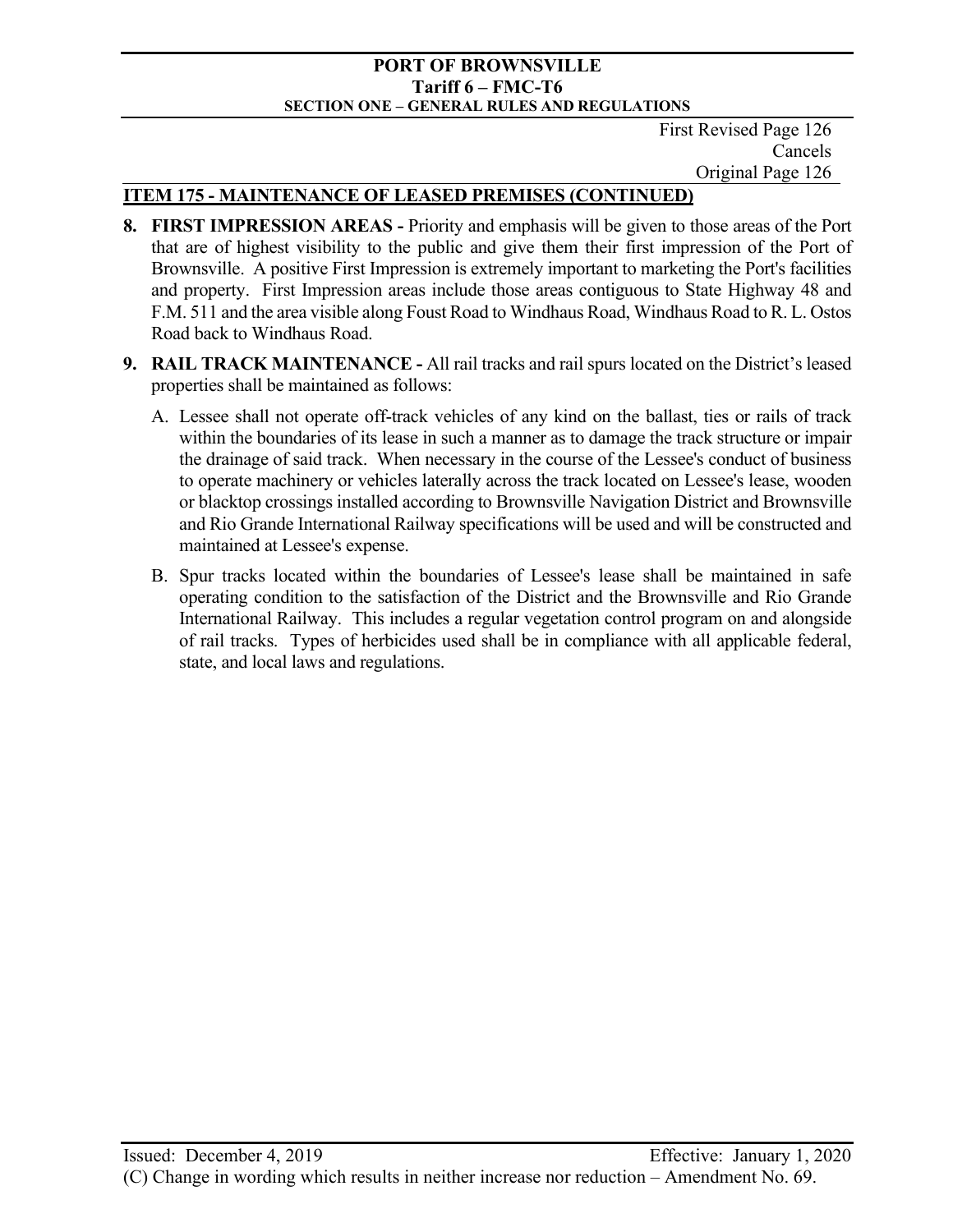## **ITEM 180 - ABANDONED VESSELS:**

- **1.** For the purposes of this section, a vessel shall be considered abandoned if it:
	- A. Is moored to property in the Brownsville Ship Channel or the Port of Brownsville Fishing Harbor, other than property leased to a private lessee, and is not covered by a valid berthing assignment; or
	- B. Is moored to property in the Brownsville Ship Channel or the Port of Brownsville Fishing Harbor on which the lease has been terminated; or
	- C. Is in violation of Section 5 of Brownsville Navigation District Ordinance Number 4.
- **2.** Vessels moored to property on which there is an existing lease shall not be considered abandoned, and shall be the responsibility of the lessee, and shall not be moved to other District property without the consent of the District. The lessee shall be liable to the District for all of District's costs involved in moving, storing, or disposing of a vessel moved from a lease site without the District's consent.
- **3.** It is the responsibility of the lessee to dispose of any vessel that has been taken permanently out of service or is in poor condition.
- **4.** The Director of Real Estate Services will maintain a listing of fishing vessels that are permitted to be moored in the Port of Brownsville or Port of Brownsville Fishing Harbor. No vessel may be moored in the Port of Brownsville or the Port of Brownsville Fishing Harbor without written authorization from the Harbormaster. Vessels in violation of this item will be considered to be abandoned and will be subject to the provisions of this Item.
- **5.** The District may take into custody an abandoned vessel located in the Ship Channel or the Port of Brownsville Fishing Harbor.
- **6.** The District, after taking into custody an abandoned vessel, shall notify not later than the tenth day after taking the vessel into custody, by certified mail, the last known registered owner of the vessel and all lien holders of record, pursuant to the certificate of documentation, if such vessel holds one, or to the District's records, if the vessel does not. The notice shall describe the vessel in as much detail as is reasonably possible, set forth the location where the vessel is being held, and inform the owner and any lien holders of their right to reclaim the vessel. The notice shall also state that the failure by the owner or lien holder to exercise its right to reclaim the vessel within the time provided constitutes a waiver by the owner and lien holders of all right, title, and interest in the vessel and their consent to the sale of the abandoned vessel at public auction.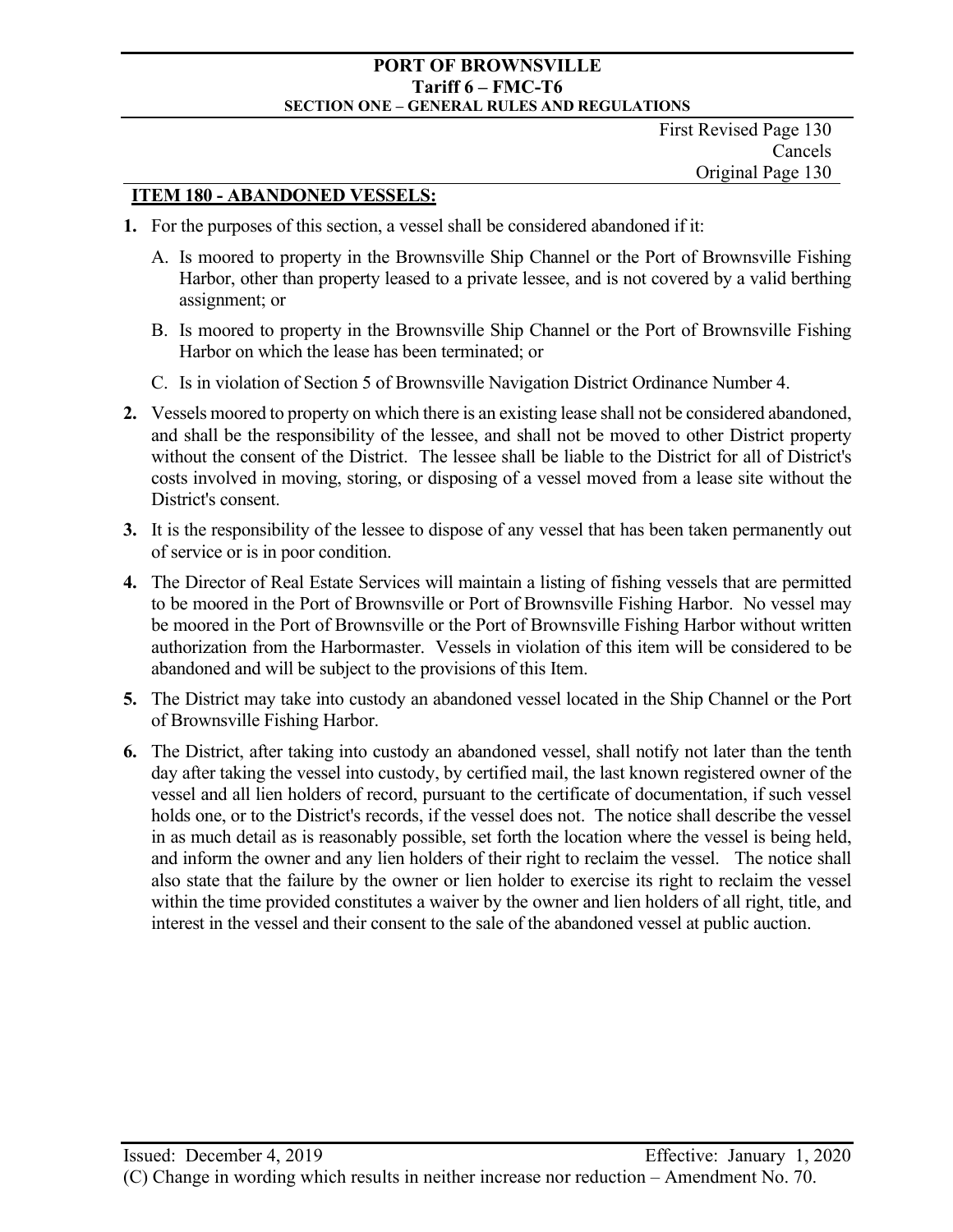Original Page 131

## **ITEM 180 - ABANDONED VESSELS (CONTINUED)**

- **7.** If the identity of the last registered owner cannot be determined, if the documentation contains no address for the owner, or if it is impossible to determine with reasonable certainty the identity and addresses of all lien holders, notice by one publication in one newspaper of general circulation in Cameron County, Texas is sufficient notice under this section. The notice by publication shall have the same contents required for a notice by certified mail.
- **8.** The owner and all lien holders of record shall have the right to reclaim the vessel within twenty days after notice from the District as provided in this Item. Such owner or lien holder may reclaim the vessel on payment of all towing, dockage, and other charges against the vessel. Reclaimed vessels must be removed from the waters of the Port of Brownsville and the Port of Brownsville Fishing Harbor within two weeks of reclamation. Failure to remove the reclaimed vessel within the two-week period allowed will result in the loss of the right to reclaim the vessel. In the event that this occurs, the vessel will be disposed of as provided for in this Item.
- **9.** If an abandoned vessel is not reclaimed as provided by this Item, the District may sell the vessel at a public auction. Proper notice of the public auction shall be given. The purchaser of the vessel shall take title to the vessel free and clear of all claims of ownership, except as provided by Federal law. Vessels purchased at a public auction from the District must be removed from the waters of the Port of Brownsville within two weeks of the date of the auction. The District may bid at the auction.
- **10.** From the proceeds of the sale of an abandoned vessel, the District shall reimburse itself for the expenses of the auction, the costs of towing, preserving, and storing the vessel, all notice and publication costs, and any dockage and other charges against the vessel. Any remainder from the proceeds of a sale shall be held for the owner of the vessel or entitled lien holder for ninety days, and then shall be deposited in the District's General Fund.
- **11.** Notwithstanding any other provision in this item, District shall have the right to move any vessel whether abandoned or not, without notice to the owner or any lien holder, and without liability for any damage to the vessel or gear, even if caused by the sole negligence of the District, if in District's sole discretion the vessel presents a safety hazard or is in imminent danger of sinking. District's costs for relocating a vessel under this paragraph shall be a charge against the vessel, and shall be paid promptly on demand by the vessel owner.
- **12.** The provisions of this item are subject to Item 75.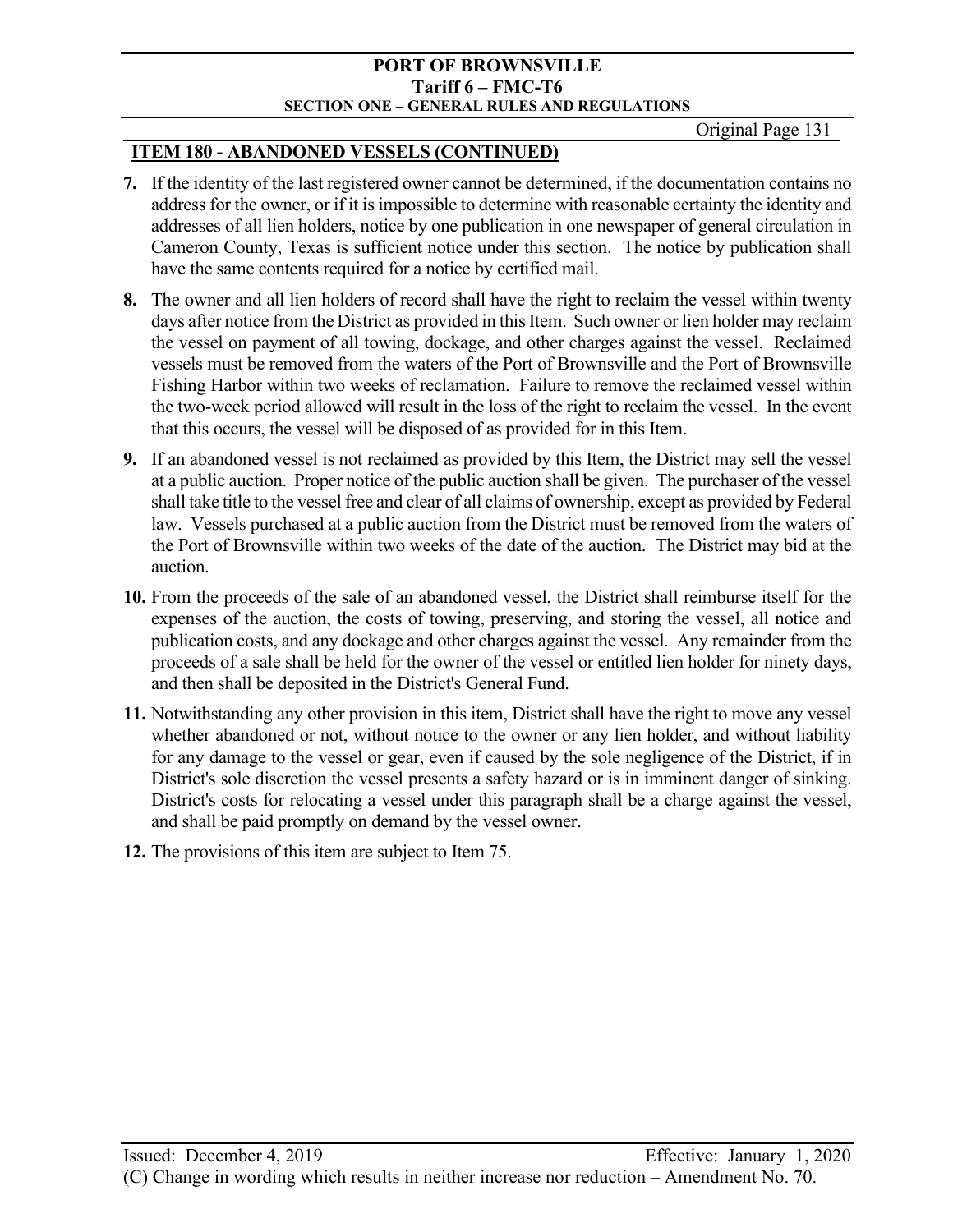| <b>SECTION TWO</b>                                      | <b>ITEM</b>      | <b>PAGE</b>      |
|---------------------------------------------------------|------------------|------------------|
| <b>RULES, REGULATIONS AND CHARGES PERTAINING TO</b>     |                  |                  |
| <b>CARGO</b>                                            |                  |                  |
| Cargo Documentation                                     | 200              | 200-201          |
| Liability for Loss or Damage                            | 205              | 201              |
| Certain Dangerous Cargo (CDC's)                         | 215              | 205              |
| <b>Cleanliness of Premises</b>                          | 220              | 205              |
| Use of Oil Docks                                        | 225              | 205-206          |
| Railroads                                               | 230              | 207              |
| Car and Truck Loading and Unloading                     | 235              | 207              |
| Unauthorized Use of Space                               | 240              | 207              |
| <b>Railcar Spotting Order</b>                           | $\overline{245}$ | 208              |
| <b>Wharfage Earned</b>                                  | 250              | 210              |
| Free Time and Penalty Storage                           | 255              | 210              |
| Open Storage                                            | 256              | 210              |
| Requirement for End-of-Month Inventory                  | 257              | 210-212          |
| Storage of Cargo on Wharves                             | 260              | 213              |
| Option to Remove Cargo                                  | 265              | 213              |
| <b>Computing Time</b>                                   | 270              | 213              |
| Loading and Unloading Services                          | 274              | $\overline{215}$ |
| <b>Wharfage Charges</b>                                 | 275              | 215-220          |
| Security Surcharge - Cargo                              | 277              | 221-222          |
| Usage of Cranes for Handling of Cargo                   | 278              | 222              |
| Wharfage Charge for Loading and Unloading Containers    | 279              | 223              |
| Provisions Governing the Use of the Port of Brownsville | 280              | 224-227          |
| Mobile Harbor Crane                                     |                  |                  |
| Oil/Liquid Dock Equipment Use Fee                       | 281              | 228              |
| Cargo Transshipped and Reshipped                        | 283              | 230              |
| Non-Waterborne Cargo                                    | 284              | 230              |
| Cargo Transfer                                          | 285              | 230              |
| Parking                                                 | 287              | 231              |
| Disposing of Waste Matter                               | 293              | 235              |
| Smoking and Open Fires                                  | 295              | 235              |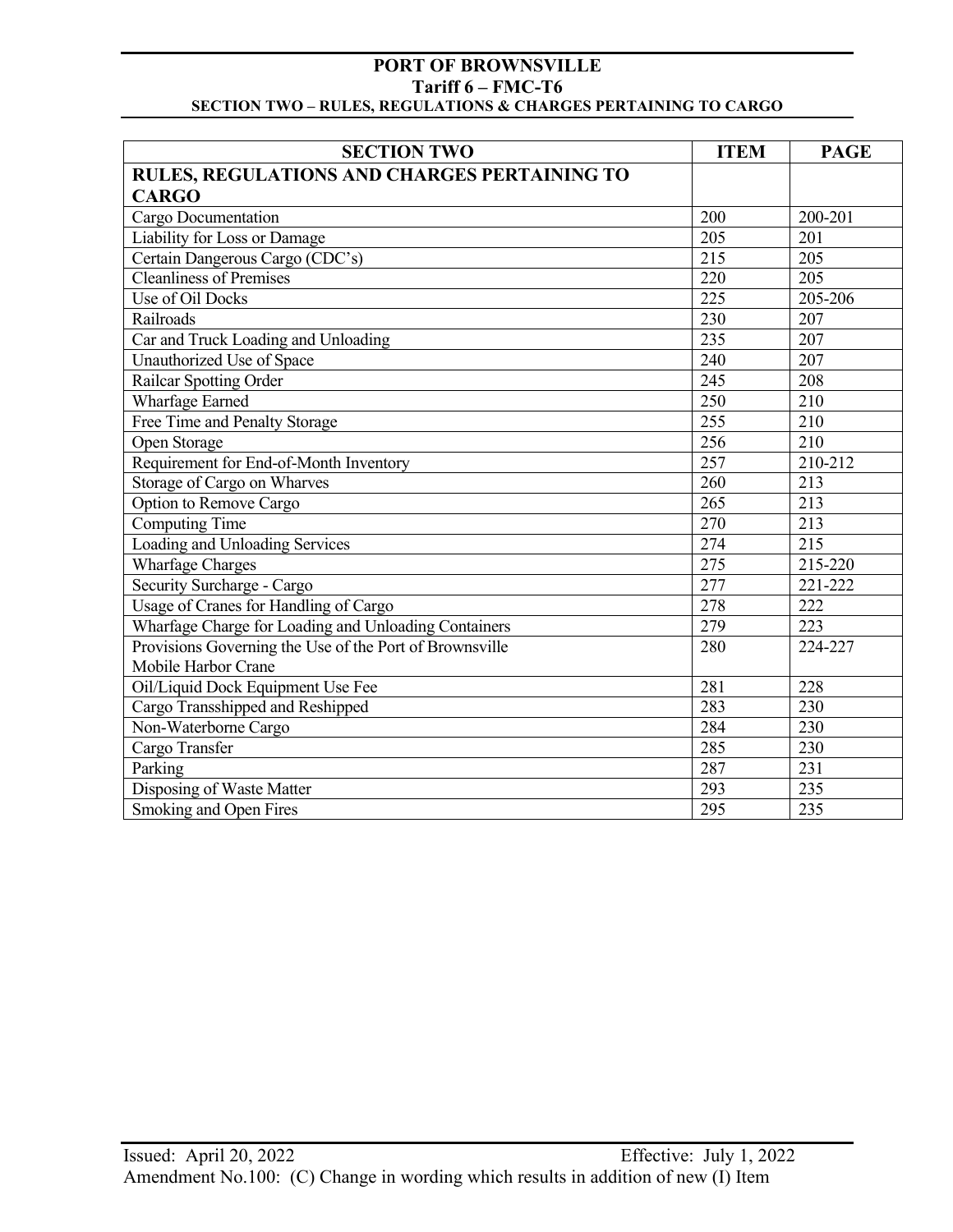Second Revised Page 200 Cancels First Page 200

## **ITEM 200 – CARGO DOCUMENTATION**

### **1. Cargo Manifest/Inward Cargo Declaration**

a. All Responsible Parties, as identified in Item 300, shall furnish a Cargo Manifest/Inward Cargo Declaration upon submittal of a Berth Application.

#### **Cargo Manifest/Inward Cargo Declaration Required Elements**

Vessel Name or Barge and Tug Commodity (ies) Number of Units Weight in Metric Tons Cargo in Barrels, if Tanker Country of Origin and Country of Destination Discharge Port (outbound) and/or Loading Port (inbound)

b. Cargo Manifests/Inward Cargo Declaration must be submitted in .pdf format and must be attached to the Berth Application for the vessel in the KleinPort System.

## **2. Bill of Lading/Certificate of Quantity**

- a. A Bill of Lading/Certificate of Quantity of the cargo loaded onto and/or discharged from the vessel must be submitted in .pdf format by the agent or responsible parties within five (5) business days following a vessel's sailing.
- b. The stevedore or lessee-receiver shall post the cargo loaded onto and/or discharged from vessel to the Cargo Record for the vessel in the Klein Port System within five (5) business days following a vessel's sailing.
- c. Each Bill of Lading/Certificate of Quantity must carry a unique document number. This number will be comprised of the Trip Reference Number followed by a sequence number which identifies the stevedore and the particular lot of cargo. For export cargo or for nonwaterborne cargo, the stevedore will assign a bill of lading number.
- d. A separate Bill of Lading/Certificate of Quantity may be posted for each cargo or for each cargo owner.
- e. In order for cargo to be credited to a specific cargo owner for consideration for an incentive agreement, the owner must be identified in the Bill of Lading/Certificate of Quantity. A copy of the current incentive letter must be submitted with the Bill of Lading/Certificate of Quantity within the deadline for the receipt of cargo documentation in order for the incentive to be applied to the cargo.
- f. Failure to file certified copies of manifests and statement of cargo within the specified time will disqualify the agents and stevedores from recovering that month's rebate on dockage, wharfage, and penalty storage charges under Tariff Item 100 section 10.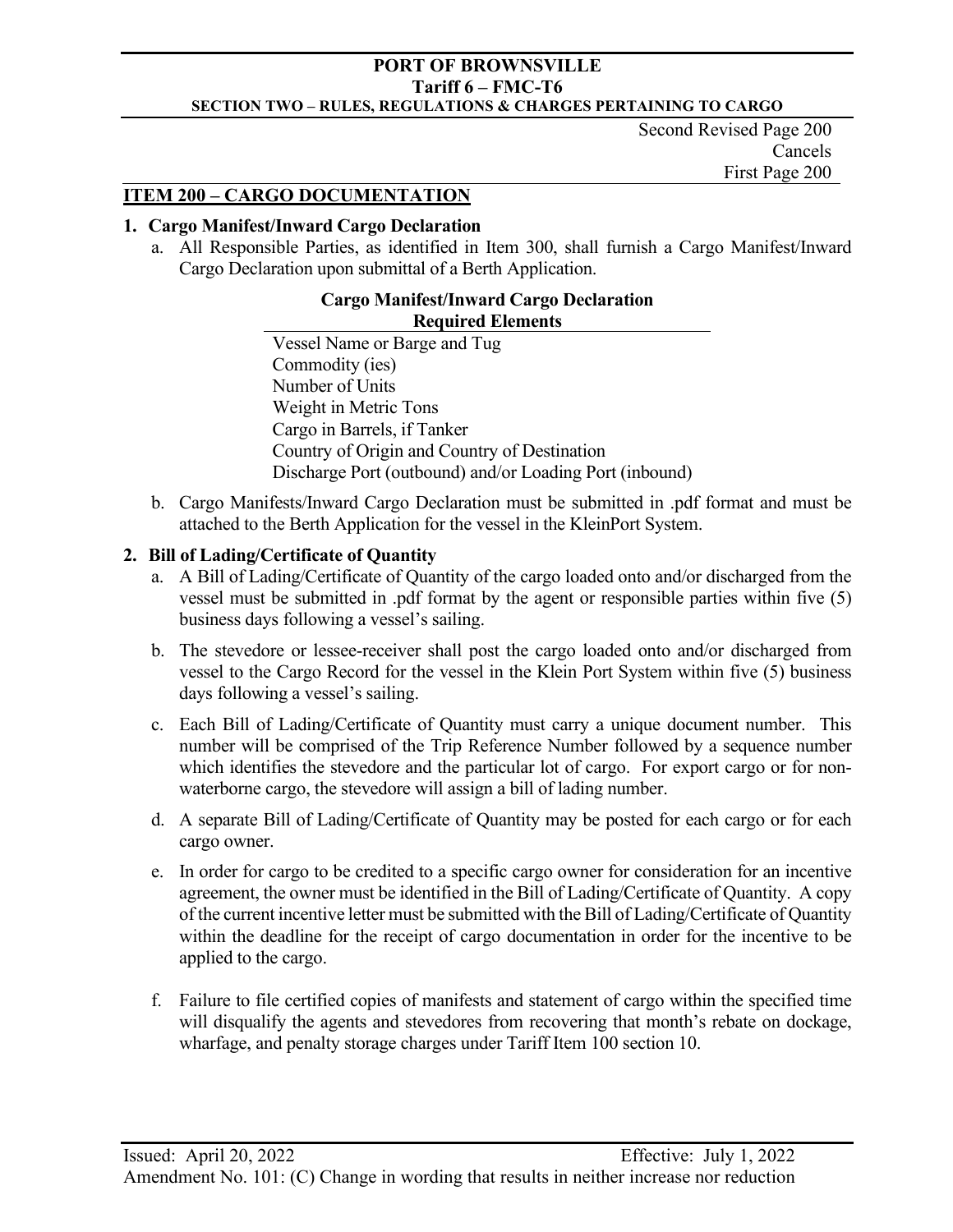First Revised Page 201 Cancels Original Page 200

## **ITEM 200 – CARGO DOCUMENTATION (CONTINUED)**

g. Bill of Lading requirements:

Bill of Lading Requirements Vessel Name or Barge and Tug Trip Reference Number Bill of Lading Reference Number Cargo Owner Operation (Load/Discharge) Operation Date Type of Commodity (Break Bulk/Bulk/Liquid Bulk) Commodity Number of Units Weight in Metric Tons Cargo in Barrels, if Tanker Storage Location Identification of Transshipped Cargo, if applicable

**3.** Any user who shall have outstanding vessel-related invoicing for failure to submit the required cargo documentation within five (5) business days following the departure of a vessel shall be denied berth assignment for any succeeding vessel(s) and/or storage space for any succeeding cargo operation(s) until user is in compliance.

# **ITEM 205 - LIABILITY FOR LOSS OR DAMAGE**

- **1.** The District does not act as custodian of cargo at its public facilities. Cargo is received for the account of a vessel by its owners, agents, and/or authorized representatives and the District shall not be responsible for injury to, or loss of, any freight being loaded or unloaded at the public wharves, nor for any delay to same; nor for injury to or loss of freight on its wharves or in its sheds by fire, leakage, or discharge of water from fire protection sprinkler system; collapse of building, shed platforms, wharves, subsidence of floors or foundations; breakage of pipes, nor for loss or injury caused by rats, mice, moths, weevils or other animals or insects, frost, or the elements; nor for damages to third parties; nor shall it be liable for any delay, loss or damage arising from combinations of strikes, tumult, war, invasion, insurrection, riot or acts of God; or from any of the consequences of any of these contingencies.
- **2.** The provisions of this item are subject to Item 75.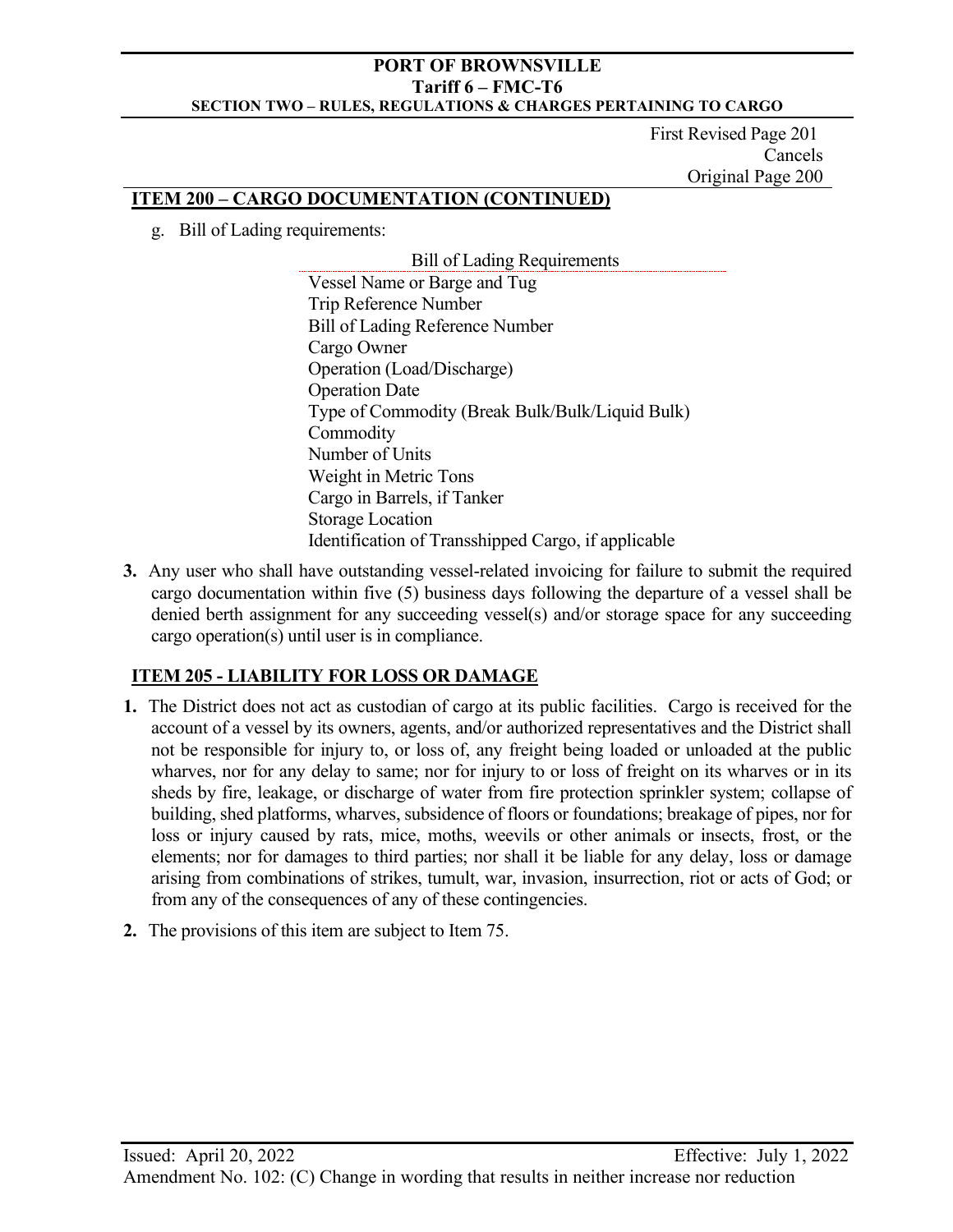Original Page 205

## **ITEM 215 – CERTAIN DANGEROUS CARGOS (CDC'S)**

- **1.** Commodities classified as explosive "Certain Dangerous Cargos (CDC's)" by the United States Coast Guard, including nitrates and nitrate fertilizers, will be accepted when shipped and handled in compliance with the rules and regulations of the United States Coast Guard. These commodities will be subject to all the rules and regulations of federal, state, and municipal governments for handling via District facilities. Arrangements for handling must be made with the District in advance of coming on to District property.
- **2.** All commodities in this classification will be handled at double the applicable rates for loading and unloading.

## **ITEM 220 - CLEANLINESS OF PREMISES**

Users of District property, including docks, transit sheds and storage patios, will be required to maintain same in an orderly manner as prescribed by the Harbormaster. If a user does not properly clean property used within 24 hours of the completion of operations, the Harbormaster may order the work performed and the user will be invoiced in accordance with Items 145, 150, and 160. In the event that a user requires more than 24 hours to clean the property, the user may make a written request of the Harbormaster for this additional time. It may be necessary for the material on the dock to be accumulated in an area designated by the Harbormaster should traffic or weather conditions warrant. Any authorization for additional time under this Item must be in writing. (See Also Item 370)

## **ITEM 225 - USE OF OIL DOCKS**

In order to minimize fire hazards and prevent property damage, the rules set forth below must be strictly observed by all users of Oil Docks:

- **1.** Immediately upon completion of loading or discharging cargoes or ballast on any Oil Dock, all hose must be disconnected from header valves and all openings blind flanged.
- **2.** All hose sections must be drained thoroughly. No petroleum products of any nature, or ballast, shall be allowed to spill on the dock structure.
- **3.** All hose must be separated, blind flanged, and placed out of the way on lines coming up to the Oil Dock parallel to the ramp.
- **4.** Every user of any Oil Dock facility must maintain an authorized and competent representative on the Oil Docks in responsible charge of the shore facilities in accordance with applicable U.S. Coast Guard regulations from the time a vessel starts work, until all hose has been disconnected and stored as required in preceding paragraphs of this item. Failure to provide a representative will be cause for the Harbormaster's Office to close the facility without notice.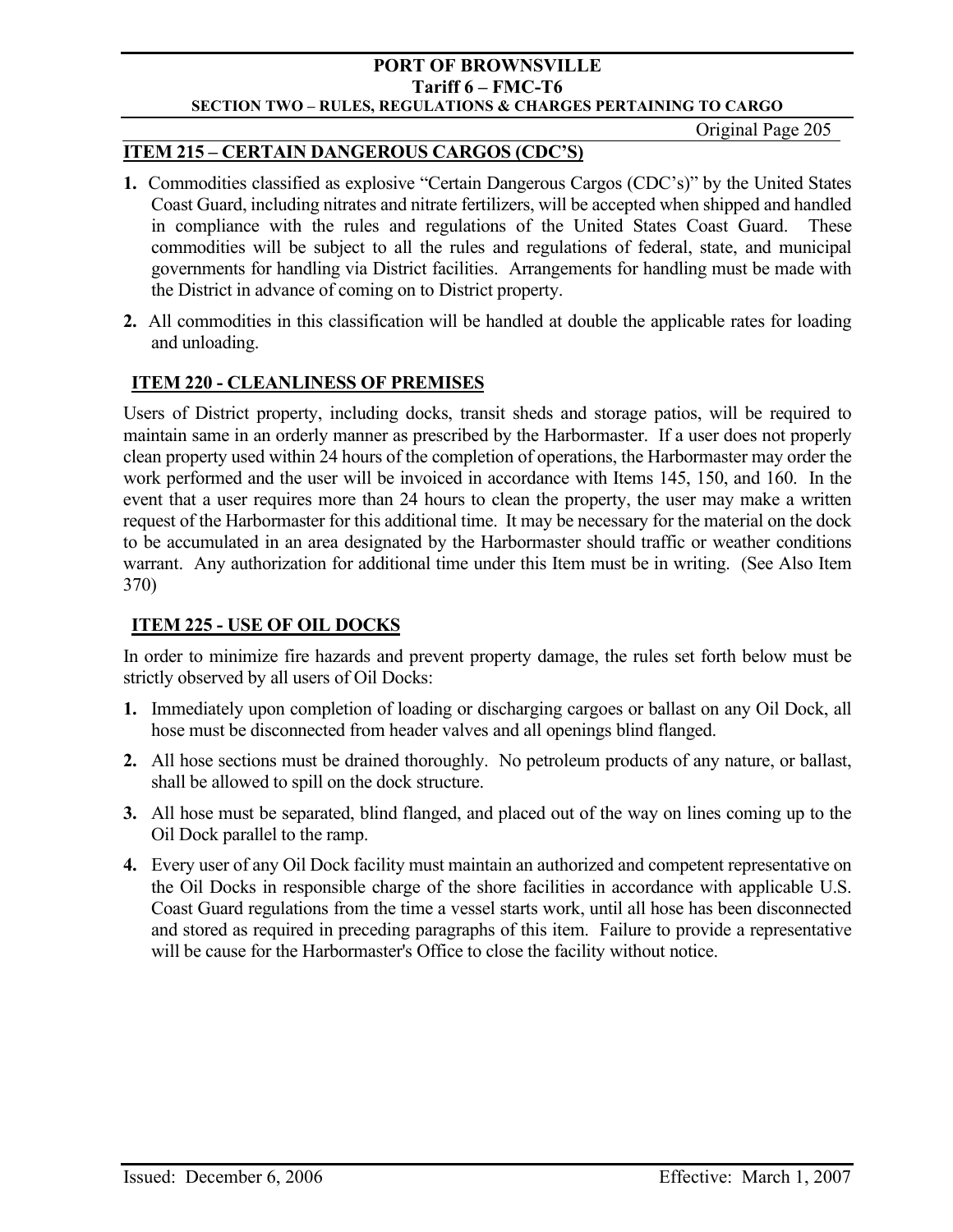Original Page 206

# **ITEM 225 - USE OF OIL DOCKS (CONTINUED)**

**5.** If user of an Oil Dock facility does not observe these regulations, the Harbormaster shall arrange for securing hoses and manifolds, emptying containment basins and cleaning decks, the expense to be borne by the user in accordance with Items 160 and 220 of this Tariff.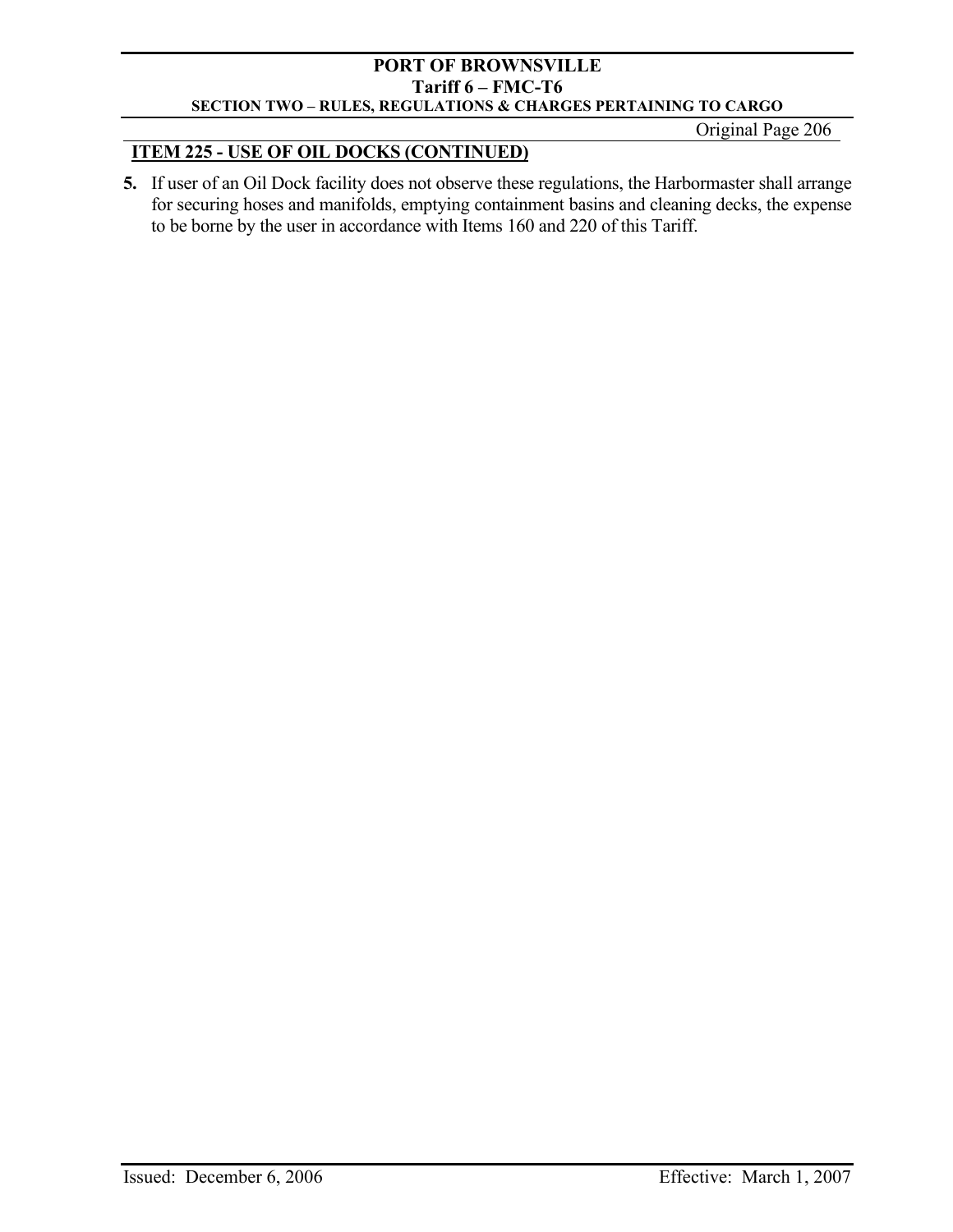First Revised Page 207 Cancels Original Page 207

### **ITEM 230 - RAILROADS**

**1.** Switching within the port area and the port lead track is performed by the Brownsville & Rio Grande International Railway (BRG), and reciprocal switching connections are maintained with the following trunk line railroads:

Kansas City Southern de Mexico 011(52818)305-7900 (Monterrey, N. L. , México) Union Pacific Railroad Company (800) 877-0531 Burlington Northern Santa Fe Railroad (800) 345-2311

**2.** BRG tariffs may be obtained from Brownsville & Rio Grande International Railway general office, located at 12650 Highway 48, Brownsville, Texas, 78523, Telephone (956) 831-7731.

#### **ITEM 235 - CAR AND TRUCK LOADING AND UNLOADING**

The docks are for the handling of cargo to/from vessels, and the District reserves the right to control the loading and unloading of all freight handled on these facilities. The service of loading and/or unloading will be performed by authorized stevedores/contractors.

#### **ITEM 240 - UNAUTHORIZED USE OF SPACE**

Stevedores and others desiring temporary floor space for their equipment shall make application to the Harbormaster. Stevedores and others using space without authorization from the Harbormaster are subject to immediate ejection from the premises of the District.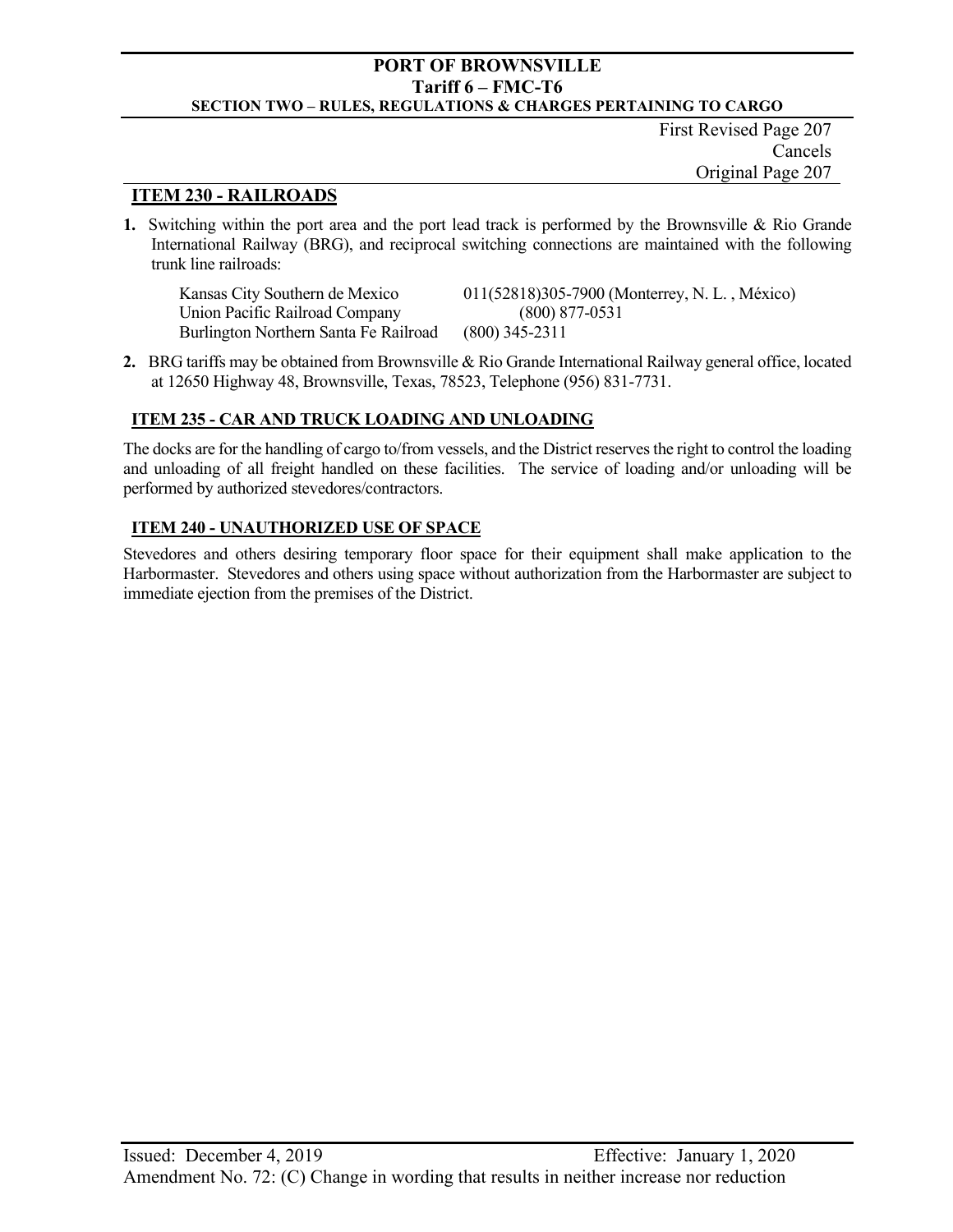Original Page 208

## .**ITEM 245 - RAILCAR SPOTTING ORDER**

- 1. Steamship agents, operators, stevedores, and others desiring to handle cargo from or to railcars on dockside tracks shall make application to the Harbormaster on a Car Spotting Order. Car Spotting Orders for leased premises shall be submitted directly to the Brownsville & Rio Grande International Railway Office.
- 2. Users shall not operate off-track vehicles of any kind on the ballast, ties or rails of the District's track or the drains through the District's property in such a manner as to damage the track structure or impair the drainage of said track. Damage done to the drains, ballast, ties or rails by users operating off-track vehicles will be invoiced to the user.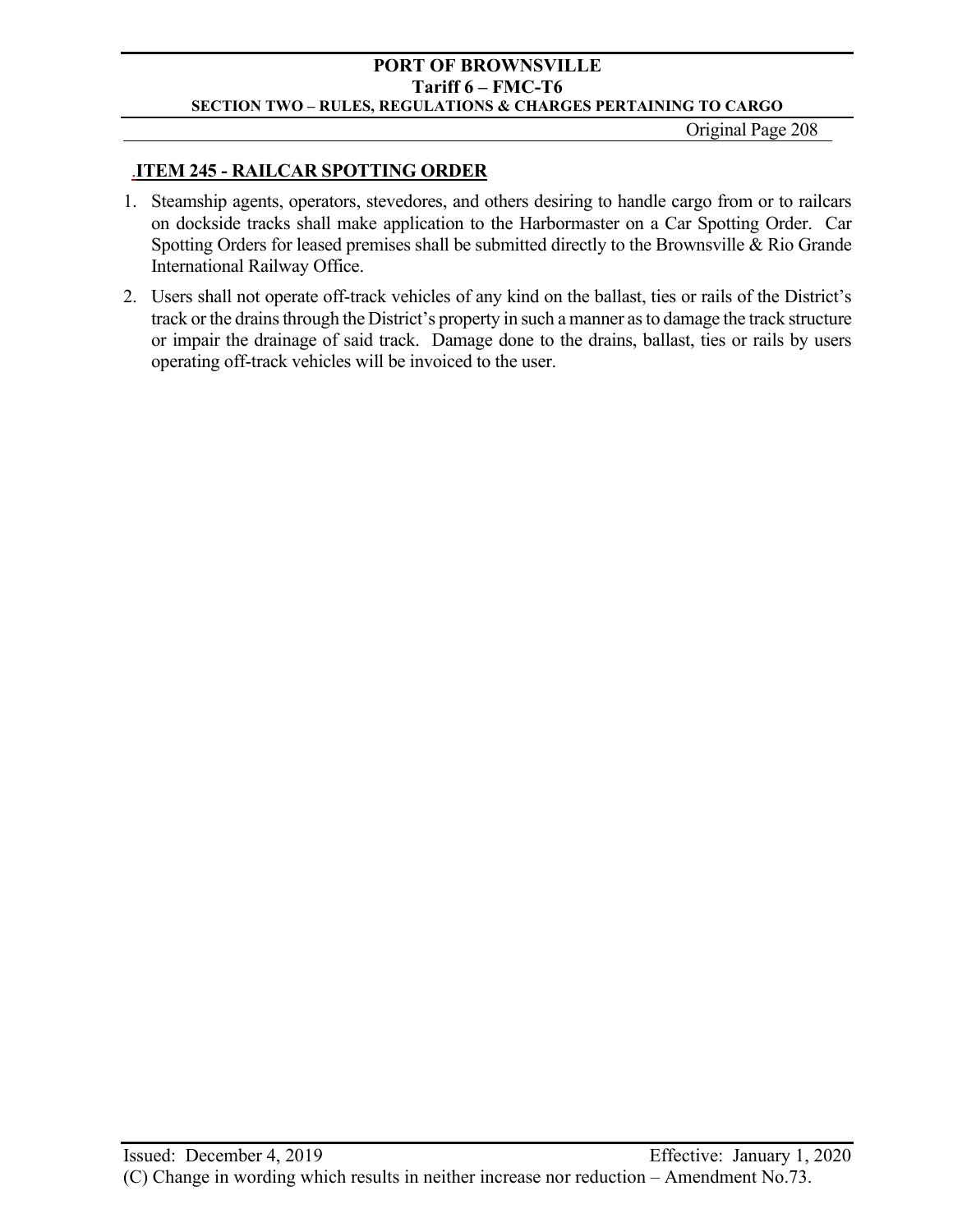Third Revised Page 210 Cancels Second Revised Page 210

## **ITEM 250 - WHARFAGE EARNED**

Freight placed on a wharf shall be considered to have earned wharfage when placed upon the wharf. Wharfage will be collected on it whether or not it is eventually loaded on a vessel.

## **ITEM 255 - FREE TIME AND PENALTY STORAGE**

Free Time and Penalty Storage Rates:

|                                                                                         | <b>Waterborne Cargo</b> |                                                                                                 | <b>Non-Waterborne Cargo</b> |                                                                                    |
|-----------------------------------------------------------------------------------------|-------------------------|-------------------------------------------------------------------------------------------------|-----------------------------|------------------------------------------------------------------------------------|
| <b>Storage Location</b>                                                                 | <b>Free Time</b>        | <b>Penalty Storage Rate</b><br><b>After Expiration of Free Time</b><br>(per metric ton per day) | <b>Free Time</b>            | <b>Penalty Storage Rate</b><br>(per metric ton per day, unless<br>otherwise noted) |
| Covered Storage - General Cargo Sheds                                                   | 30 Days                 | 11.03¢                                                                                          | None                        | 12¢                                                                                |
| Open Docks and Dock-side Patios                                                         | 30 Days                 | $2.21\epsilon$                                                                                  | None                        | $12\epsilon$                                                                       |
| <b>Off-Dock Patios</b>                                                                  | 60 Days                 | $2.21\epsilon$                                                                                  | None                        | 12 <sub>c</sub>                                                                    |
| Unimproved Bank Space                                                                   | 30 Days                 | $16.54\epsilon/30$ days                                                                         | None                        | 12 <sub>c</sub>                                                                    |
| Containers, Loaded and Empty, on Open<br>Docks, Dock-side Patios and Off-Dock<br>Patios | N/A                     | N/A                                                                                             | None                        | $$5.00$ per<br>container per<br>day                                                |

## **Exception:**

Free time may be extended from the Tariff stipulation above at the discretion of the Port Director and CEO either on single consignments of one commodity of one thousand (1,000) metric tons or more or for specific cargoes on a volume basis over a certain period of time upon written request received at least 24 hours prior to the expiration of the free time period. The Port Director and CEO will take into consideration the availability of storage space before allowing this additional free time.

## **ITEM 256 – OPEN STORAGE**

The Port of Brownsville may offer storage agreements upon written request and available space for \$3,000 per acre (or fraction thereof) per month. The Port Director and CEO may approve these storage agreements (Term Sheets) up to one year.

## **ITEM 257 - REQUIREMENT FOR END-OF-MONTH INVENTORY**

**1.** Each stevedore licensed to operate at the Port of Brownsville shall be required to submit an end-of-month inventory reflective of the last day of each calendar month for any and all cargo and commodities remaining in storage in the transit sheds or on the outside storage areas of the Port of Brownsville. This report must include documentation of all non-waterborne cargo passing through the Port of Brownsville during the calendar month being reported. Licensees shall submit said inventory reports to the District's KleinPort System no later than the fifth day (calendar day) of the following month.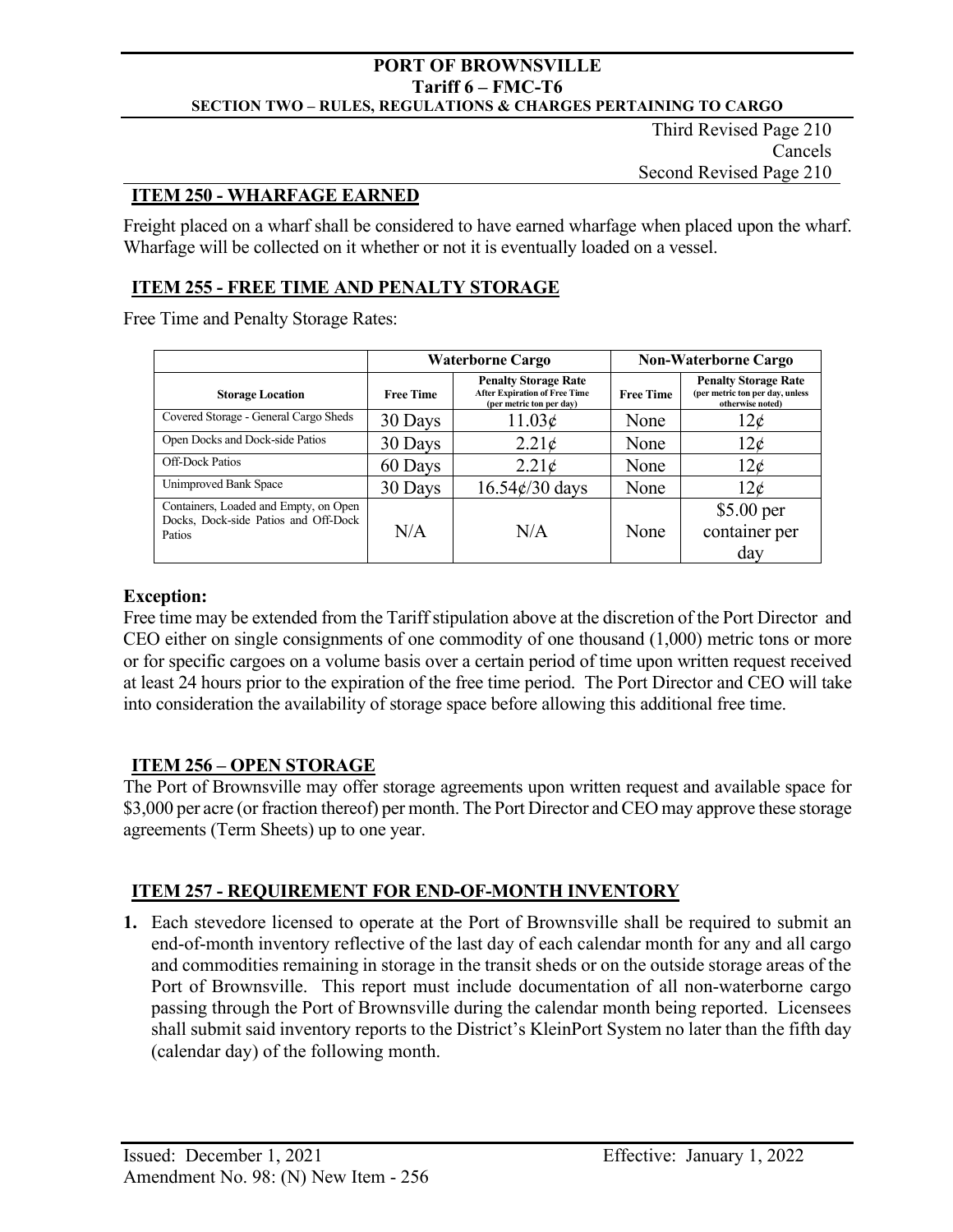First Revised Page 211 Cancels Original Page 211

# **ITEM 257 - REQUIREMENT FOR END-OF-MONTH INVENTORY (CONTINUED)**

- **2.** An Import/Export/Non-Waterborne Cargo Inventory shall be submitted listing all commodities on hand, broken down by Bill of Lading number. This cargo inventory submission shall be submitted in a .csv file (Microsoft Excel) no later than the fifth calendar day of the month and must be posted to the KleinPort System, and at a minimum, shall provide:
	- A. Account: Cargo Owner Code
	- B. Commodity: Commodity Code
	- C. Unit: Number of Units (each/pkgs/bbls)
	- D. Weight: Weight in Metric Tons
	- E. Volume: Volume in Cubic Meters (if appropriate)
	- F. Bill of Lading Number
	- G. Reference: Optional Field
	- H. Received: Date(s) Received
	- I. Released: Date(s) Released
	- J. Source: Cargo Source (Vessel, Truck, Rail)
- **3.** Stevedores may choose to submit cargo inventory reports more frequently than at the end of each month.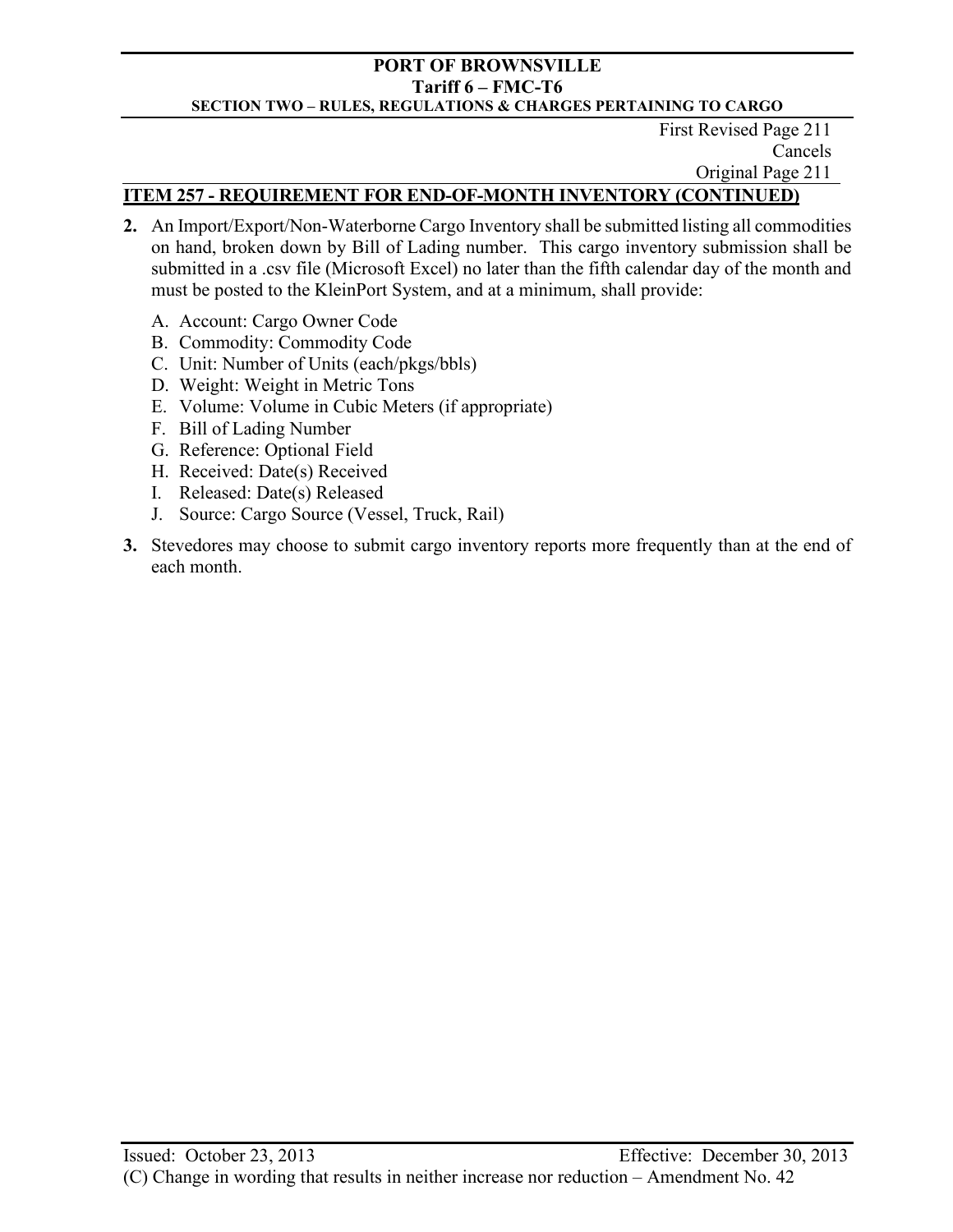### Original Page 212

# **ITEM 257 - REQUIREMENT FOR END-OF-MONTH INVENTORY (CONTINUED)**

- **4.** These inventory reports will be used to verify the District's records prior to the issuance of penalty storage invoices, and therefore the information must be accurate and must be submitted to the District as required. Failure to submit the inventory reports as required by the fifth calendar day of the month will serve as a waiver of the stevedore's rights to dispute the quantities that the District uses as the basis for the issuance of penalty storage invoices for the cargos not reported.
- **5.** Failure to comply with the reporting provisions of this Tariff Item may result in exclusion of the stevedore from payment of the District's fee under Tariff Item 110, paragraph 10 for prompt payment of invoices billed on behalf of third parties. **Such exclusion will be irrevocable**. Penalties for delinquent payment of invoices will still apply.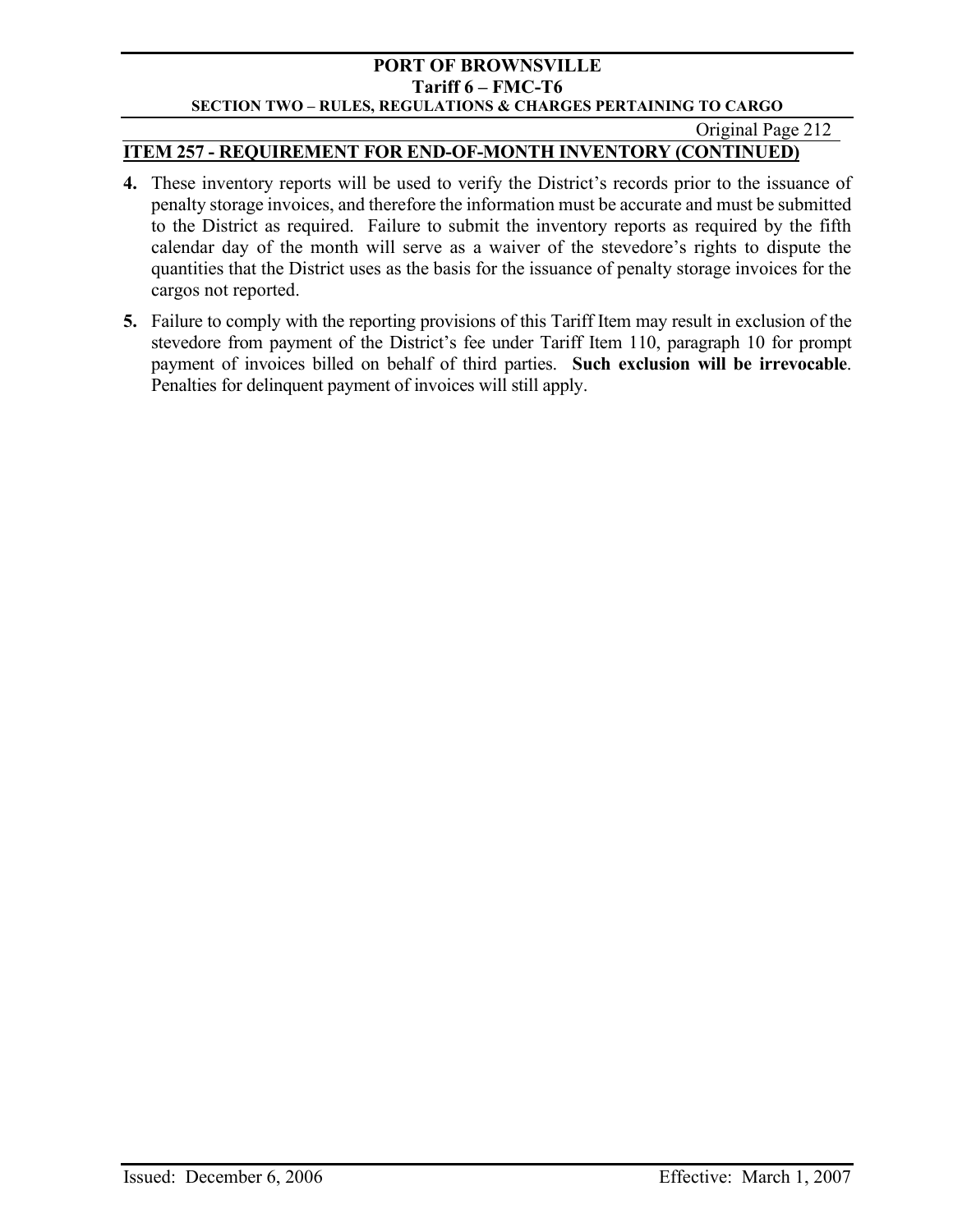Original Page 213

# **ITEM 260 - STORAGE OF CARGO ON WHARVES**

The District does not engage in the business of storage or housing of property on its wharves and will not be responsible for loss or damage to property remaining thereon. All property landed or received on any of the wharves is thereafter at the risk of the owner, and will be subject to Free Time and Storage Charges as set forth in this Tariff. Vessel owners, operators, stevedores and agents will be held responsible for the collection of storage charges accruing hereunder.

The provisions of this Item are subject to Item 75.

# **ITEM 265 - OPTION TO REMOVE CARGO**

The District, through its Harbormaster, in order to expedite the flow of traffic through the Port or to respond to threatening emergency conditions, may move, or cause to be moved, cargo from its docks, transit sheds, and adjoining open storage areas to any other storage area at cargo's expense, without liability for any damage to the cargo, even if caused by the sole negligence of the District.

# **ITEM 270 - COMPUTING TIME**

- **1.** Outbound Cargo: Time runs from the day cargo is placed on the wharves and ends with and includes the day receiving vessel goes on dockage. The day cargo is placed on the wharves, and the day receiving vessel goes on dockage shall each be counted as full days.
- **2.** Inbound Cargo: Time will begin the first day following the date the discharging vessel vacates berth, and will continue to, and include, the day cargo is removed from the wharf.
- **3.** Time will run continuously, including Saturdays, Sundays, and Holidays.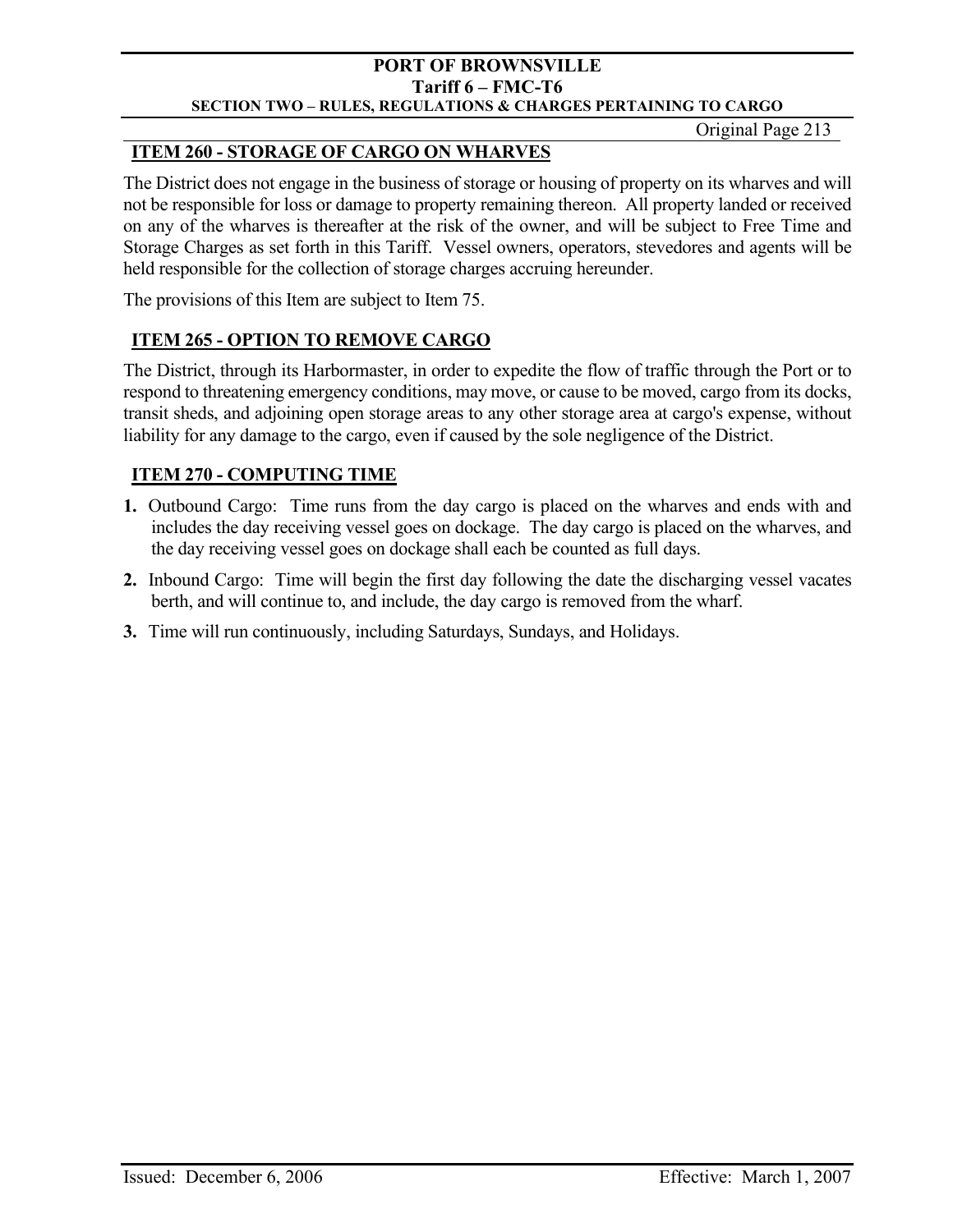First Revised Page 215 Cancels Original Page 215

## **ITEM 274 - LOADING AND UNLOADING SERVICES**

- **1.** Loading and unloading refers to the service of unloading freight from, or loading freight onto railcars or trucks, performed by authorized stevedoring contractors at wharves.
- **2.** Loading and unloading charges will be quoted by stevedoring companies upon request.

# **ITEM 275 - WHARFAGE CHARGES**

All rates and charges herein are per metric ton of 2,204.6 lbs., except as otherwise provided in individual instances.

## **MINIMUM WHARFAGE CHARGE FOR EACH INDIVIDUAL WHARFAGE LINE ITEM ON AN INVOICE: \$10.00**

**VOLUME INCENTIVE WHARFAGE RATES** - In order to attract cargoes to the Port of Brownsville, and as an incentive for volume cargoes, the Port Director and CEO is authorized by the Board of Commissioners to negotiate a reduced wharfage charge for specific cargoes on a volume basis.

# **PART A.**

All commodities, not otherwise specified, and commodities loaded in Containers or Vans.

| <b>COMMODITY</b>                                                                                                                                                                                                                                                                                                                                     | <b>WHARFAGE</b> |
|------------------------------------------------------------------------------------------------------------------------------------------------------------------------------------------------------------------------------------------------------------------------------------------------------------------------------------------------------|-----------------|
| All commodities not otherwise specified.                                                                                                                                                                                                                                                                                                             | 1.37            |
| All commodities, not otherwise specified: Pre-palletized on wing-type<br>pallets, minimum base dimensions 36" x 48" x 66", height not to exceed<br>60", including pallet, minimum weight 1,500 lbs., maximum weight 4,000<br>lbs. Wharfage charges will be on net weight of pallet and lading, as per<br>individual commodity items in Part B herein | 1.37            |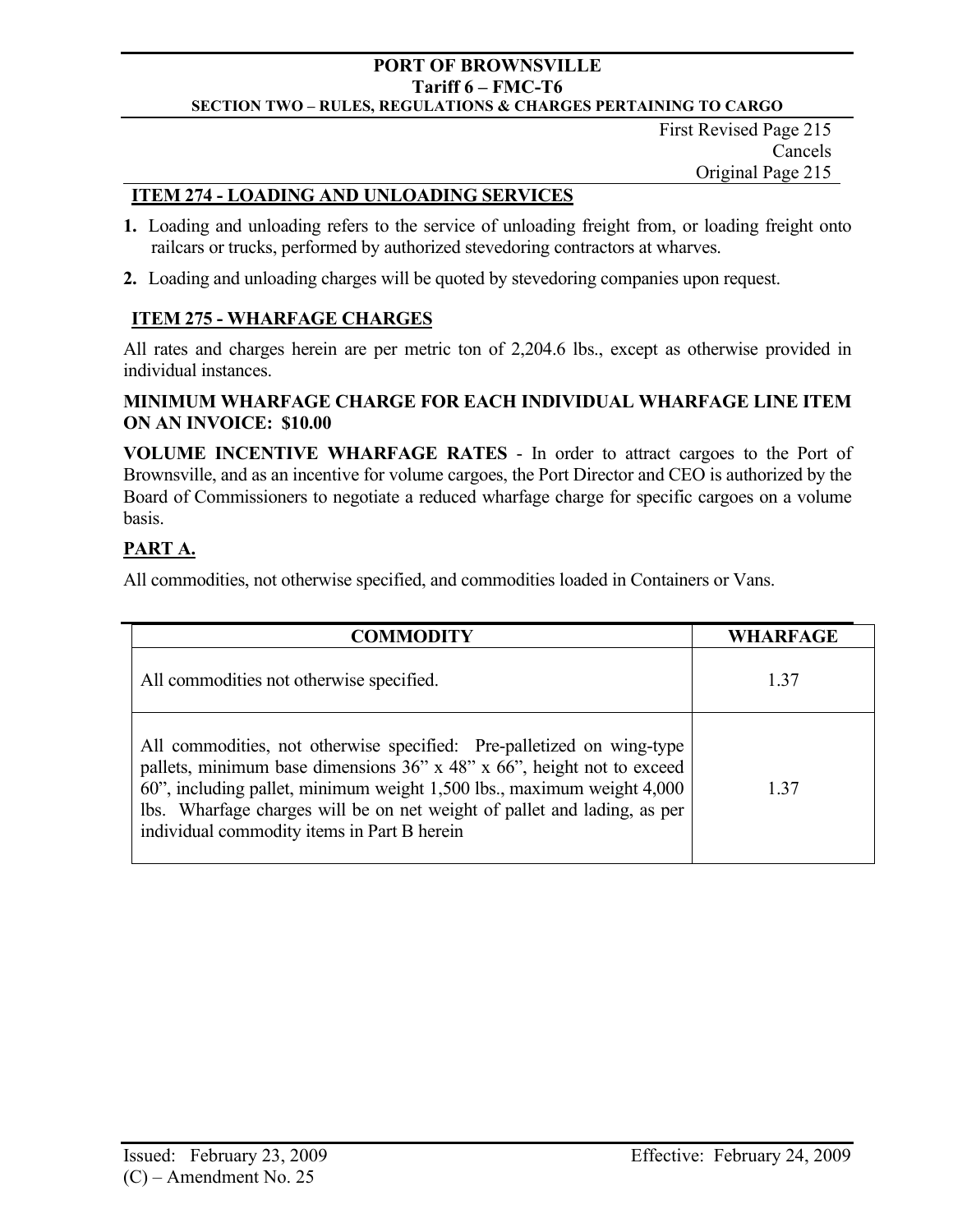First Revised Page 216 Cancels Original Page 216

## **ITEM 275 - WHARFAGE CHARGES (CONTINUED)**

# **PART B.**

| <b>COMMODITY</b>                                         | <b>WHARFAGE</b> |
|----------------------------------------------------------|-----------------|
| <b>Aggregates N.O.S.</b>                                 |                 |
| In bulk, via open docks                                  | .35             |
| <b>Abrasives</b>                                         |                 |
| In bulk, via open docks                                  | 1.09            |
| In bulk, via sheds                                       | 1.37            |
| Alloy: ferro-manganese, ferro-silicon silico-manganese   |                 |
| In bulk or bag, via open docks                           | 1.09            |
| In bulk or bags, via sheds                               | 1.37            |
| Aluminum, ingots, bars or slabs                          | 1.00            |
| <b>Automobiles &amp; Trucks (see Vehicles)</b>           |                 |
| <b>Bauxite</b>                                           |                 |
| In bulk, via open docks                                  | 1.09            |
| <b>Beef Products, Frozen</b>                             | 1.20            |
| <b>Cement or Cement Plaster</b>                          |                 |
| In sacks or barrels                                      | 1.37            |
| <b>Cement</b>                                            |                 |
| In bulk via open docks                                   | 1.09            |
| In bulk via sheds                                        | 1.37            |
| Chemicals, N.O.S.                                        |                 |
| In drums or packages                                     | 1.37            |
| In bulk via sheds                                        | 1.48            |
| Chemicals, N.O.S.; Butane, Caustic Soda/Sodium Hydroxide |                 |
| In bulk via liquid docks                                 |                 |
|                                                          | .28             |
| <b>Chrome Ore</b>                                        |                 |
| In bulk, via open docks                                  | 1.09            |
| In bulk, via sheds                                       | 1.37            |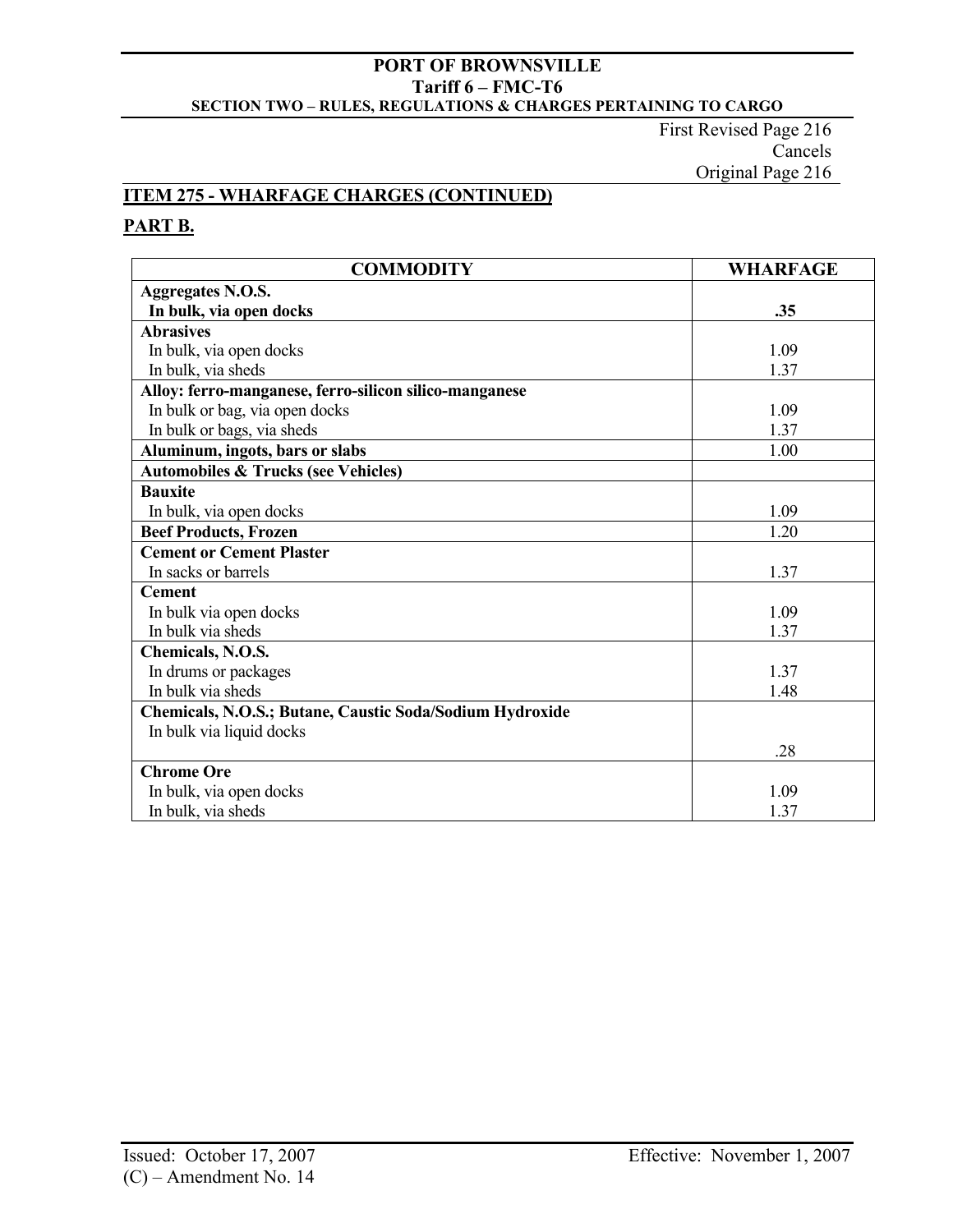Original Page 217

# **ITEM 275 - WHARFAGE CHARGES (CONTINUED)**

| <b>COMMODITY</b>                                                         | <b>WHARFAGE</b> |
|--------------------------------------------------------------------------|-----------------|
| <b>Citrus Pulp Pellets</b>                                               | 1.37            |
| <b>Clay</b>                                                              |                 |
| In bulk, via open docks                                                  | 1.09            |
| In bulk, via sheds                                                       | 1.37            |
| <b>Celestite</b>                                                         |                 |
| In bulk, via open docks                                                  | 1.09            |
| In bulk, via sheds                                                       | 1.37            |
| Coal                                                                     |                 |
| In bulk, via open docks                                                  | .71             |
| In bulk, via sheds                                                       | 1.37            |
| <b>Copper Concentrates</b>                                               |                 |
| In bulk via sheds                                                        | 1.37            |
| Cotton, Cotton Linters, Cottonseed Hull, Fiber Shavings, Motes or Second |                 |
| <b>Cut Linters, per bale</b>                                             | .29             |
| <b>Cotton Linter Pulp</b>                                                |                 |
| In packages                                                              | 1.37            |
| <b>Cottonseed</b>                                                        |                 |
| In bulk, via open docks                                                  | 1.09            |
| In bulk, via sheds                                                       | 1.37            |
| <b>Fertilizer, NOS</b>                                                   |                 |
| In bags or bulk, via open docks                                          | 1.37            |
| In bags or bulk, via sheds                                               | 1.75            |
| <b>Fish and Seafoods</b>                                                 |                 |
| Shellfish, viz: Shrimp, Oysters                                          |                 |
| Fresh (Main Harbor Only)                                                 | 8.37            |
| Frozen, packaged                                                         | 2.08            |
| Finfish                                                                  |                 |
| Fresh                                                                    | 1.37            |
| Frozen                                                                   | 1.37            |
| <b>Fluorspar</b>                                                         |                 |
| In bulk, via open docks                                                  | 1.09            |
| In bulk, via sheds                                                       | 1.37            |
| <b>Fruits</b>                                                            | 1.37            |
| Glass, recyclable (cullet)                                               |                 |
| In bulk, via open docks                                                  | 1.09            |
| In bulk, via sheds                                                       | 1.37            |
| Grain, viz: Barley, Corn, Oats, Rye, Sorghums, Wheat or Soybean          |                 |
| In sacks or packages                                                     | 1.37            |
| In bulk, from or to open cars/closed cars, shipside, via open docks      | 1.09            |
| In bulk, via Elevator                                                    | .40             |
| <b>Grain Products</b>                                                    |                 |
| In bulk, via Elevator                                                    | .40             |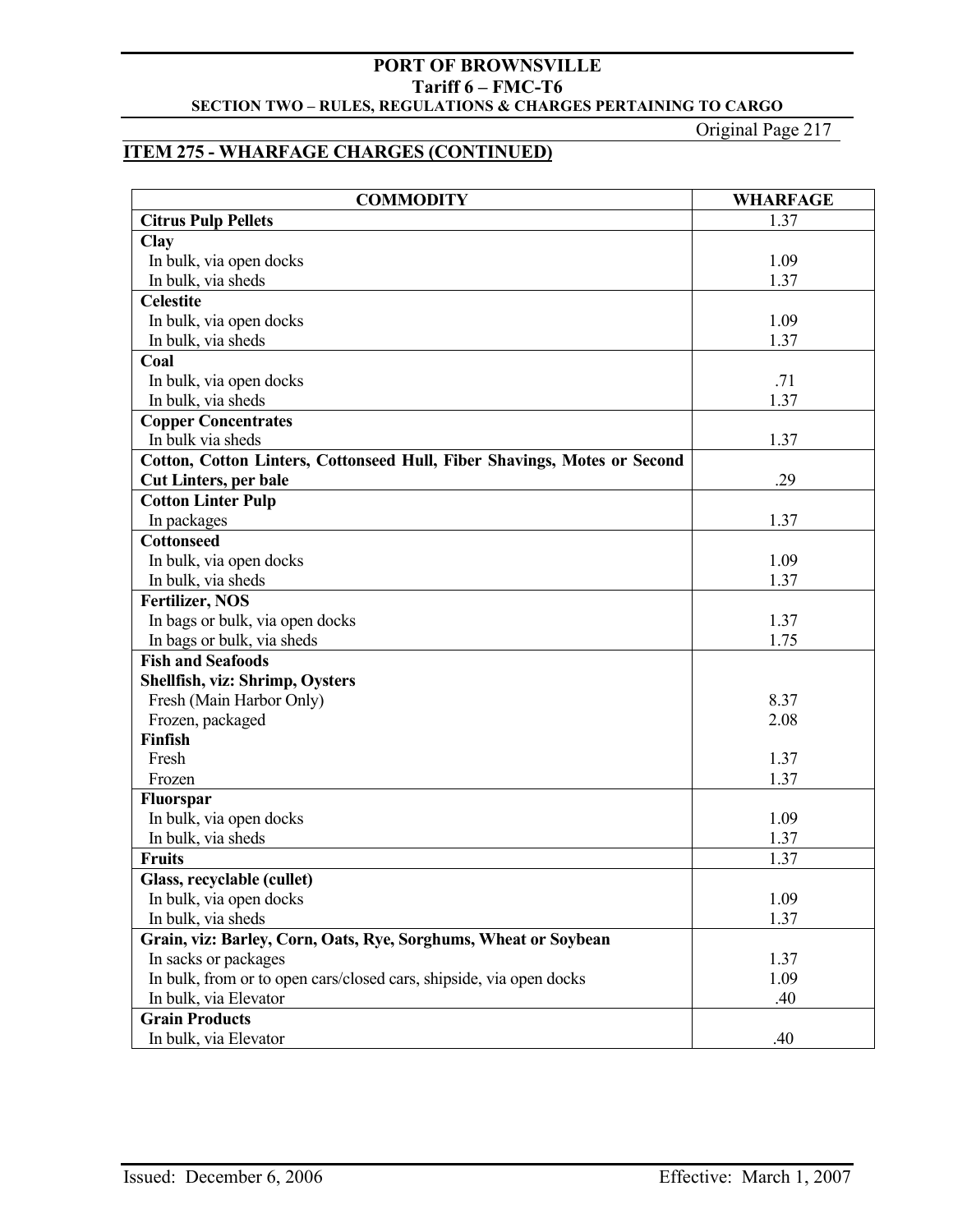Second Revised Page 218 Cancels First Revised Page 218

## **ITEM 275 - WHARFAGE CHARGES (CONTINUED)**

| <b>COMMODITY</b>                                                             |      | <b>WHARFAGE</b> |      |
|------------------------------------------------------------------------------|------|-----------------|------|
| Iron and Steel Articles: Coils, Plate, Billet, Slabs, Cobble, Wire Rod, Wire |      |                 |      |
|                                                                              |      | 1.00            |      |
| Iron and Steel Articles: Pig Iron                                            |      | 1.00            |      |
| <b>Iron and Steel Articles: Steel Scrap</b>                                  |      | 1.00            |      |
| <b>Lead, Pig or Bars</b>                                                     |      | 1.37            |      |
| Livestock, per head                                                          |      | 1.48            |      |
| <b>Machinery</b>                                                             |      | 1.37            |      |
| (for Heavy Lift/Project Cargo see specific rate at the end of this table)    |      |                 |      |
| <b>Magnesite</b>                                                             |      |                 |      |
| In bulk, via open docks                                                      |      | 1.09            |      |
| In bulk, via sheds                                                           |      | 1.37            |      |
| <b>Magnesium Oxide</b>                                                       |      |                 |      |
| In bulk, via open docks                                                      |      | 1.09            |      |
| In bulk, via sheds                                                           |      | 1.37            |      |
| <b>Manganese Ore and Ferro Manganese</b>                                     |      |                 |      |
| In bags or bulk, via open docks                                              |      | 1.09            |      |
| In bags or bulk, via sheds                                                   |      | 1.37            |      |
| Meal or Cake, Oilseed, Linseed, Peanut,                                      |      | 1.37            |      |
| <b>Sesame, Soya Bean</b>                                                     |      |                 |      |
| <b>Mono Ammonium Phosphate</b>                                               |      |                 |      |
| In bulk, via open docks                                                      |      | 1.09            |      |
| In bulk, via sheds                                                           |      | 1.09            |      |
| Naptha, per barrel                                                           |      |                 |      |
| In bulk, via liquid docks                                                    |      | .05             |      |
| <b>Nitrates</b>                                                              |      |                 |      |
| In bulk or bag, via open docks or sheds                                      |      | 1.75            |      |
| Oil, all kinds                                                               |      |                 |      |
| In barrels, drums or cases                                                   |      | 1.37            |      |
| Oils, except petroleum                                                       |      |                 |      |
| In bulk, via liquid docks                                                    |      | .29             |      |
| Ores and Concentrates, N.O.S.                                                |      |                 |      |
| In bulk, from or to open cars/closed cars, shipside, via open docks          |      | 1.00            |      |
| In bulk, from or to open cars/closed cars, shipside, via sheds               |      | 1.37            |      |
| Petroleum, viz: Crude Oil, Naphtha (I), Refined Petroleum Products &         |      |                 |      |
| <b>Natural Gas Liquids, per barrel</b>                                       | 2016 | 2017            | 2018 |
| In bulk, via liquid docks                                                    | .065 | .08             | .095 |
| <b>Petroleum Coke or Foundry Coke</b>                                        |      |                 |      |
| In bulk, via open docks                                                      |      | 1.09            |      |
| In bulk, via sheds                                                           |      | 1.37            |      |
| Phosphate, or Phosphate Rock, including Acid Phosphate                       |      |                 |      |
| In bulk, loaded from wharf                                                   |      | 1.09            |      |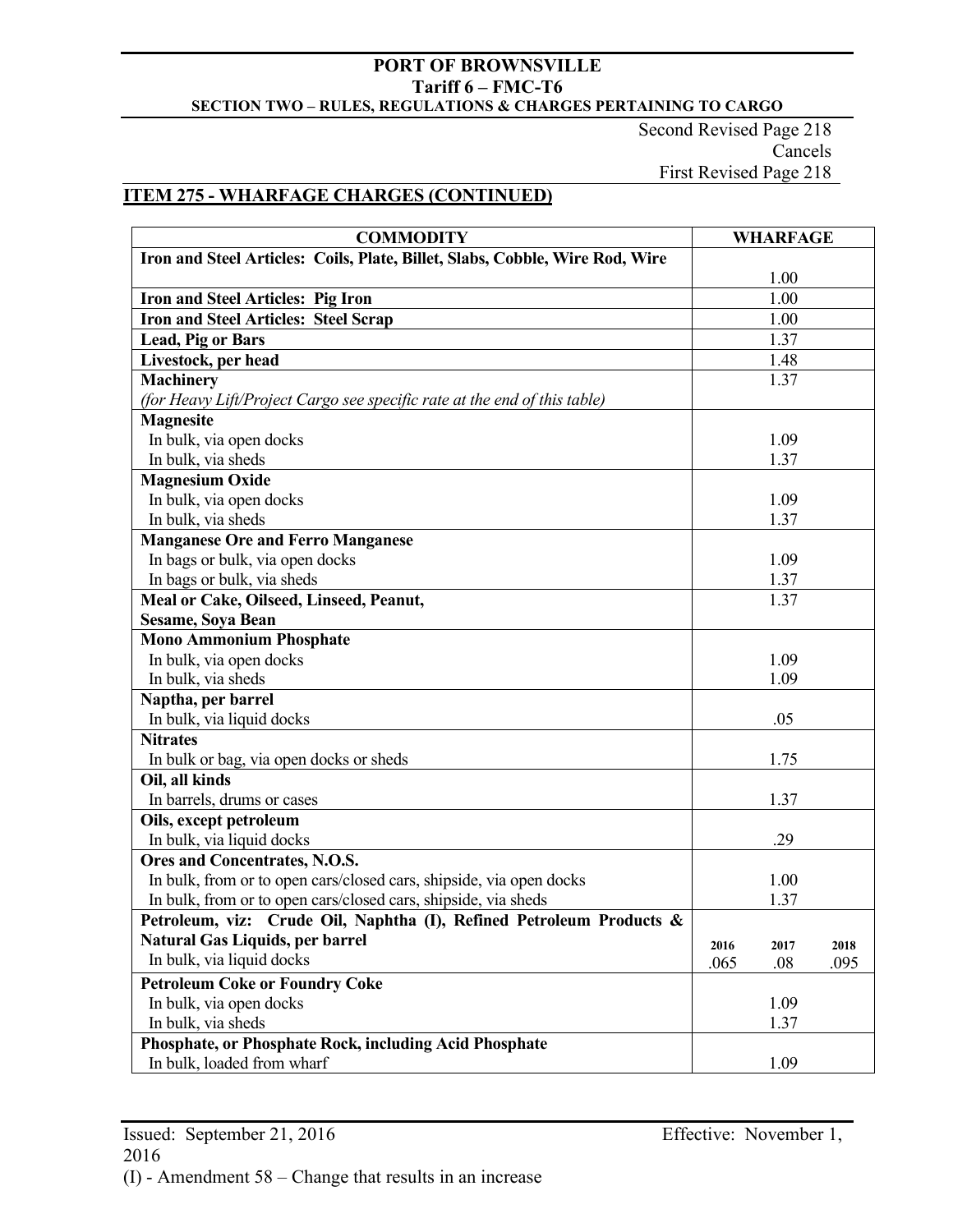Second Revised Page 219 Cancels First Revised Page 219

## **ITEM 275 - WHARFAGE CHARGES (CONTINUED)**

| <b>COMMODITY</b>                                                                | <b>WHARFAGE</b>        |
|---------------------------------------------------------------------------------|------------------------|
| Rubber, crude – crates, on pallets or skids                                     |                        |
| Crates not to exceed 2,500 lbs per crate                                        | 1.50                   |
| Crates over 2,500 but not to exceed 2,900 lbs per crate                         | 1.77                   |
| <b>Sand</b>                                                                     |                        |
| In bulk, via open docks                                                         | 1.09                   |
| In bulk, via sheds                                                              | 1.37                   |
| Stone, (Jetties Granite) and Shell for Port construction projects               |                        |
| In bulk                                                                         | 0.61                   |
| Soda Ash                                                                        |                        |
| In bulk, via open docks                                                         | 1.37                   |
| In bulk, via sheds                                                              | 1.48                   |
| <b>Sodium Sulfate</b>                                                           |                        |
| In bags or bulk, via open docks or via sheds                                    | 1.75                   |
| Direct to lessee site                                                           | 1.37                   |
| <b>Sugar</b>                                                                    |                        |
| In sacks or barrels                                                             | 1.37                   |
| <b>Sulphur</b>                                                                  |                        |
| In sacks                                                                        | 1.37                   |
| In bulk, via open docks                                                         | 1.09                   |
| In bulk, via sheds                                                              | 1.48                   |
| In liquid bulk, via liquid docks                                                | 0.29                   |
| <b>Tractors - See Vehicles</b>                                                  |                        |
| <b>Turpentine</b>                                                               |                        |
| In barrels or packages                                                          | 1.37                   |
| In bulk, via liquid docks                                                       | 0.51                   |
| <b>Vegetables</b>                                                               |                        |
| Fresh, in bags, crates or packages                                              | 1.37                   |
| Vehicles, viz: Automobiles, Airplanes, Tractors, Trailers, and Trucks           |                        |
| Set up on wheels                                                                | 2.58                   |
| Knocked down, crated or boxed                                                   | 1.92                   |
| Parts, boxed or crated                                                          | 1.37                   |
| <b>Wind Turbines</b>                                                            | The greater of         |
|                                                                                 | 2.75 per metric ton or |
|                                                                                 | 1.50 per cubic meter   |
| <b>Wines and Liquors</b>                                                        | 1.37                   |
| Wood, Lumber, and Timber                                                        | 1.37                   |
| (checking logs, piling, poles or lumber, additional charge)                     |                        |
| <b>Zinc Concentrate</b>                                                         |                        |
| (restricted to direct transfer to/from carriers; commodity shall not be dumped, |                        |
| stockpiled or stored on docks)                                                  |                        |
| In bulk, via open docks                                                         | 1.09                   |
| Zinc, Ingots, Bars or Slabs                                                     | 1.00                   |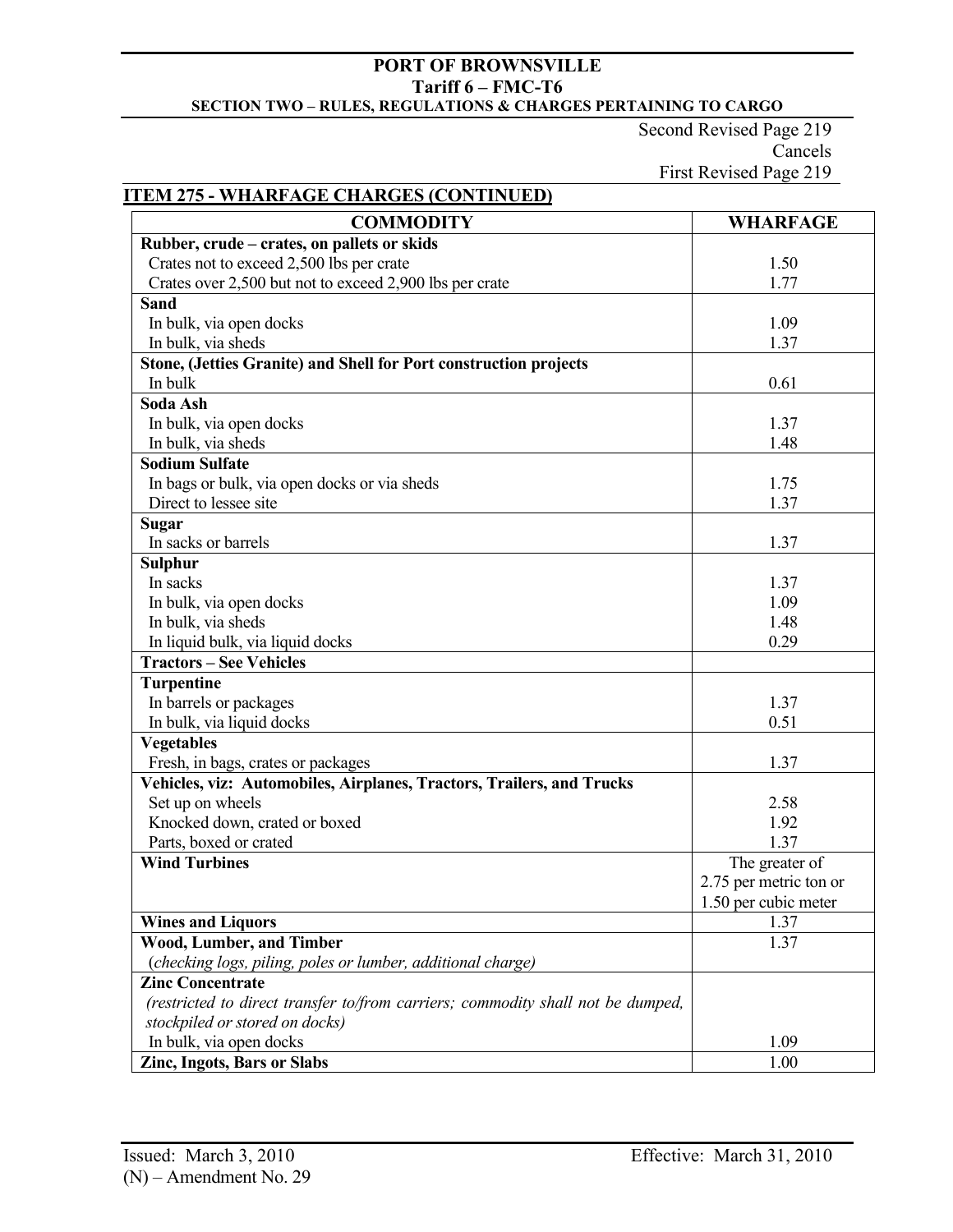Original Page 220

# **ITEM 275 - WHARFAGE CHARGES (CONTINUED)**

# **Heavy Lift/Project Cargo Charges**

| 1. The following heavy lift/project cargo charges shall be assessed                  |                      |
|--------------------------------------------------------------------------------------|----------------------|
| on each single piece or package of cargo weighing in excess of or                    |                      |
| equal to $5 \text{ m/t}$ , only when such cargo is loaded or unloaded to and         | $$10.00 \text{ m/t}$ |
| from railroad cars, and trucks                                                       |                      |
| The following heavy/project cargo charges shall be assessed on each                  |                      |
| single piece or package of cargo weighing less than $5 \text{ m/t}$ , only when such | $$5.00 \text{ m/t}$  |
| cargo is loaded on unloaded to and from railroad cars, and trucks.                   |                      |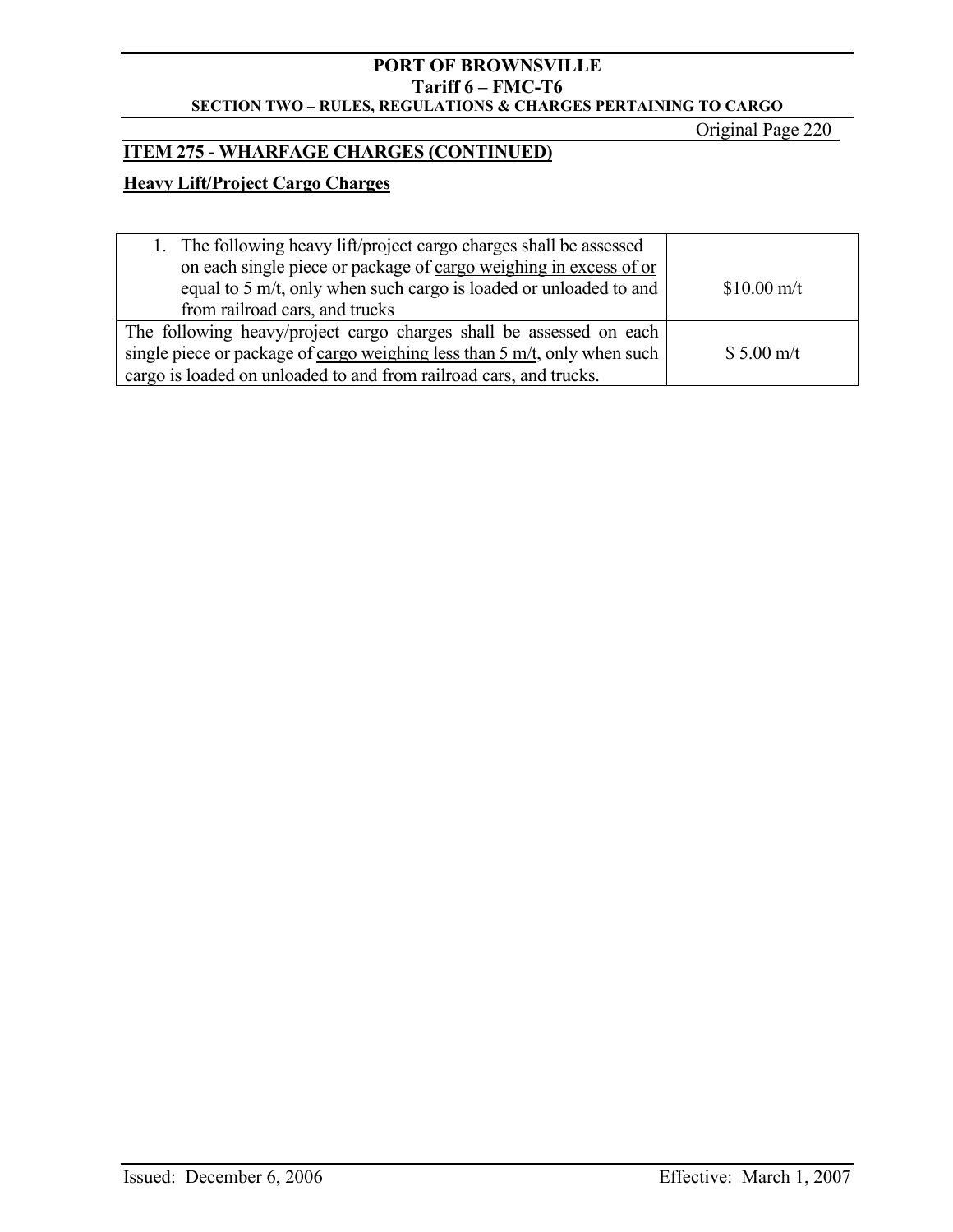Fifth Revised Page 221 Cancels Fourth Revised Page 221

# **ITEM 277 - SECURITY SURCHARGE - CARGO**

- **1.** A security surcharge, as described in this Tariff Item, shall be assessed against and collected from all vessels, barges and cargo interests (see also Tariff Item 347) utilizing services or facilities at the Port of Brownsville in accordance with the notice filed with the Federal Maritime Commission by the Gulf Seaports Marine Terminal Conference.
- **2.** The security surcharge is assessed to recover costs incurred for security assessments, security plans, equipment purchase, installation and maintenance and staffing required to implement and maintain surveillance and access controls mandated by the Maritime Transportation Security Act of 2002 and U. S. Coast Guard regulation 33 CFR 105.
- **3.** The Security Surcharge A security surcharge fee will be assessed against cargo and passengers, on a per unit basis. The security surcharge will be assessed in addition to all other fees which may be due under this Tariff as follows:

| <b>Security Surcharge - Cargo</b>                |                               |  |  |  |
|--------------------------------------------------|-------------------------------|--|--|--|
| (to be billed to the party paying the wharfage): |                               |  |  |  |
| • Break-bulk $(I)$                               | \$ 0.04 $\phi$ per metric ton |  |  |  |
| Bulk $(I)$                                       | \$ 0.04 per metric ton        |  |  |  |
| · Liquid Bulk (I)                                | \$ 0.04 per metric ton        |  |  |  |
| Containers                                       | $$2.600$ per box              |  |  |  |
| Vehicles                                         | \$5.000 per vehicle           |  |  |  |
| • Heavy Lift/Project Cargo                       | \$ 0.130 per metric ton       |  |  |  |
| Passengers                                       | \$1.00 per passenger          |  |  |  |
| <b>NOS</b>                                       | \$ 0.130 per metric ton       |  |  |  |
|                                                  |                               |  |  |  |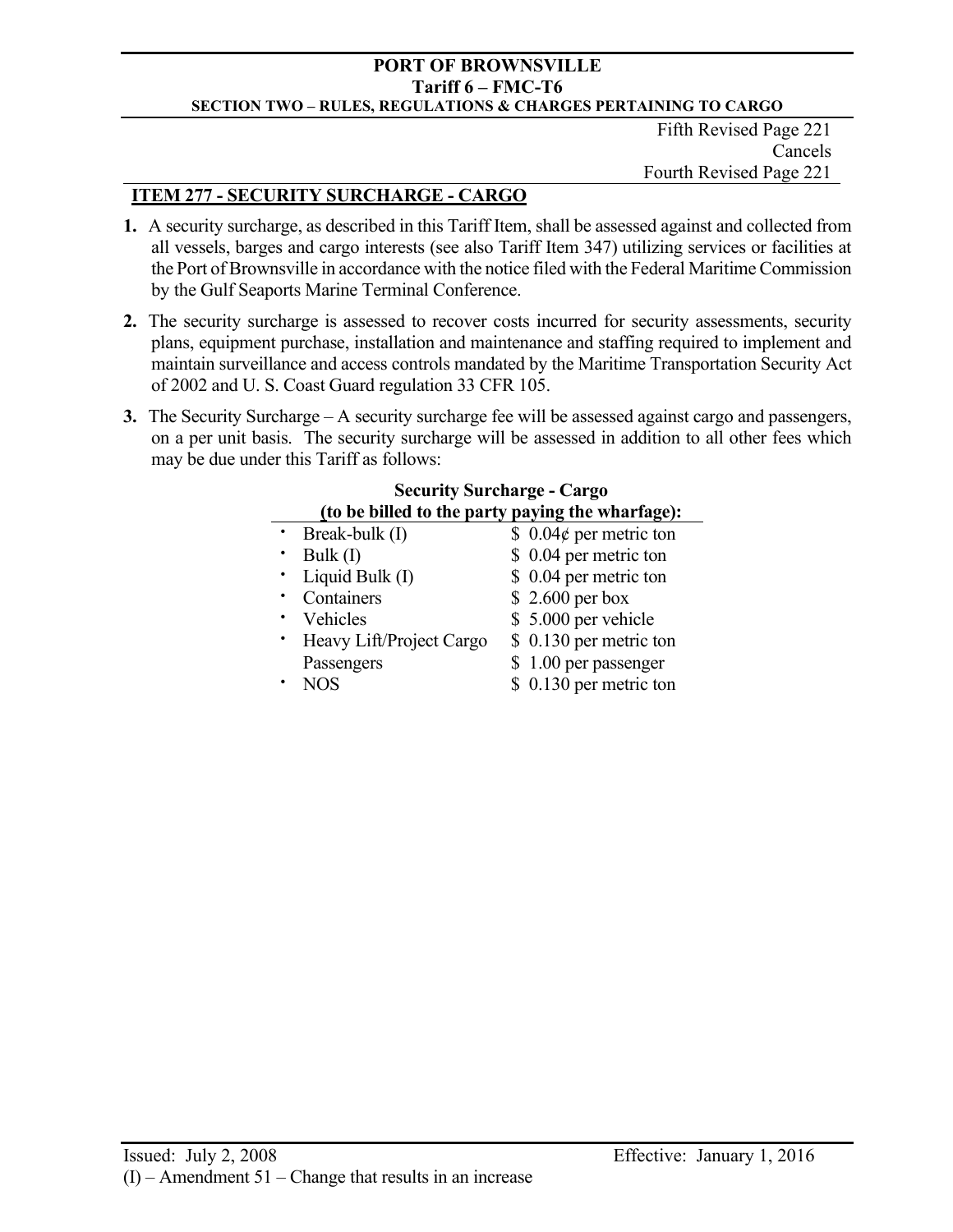Original Page 222

# **ITEM 277 - SECURITY SURCHARGE – CARGO (CONTINUED)**

**4.** Users of the District's services or facilities who withhold, refuse or otherwise fail to pay properly assessed security surcharges, shall be subject to all the collection terms and procedures contained in Item 115 – COLLECTION POLICY of this Tariff. Additionally, at the sole discretion of the Brownsville Navigation District, such users may be denied service or may be caused to deposit estimated port charges in advance of using District facilities or receiving services (Item 110 – Payment of Charges and Responsibility Therefore: Extensions of Credit and Liens).

# **ITEM 278 – USAGE OF CRANES FOR HANDLING OF CARGO**

**Routine Crane Work**: Rubber-tired truck cranes will be allowed on the docks for routine bucket and lift work under the following conditions:

- **1.** The District reserves the right to suspend any cargo handling operation deemed unsafe or damaging due to the cranes or other equipment, or the operation thereof, which appears to unreasonably endanger District property or any persons. No cargo, goods or merchandise shall be moved across or upon, placed upon or allowed to remain upon any dock, pier, wharf, platform, bulkhead, within transit sheds or other place in such quantity or such manner to be damaging to District facilities. All cargo handling operations shall be performed in a manner and with equipment satisfactory to the District, but the District assumes no responsibility for the performance of such operations.
- **2.** The following safety rules and regulations covering District crane operation are applicable to privately owned cranes, including:
	- A. Cranes in close proximity must not swing loads over cab of adjacent cranes.
	- B. All crane cables must be inspected for wear and damage on a daily basis.
	- C. Tipping of cranes, jacking of loads and pulling dangerous overloads will not be permitted.
	- D. All crane activities will be performed in a safe and responsible manner.
- **3.** Leaving cranes in a position which blocks rail tracks and movement of other cranes at the end of each day's work is not permitted.
- **4.** All cranes must meet all Bureau of Labor Standard requirements as called for in Federal Register, Volume 33 - Number 152, Part II, and Federal Register, Volume 34 - Number 42, Part II.
- **5.** The operation of cranes shall be subject to all the requirements of Item 128.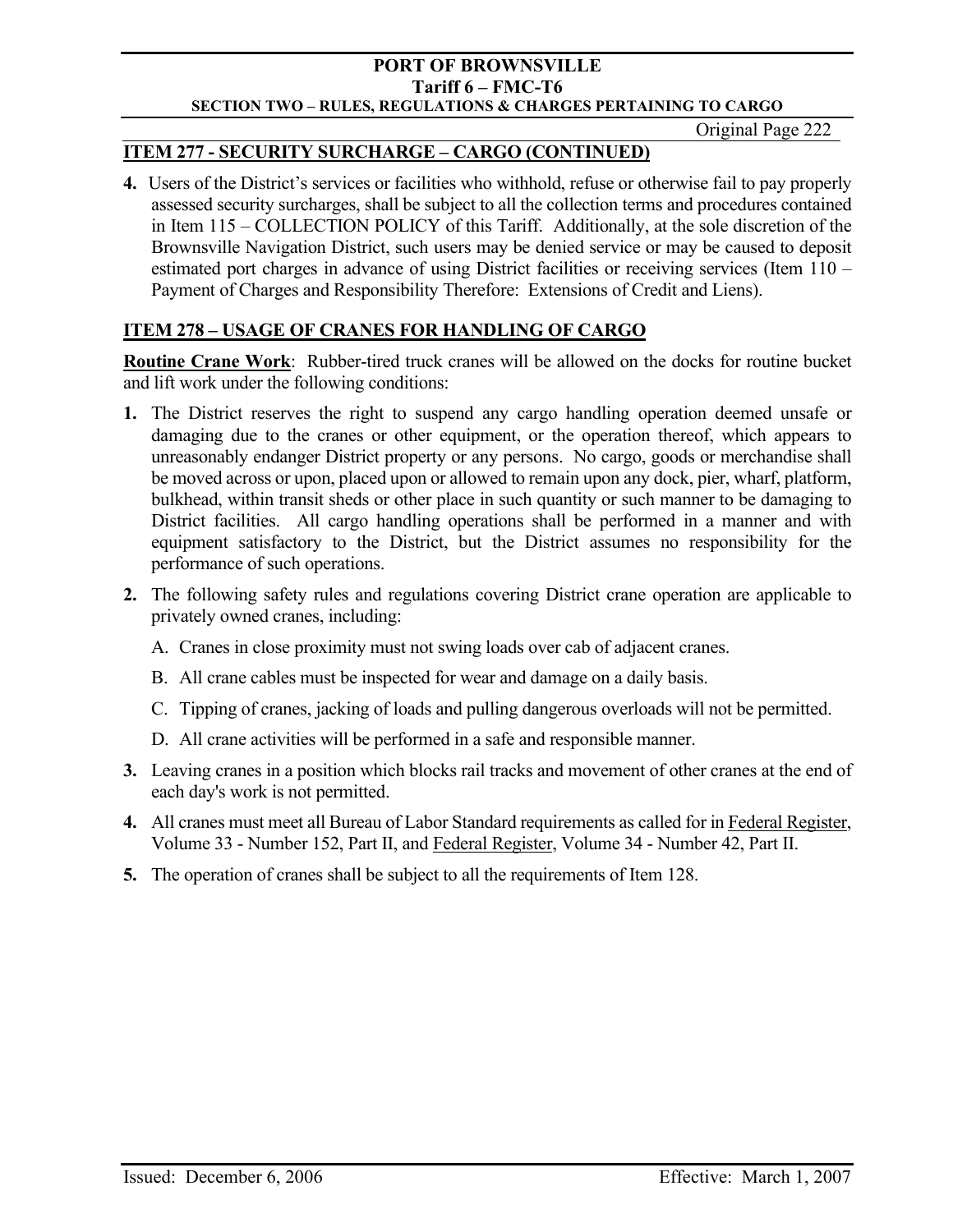Original Page 223

# **ITEM 279 - WHARFAGE CHARGE FOR LOADING AND UNLOADING CONTAINERS**

| <b>All Loaded Containers</b> |                       |
|------------------------------|-----------------------|
|                              | \$25.00 per container |
| <b>All Empty Containers</b>  |                       |
|                              | \$2.00 per container  |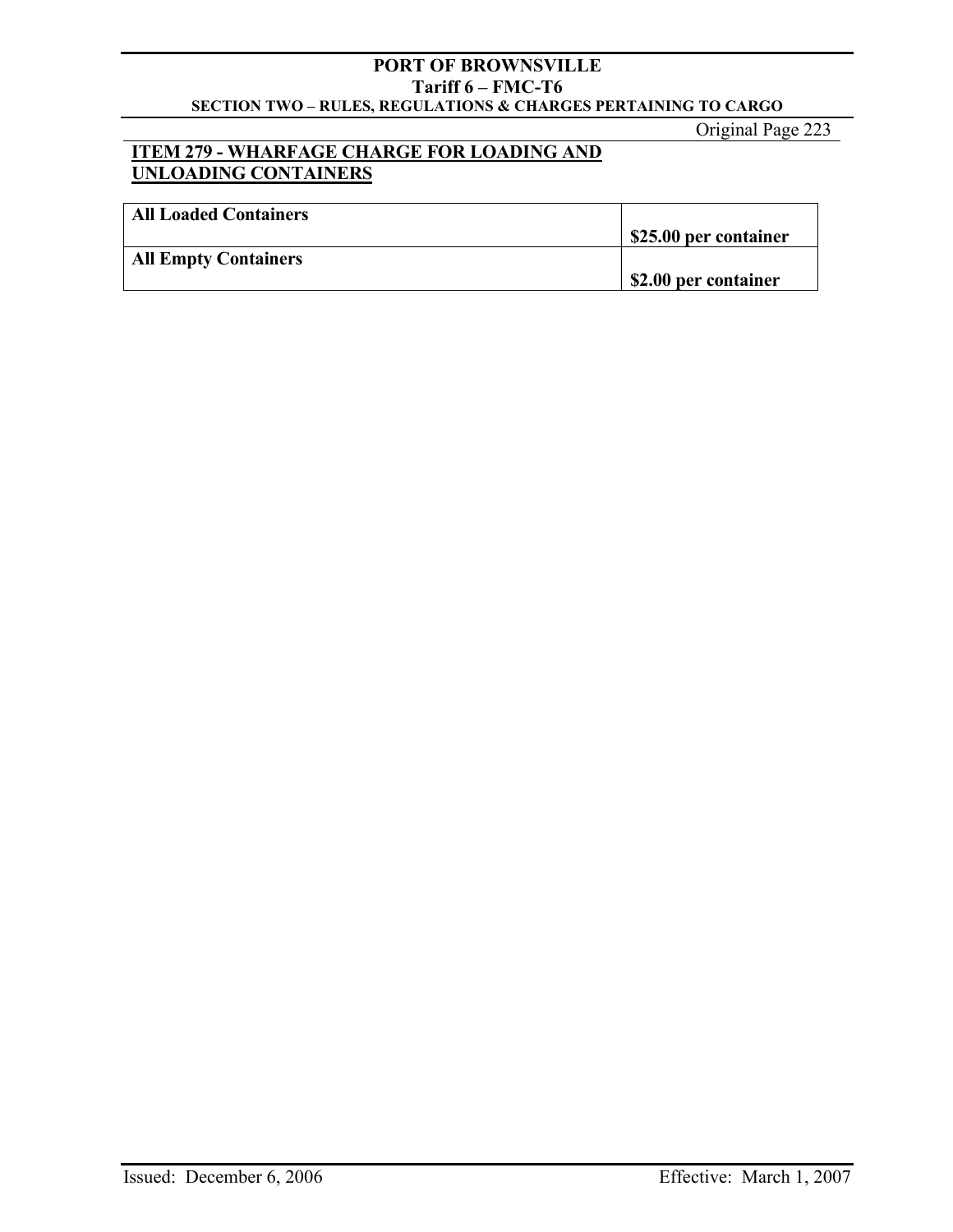First Revised Page 224 Cancels Original Page 224

# **ITEM 280 - PROVISIONS GOVERNING THE USE OF THE PORT OF BROWNSVILLE MOBILE HARBOR CRANE**

| <b>DEFINITIONS</b>       |                                                                      |  |  |  |
|--------------------------|----------------------------------------------------------------------|--|--|--|
| THE APPLICATION FOR      | The Application for Mobile Harbor Crane Usage Form which is to       |  |  |  |
| <b>USAGE</b>             | be submitted by a customer who requires the use of the Crane.        |  |  |  |
| <b>ATTACHMENT</b>        | One of three forms of rigging that are available on the Crane: the   |  |  |  |
|                          | spreader, the orange-peel grapple and the clam-shell grab.           |  |  |  |
| <b>CONTINUING</b>        | The use of the Crane on a single vessel by a single stevedore on     |  |  |  |
| <b>ASSIGNMENT</b>        | more than one calendar day.                                          |  |  |  |
| <b>THE CRANE</b>         | One of the Port of Brownsville Mobile Harbor Cranes                  |  |  |  |
| <b>THE DISTRICT</b>      | The Brownsville Navigation District                                  |  |  |  |
| <b>SINGLE ASSIGNMENT</b> | Usage of the Crane by a single User for a single vessel (or barge)   |  |  |  |
|                          | on a single day.                                                     |  |  |  |
| <b>START TIME</b>        | The date and time specified in the application for usage as the date |  |  |  |
|                          | and time that the Crane is requested to be made ready for the User.  |  |  |  |
| <b>THE USER</b>          | The customer who has submitted an application for use and who        |  |  |  |
|                          | has been granted the use of the Crane. The User must be a licensed   |  |  |  |
|                          |                                                                      |  |  |  |

# **1. GENERAL**

- A. All rental and use of the Crane shall be upon and subject to the following conditions and charges, the rental and use of which shall constitute an agreement with the District to pay such charges and be bound by such conditions.
- B. Only operators employed by the Brownsville Navigation District are authorized to operate the Crane. Employees of the User are prohibited from operating the Crane.

# **2. APPLICATION FOR USAGE REQUIRED**

A. Reservations for the usage of the Crane are to be made in writing on the *Application for Mobile Harbor Crane Usage Form* that is available from the Harbormaster's Office. This application for usage will state the time that the Crane is requested, the exact location on Dock 15 or Dock 16 where it is to be spotted, which attachment the Crane is to be rigged with and the estimated duration of time that the Crane will be used. A separate application for usage will be required for each single assignment. Continuing assignments will require that a new application for usage be submitted by 4:00 p.m. of the current working day for the subsequent working day. Application for usage for continuing assignments will be given priority over requests for single assignments.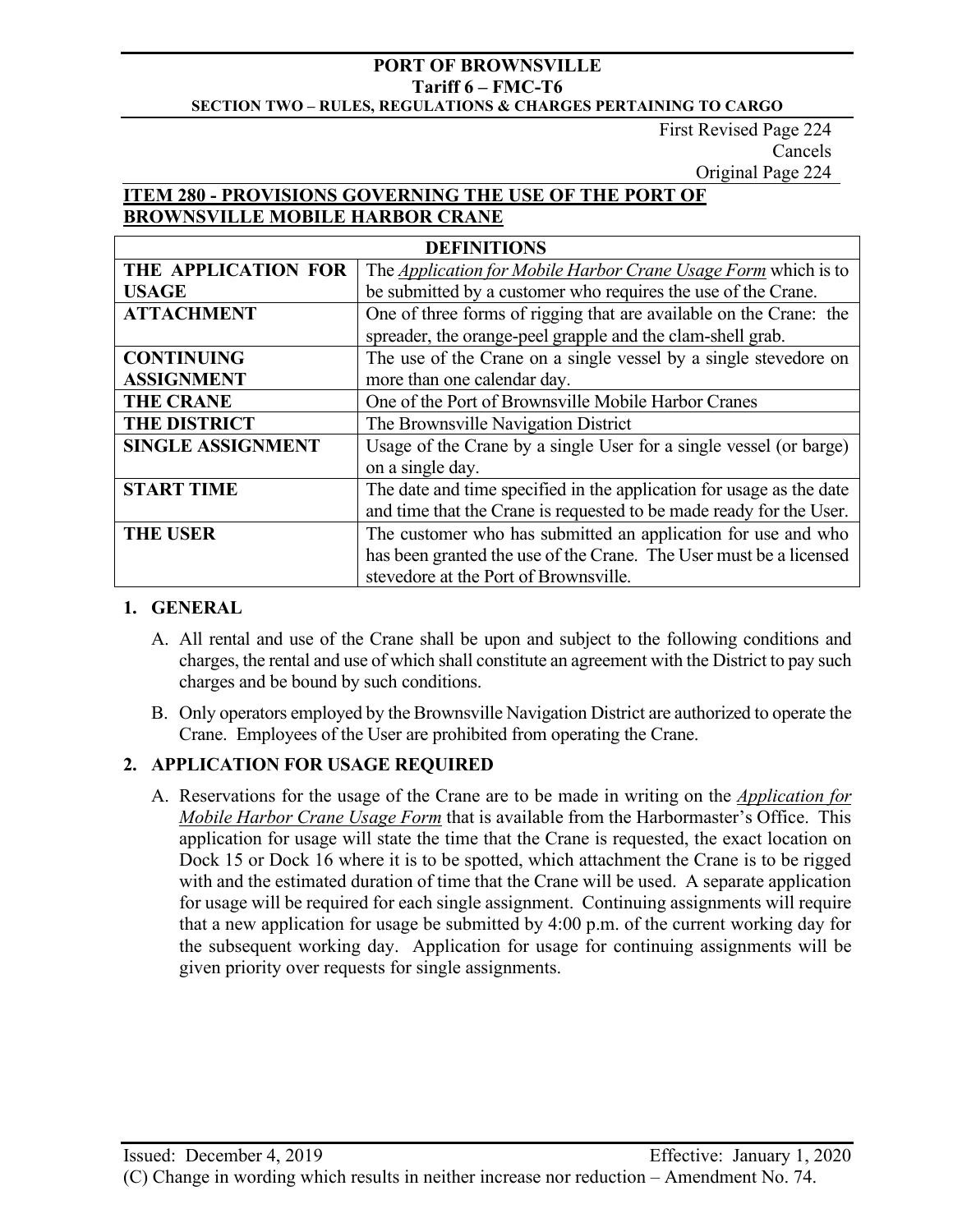Second Revised Page 225 Cancels First Revised Page 225

# **ITEM 280 - PROVISIONS GOVERNING THE USE OF THE PORT OF BROWNSVILLE MOBILE HARBOR CRANE (CONTINUED)**

- B. Applications for usage will be reviewed by the Harbormaster and the assignment of the Crane will be made based on the scheduled vessel traffic at Dock 15 and Dock 16 and other factors to best utilize the facilities at the Port of Brownsville. Assignments for Crane usage will be confirmed by 4:30 p.m. of the day prior to the start time. Emergency or urgency assignments may be approved by the Port Director and CEO or his/her designee.
- **3. CONDITION AND RESPONSIBILITY FOR RENTED EQUIPMENT** The Crane is presumed to be in good operating condition when assigned to User; but the District does not warrant the mechanical condition thereof, and its sole responsibility shall be to furnish mechanics believed competent to make such repairs as are called to its attention. The District will not be responsible for delays caused User by breakdown of equipment, by shut-off of electric current or other causes. The District reserves the right to stop operation of the Crane at any time to make repairs that appear to be necessary.

# **4. RESPONSIBILITY FOR DAMAGES**

- A. The District shall not be responsible for any losses, claims, demands, and suits for damage, including death and personal injury, including court costs and attorney's fees, incident to or resulting from the operation to the Crane. All stevedores, vessel owners, vessel operators, vessel charterers, agents or cargo owners utilizing the Crane shall indemnify and hold District harmless for any losses, claims, demands, or suits for damages, including costs and attorney's fees, incident to or resulting from said party's negligence, errors or omissions, gross negligence, or intentional acts associated with the operation of the Crane.
- B. Stevedores must maintain the minimum liability coverages required by Tariff Item 421, STEVEDORE AND FREIGHT HANDLERS LICENSE, and required provisions therein, and must maintain current, acceptable proofs of insurance on file with the Director of Administrative Services.
- **5. CONTAINERS/CARGO LOADED IN EXCESS OF RATED CAPACITY** The Rates, Rules, Regulations and Charges published in this section of this Tariff ARE NOT applicable to Standard Seagoing Containers loaded in EXCESS of their Rated Capacity. The District will not permit the Crane to be used in any way to lift, move or transport a container that is loaded in excess of the container's rated capacity. Should the Crane be used to lift, move or transport a container/cargo which is loaded in excess of the rated capacity, the party or parties causing such unauthorized use shall be held liable for all losses, claims, demands, and suits for damage, including death and personal injury, and including court costs and attorney's fees, incident to or resulting from such unauthorized use.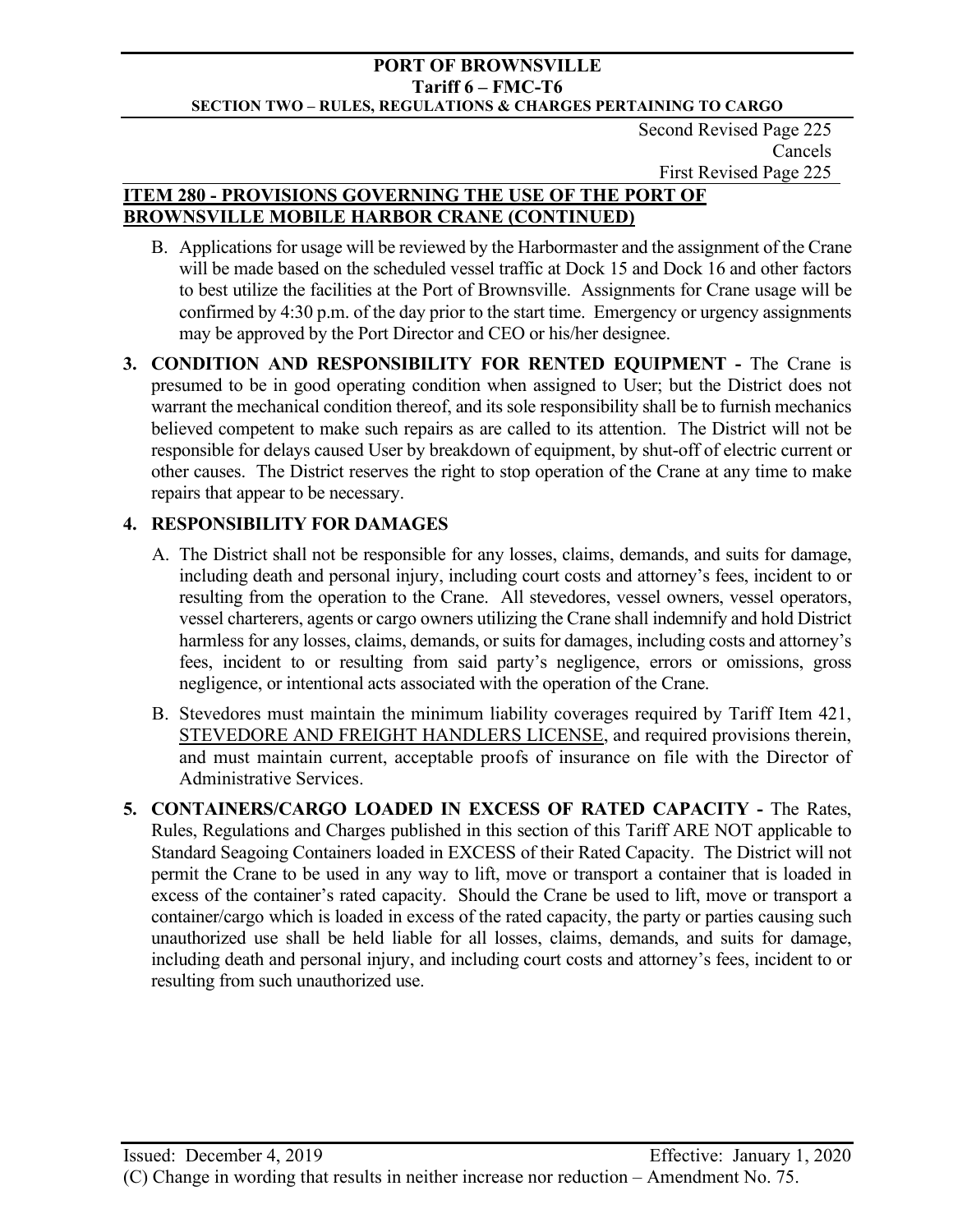First Revised Page 226 Cancels Original Page 226

## **ITEM 280 - PROVISIONS GOVERNING THE USE OF THE PORT OF BROWNSVILLE MOBILE HARBOR CRANE (CONTINUED)**

## **6. COMPUTATION OF RENTAL CHARGE**

- A. Charge for rental of the Crane shall begin at the time specified as the start time on the application for use and shall end when the User notifies the District that the Crane is no longer needed. When the Crane has been ordered, and is ready, but is not being used, the rental charge shall begin at the time the Crane was specified to be ready. Fractional hours shall be charged in fifteen-minute periods.
- B. A 30-minute break for the District's operator(s) may be taken after 4 hours of usage. This break shall not be included in the computation of time. The District is not responsible for any charges that the User accrues during this break.
- C. A standby charge of \$125.00 per hour applies to Crane made idle by rainfall or other weather conditions. The District has the right to determine when weather conditions are unsafe for the operation of the Crane.
- D. Should the District declare that an Assignment is to be abandoned due to rainfall or other weather conditions, the minimum charge and the cancellation charge shall be waived, and the User invoiced for the actual time accrued.
- E. Credit for breakdowns occasioned by mechanical breakdown of the Port's Crane, when not due to misuse, abuse, over-loading or carelessness of the User, shall be allowed daily in fractional hours of 15 minutes. No credit shall be allowed for less than 15-minute periods.
- **7. CANCELLATION OF ORDERS AND RESERVATIONS** When an application for use has been submitted and confirmed and the order is canceled after 4:00 p.m. on the day prior to the start time specified in the application, there shall be a cancellation charge equal to two hours at the applicable per hour rate of the Crane. When the Crane is in use by a User who makes an application for use for a continuing assignment of the Crane on the following day that is confirmed and subsequently canceled after 4:00 p.m. on the day prior to the start time, the same minimum charge shall be made.

# **8. MOBILE HARBOR CRANE RATE**

Rate \$380.00 per hour (I) \$650.00 per hour for heavy lift or project cargos (I) \$420.00 per hour overtime (I) \$725.00 per hour overtime for heavy lift or project cargos (I)

> *Overtime rate is in effect from Midnight to 8:00 am and 5:00 pm to midnight, Monday through Friday, all day Saturday and Sunday, and all day on Holidays as per Item 165 of this Tariff.*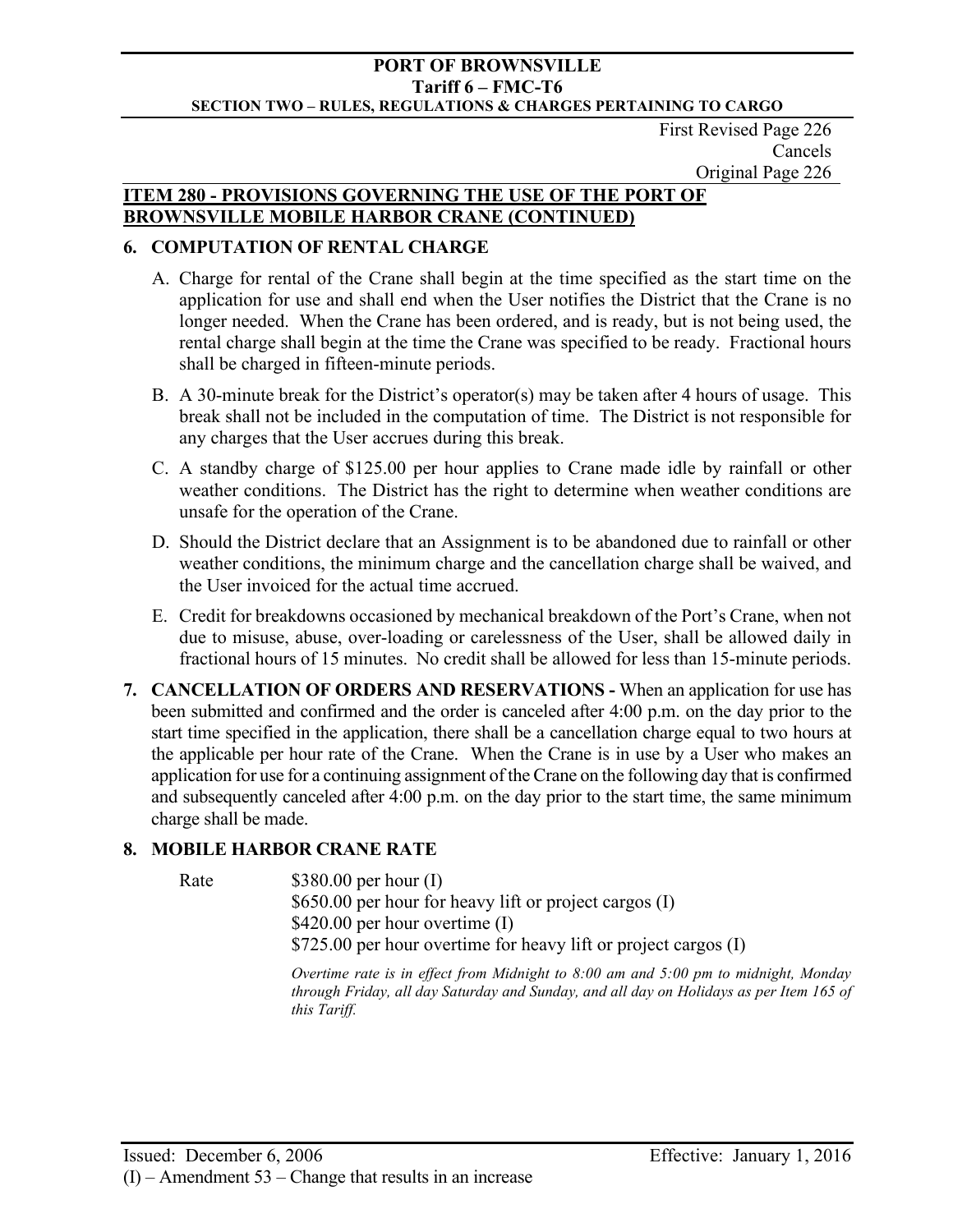Second Revised Page 227 Cancels First Page 227

# **ITEM 280 - PROVISIONS GOVERNING THE USE OF THE PORT OF BROWNSVILLE MOBILE HARBOR CRANE (CONTINUED)**

This rate includes the rental of the Crane, the Crane Operator(s), and all fuel and other supplies required to operate the crane. Rental rate also includes the use of one of the attachments to the crane.

The following minimums shall apply:

 Deep Sea Vessel and Ocean-Going Barges – 4 hours Crane Rental Intercoastal Barges – 2 hours Crane Rental

# **9. LATEST ORDERING TIME FOR MOBILE HARBOR CRANE**

The latest ordering time for the use of the Crane is 4:00 p.m. on the day prior to the start time. The Harbormaster will review all applications for use received in a timely manner and will confirm assignments for Crane usage by 4:30 p.m. on the day prior to the start time. Applications for usage will be accepted after the latest ordering time if the Crane has not otherwise been assigned, however, the District is not able to guarantee that the Crane will be rigged and spotted by the start time requested in a late application for usage.

Cancellations of confirmed applications for usage after the latest ordering time are subject to a cancellation charge as specified above.

- **10. DELIVERY OF THE CRANE** The Cranes are located on Dock 15 and/or Dock 16 at the Port of Brownsville. Spotting stations will be designated by the Harbormaster on the docks. The Crane will be spotted as requested in the application for usage. Any time required for the moving or re-spotting of the Crane for a single or continuing assignment will be included in the rental period.
- **11. CHARGE FOR SPECIAL RIGGING** The Crane will be rigged with the attachment requested on the application for usage. Any time required for a change in the rigging during a single or continuing assignment will be included in the rental period. There will be a re-rigging charge of \$150.00 assessed for each change in the attachments during a single or continuing assignment.
- **12. CHARGE FOR RE-RIGGING** No charge will be made for re-rigging the Crane at the completion of any given assignment.
- **13. CREDIT AND COLLECTION OF CHARGES** The District will issue an invoice to the User for the total hours the Crane is used for a single vessel on a single call in port. Invoices are due upon presentation, and are delinquent 30 days after invoice date. Applications for usage will not be accepted from Users who have delinquent invoices for crane usage.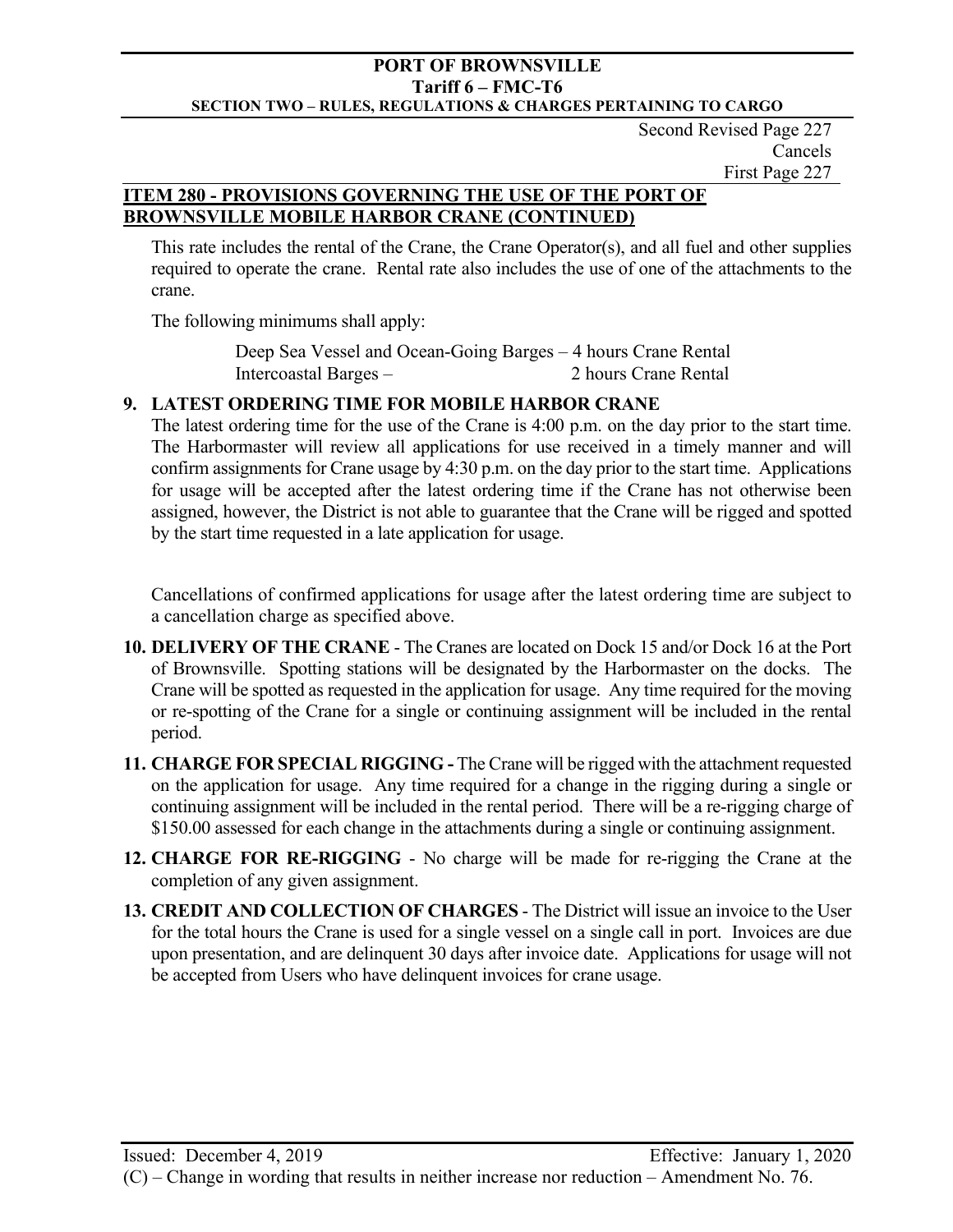Original Page 228

## **ITEM 281 – Oil/Liquid Dock Equipment Use Fee**

The Port of Brownsville has equipment available for use at the Port of Brownsville Oil and Liquid Docks.

**Oil/Liquid Dock Crane Fee-** The cranes on the oil/liquid docks will be operated only by trained dock equipment operators who have been authorized by the Brownsville Navigation District to do so. An Oil/Liquid Dock Crane Fee of \$500 per use, will be assessed to Terminal Operators for vessels and barge tows continuously loading or unloading cargo at the Oil Docks and Liquid Cargo Dock. In the case of a vessel or barge that contains product to be unloaded or loaded for more than one user, a separate Oil/liquid Dock Crane fee will be charged to each user. In the case of a request from Terminal Operators for maintenance use only they will be assessed an Oil/liquid Dock Crane Fee of \$250 per use. These docks are specifically Oil Dock 1, Oil Dock 2, Oil Dock 3, Oil Dock 5, Oil Dock 6 and the Liquid Cargo Dock. The Harbormaster shall have the discretion to assign priority of crane use.

The District does not warrant the mechanical or operating condition thereof, and its sole responsibility shall be to furnish mechanics believed competent to make such repairs as are called to its attention. The District will not be responsible for delays relating to any breakdown or availability of equipment. The District reserves the right to stop operation of the Crane at any time to make repairs that appear to be necessary. By receiving possession thereof, Operator agrees that the crane will be returned to the District in the same condition as when received. Operator also accepts sole responsibility and liability for any damage or injury of whatever nature to property or persons caused by the operation of such cranes, including damages to the District property. Operator agrees to hold harmless and fully indemnify the District from any and all liability from personal injuries or property damage occasioned by the operations, use or possession of such cranes.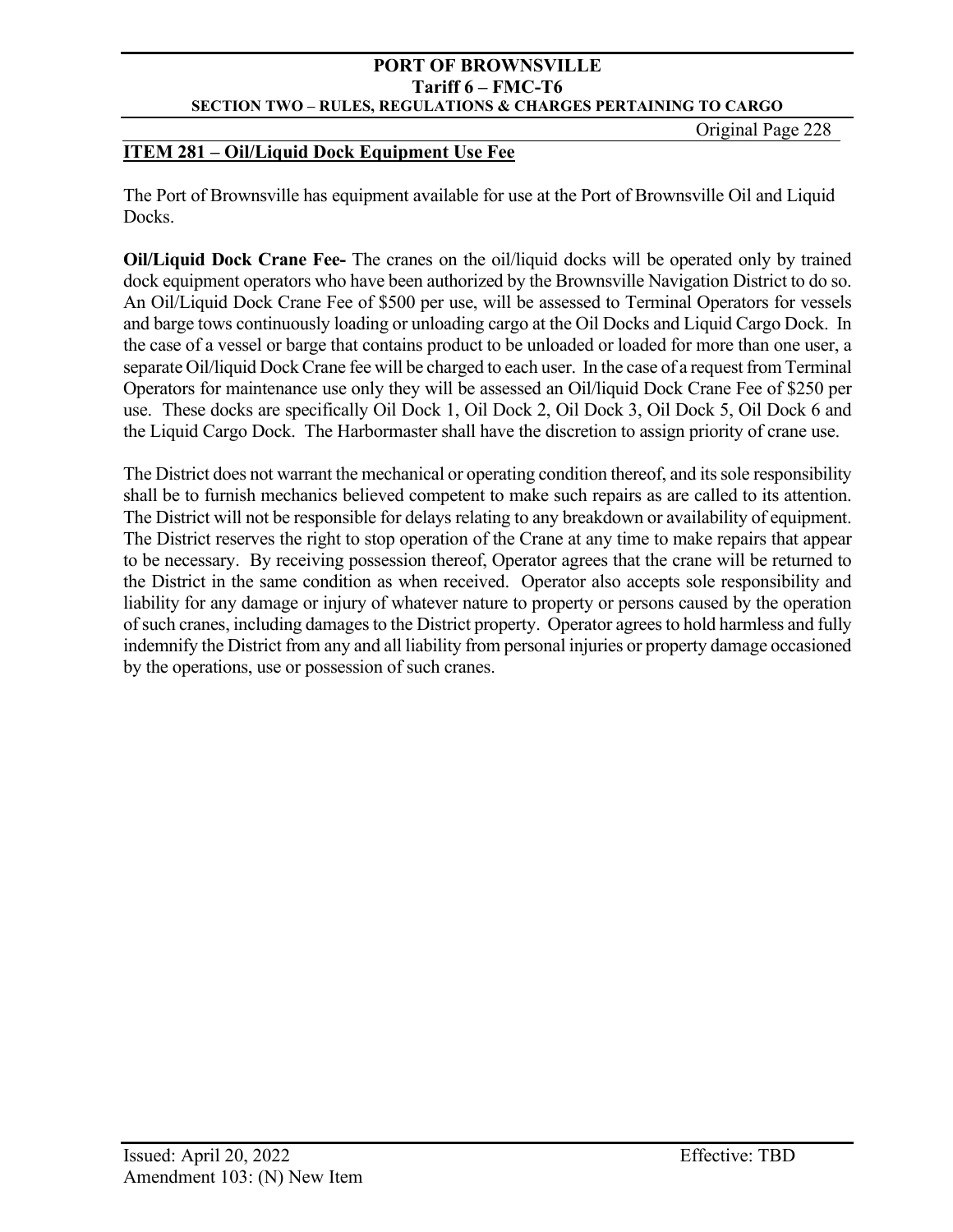First Revised Page 230 Cancels Original Page 230

# **ITEM 283 - CARGO TRANSSHIPPED AND RESHIPPED**

Cargo discharged from vessels and remaining on the wharf for transshipment by vessel will be assessed wharfage on the inward movement only if reshipped in thirty (30) days under the same ownership. If cargo remains on the wharves more than thirty (30) days, inward and outward wharfage will be assessed. The day on which cargo is placed on the wharves shall be counted as the first day, and the day the cargo is lifted shall not be counted.

# **ITEM 284 – NON-WATERBORNE CARGO**

- 1. Cargo arriving at the public facilities of the Port of Brownsville by any transportation method other than waterborne commerce which will not be re-shipped from the Port of Brownsville via waterborne transportation will be considered non-waterborne cargo. Non-waterborne cargo will be assessed a charge that is equal to the wharfage rates for that commodity published herein in ITEM 275 – WHARFAGE.
- 2. A Security Surcharge based on the weight of the cargo will be assessed according to the rates published herein in ITEM 277 – SECURITY SURCHARGE – CARGO.
- 3. Non-waterborne cargo remaining on the public facilities of the Port of Brownville will be charged storage at the same rate as water-borne cargo and will not be allowed free time as published in ITEM 255 – FREE TIME AND PENALTY STORAGE.

# **ITEM 285 - CARGO TRANSFER**

The transfer of non-waterborne cargo between modes shall not be allowed on District property, other than on wharves, docks, and property leased by the District to a lessee.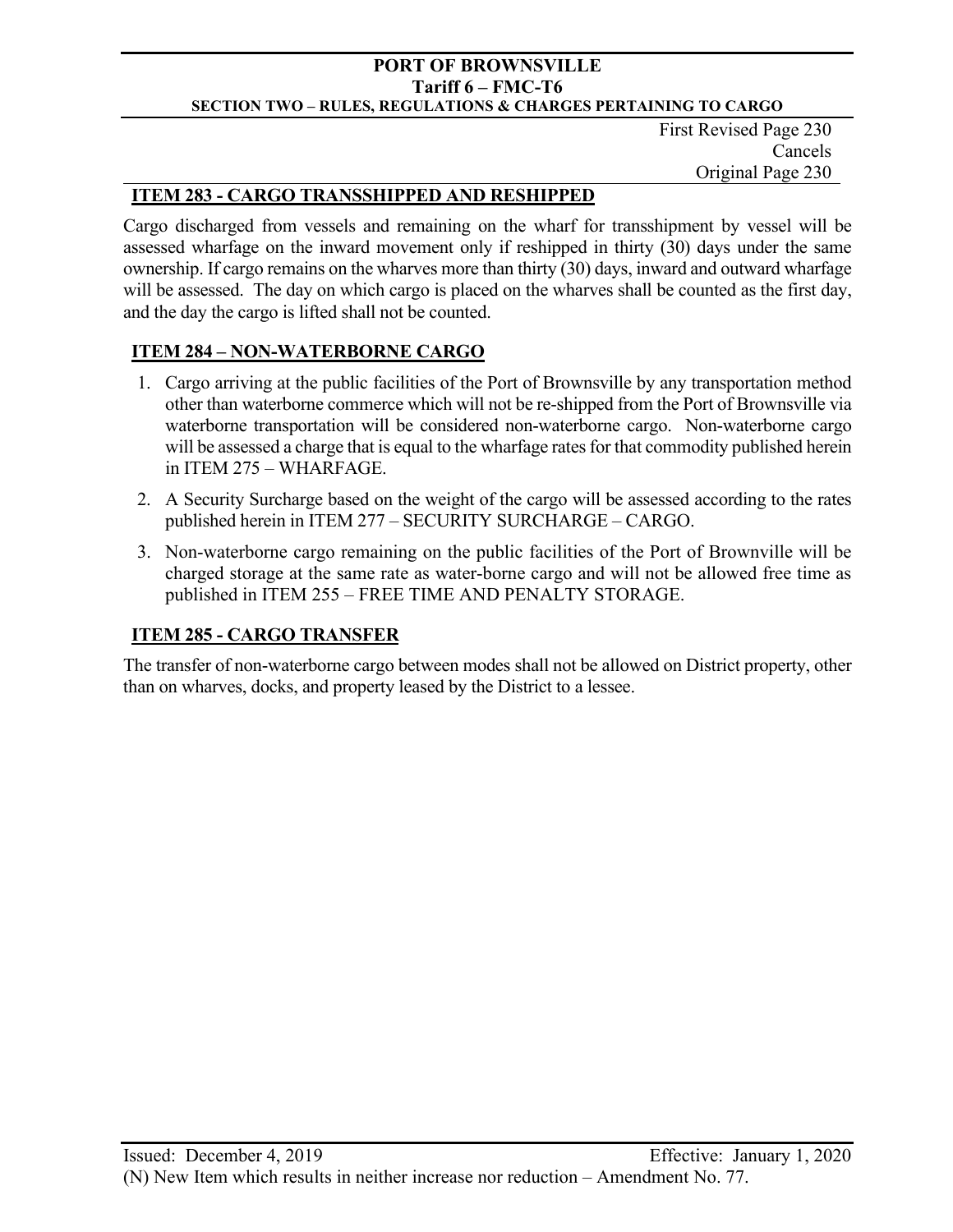# Original Page 231

# **ITEM 287 - PARKING**

- **1.** No vehicle or freight handling equipment shall be parked or otherwise be left unattended on the docks or within the transit sheds in the District unless in an area designated by the Harbormaster for such parking.
- **2.** Vehicles and/or machines left in unauthorized areas may be towed away and such vehicles shall be reclaimed only on settlement of charges with the towing company and any additional, applicable, charges.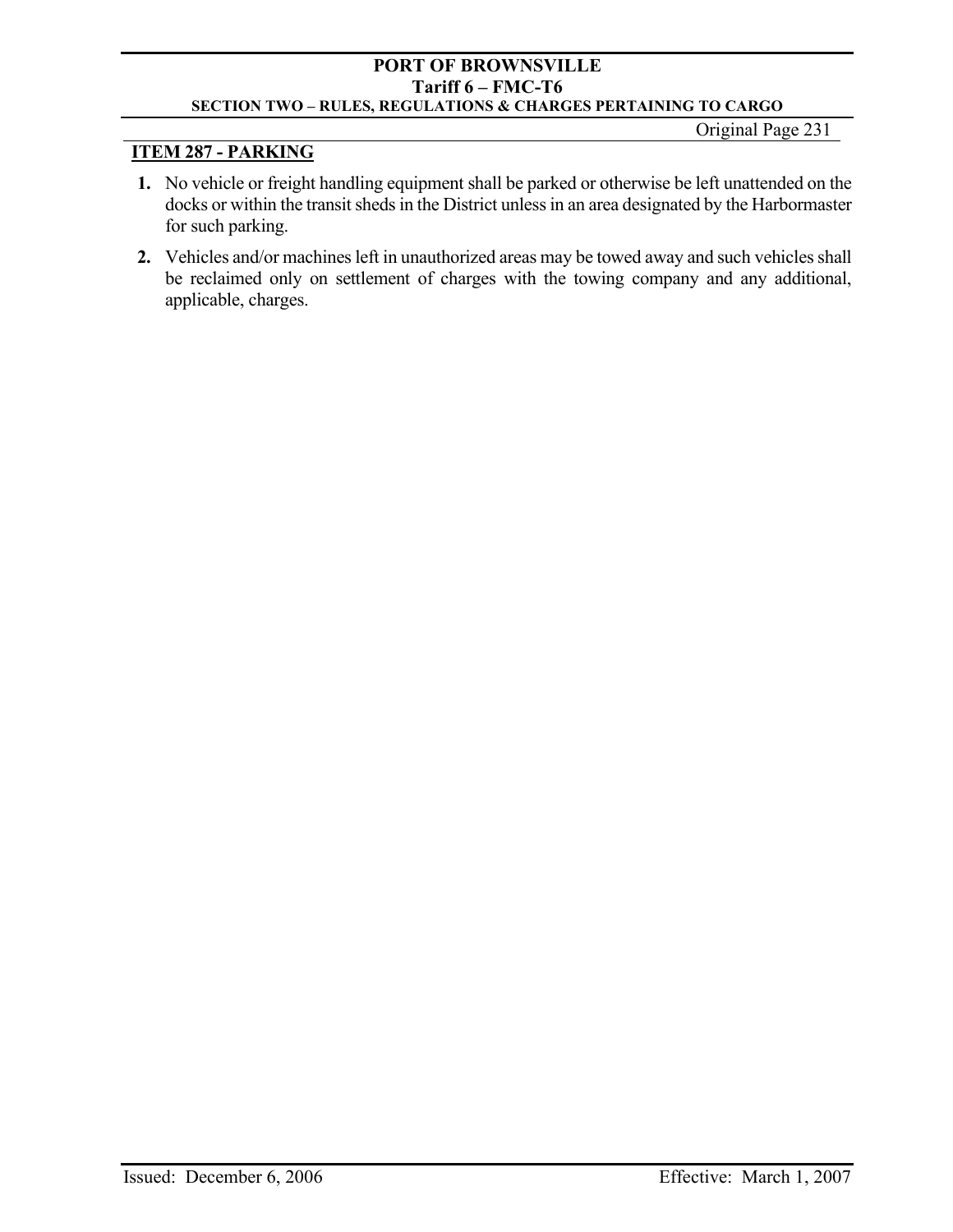Original Page 235

# **ITEM 293 - DISPOSING OF WASTE MATTER**

- **1. WATER POLLUTION**: It is strictly prohibited to deposit, place, or discharge into the surface waters or ground waters under the jurisdiction of the District any matter which is capable of polluting, defiling, or clogging those waters, or which would be violation of local, state and/or federal law.
- **2. AIR POLLUTION**: It is prohibited to allow uncontrolled emissions into the atmosphere from a vessel, building, or other appurtenance within boundaries controlled by the District which would violate local, state and/or federal law.

# **ITEM 295 - SMOKING AND OPEN FIRES**

- **1.** Smoking and open fires in the warehouses, transit sheds, on the wharves, or on vessels is strictly prohibited.
- **2.** All vessels shall have signs displayed about the deck, written in the language of the country to which the ship belongs, which states that smoking is prohibited.
- **3.** Ship's officers will be responsible for enforcement of this order among ship's crew. Stevedoring contractors will be responsible for enforcement of this order among labor handling cargo.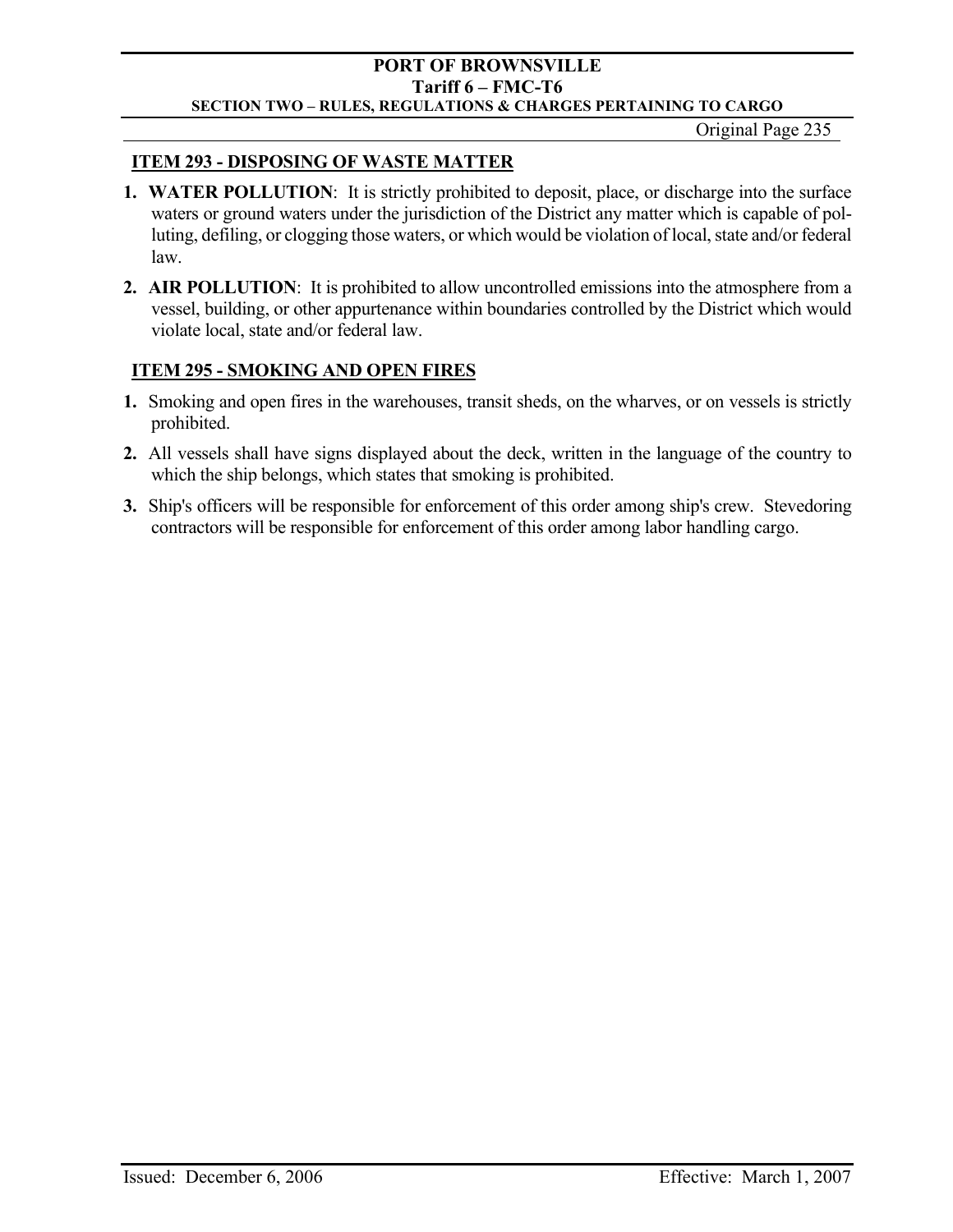| <b>SECTION THREE</b>                             | <b>ITEM</b> | <b>PAGE</b>      |
|--------------------------------------------------|-------------|------------------|
| RULES, REGULATIONS AND CHARGES PERTAINING TO     |             |                  |
| <b>VESSELS</b>                                   |             |                  |
| Notice of Arrival and Berth Application          | 300         | 300-301          |
| Priority of Berth                                | 305         | 302              |
| Priority of Channel Transit                      | 310         | 303              |
| Communication Clearance Prior to Channel Transit | 315         | 303              |
| <b>Speed Limit</b>                               | 320         | 303              |
| Pilotage Required                                | 322         | 303              |
| Pilotage                                         | 325         | 305              |
| <b>Pilot Dispatching Rules</b>                   | 326         | 309              |
| <b>Tugboat Service</b>                           | 330         | 310              |
| Line Handling                                    | 335         | 310              |
| Brownsville International Seafarers' Center      | 338         | $\overline{310}$ |
| Harbor Fee                                       | 340         | $\overline{313}$ |
| <b>Channel Closing Fee</b>                       | 341         | 314              |
| Safe Harbor Fee                                  | 342         | 315              |
| Dockage                                          | 345         | 318-319          |
| Security Surcharge - Vessels                     | 347         | 320              |
| <b>Ballast Discharge</b>                         | 350         | 325              |
| Potable Water                                    | 355         | 325              |
| Electricity                                      | 360         | 330              |
| <b>Bunkering and Ship Stores</b>                 | 365         | 330              |
| Sweeping and Dunnage Removal                     | 370         | 330-331          |
| <b>Liability for Damages</b>                     | 373         | 331              |
| Securing of Vessel                               | 375         | 332              |
| <b>Removal of Vessels</b>                        | 380         | 332              |
| <b>Vacating Berth</b>                            | 381         | 333              |
| Fire Signal                                      | 385         | 333              |
| Salvage of Sunken Vessels                        | 390         | 335              |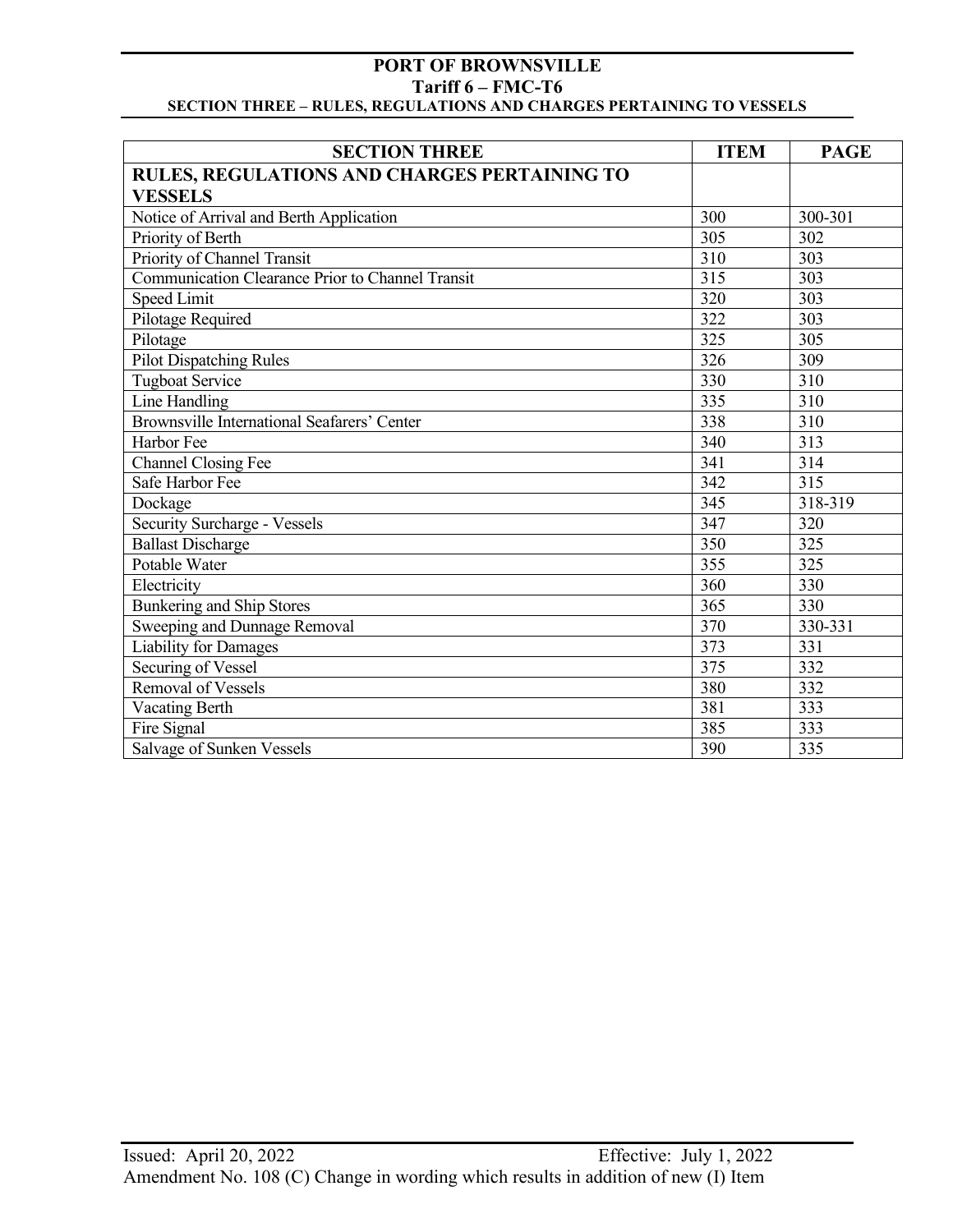First Revised Page 300

Original Page 300

# **ITEM 300 – NOTICE OF ARRIVAL AND BERTH APPLICATION**

- **1.** The District requires an application for channel transit and berth for all vessels prior to entering the Brownsville Ship Channel from the sea or from the Gulf Intercoastal Canal. The *Notice of Arrival/Berth Application* ("Application") must be submitted to the District electronically using the KleinPort System. The following are the parties responsible ("Responsible Parties") for submitting the *Notice of Arrival/Berth Application.*
	- A. **Motor Vessels, Tankers and Ocean-Going Barges** The Steamship Agent for the vessel. The *Notice of Arrival/Berth Application* must be submitted as far in advance of arrival as possible, but no later than 24 hours prior to entering the Brownsville Ship Channel.
	- B. **Dry Cargo River Barges**  The Freight Handler and Stevedore for the barge. The *Notice of Arrival/Berth Application* must be submitted as far in advance of arrival as possible, but no later than 1 hour prior to entering the Brownsville Ship Channel from the Gulf Intercoastal Waterway.
	- C. **Liquid Cargo River Barges**  The terminal operator for the barge. The *Notice of Arrival/Berth Application* must be submitted as far in advance of arrival as possible, but no later than 1 hour prior to entering the Brownsville Ship Channel from the Gulf Intercoastal Waterway.
	- D. **Rigs, Scrap Vessels or Barges bound for Lessee Sites**  The Lessee. The *Notice of Arrival/Berth Application* must be submitted as far in advance of arrival as possible, but no later than 24 hours prior to entering the Brownsville Ship Channel.
	- E. **Foreign Flag Fishing Vessels** The agent for the vessel. The *Notice of Arrival/Berth Application* must be submitted as far in advance of arrival as possible, but no later than 1 hour prior to entering the Brownsville Ship Channel from the Gulf Intercoastal Waterway.
	- F. **Vessel Movement between Port of Brownsville lease sites**  The destination lessee. The *Notice of Arrival/Berth Application* must be submitted as far in advance of arrival as possible, but no later than 1 hour prior to entering the Brownsville Ship Channel from the Gulf Intercoastal Waterway.
	- G. **U. S. Flag Vessels Other than Cargo Vessels, Including Tugs (but excluding Harbor Tugs)** – Captain of the Vessel. The *Notice of Arrival/Berth Application* must be submitted as far in advance of arrival as possible, but no later than 1 hour prior to entering the Brownsville Ship Channel from the Gulf Intercoastal Waterway.
- **2. Exception**: U.S. flag fishing vessels bound to Fishing Harbor shall be exempt from filing Notice of Arrival/Berth Application, however; any vessel transiting the Brownsville Ship Channel must call the Harbormaster's Office and receive authorization for transit.
- **3.** User access to the KleinPort System will be assigned to each company authorized to submit a *Notice of Arrival/Berth Application* (Responsible Parties) by the District.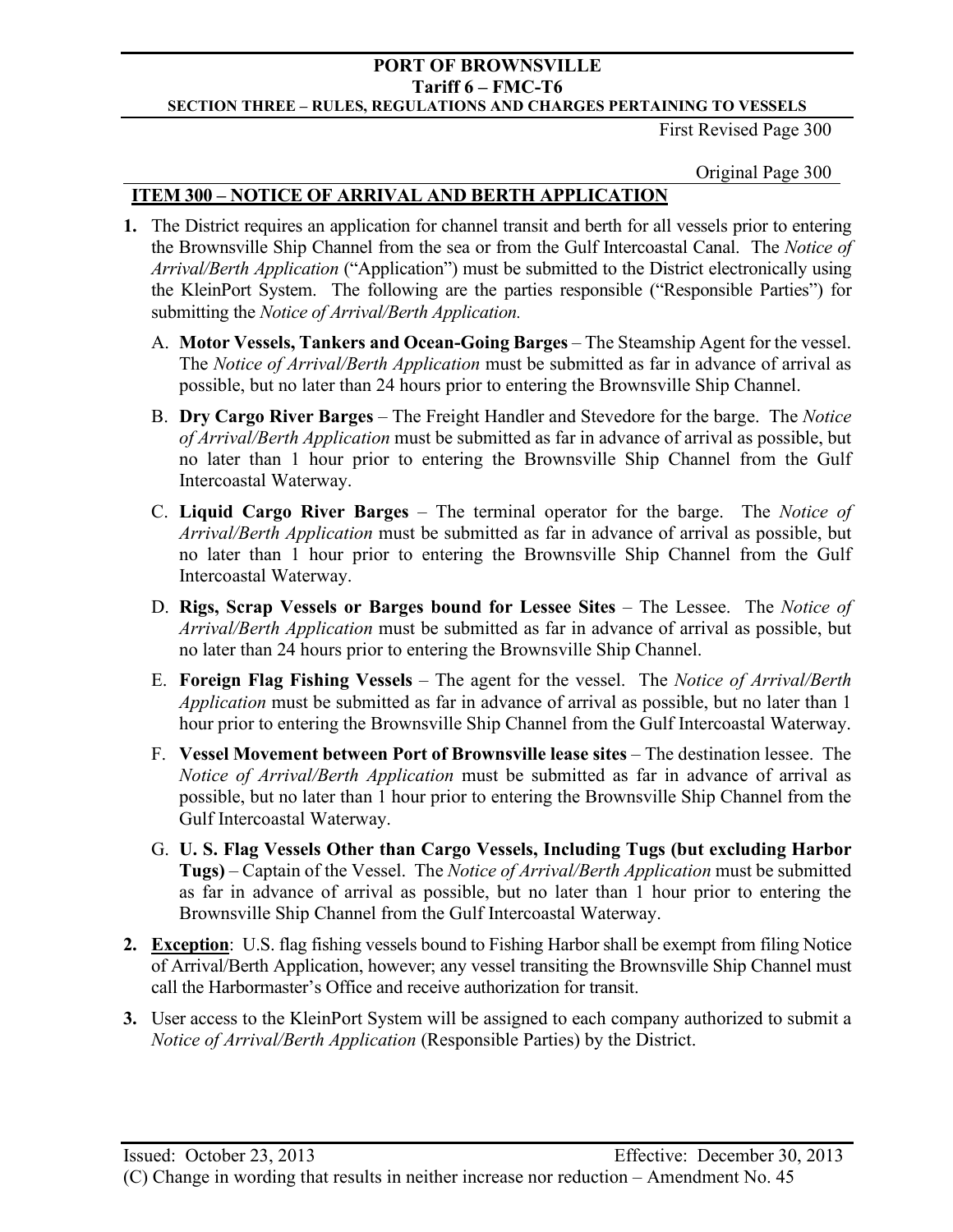#### **PORT OF BROWNSVILLE Tariff 6 – FMC-T6**

## **SECTION THREE – RULES, REGULATIONS AND CHARGES PERTAINING TO VESSELS**

Original Page 301

# **ITEM 300 – NOTICE OF ARRIVAL AND BERTH APPLICATION (CONTINUED)**

- **4.** All information required to complete the on-line *Notice of Arrival/Berth Application* must be entered into the system in order for the District to accept the application. This information includes:
	- A. Vessel Information:
		- 1. Vessel Name
		- 2. Ship Agent (vessels)/Barge Owner (barges)
		- 3. Flag
		- 4. IMO (as appropriate)
		- 5. GRT (as appropriate)
		- 6. LOA
		- 7. Beam
	- B. Visit Information:
		- 1. Vessel Name
		- 2. Inbound and Outbound Draft (forward and aft)
		- 3. Last Port of Call and Next Port of Call
		- 4. Requested Berth
		- 5. Estimated Date and Time of Arrival and Departure
		- 6. Agent (vessels)/Barge Owner (barges) and Contact Name/Number
		- 7. Nominate Primary Stevedoring Company and Contact Name/Number
		- 8. Nominated Line handlers
		- 9. Trade Route
		- 10. Cargo Type and Approximate Quantity
		- 11. Hazardous Material Information
		- 12. Services Requested While in Port
	- **5.** The *Notice of Arrival/Berth Application* will be reviewed by the District's Harbormaster's Office and notice of the application's approval or rejection will be issued to the Responsible Party by email.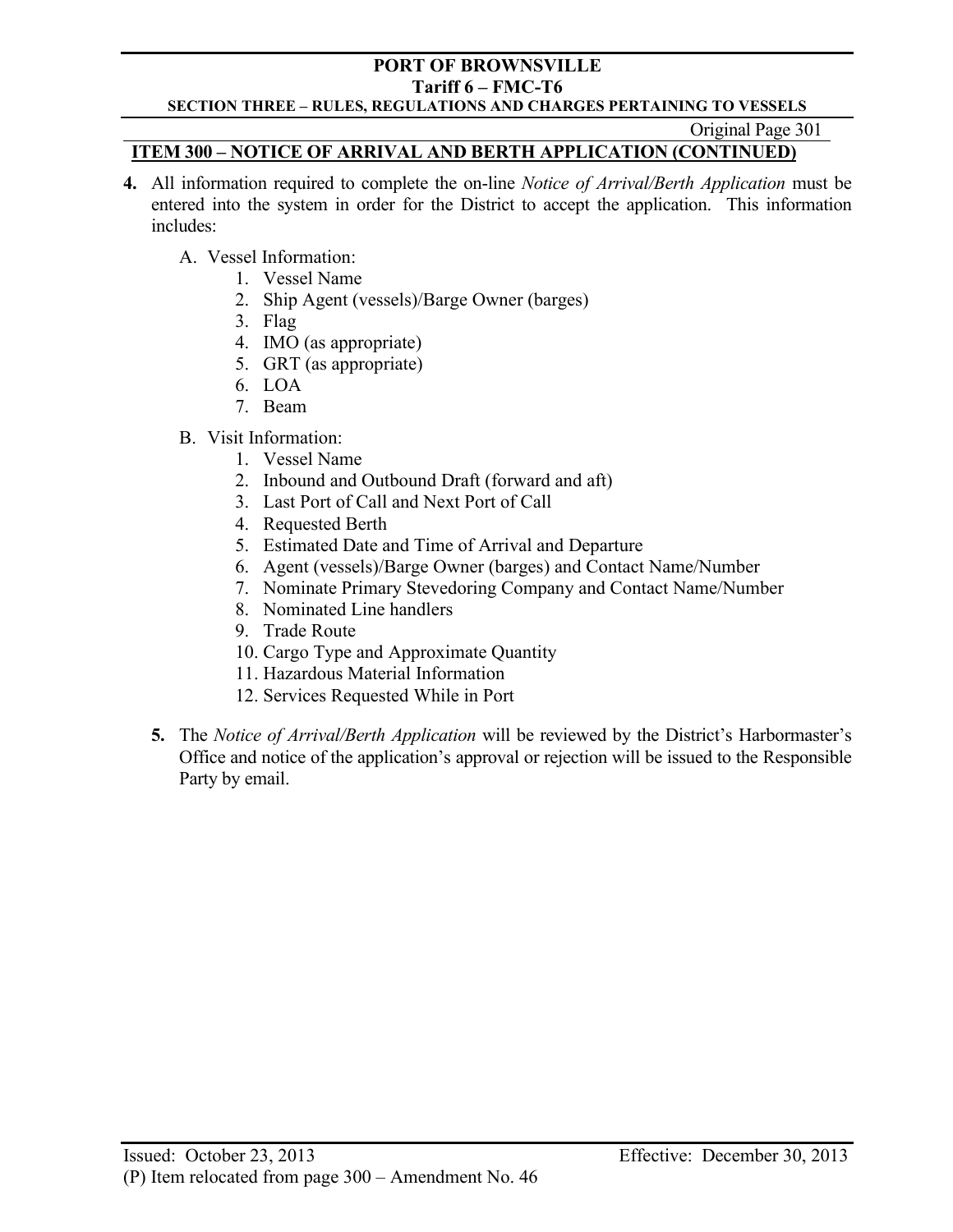Original Page 302

# **ITEM 305 - PRIORITY OF BERTH**

- **1.** Berthing space will be assigned by the Harbor Master on a first-come first-served basis, according to the actual arrival time of the vessel, regardless of whether the vessels be self-propelled or under tow. Arrival time for all vessels is the time the vessel actually arrives at the sea buoy off-shore of the entrance to the Port of Brownsville Ship Channel.
- **2.** In no case shall the loading or unloading of a self-propelled vessel or a barge be interrupted as long as cargo for that self-propelled vessel or barge is available and loading or unloading is continuous (weather permitting).
- **3.** Vessels requesting berthing space for loading or unloading cargo shall receive priority over vessels requesting berthing space for the sole purpose of receiving bunker fuel, regardless of the order in which the requests are received.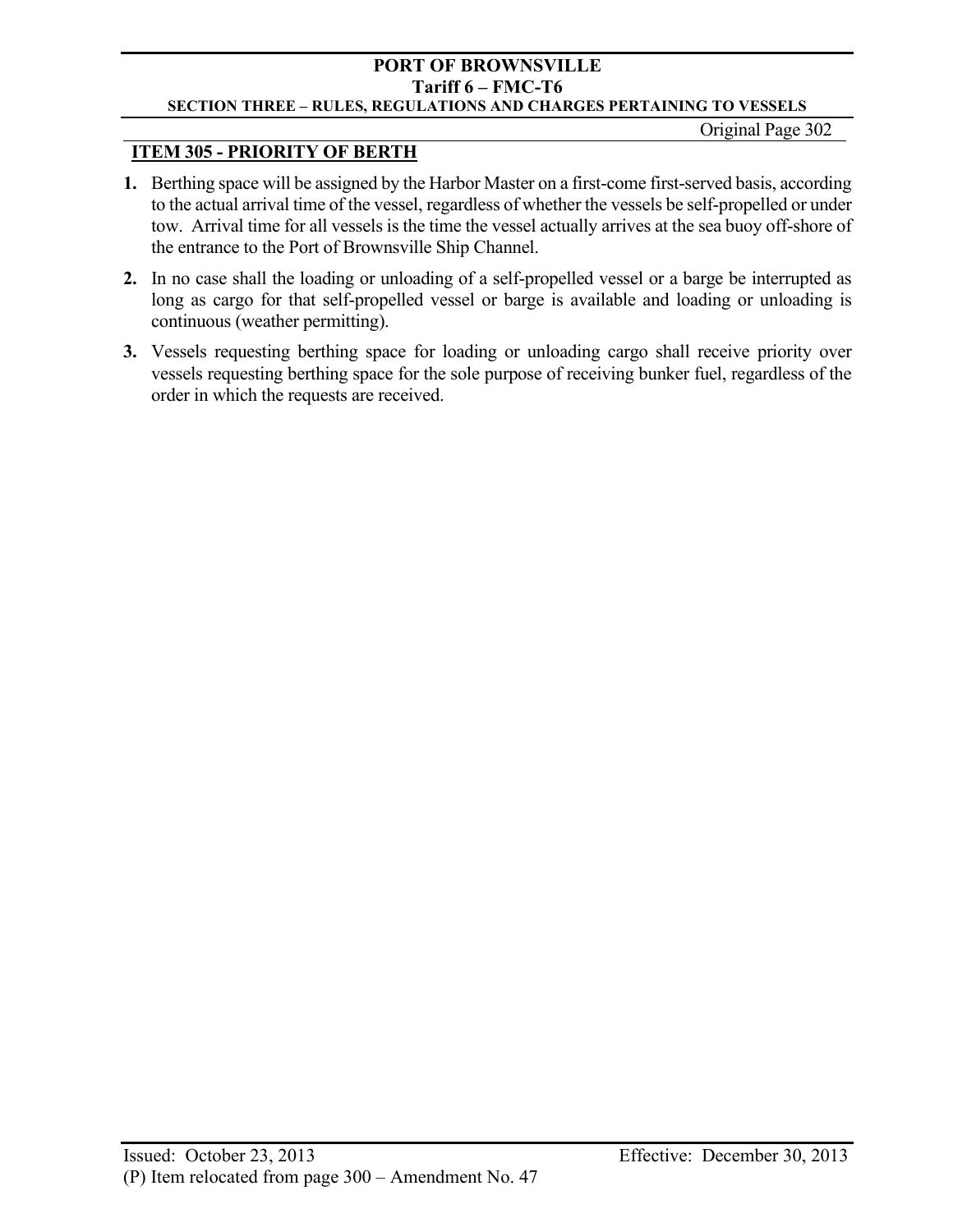First Revised Page 303 Cancels Original Page 303

# **ITEM 310 - PRIORITY OF CHANNEL TRANSIT**

Where the size of the vessels involved requires a clear channel for safe transit, the Harbor Master will observe the following priorities in accepting vessels for berth or departure.

- **1.** Drilling rigs with "scheduled" arrival or departure, other than scrap rigs;
- **2.** Inbound vessels ready and able to work, including tankers;
- **3.** Outbound vessels;
- **4.** Scrap vessels, scrap barges, scrap rigs, or vessels in tow.

# **ITEM 315 - COMMUNICATION CLEARANCE PRIOR TO CHANNEL TRANSIT**

All commercial vessels wishing to transit the Brownsville Ship Channel shall be required to receive a clearance for transit from the Harbor Master Office at the Port of Brownsville. A minimum fourhour (4 hours) notification by radio, telephone, or telex is required on vessels coming in from sea.

# **ITEM 320 - SPEED LIMIT**

Speed regulations in the Ship Channel and Turning Basin are prescribed by the United States Army Corps of Engineers in Title 33 Code of Federal Regulations Section 162.75(b)(4) which states:

"Speeding in narrow sections is prohibited. Official signs indicating limited speeds shall be obeyed. Vessels shall reduce speed sufficiently to prevent damage when passing other vessels or structures in or along the waterway."

# **ITEM 322 - PILOTAGE REQUIRED**

Any vessel not specifically exempted by State statute from pilotage shall, at Harbor Master's discretion, be required to employ a Pilot while shifting in or transiting the Brownsville Ship Channel.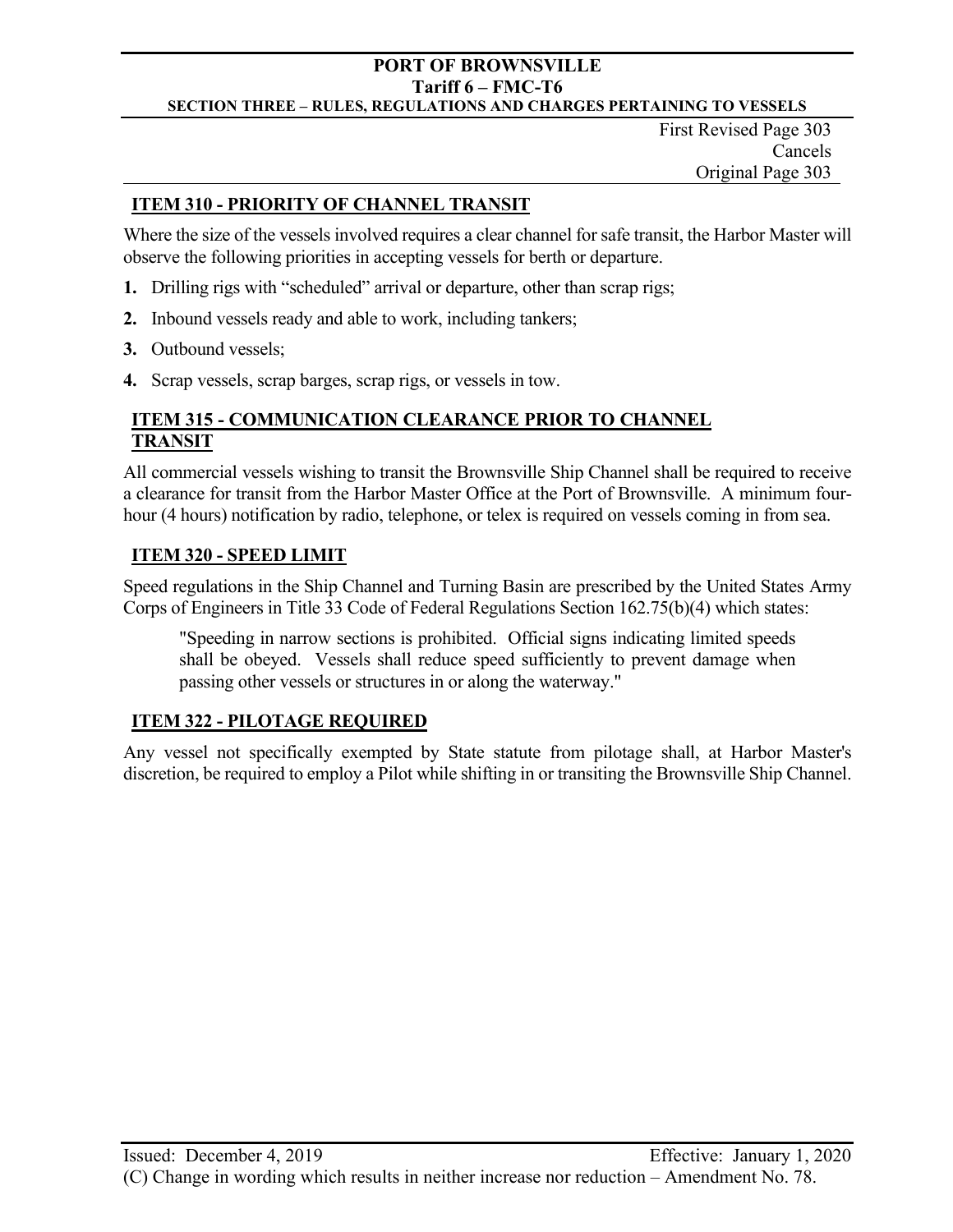Fourth Revised Page 305 Cancels Third Revised Page 305

# **ITEM 325 - PILOTAGE**

Pilot services are provided by the Brazos Santiago Pilots, please visi[t www.portofbrownsville.com](http://www.portofbrownsville.com/) for the detailed pilot rate schedule.

For additional information you may visit www.brazossantiagopilots.com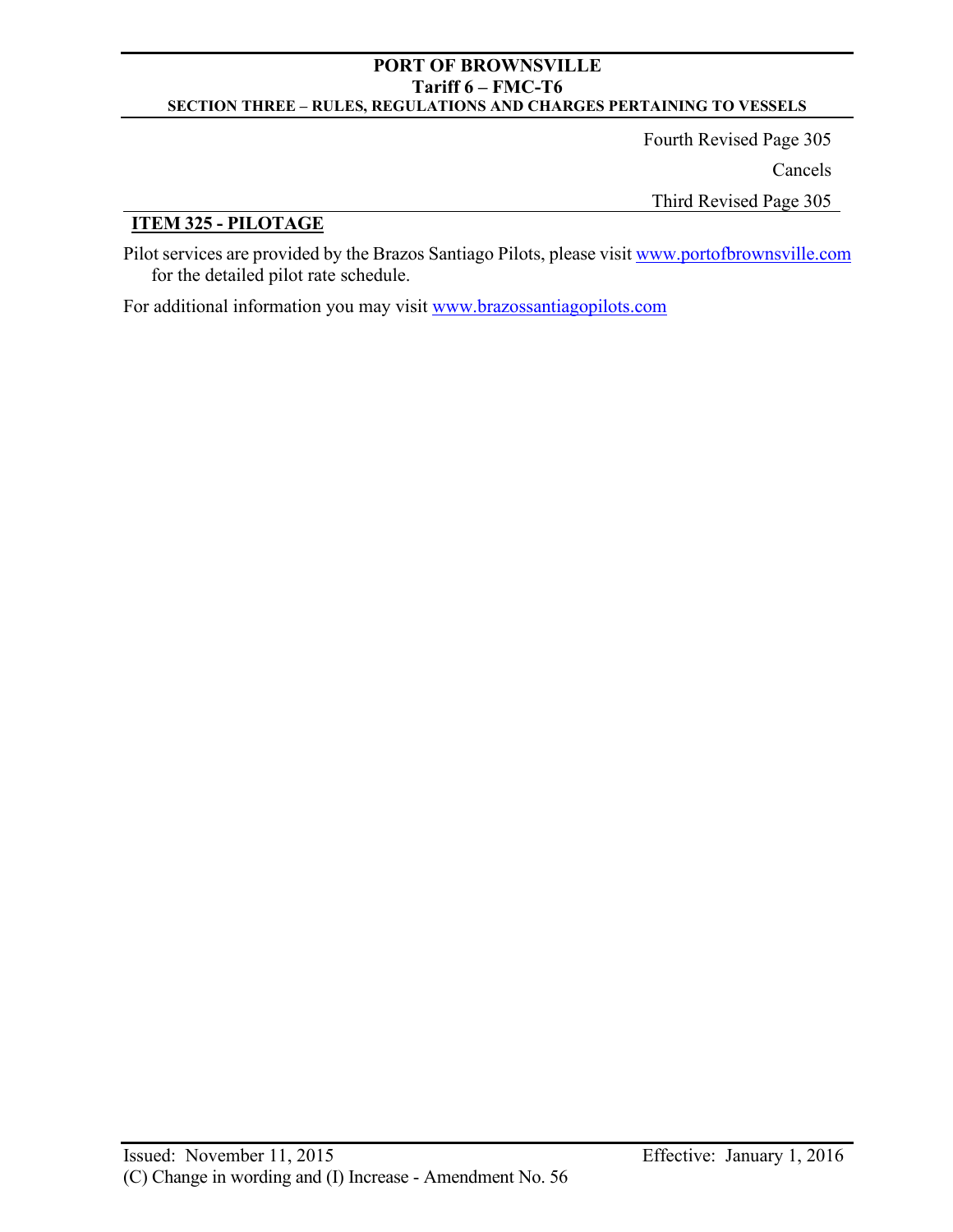First Revised Page 309 Cancels Original Page 309

# **ITEM 326 – PILOT DISPATCHING RULES**

The traffic for the Port of Brownsville and Port Isabel is currently covered by 4 pilots. In general, only 2 pilots will be on call. The pilots are currently dispatched through the Port of Brownsville Harbormaster's Office. "The Board" at the Harbormaster's Office must be kept up to date, in order for the pilots and the Pilot Boatman to schedule rest time and time off. A third pilot will be available only if traffic on "The Board" warrants.

- 1. Notice of Arrival
	- a. In general arrivals must be posted on "The Board" in similar order that is required by **Title 33CFR Part 160.212 Notice of Arrival.** The sooner the notice the better for all parties concerned. When a vessel is on "The Board" the arrival time should be adjusted when information is available.
	- b. Arrival Pilot Ordering
		- i. During the hours of 0700 to 1800 hours, the pilot will need a minimum 4-hour notice for an arrival or vessel at anchor.
		- ii. During the hours of 1800 to 0700 hours, the pilot will need a minimum 6-hour notice for an arrival or vessel at anchor.
		- iii. If a request to board earlier is made, the pilot will make an effort to do so at his option. The more informed the pilot is of tentative plans by agents, owners, and terminal managers the more likely a pilot will be able to board on short notice.
- 2. Departure Pilot Ordering
	- a. If a pilot is kept informed of tentative plans to sail, then the pilot will need a minimum 2 hour notice to sail.
	- b. If there is a tentative plan for a vessel sailing between the hours of 2200 to 0400 the agent, owner, or terminal manager must inform the Harbormaster of such plans between the hours of 1600 to 1800. This notice is to ensure that the pilot gets adequate rest before working. If no tentative notice is given then the pilot will need a 4-hour notice to sail.
- 3. Rigs

Ocean Drilling rigs requiring 2 pilots will require a minimum 4-day notice for an arrival, departure or shift.

- 4. Scrap Ships
	- a. Scrap Ship arrivals shall follow the guidelines set for normal vessel arrivals.
	- b. Scrap ships requesting to shift or sail will require a 24-hour notice.
- 5. In Closing

The pilots will make every effort to work with agents, owners, and the ports to maximize movements and minimize delays. The pilots reserve the right to adjust arrival and sailing pilot boarding times to avoid going over allowable working hours per **CFR 46 USC Section 8104**.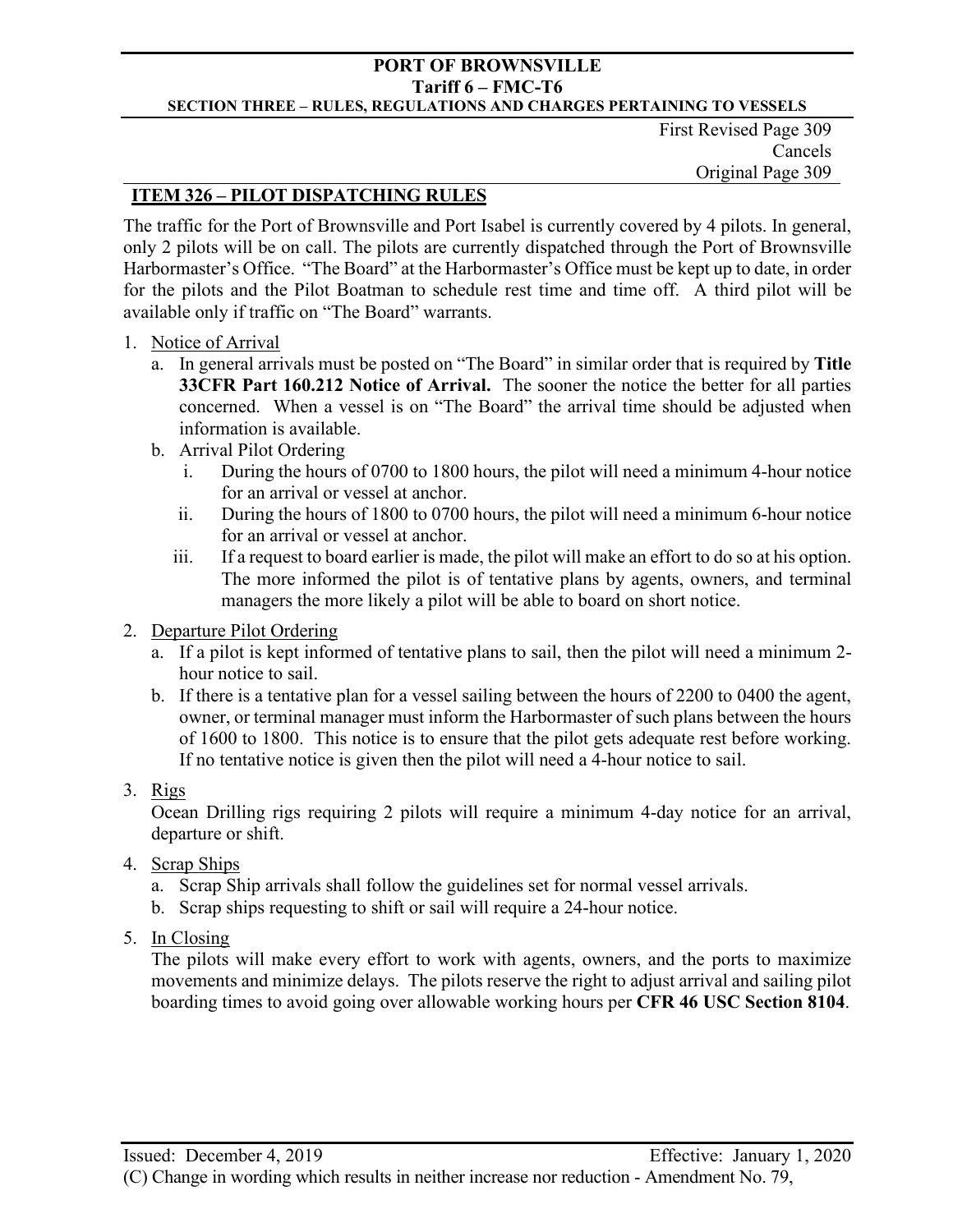Second Revised Page 310 Cancels First Page 310

# **ITEM 330 - TUGBOAT SERVICE**

Tugboat service is provided by private operators. Charges will be quoted upon request.

See Item 401 - Harbor Tug Operators License.

# **ITEM 335 - LINE HANDLING**

Line handling for mooring, unmooring and shifting commercial vessels at Brownsville Navigation District facilities, except the Fishing Harbor and leased facilities, shall be performed by Line Handling companies, who have received a permit issued by the District, as independent contractors, whose names, telephone numbers and rates will be furnished upon request through the Harbormaster's Office.

See Item 455 - Line Handling Permit.

# **ITEM 338 – BROWNSVILLE INTERNATIONAL SEAFARERS' CENTER**

Assessments levied by the Brownsville International Seafarers' Center represent the charges of that non-profit organization for cultural and recreational services, and facilities without discrimination to seamen of all countries. The owner, operator or charterer of ships utilizing Port facilities will be assessed a fee of \$80.00 per vessel call.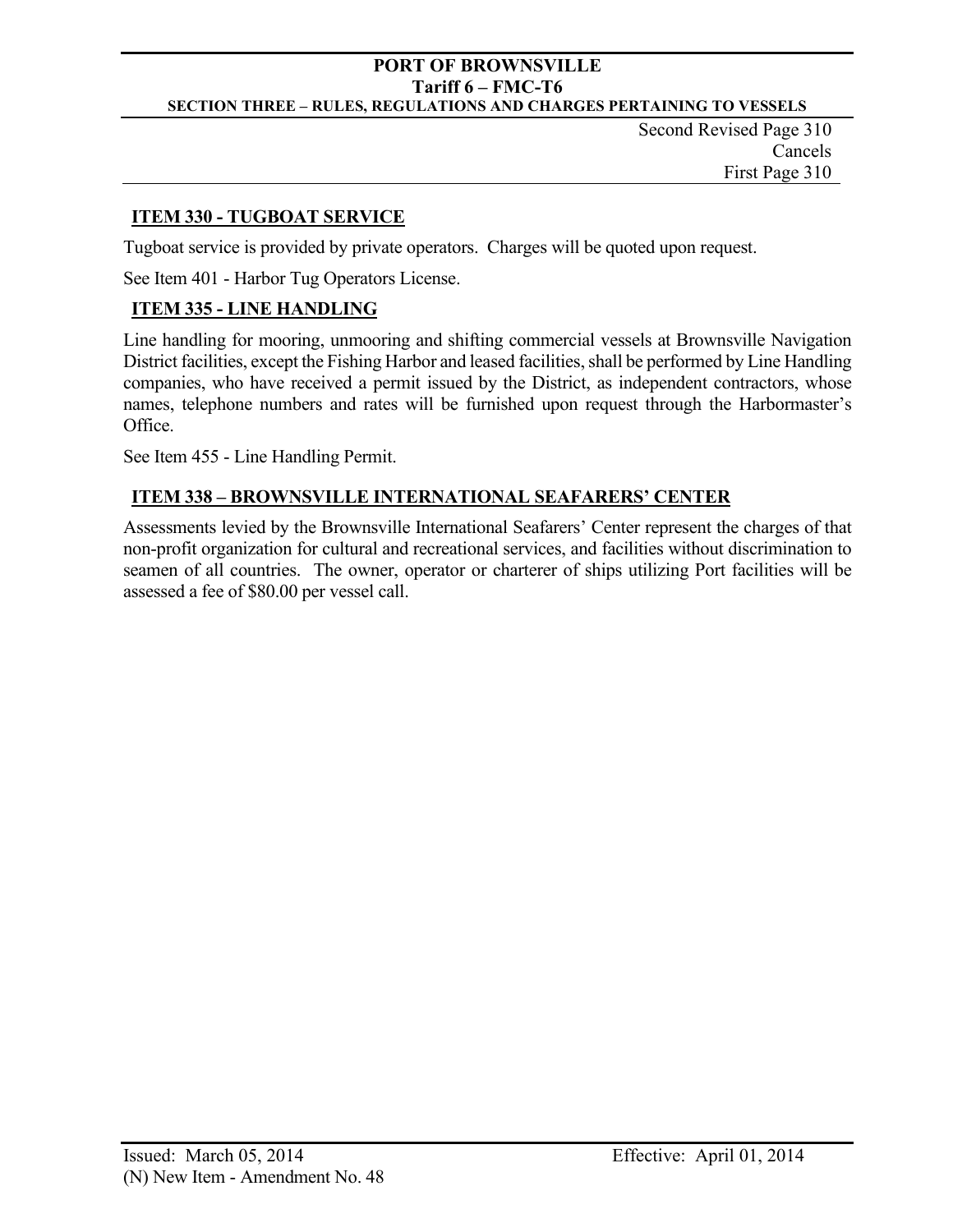First Revised Page 313 Cancels Original Page 313

## **ITEM 340 - HARBOR FEE**

All vessels engaged in foreign, coastwise, intercoastal or intracoastal trade that enter the Port of Brownsville Ship Channel shall be assessed a Harbor Fee. This charge is to assist in defraying the expense for the maintenance and regulating of the turning basin and ship channel.

| All Commercial Vessels, Self-propelled or not Self-propelled,<br>except river barges and tugs, not otherwise provided for, per call | \$.02¢ per GRT<br>(\$250.00 Minimum) |
|-------------------------------------------------------------------------------------------------------------------------------------|--------------------------------------|
| River barges, per call (shifting to a fleeting area ends a call)                                                                    | \$150.00                             |
| Ocean-Going Tugs and River Tugs, per call                                                                                           | \$150.00                             |
| <b>Mexican Fishing Vessels</b>                                                                                                      | \$65.00                              |

A Harbor Fee shall not be assessed against fishing vessels registered in the United States.

A Harbor Fee shall not be assessed against a tug calling at the Port of Brownsville for the sole purpose of towing scrap vessels or scrap barges or rigs in or out of the Port of Brownsville unless they dock at a public facility at the Port.

River barges that are considered to be "tag-along" barges which are in the Port of Brownsville as a part of a tow, and which do not load or unload cargo in the Port will not be assessed a Harbor Fee.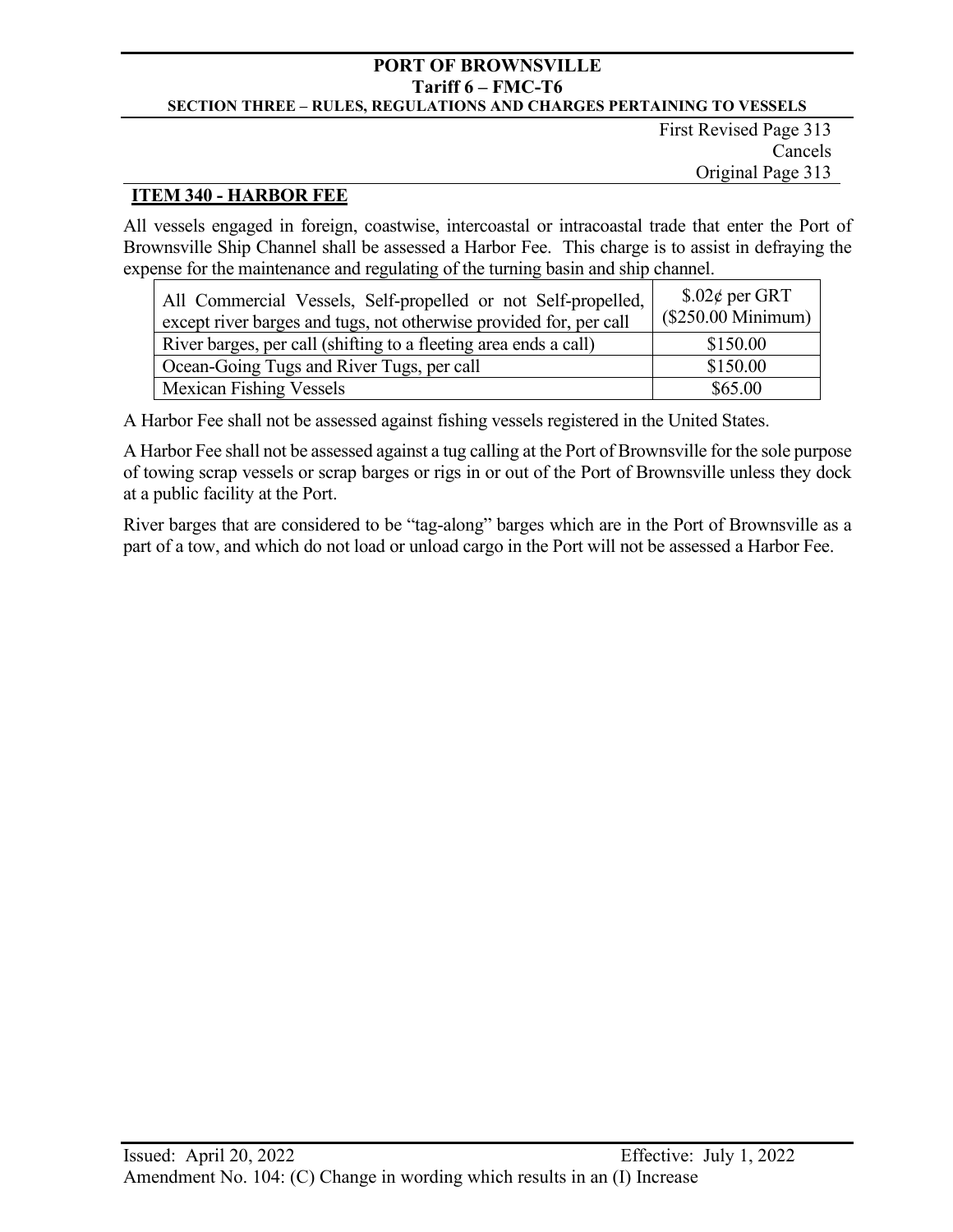Original Page 314

# **ITEM 341 – CHANNEL CLOSING FEE**

In the event that a non-cargo vessel and/or dead ship tow except for cargo carrying barges requires that the Brownsville Ship Channel be closed for any period of time to allow the vessel to transit the Brownsville Ship Channel, a Channel Closing Fee will be assessed. The lesser of the two following fees will be assessed:

- .25 $\phi$  per GRT or DWT whichever is greater
- \$1,000 per hour of channel closure

Time will be calculated based on the Brazos Santiago Pilot's scheduled boarding time and actual departure time rounded up per quarter hour. (Example) 5hrs 5min. = 5.25hrs billed.

This fee will be assessed for each inbound and outbound movement of the same vessel as well as for movement between berthing sites along the Brownsville Ship Channel. This fee will also apply to vessels bound for or departing the Port of Port Isabel.

Channel closure for any other reason, including Space X activities, will be assessed a Channel Closing Fee of \$1,000 per hour of channel closure to the responsible party.

Collection policies in Item #115 will apply to any responsible party for Channel Closure Fees.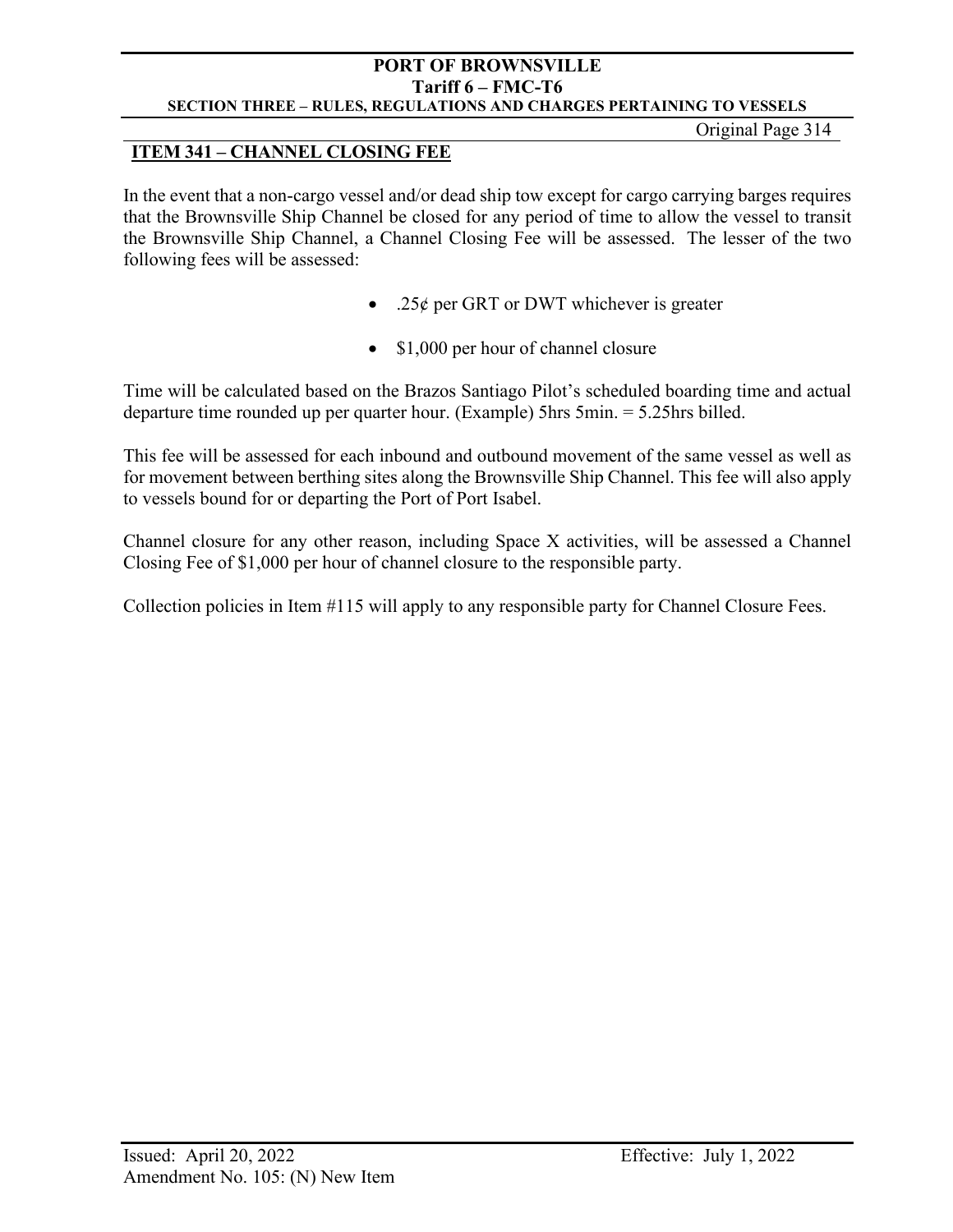# **PORT OF BROWNSVILLE Tariff 6 – FMC-T6**

# **SECTION THREE – RULES, REGULATIONS AND CHARGES PERTAINING TO VESSELS**

Original Page 315

# **ITEM 342 - SAFE HARBOR FEE**

In the event that threatened weather conditions make it unsafe for a vessel to remain in the Gulf of Mexico, the Port of Brownsville will offer Safe Harbor on a space-available basis. Vessels will be required to contact the Captain of the Port to request Safe Harbor and the following provisions will be followed:

- **1.** It will be the Captain of the Port's sole determination of the implementation of a Safe Harbor event for the Port of Brownsville.
- **2.** Once the Captain of the Port has identified a Safe Harbor event, vessels may request Safe Harbor by contacting the Harbormaster's Office. Vessels, with the exception of fishing vessels, will be required to be represented in the Port of Brownsville by a licensed Steamship Agent. A Berthing Request will be required.
- **3.** The vessel will be given instructions as to its berthing assignment and any other considerations due to conditions in the harbor once it receives clearance to enter the Ship Channel.
- **4.** Once the vessel has been moored at the Port of Brownsville, they must complete the *Safe Harbor Checklist* immediately. Each crewmember that will be remaining on board the vessel must complete the *Notice to Crew of Vessel in Safe Harbor at the Port of Brownsville.* A copy of the vessel's property and liability insurance certificates must be submitted to the Harbormaster's Office. The Brownsville Navigation District d/b/a the Port of Brownsville is to be named as an additional insured on the certificate.
- **5.** The Port of Brownsville will waive harbor fee and dockage charges during the Safe Harbor Period. Vessels will be assessed a Safe Harbor Fee as follows:

# **SAFE HARBOR FEE** \$100.00

- **6.** Vessels will be assessed charges at Tariff rates for any Port services provided while the vessel is in Port at Safe Harbor.
- **7.** The Captain of the Port will determine when the Safe Harbor Event has concluded and the Harbormaster will notify the vessels in Port for Safe Harbor that they are to vacate their berth. Due to the number of vessels that may be in Port for Safe Harbor, vessels will be given a reasonable period of time to depart. Vessels that remain at their berths will be notified of the time at which they are being removed from Safe Harbor status, and will begin accruing dockage charges.
- 8. Vessels that remain in Port beyond Safe Harbor will be assessed all applicable Tariff charges, including Harbor Fee, for the Port call beyond the Safe Harbor.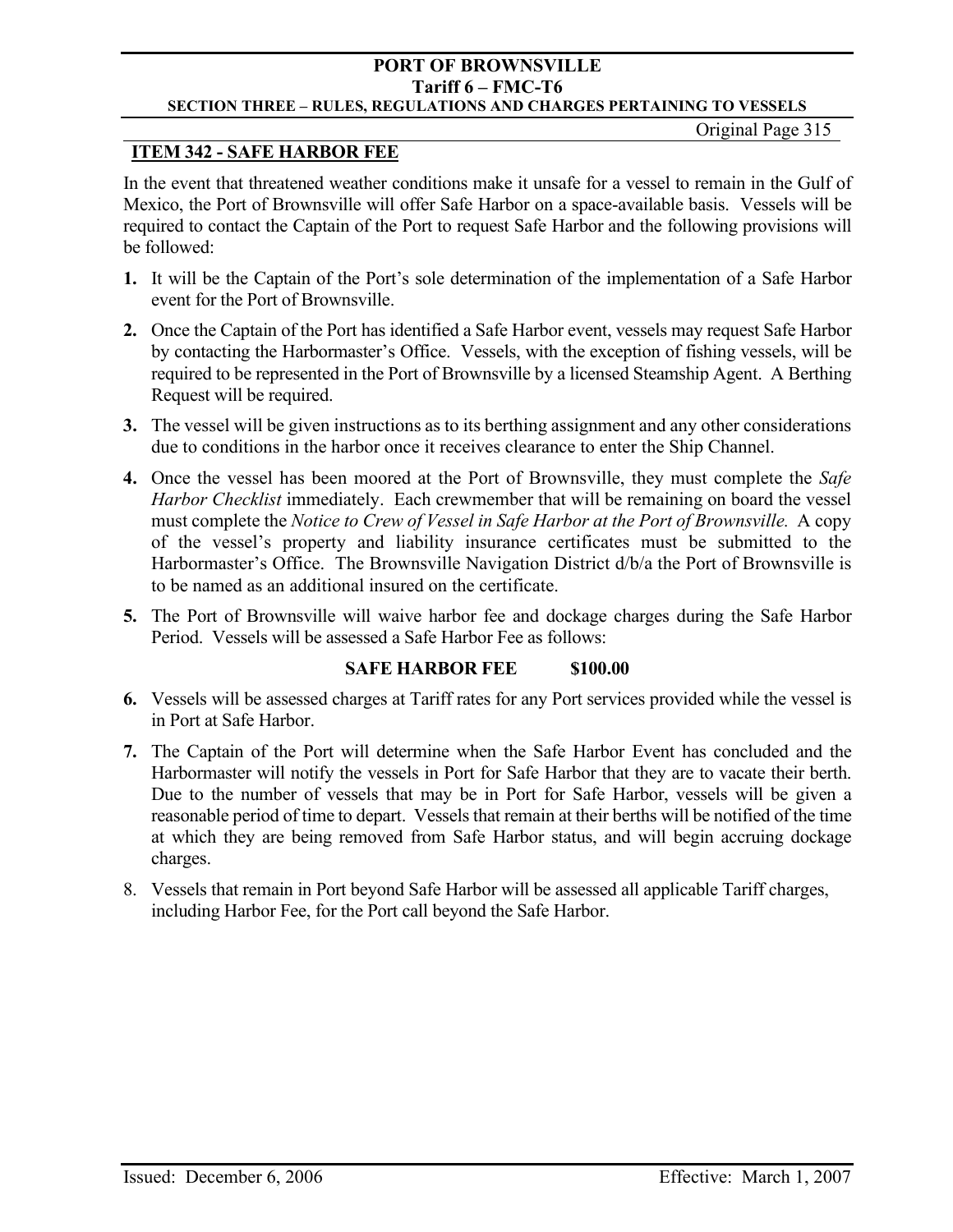Third Revised Page 318 Cancels Second Revised Page 318

## **ITEM 345 - DOCKAGE**

- **1.** A charge against all vessels, including scrap vessels, rigs, river barges, and oceangoing barges, for mooring at District facilities not leased or located at the Fishing Harbor, assessed per day of twenty-four (24) hours or fraction thereof, calculated from time first line is made fast until last line is let go, less thirty (30) minutes of grace. The dockage charge will be assessed for mooring to a vessel so berthed.
- **2.** Shifting from one berth to another does not interrupt time.
- **3.** Dockage shall be charged on the highest Gross Registered Tonnage of the vessel as shown in *Lloyd's Register of Shipping*, unless otherwise specified. However, the District reserves the right, without question, to admeasure any vessel when deemed necessary by the District, and to use ad-measurement as the basis for the charge.

|                                                                    | Docks 1-4, 7, 8, 10-<br>13, 15 & 16           | <b>Oil Docks 1,2,3, 5</b><br>& 6<br>Lig. Cargo Dock<br>& Express Dock | <b>BC</b> Dock | <b>Unimproved</b><br><b>Bank Space</b> |
|--------------------------------------------------------------------|-----------------------------------------------|-----------------------------------------------------------------------|----------------|----------------------------------------|
| DOCKAGE CHARGES CALCULATED BASED ON GRT                            |                                               |                                                                       |                |                                        |
| Vessel is on berth and ready to                                    |                                               |                                                                       |                |                                        |
| load/unload cargo or to receive                                    |                                               |                                                                       |                |                                        |
| bunkers, stores or other services or                               | \$0.18¢                                       | \$0.18¢                                                               | $$0.25\phi$    | $$0.18\phi$                            |
| vessel is at layberth for less than 30                             |                                               |                                                                       | \$100.00 Min   |                                        |
| days(I)                                                            |                                               |                                                                       |                |                                        |
| \$100.00 minimum                                                   |                                               |                                                                       |                |                                        |
| Vessel under seizure by the U.S.                                   |                                               |                                                                       |                |                                        |
| Marshall Service or any other                                      | $$0.36\phi$                                   | $$0.36\phi$                                                           | \$0.36¢        | \$0.18¢                                |
| agency                                                             |                                               |                                                                       |                |                                        |
| \$200.00 Minimum                                                   |                                               |                                                                       |                |                                        |
| Long-Term Layberth other than                                      |                                               |                                                                       |                |                                        |
| vessels under seizure                                              | Negotiated Rate at the Discretion of the Port |                                                                       |                |                                        |
| (in excess of 30 days)                                             |                                               |                                                                       |                |                                        |
| <b>DOCKAGE CHARGES CALUCLATED PER 24 HOURS OR FRACTION THEREOF</b> |                                               |                                                                       |                |                                        |
| River Barges (I)                                                   | \$125.00                                      | \$125.00                                                              | \$125.00       | \$125.00                               |
| Ocean-Going Tugs, Harbor Tugs                                      |                                               |                                                                       |                |                                        |
| and River Tugs                                                     |                                               | \$100.00                                                              |                |                                        |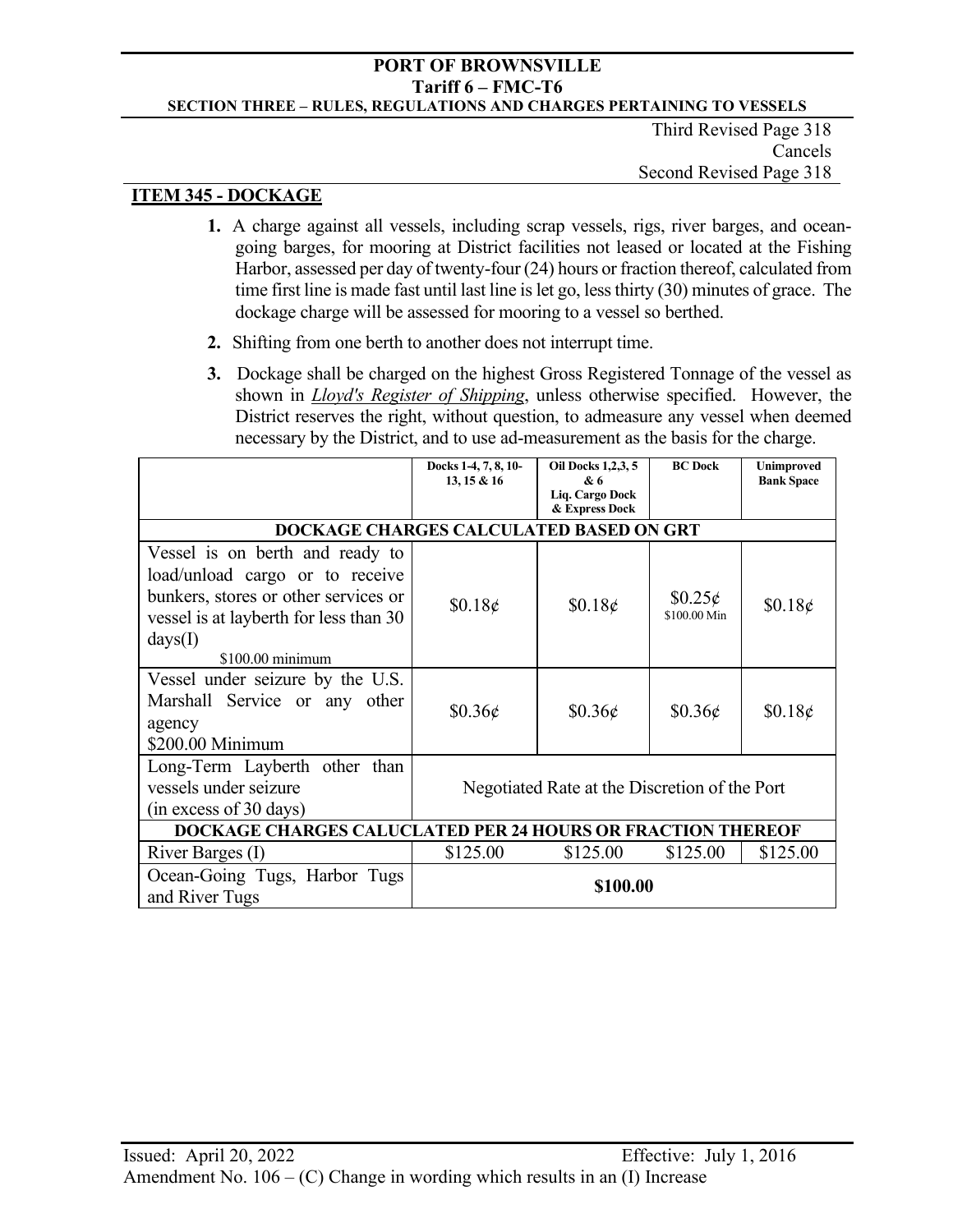Second Revised Page 319 Cancels First Page 319

## **ITEM 345 – DOCKAGE (CONTINUED)**

- **4.** Long-term layberth (in excess of 30 days) must be approved in writing by the Harbormaster. Layberth for periods that exceed 30 days may be negotiated with the District.
- **5.** At the Harbormaster's discretion, any vessel at layberth may be required to maintain on board person or persons responsible for the safety and security of the vessel. Vessel owner shall present evidence of adequate liability insurance for the layberth period. Compliance with *U.S. Coast Guard Guidelines for the Lay-up of Vessels in U.S. Waters* is required.
- **6.** No port service shall be provided to vessels at layberth other than those utility services which may be already on site. Owner shall provide all other mooring facilities (anchors, deadmen, chains, cables, etc.) required in addition to any facilities already on site. Vessel shall satisfy the Coast Guard's requirements for safety and pollution control.
- **7.** Tariff Items 375 SECURING OF VESSEL and 380 REMOVAL OF VESSELS shall apply to vessels at layberth.
- **8.** The District reserves the right to refuse to allow any vessel the use of public wharves or property of the District.
- **9.** Dockage charges at the Fishing Harbor docks not leased or at the Barge Fleeting Area will be assessed at \$50.00 per 24-hour period, or fraction thereof, less 30 minutes grace. Dockage charges at the Fishing Harbor and the Barge Fleeting Area are payable in advance.
- **10.**Any vessel docked at an un-leased facility at the Fishing Harbor without the prior approval of the Harbormaster will be subject to removal by the District. Actual charges for towing plus storage charges of \$150.00 per 24-hour period, or fraction thereof, and accrued dockage charges, will be assessed prior to the return of any vessels so seized.
- **11.**River barges that are considered to be "tag-along" barges which are in the Port of Brownsville as a part of a tow and which do not load or unload cargo in the Port will not be assessed dockage charges.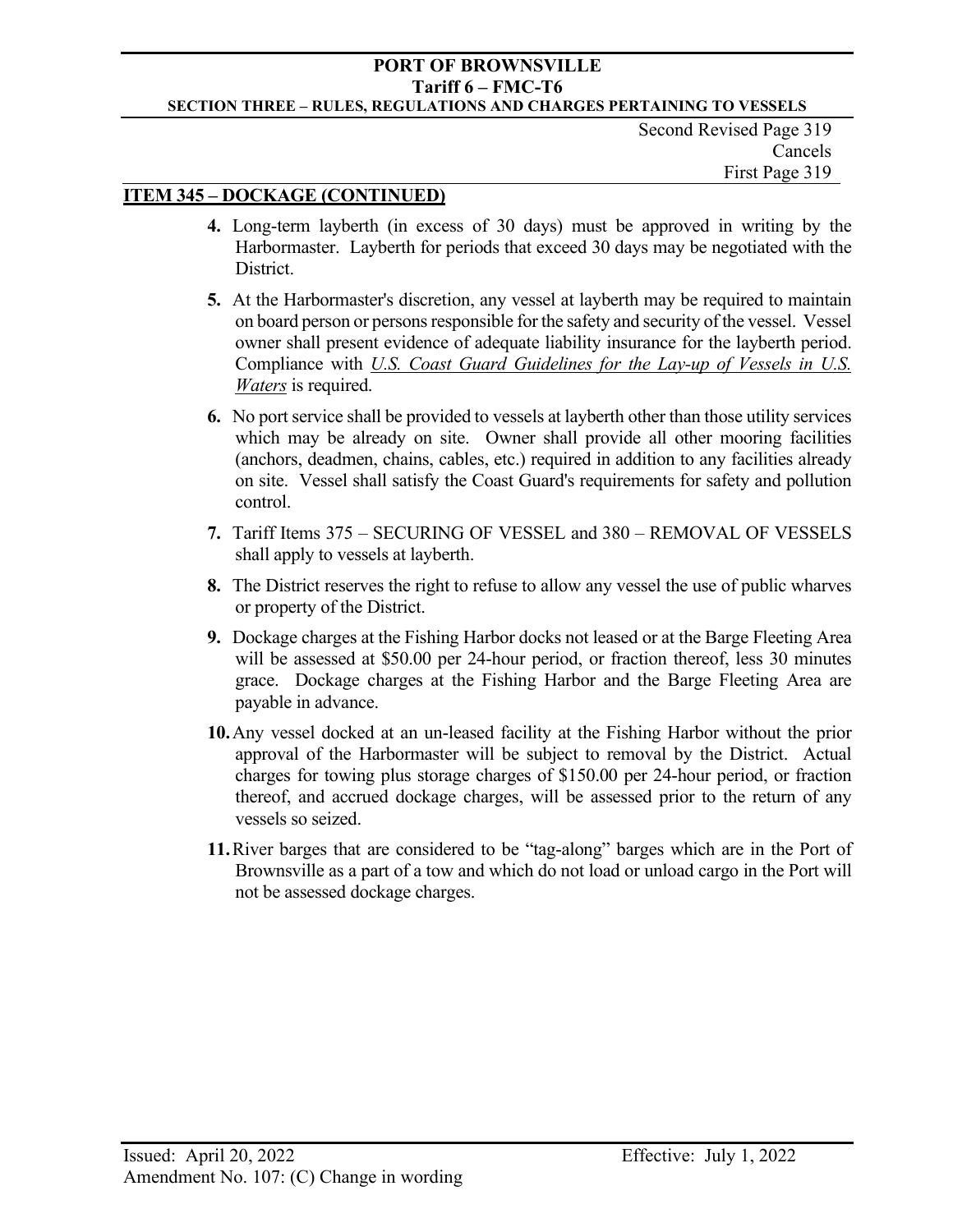Third Revised Page 320 Cancels Second Revised Page 320

# **ITEM 347 - SECURITY SURCHARGE - VESSELS**

- **1.** A security surcharge, as described in this Tariff Item, shall be assessed against and collected from all vessels, barges and cargo interests (see also Tariff Item 277) utilizing services or facilities at the Port of Brownsville in accordance with the notice filed with the Federal Maritime Commission by the Gulf Seaports Marine Terminal Conference.
- **2.** The security surcharge is assessed to recover costs incurred for security assessments, security plans, equipment purchase, installation and maintenance and staffing required to implement and maintain surveillance and access controls mandated by the Maritime Transportation Security Act of 2002 and U. S. Coast Guard regulation 33 CFR 105.
- **3.** The Security Surcharge Vessels will be assessed against vessels and barges as a percentage of total dockage charged. The security surcharge will be assessed in addition to all other fees which may be due under this Tariff as follows:

# **Vessels and Barges: 8.75** (I) **percent of total dockage assessed per port call.**

**4.** Users of the Port of Brownsville services or facilities who withhold, refuse or otherwise fail to pay properly assessed security surcharges, shall be subject to all the collection terms and procedures contained in Item 115 – Collection Policy of this Tariff. Additionally, at the sole discretion of the Brownsville Navigation District, such users may be denied service or caused to deposit estimated port charges in advance of using port authority facilities or receiving services (Item 110 – Payment of Charges and Responsibility Therefore: Extensions of Credit and Liens).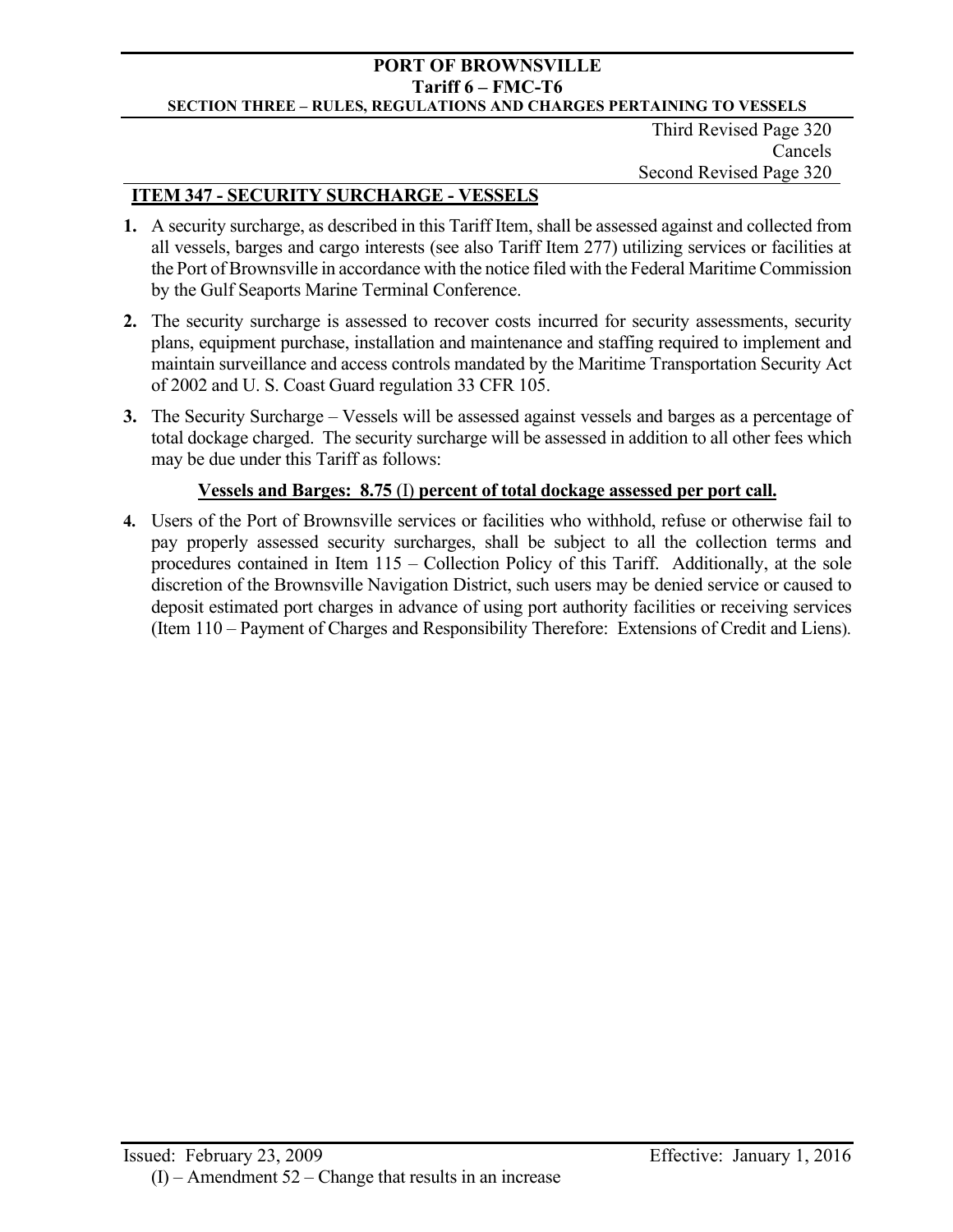Third Revised Page 325 Cancels Second Revised Page 325

## **ITEM 350 - BALLAST DISCHARGE**

- **1.** The District offers ballast discharge at the regulated facilities in the Port of Brownsville. Vessels wishing to use these facilities are responsible for supplying their own connections and transportation for discharge
- **2.** These facilities are available upon application to the Harbor Master's Office. The charge for use of ballast discharge lines is as follows:

| Discharge of Ballast, Bilge and Other Permitted Oily Waste Waters |             |
|-------------------------------------------------------------------|-------------|
| $1 - 1,000$ Bbls.                                                 | \$3.50/Bbl. |
| in excess of 1,000 Bbls.                                          | \$4.50/Bbl. |

- **3.** The Brownsville Navigation District may require tank gauging, scale tickets, and specific chemical analysis of products offered for disposal.
- **4.** Charges are calculated per generator, per calendar day.

# **ITEM 355 - POTABLE WATER**

Potable water is supplied to vessels and barges by the District under the following conditions and rates:

- **1.** Connection/Disconnection charges:
	- A. Straight Time Connections/Disconnections \$125.00 per connection/disconnection if connection and disconnection are requested to be made during normal working hours (0800 – 1600 Monday thru Friday, excepting holidays listed in Item 165 of this Tariff).
	- B. Overtime Connections/Disconnections \$200.00 per connection/disconnection if either a connection or a disconnection is requested at any other time.
	- C. Connections/Disconnections not made by District personnel \$500.00
- **2**. Rates: \$ .937 per metric ton.
- **3**. All connections to District potable water lines will be made and broken by District personnel only.
- **4**. Users will furnish necessary hose to reach the closest District ships water service line connection and any special couplings necessary to adapt to NPT fittings.
- **5.** Hoses may be rented from the District at a rate of \$25.00 per hose/per port call.
- **6**. District hoses that are not removed by District personnel that are damaged or lost will be charged to the vessel's agent at \$100.00 per hose plus applicable sales tax. This charge is not subject to the District's materials overhead charge as per Item 150.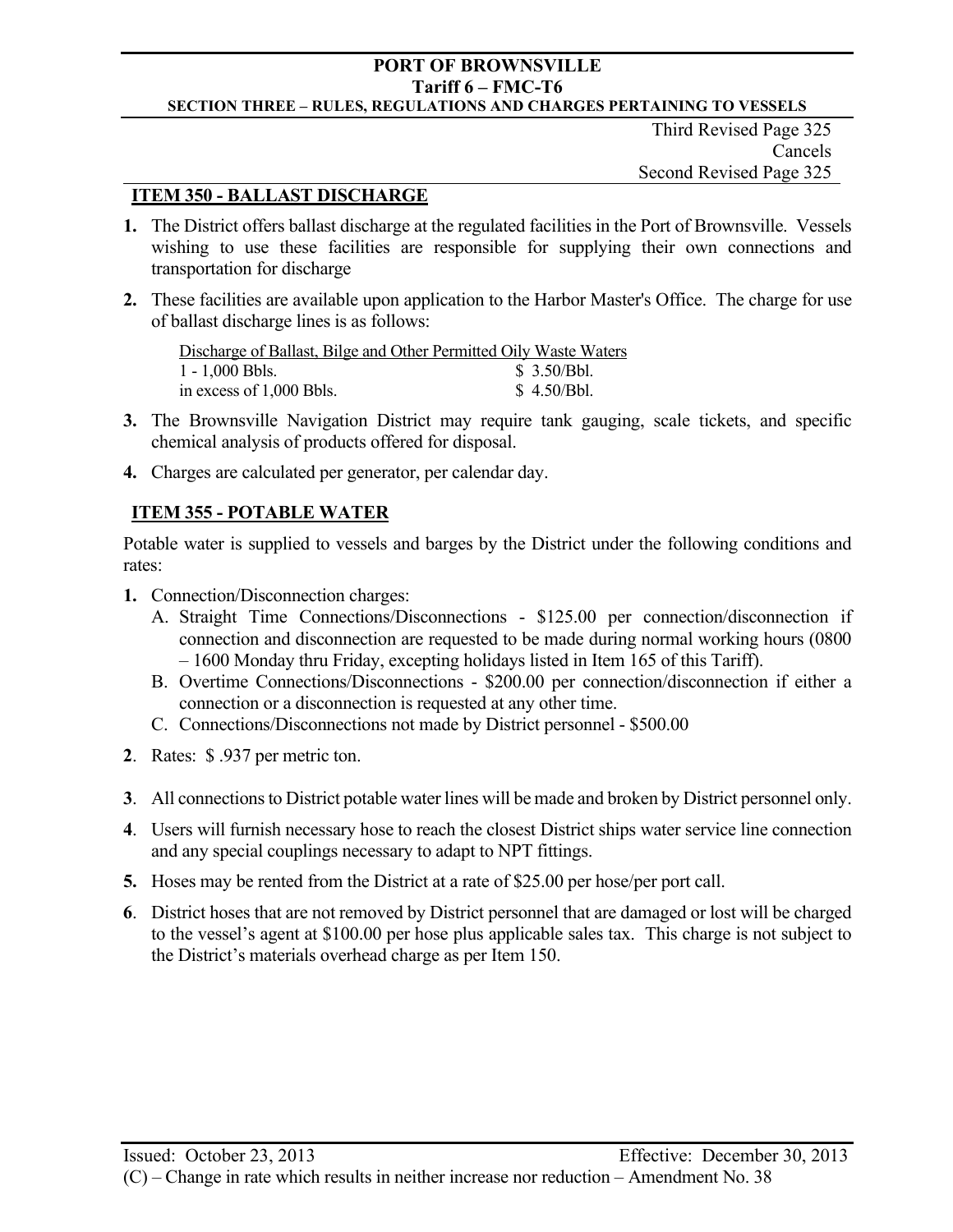First Revised Page 330 Cancels Original Page 330

## **ITEM 360 - ELECTRICITY**

Electric current will be supplied to the user directly by the Public Utilities Board of Brownsville through their own meter at the then current rates. The installation must be made in accordance with the National Electric Code, arranged through the Harbormaster's Office, approved by the Director of Engineering Services, and made by a licensed electrician.

In no instance will a vessel be allowed to connect to the District's electrical power.

## **ITEM 365 - BUNKERING AND SHIP STORES**

- **1.** Truck deliveries may be made at all docks upon prior application to the Harbormaster. The Harbormaster shall designate time and the area within which deliveries may be made. No deliveries will be allowed which will be in conflict with any insurance, fire or Port Security regulations.
- **2.** Wharfage charges will be assessed against the supplier who shall furnish the Harbormaster with statement showing date, name of vessel, and the quantity and kind of bunkers or ship stores supplied.
- **3.** For those vessels receiving bunkers while in the Port of Brownsville, wharfage charges will be assessed against the bunkers at the rate of \$150.00 per port call.
- **4.** For those vessels receiving ships stores while they are receiving or discharging cargo, there will be no charge. For those vessels receiving ship stores during a port call in which no cargo was received or discharged, wharfage charges will be assessed against the ship stores at the rate of \$150.00 per port call.

## **ITEM 370 - SWEEPING AND DUNNAGE REMOVAL**

- **1.** Dunnage and residual materials from cargo operations must be removed from the docks and sheds at the end of each day's cargo operations by the stevedore handling the cargo. Dunnage will not be allowed to be accumulated on District facilities. Agents and/or stevedores may make arrangements with the Harbormaster for a location for a container for the purpose of collecting dunnage and other waste materials for removal from the docks and sheds.
- **2.** Docks and sheds must be left clean for the next user of the facilities. In no instance shall dunnage or residue from a cargo remain on a dock or in a storage area more than 24 hours without written authorization from the Harbormaster. The District will remove dunnage and residue from cargo remaining on a dock or in a storage area after 24 hours from the completion of cargo operations. Should it be necessary for the District to remove dunnage and/or residual materials from docks and/or storage areas, this will be done at the expense of the stevedore who failed to remove the materials from the Port's facilities.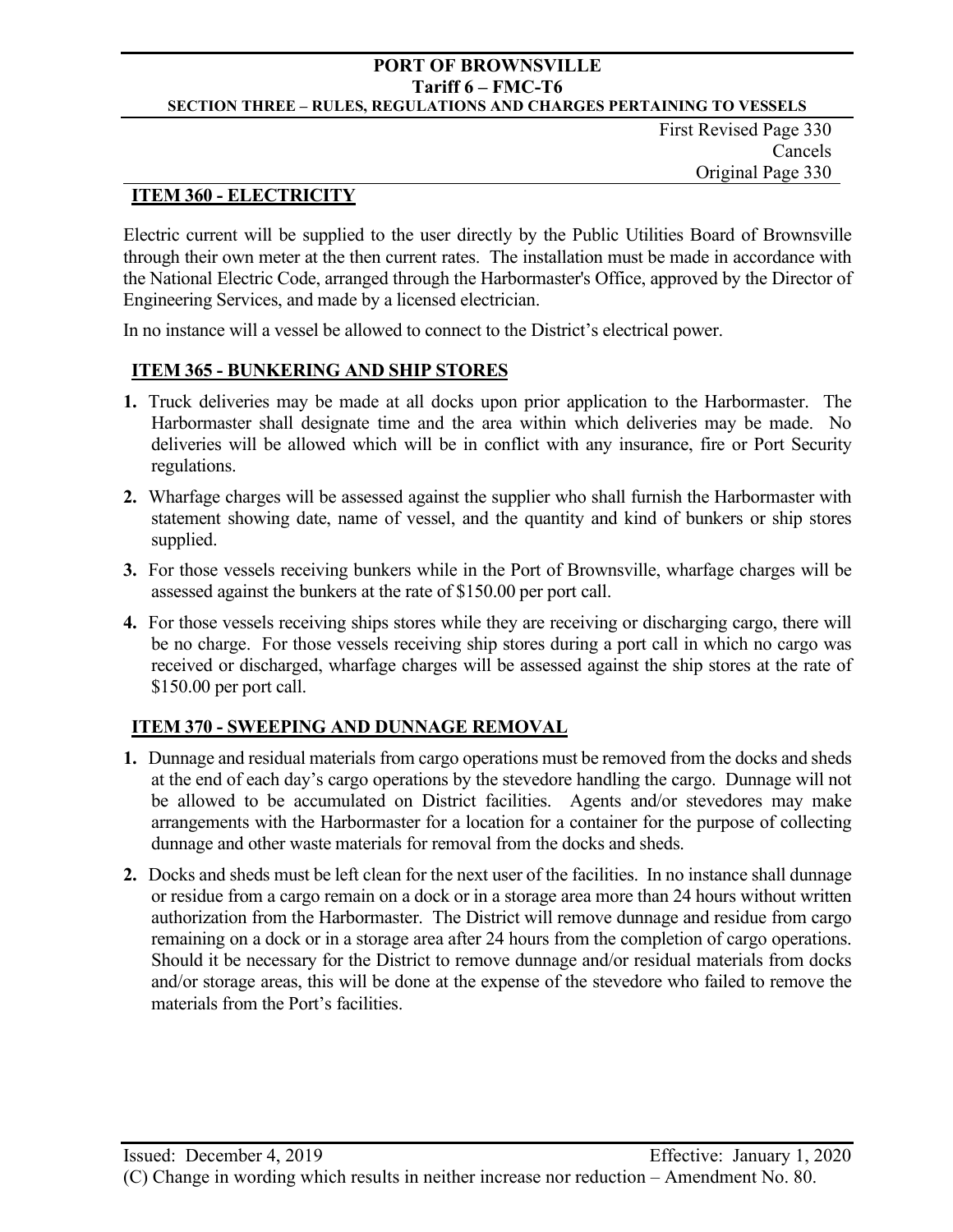Original Page 331

## **ITEM 370 - SWEEPING AND DUNNAGE REMOVAL (CONTINUED)**

**3.** Any charges for dunnage removal and/or cleaning performed under this Item will be at the District's standard labor and equipment rates, as specified in Items 145, 150 and 160 of this Tariff, and landfill charges will be invoiced at the City of Brownsville's posted tipping rate. (See also Item 220)

# **ITEM 373 - LIABILITY FOR DAMAGES**

- **1.** The Harbormaster will assign berths to vessels, but this assignment is without warranty as to the adequacy of the facilities or water depth alongside. In consideration for the rates charged at Port Brownsville, vessels using the facilities accept responsibility for all damage caused by them, reasonable wear and tear excepted, and any such damage shall be repaired and the vessel billed the cost of replacement.
- **2.** In the event of a collision between any vessel and a District facility, a collision between two vessels or a grounding, resulting in possible damage, a written report including date, name of vessel, owner/operator of vessel, time of the occurrence, and the District facility involved, will be filed by the Captain.
- **3.** This notice of Damage is to be filed with the Harbormaster's office while the vessel is in port unless the vessel is underway and proceeding to open sea. In such case, the Captain shall mail the report from the next port of call.
- **4.** The Pilot shall immediately report the incident to the Harbormaster and shall submit a written report of the incident to the Harbormaster's office within twenty-four hours from the time of the incident.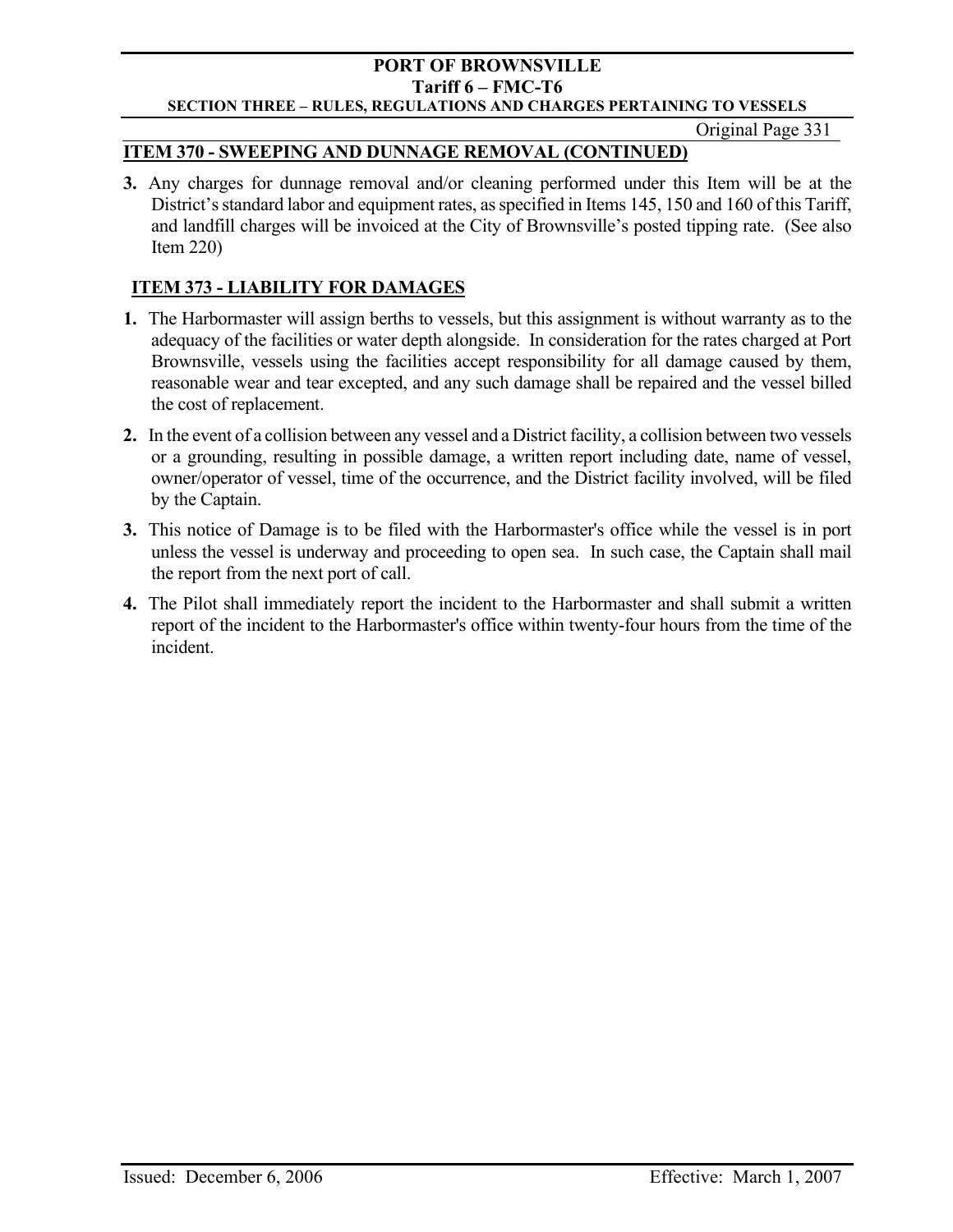#### Original Page 332

# **ITEM 375 - SECURING OF VESSEL**

If, in the opinion of the Harbormaster, a vessel is insecurely moored, he may order a change in mooring lines or additional or stronger lines, at the risk and expense of the vessel, by giving notice to the Master or person in charge. If they cannot be located, the Harbormaster shall have the right to have the vessel so moored at vessel's expense without liability for any damage to the vessel or gear, even if caused by the sole negligence of the District.

# **ITEM 380 - REMOVAL OF VESSELS**

If, at the discretion of the Harbormaster, a berth must be vacated for any reason, the Harbormaster may order any vessel to be moved at the expense and risk of the vessel by giving notice to the Master or person in charge. If they cannot be located, the Harbormaster shall have the right to have the vessel so moved at the expense and risk of the vessel without liability for any damage to the vessel or gear, even if caused by the sole negligence of the District.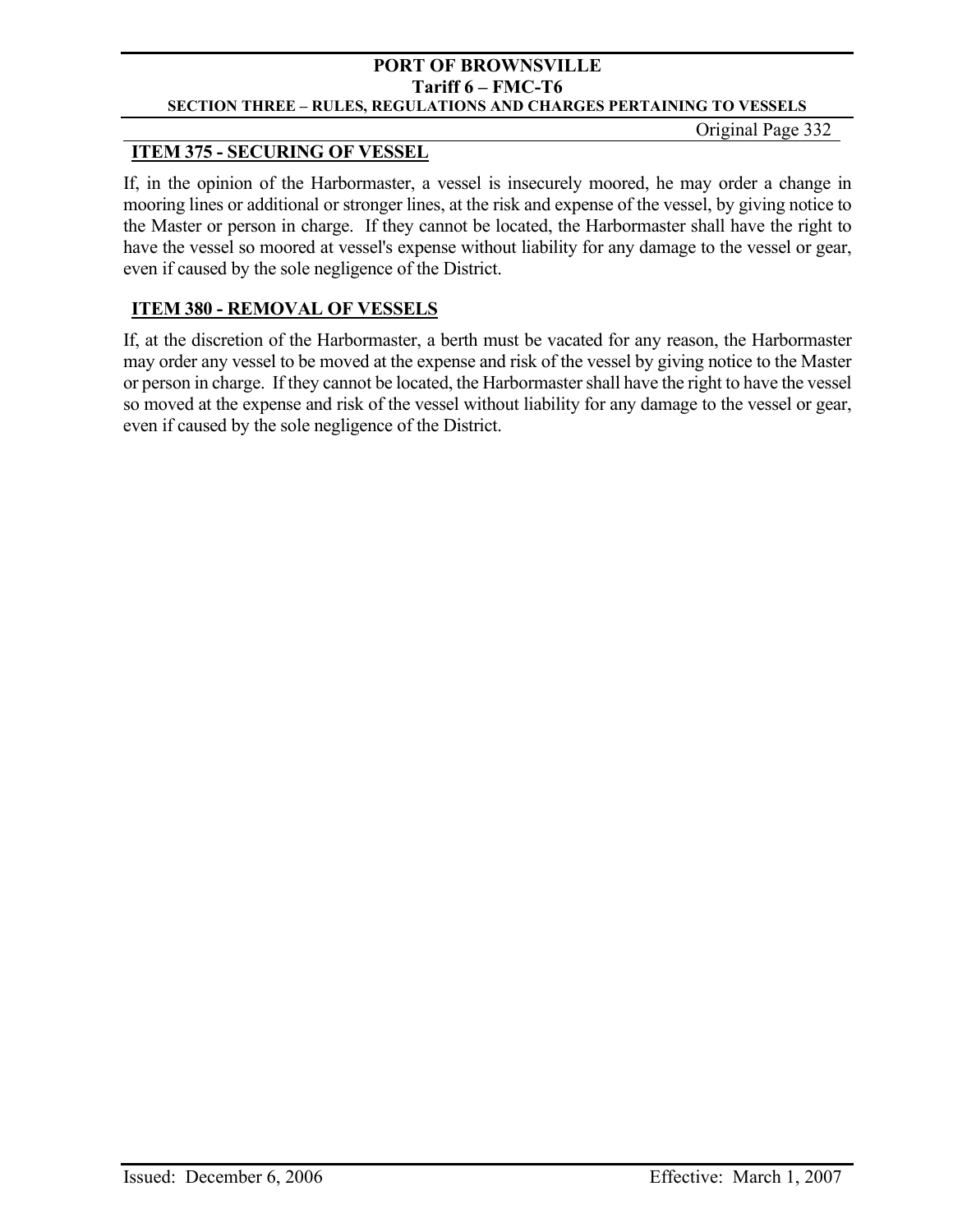# **ITEM 381 - VACATING BERTH**

- **1.** In order to expedite the accommodation of self-propelled vessels or barges when there are more vessels assigned to specific berths than can be berthed at one time, self-propelled vessel(s) and/or barge(s) already on berth shall, upon order of the Harbor Master, be required to work overtime at their own expense. A vessel refusing to work overtime shall promptly vacate the berth. Failure of a vessel to vacate its berth when so ordered shall not affect the right of the Brownsville Navigation District to effect removal of such vessel at cost, risk and expense of the vessel, her owner, charterer or agent.
- **2.** Where any such vessel refuses to vacate its berth when ordered to vacate under provisions of this item, its owner and/or agents, individually and collectively, shall be bound to indemnify and hold harmless the Brownsville Navigation District against any and all claims by incoming vessels assigned to the same berth, which are delayed by the failure of a vessel to vacate.
- **3.** When it would be possible to shift a vessel already on berth to another berth to accommodate another vessel desiring to utilize the occupied berth, the Harbormaster may order the vessel to shift only if the vessel being accommodated agrees to pay all costs incurred by the vessel already on berth as a result of the shift. These additional costs may include, but not be limited to, tug fees, pilotage, line handling, dockage, additional labor and equipment costs, and additional trucking costs. This agreement must be in writing, and must be signed by the agent for the vessel as well as the master of the vessel. No shifting will be ordered under this Paragraph without this written agreement.
- **4.** This item is subject to the limitation of Item 305 PRIORITY OF BERTH (2).

# **ITEM 385 - FIRE SIGNAL**

In the event of fire occurring on board any vessel in the Brownsville Harbor, except vessels under way, such vessels shall sound five prolonged blasts of the whistle or siren as an alarm indicating fire on board or at the dock to which the vessel is moored. Such signal shall be repeated at intervals to attract attention, and is not a substitute for, but shall be used in addition to other means of reporting a fire. The words "prolonged blast" used in this rule shall mean a blast of from four to six seconds duration.

Original Page 333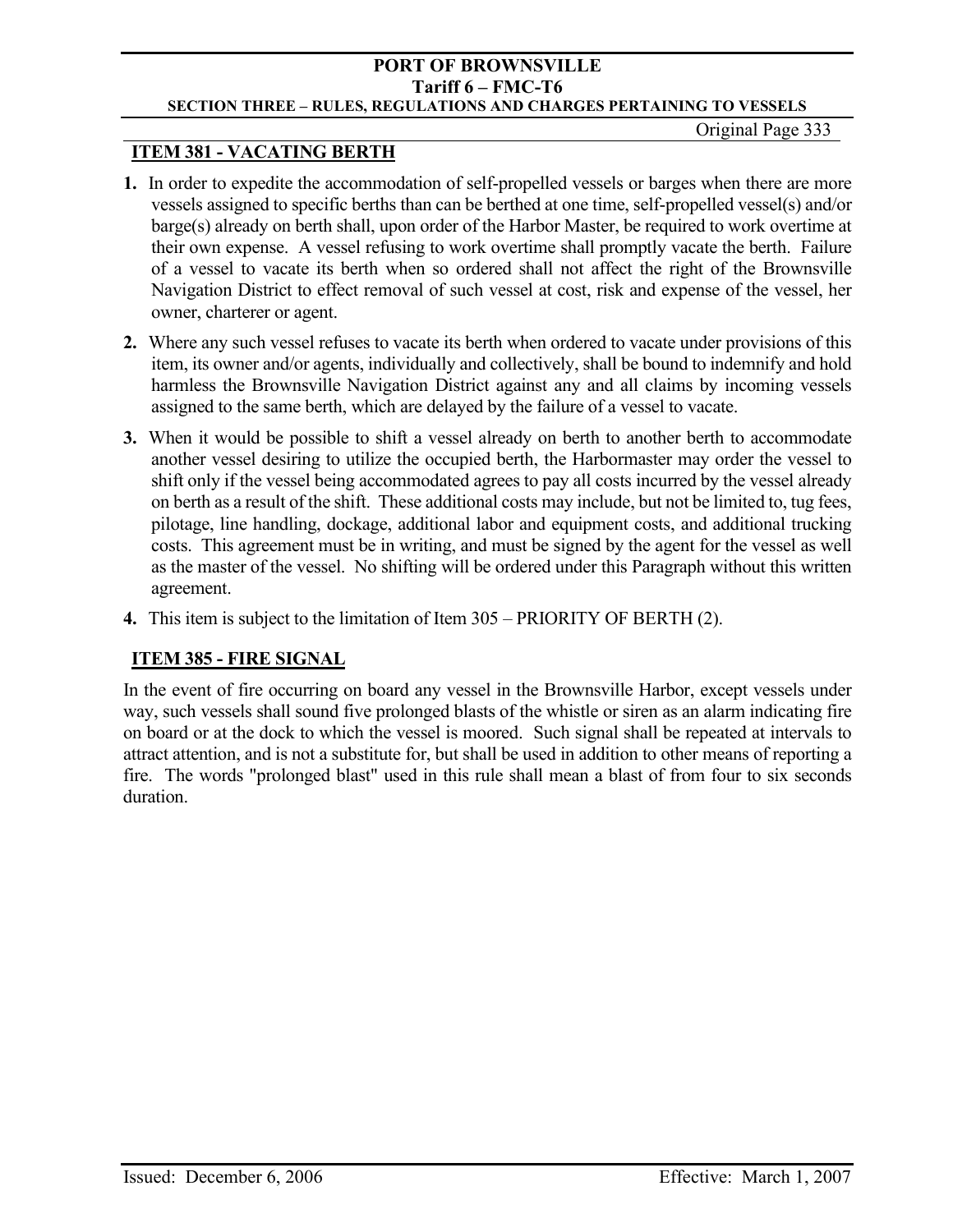#### **PORT OF BROWNSVILLE Tariff 6 – FMC-T6 SECTION THREE – RULES, REGULATIONS AND CHARGES PERTAINING TO VESSELS**

Original Page 335

## **ITEM 390 - SALVAGE OF SUNKEN VESSELS**

- **1.** It shall be the primary responsibility of the vessel owner and/or his insurer to salvage and/or adequately remove vessels which sink or otherwise obstruct vessel traffic while transiting or when moored at shore side facilities appurtenant to the Brownsville Ship Channel, Turning Basin, or Port of Brownsville Fishing Harbor.
- **2.** Vessel Owner and/or his insurer and the vessel's agent shall immediately meet with the Harbormaster to inform the District of the efforts to be undertaken to salvage and/or remove a vessel which has sunk in the in the waters of the Port of Brownsville or otherwise obstructs vessel traffic in the Port of Brownsville. This notification must include a timeline for the salvage and/or removal efforts. Should the proposed efforts be unsatisfactory to the Harbormaster, or should the vessel owner and/or his insurer or agent fail to make contact with the Harbormaster, or in the opinion of the Harbormaster said vessel constitutes a hazard to the waters or facilities of the Port of Brownsville, arrangements must be made for the vessel's immediate removal by the vessel's owner and or his insurer or the vessel's agent. Should the District not receive a satisfactory proposal, or should the proposed removal efforts not be carried out as promised, the District may make arrangements for the removal of the vessel at the vessel owner's and/or his insurer or the vessel's agent's risk and expense without liability for any damage to the vessel or gear, even if caused by the sole negligence of the District.
- **3.** Should a vessel sink while moored at facilities owned by the District but under exclusive lease to a second party, that lessee shall be responsible for its salvage and/or adequate removal in the event the owner and/or his insurer fails to salvage and/or remove such vessel. Lessee shall salvage and/or remove such vessel within thirty (30) days after District requests such salvage and/or removal by the lessee, unless in the discretion of the Harbormaster said vessel constitutes a hazard or impediment to navigation, or presents a hazard to the waters or facilities of the Port of Brownsville, in which event arrangements shall be made for its immediate removal by lessee or by the District at the Lessee's risk and expense.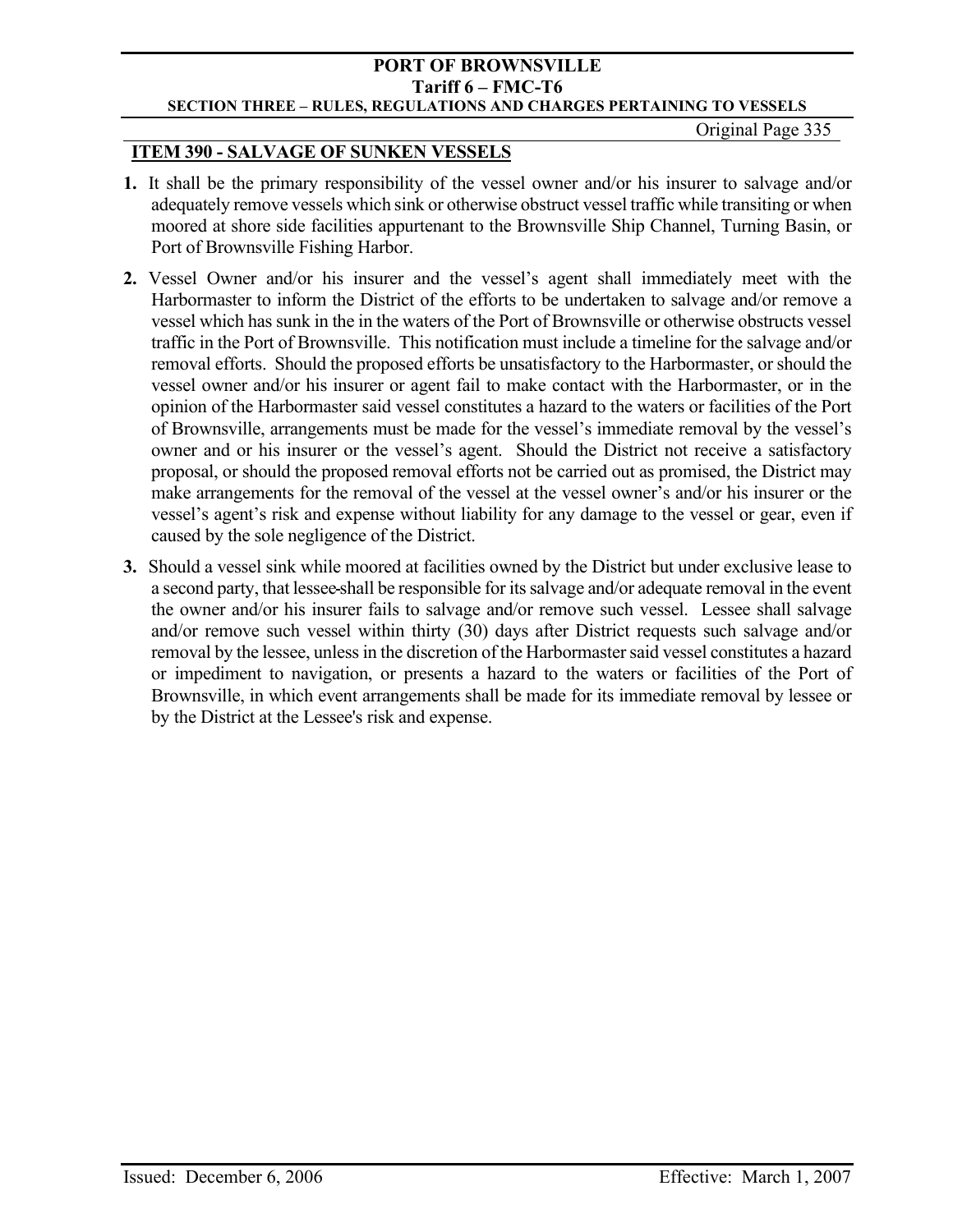| <b>SECTION FOUR</b>                            | <b>ITEM</b> | <b>PAGE</b> |
|------------------------------------------------|-------------|-------------|
| RULES, REGULATIONS AND CHARGES PERTAINING TO   |             |             |
| <b>LICENSES AND PERMITS</b>                    |             |             |
| Licenses And Permits Are Not Personal Property | 400         | 400         |
| Harbor Tug Operators License                   | 401         | 400-407     |
| <b>Steamship Agents License</b>                | 411         | 415-421     |
| Stevedore and Freight Handlers License         | 421         | 430-436     |
| Solid Waste Collection and Disposal License    | 431         | 440-443     |
| Mobile Food Vendor Permit                      | 441         | 450-454     |
| Port Entry Permit - Trucks                     | 450         | 455-457     |
| Line Handling Permit                           | 455         | 460-461     |
|                                                |             |             |
|                                                |             |             |
|                                                |             |             |
|                                                |             |             |
|                                                |             |             |
|                                                |             |             |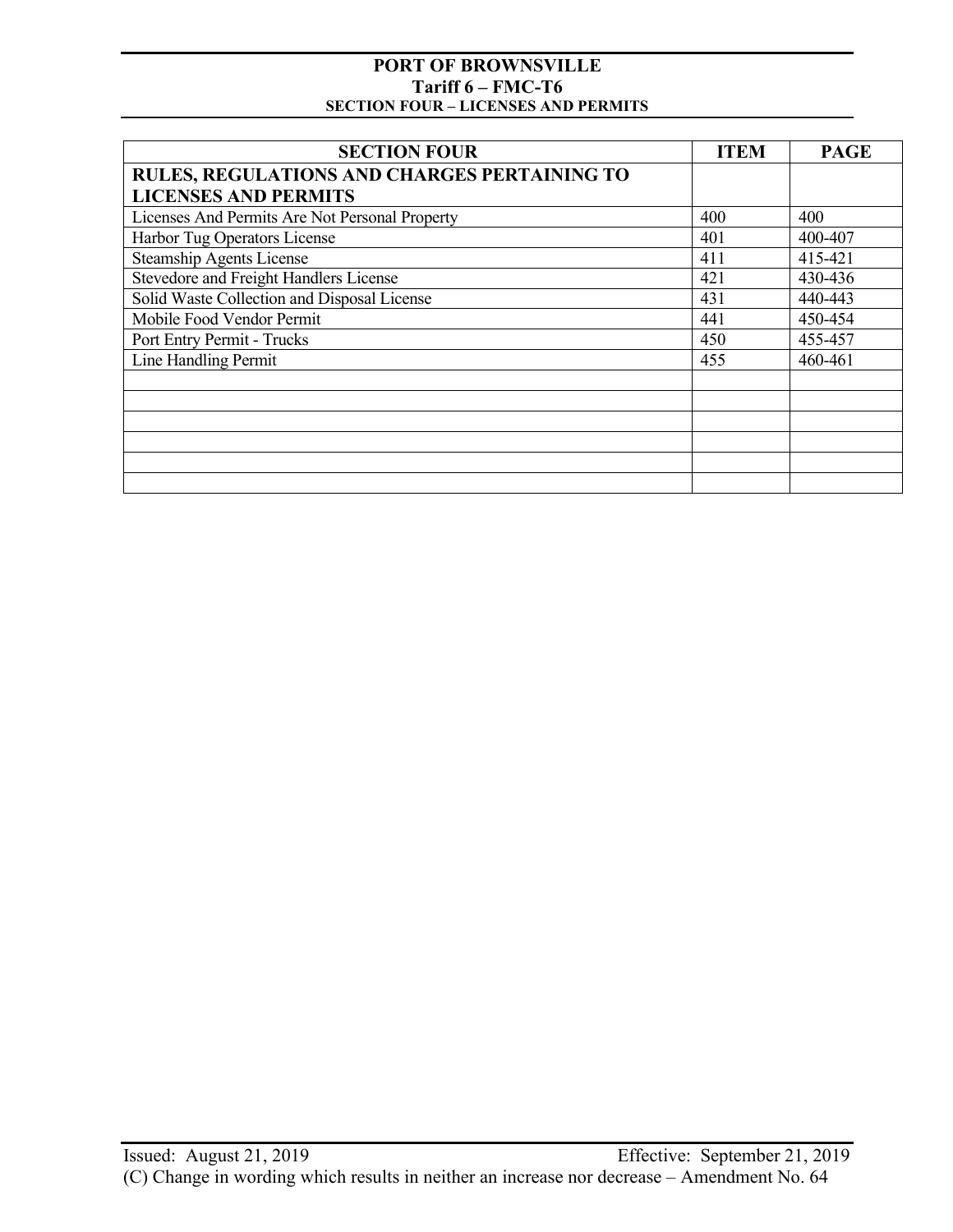First Revised Page 400 Cancels Original Page 400

## **ITEM 400 – LICENSES AND PERMITS ARE NOT PERSONAL PROPERTY**

A person does not have any vested rights in any license, registration, authorization, permit, application or process provided or offered under this Tariff.

# **ITEM 401 – HARBOR TUG OPERATORS LICENSE**

## **1. LICENSE REQUIRED**

No person, firm, corporation or other business entity shall operate as or carry on the business of a Harbor Tug Operator at the public facilities of the District unless and until there shall first have been obtained from the District a license authorizing such activity. As used in this item, "Harbor Tug Operator" includes persons, firms, corporations, or other business entities and their subsidiaries, offering harbor tug services in the Ship Channel of the Port of Brownsville. As used in this item, "Harbor Tug Operator", shall not include tug services solely at a leased facility of the District; nor shall it include activity taking place within the confines of the Fishing Harbor. Lessees of the District will not be required to utilize the services of a licensed Harbor Tug Operator at a leased facility of the District.

## **2. APPLICATION FOR LICENSE**

Application for license with accompanying attachments and the required fee shall be submitted to the Director of Administrative Services. Applications shall address the issues listed in this Item. Copies of this form are available from the Director of Administrative Services, upon request, and may be obtained from the Internet at:

http://www.portofbrownsville.com/images/stories/harbor\_tug\_application.pdf

Licensing fees are specified in Paragraph 7 of this Item.

# **3. CONSIDERATION OF APPLICATION**

- A. All new licenses shall be approved by the Port Director and CEO of the District and shall be granted by the Board of Commissioners of the Brownsville Navigation District, upon the vote of a majority of the present and voting Commissioners, at a duly posted meeting.
- B. A new license shall be granted to any applicant who fulfills the following requirements:
	- 1. Satisfactory credit history and adequate capital structure so as to sustain the applicant's operations within the Port of Brownsville;
	- 2. Not less than 15 years collective experience within the harbor tug industry of applicant's officers and managers;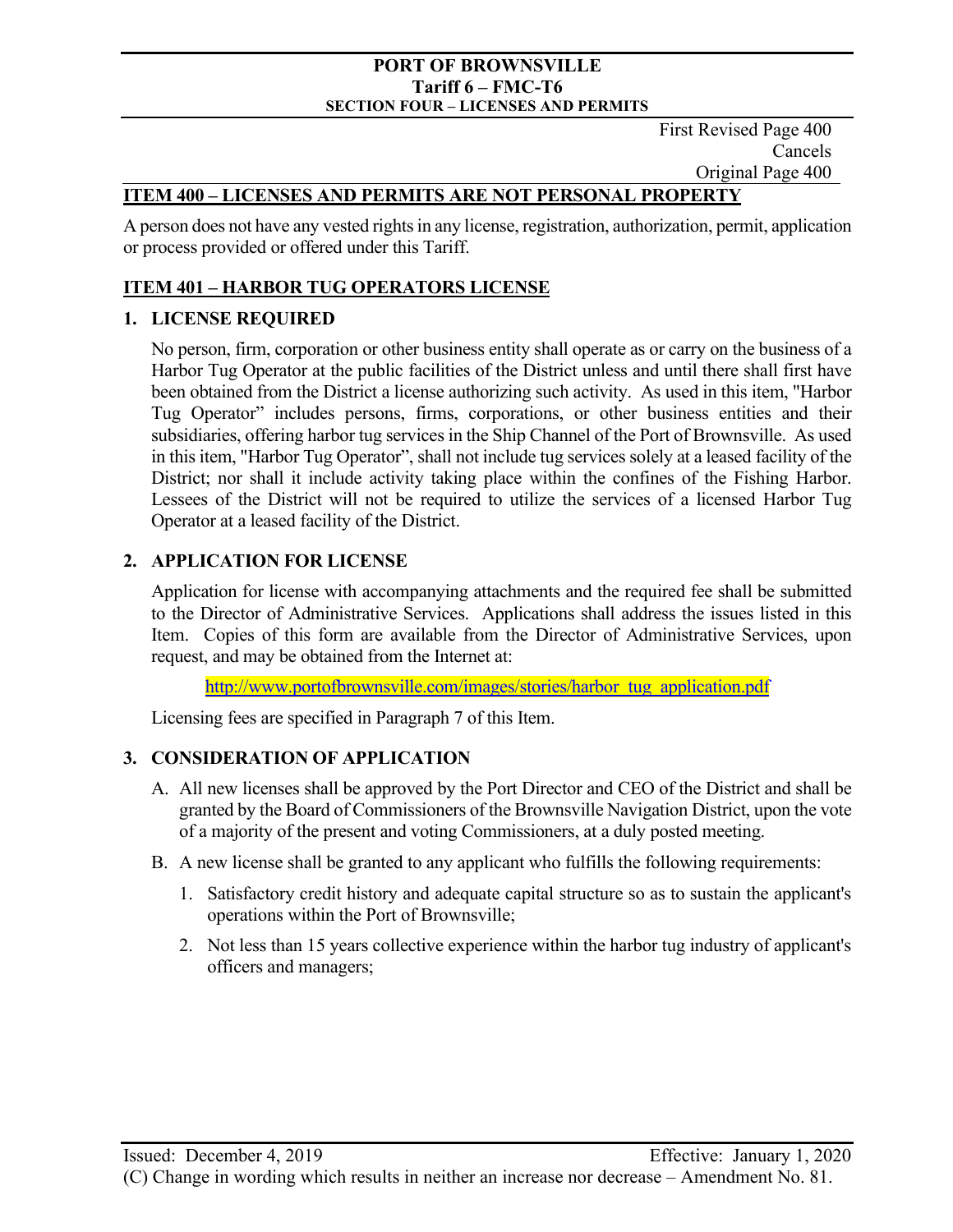First Revised Page 401 Cancels Original Page 401

#### **ITEM 401 – HARBOR TUG OPERATORS LICENSE (CONTINUED)**

- 3. and/or the American National Standards Institute; Prior certification by and good standing with the American Society for Quality Control under current applicable ISO and/or ANSI/ASQ standards promulgated by the International Organization Standardization
- 4. Prior certification by and good standing with the International Safety Management System (ISM);
- 5. Prior approval by the U. S. Coast Guard of a plan addressing the provisions of the Maritime Transportation Security Act;
- 6. At least one of the tugs to be permanently assigned to the Port of Brownsville provides marine fire fighting capabilities;
- 7. Submission of an agreement in writing to remain in good standing with the Brownsville Navigation District by complying with the rules and regulations of the District and the provisions of the District's tariff and any subsequent revisions or reissues thereof; by meeting the appropriate insurance requirements of the District, by maintaining credit worthiness with the District, by maintaining adequate equipment and by maintaining a lease site adequate for their needs;
- 8. Submission of all documentation required to be attached to the *Application for Harbor Tug Operator's License* to demonstrate compliance with the requirements of this Item; and
- 9. Submission of the lessee's tariff of charges for harbor tug services. Revisions to the tariff must be filed with the Board 30 days prior to the effective date of any rate change.
- C. Applications for renewal licenses shall be given to all licensees and renewal shall be automatic absent a finding by the Board that the applicant:
	- 1. Has been found by the appropriate authorities to have violated federal, state, or local laws or regulations of a felony grade concerning employees' rights, health and safety in its operations at the Port of Brownsville;
	- 2. Has failed to maintain adequate insurance, as required by this Item, Paragraph 9;
	- 3. Has failed to maintain the certifications required in Paragraph 3(B) of this Item;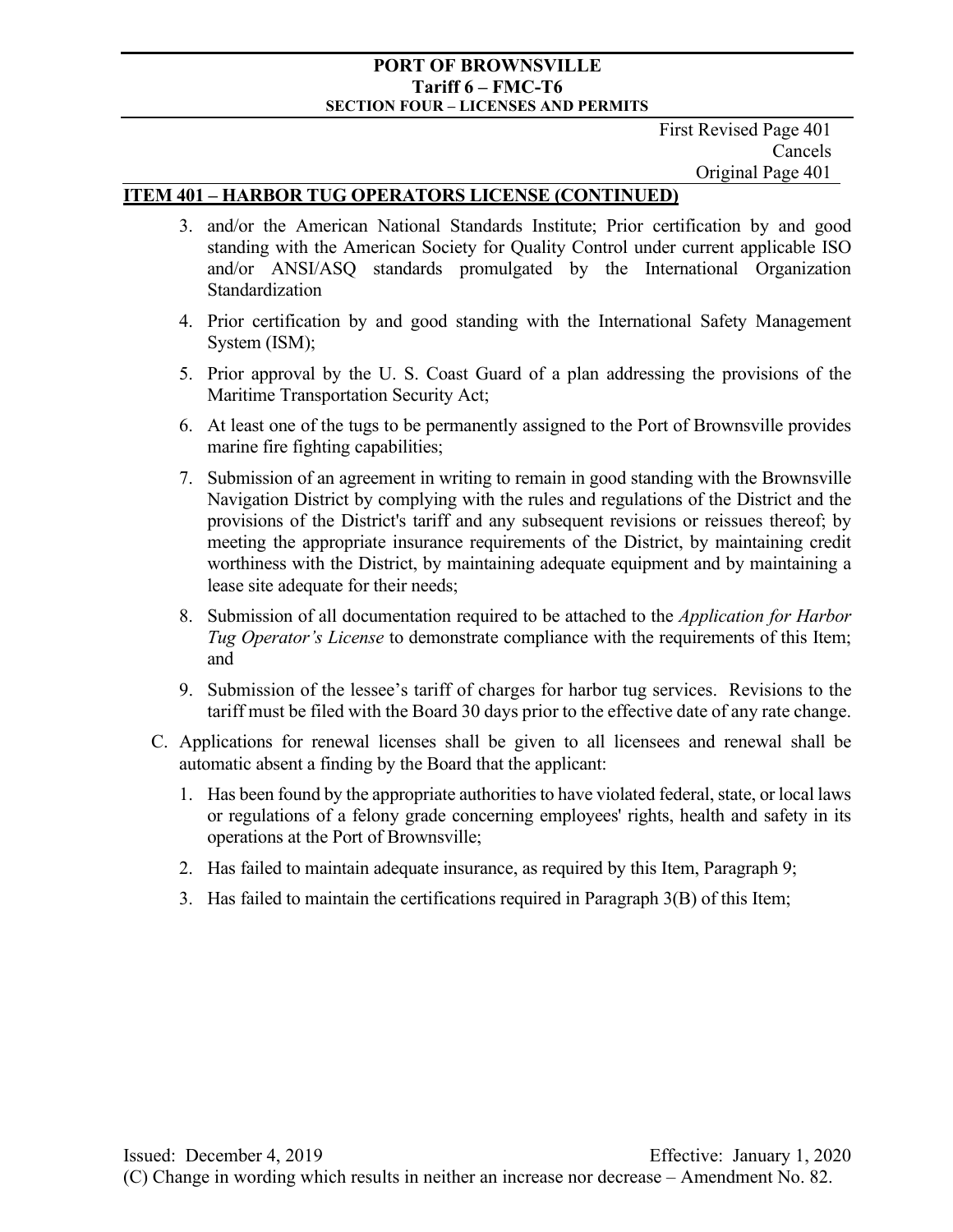Original Page 402

## **ITEM 401 – HARBOR TUG OPERATORS LICENSE (CONTINUED)**

- 4 Has failed to maintain the Captain's Licenses of the captains providing Harbor Tug Services in the Port of Brownsville in a current status, as required by this Item, Paragraph 10;
- **5.** Has failed to maintain an adequate credit history with the District (the existence of uncontested delinquent accounts with the District may be deemed to represent an inadequate credit history);
- **6.** Has allowed the license to become inactive, is no longer in business or has been inactive for a period of six months, unless good cause is shown for inactivity; or
- **7.** Has failed to maintain compliance with the requirements of this Item, this Tariff and/or the District.
- D. All licensed Harbor Tug Operators will be required to maintain a lease site within the Port of Brownsville which is adequate, at a minimum, to handle their need for storage and maintenance of their equipment. This lease site must be maintained during the period that the license is active. There must be local staff which shall be available during business hours.
- E. Each licensed Harbor Tug Operator will be required to maintain sufficient equipment to provide adequate service as defined by the Brownsville Navigation District in conjunction with the Brazos Santiago Pilots Association. These requirements are contained in the Navigational Guidelines issued by the Brazos Santiago Pilots Association. The adequate service requirement may not be met by combining the equipment maintained by separate licensees. In the event that it is necessary to charter outside tugs to provide adequate power to handle vessels arriving at the Port of Brownsville, the Harbor Tug Operator will be responsible for all costs of this charter. The occurrence of two such charters, other than for the handling of scrap vessels or vessels arriving for repairs at a shipyard, within a six-month period will be an indication that the equipment provided by the Harbor Tug Operator is not sufficient to provide adequate service. The use of tugs under long-term charter to the licensee or the use of tugs that are under the control of the licensee is not considered a charter for the purposes of this Item.

## **4. ISSUANCE OF LICENSE AND RENEWAL**

A. Issuance of a license shall be evidenced by the dated signature on the application form of a member of the District's Board of Commissioners.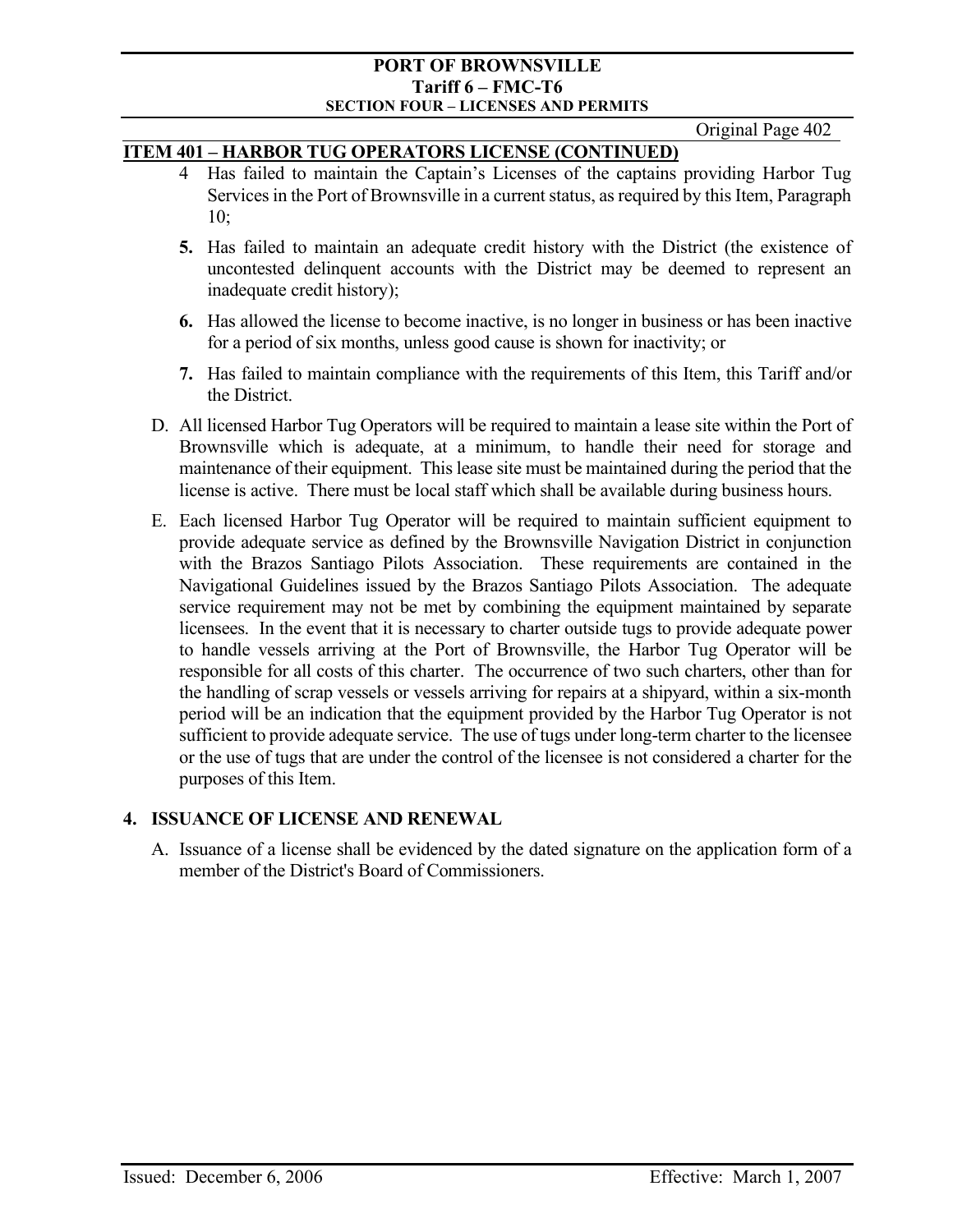First Revised Page 403 Cancels Original Page 403

# **ITEM 401 – HARBOR TUG OPERATORS LICENSE (CONTINUED)**

- B. All licenses will be issued for a period of three (3) years, and each renewal will be for a period of three (3) years from the expiration date of the previous license. Original applications and renewal applications will be processed as stipulated in this Item. The District will mail notices of renewal, including invoices for the renewal fee, to all licensees by first class U.S. postage not less than 30 days prior to the expiration date. A license will automatically expire unless the application for renewal with renewal fee is received by the District not later than the date of expiration of the license.
- C. The application, if approved by the Port Director and CEO of the District, will be presented to the Board of Commissioners for their consideration and action at the next regularly scheduled meeting following the receipt of the application with the appropriate fee and all required attachments, and these documents have been reviewed by the administrative staff. An existing license will be considered to have been temporarily renewed until such time as the Board has taken action on it. Failure to renew within the prescribed time will require the filing of a new original application including original application fee if the person, firm, corporation or other business entity desires to continue providing harbor tug services at the Port of Brownsville.

## **5. LAPSE PROVISION**

In the event that a Harbor Tug Operator's License is allowed to lapse at the expiration date, upon written request from that Harbor Tug Operator, they will be given an additional 30 days within which to submit their application for a renewal of their Harbor Tug Operator's License. Upon receipt of this written request for an extension of time in which to file the renewal application, the Harbor Tug Operator's License will continue to be in effect for the additional 30-day period. This extension is automatic upon the receipt of the written request by the Director of Administrative Services. The renewal date is not affected by this provision.

## **6. ANNUAL AUDIT, SUSPENSION AND/OR REVOCATION OF LICENSE**

- A. The administrative staff of the Brownsville Navigation District shall, at least once annually, audit each holder of a Harbor Tug Operator's License to ensure continued compliance with the provisions of this Item. This audit shall be scheduled to coincide with the anniversary date of the license.
- B. Any licensee who is determined to be in default in the manner listed in Paragraph  $3(C)(1)$ ,  $3(C)(2)$  or  $3(C)(3)$  hereof shall have their license immediately suspended by the administrative staff. They shall be given notice in writing of such default and shall have 90 days thereafter to cure all items of default. Failure to cure default within that ninety-day period shall result in the revocation of the license held by that Harbor Tug Operator. Any such revocation under this item shall be imposed by the Board of Commissioners at a posted meeting, with at least ten days' notice to the licensee.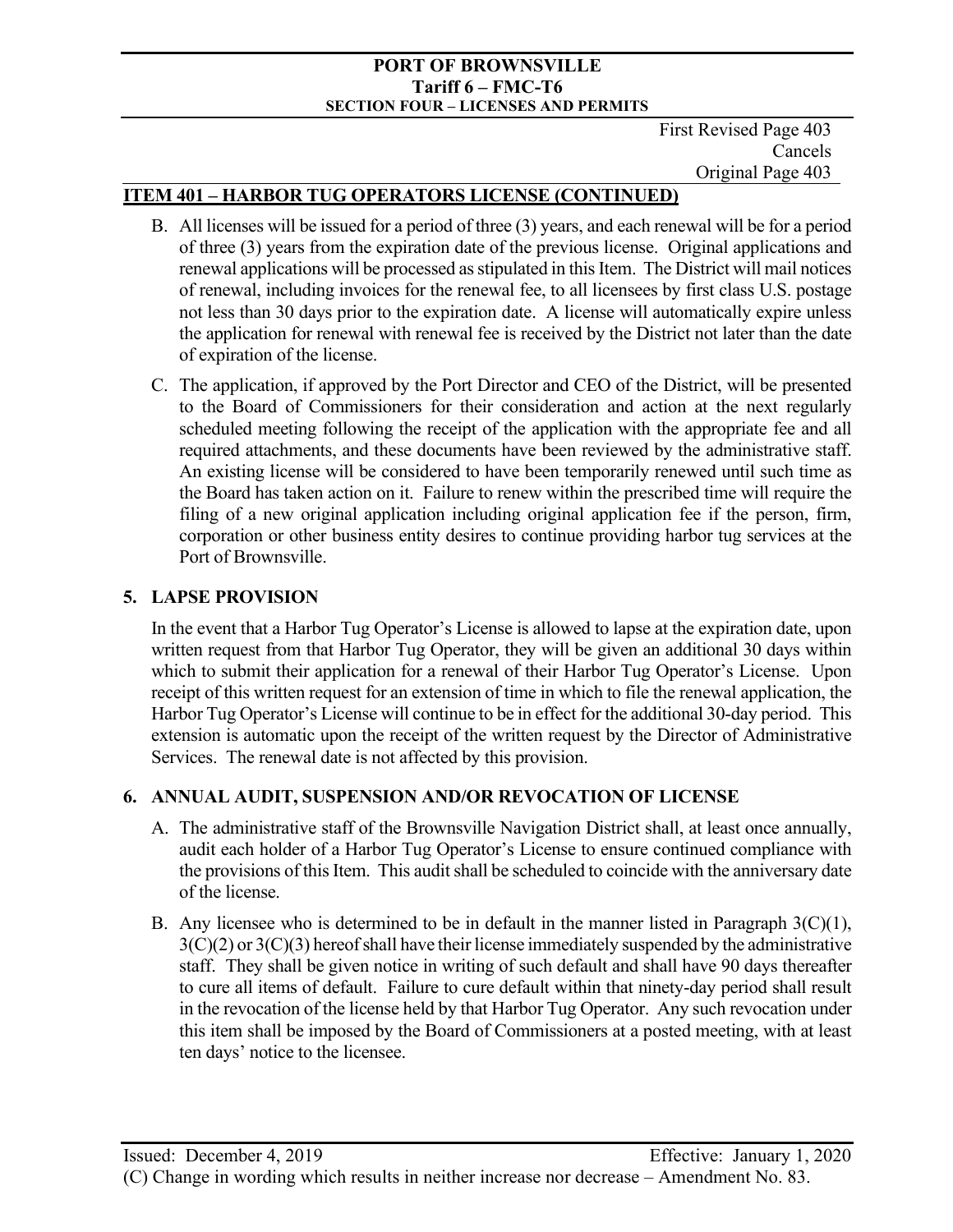Original Page 404

## **ITEM 401 – HARBOR TUG OPERATORS LICENSE (CONTINUED)**

- C. A license, and the licensee's right to operate at the Port of Brownsville, may be suspended, on a showing that the licensee has undisputed accounts with the District that are more than 60 days' delinquent. Any such suspension shall be imposed by the Board of Commissioners at a posted meeting, with at least ten days' notice to the licensee. The suspension shall not be lifted until the account in question is brought current; specifically with no undisputed invoice aged more than 30 days past due. Failure to cure this default within a ninety-day period following the date the suspension is imposed shall result in the revocation of the license held by that Harbor Tug Operator. Any such revocation under this item shall be imposed by the Board of Commissioners at a posted meeting, with at least ten days' notice to the licensee.
- D. Any licensee who is determined to not be in compliance with Paragraphs  $3(C)(4)$ ,  $3(C)(5)$ , or 3(D) hereof shall be given notice in writing of such default and shall have 90 days thereafter to cure all items of default. Failure to cure default within that ninety-day period shall result in revocation of the license held by that Harbor Tug Operator. Any such revocation under this item shall be imposed by the Board of Commissioners at a posted meeting, with at least ten days' notice to the licensee.
- E. Any licensee who is determined to not be in compliance with Paragraph 3(E) hereof shall be given notice in writing of such default and shall have 90 days thereafter to develop a plan to cure this default. After the 90-day period has expired, the Board of Commissioners will consider the adequacy of the plan to cure the default at a posted meeting. If the plan is determined to be unsatisfactory, or if no plan has been submitted, the Board will take action to revoke the license.
- F. In the event a license holder is found to be in default three years in succession, that license shall be revoked on the determination of the default in the third year. A licensee whose license has been revoked hereunder shall not be allowed to reapply for a period of 90 days from such revocation, at which time a new application must be submitted. Any such revocation under this item shall be imposed by the Board of Commissioners at a posted meeting, with at least ten days' notice to the licensee.
- G. No harbor tug operations may be undertaken by a licensee while their license is expired, is suspended, or has been revoked, or while action is pending on a new original application.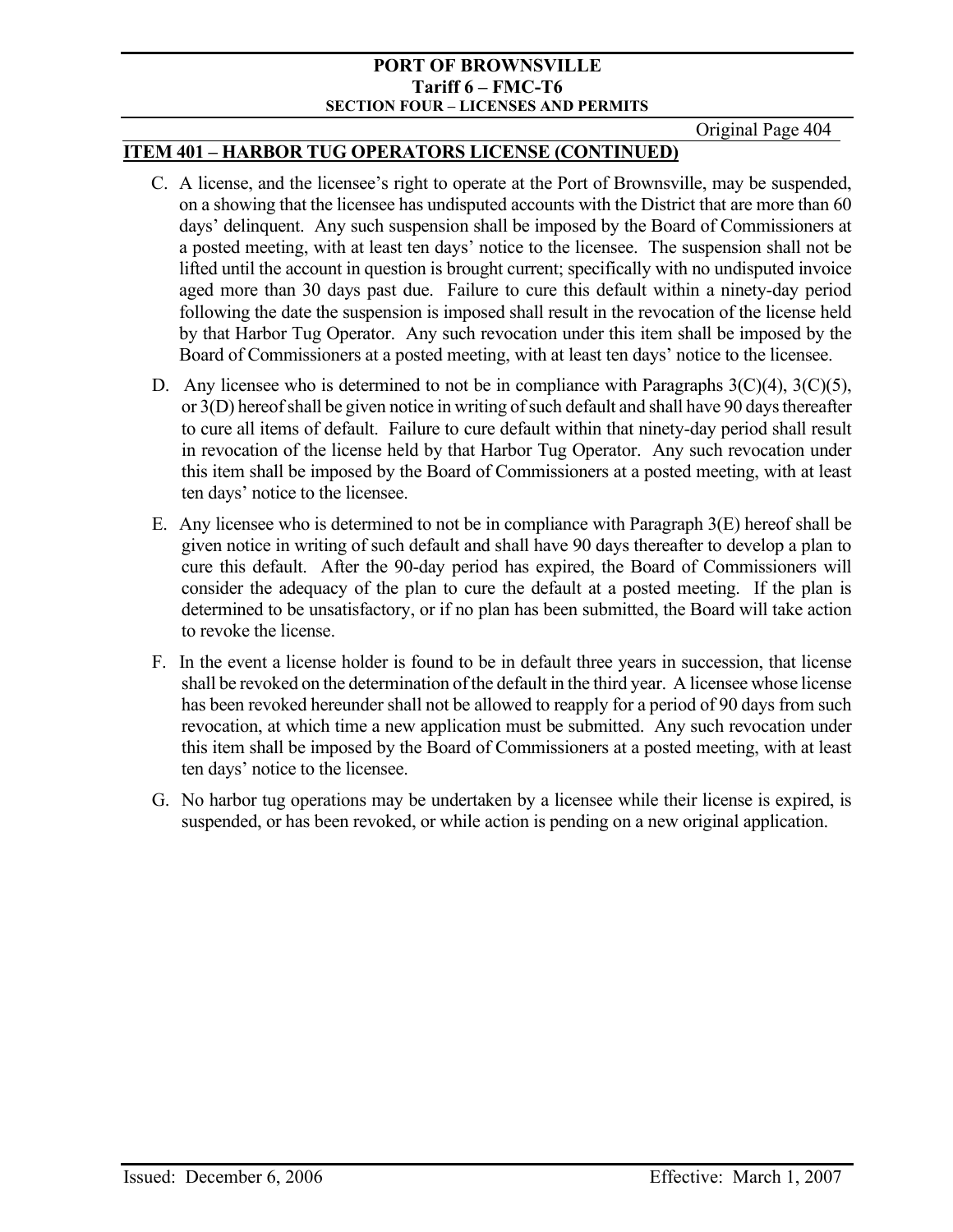Original Page 405

#### **ITEM 401 – HARBOR TUG OPERATORS LICENSE (CONTINUED)**

#### **7. LICENSE FEES**

All Harbor Tug Operators desiring a license to operate at the Port of Brownsville shall pay the following fees at the time of application or renewal:

| ORIGINAL APPLICATION | \$2,000.00 |
|----------------------|------------|
| <b>RENEWAL</b>       | \$2,000.00 |

Please refer to the notes which follow:

**Note 1.** Application fees are non-refundable, and will not be prorated for fractional parts of a year.

**Note 2**. Harbor Tug Operators who are actively doing business at the Port of Brownsville at the time that this item becomes effective, who have been operating under a previously existing license, will be required to submit a Renewal Application. These Harbor Tug Operators will be considered to be grandfathered in regard to this Item, and will be allowed to continue to operate at the Port of Brownsville while their application is under review.

## **8. LICENSES ARE NON-TRANSFERABLE**

A license may not be transferred, assigned, or otherwise used by other than the licensee designated thereon without prior written approval of the District. Any person, firm, corporation or other business entity acquiring a going business from a licensee hereunder may qualify for a new license upon submission of an *Application for Harbor Tug Operator's License*, with the application fee and the required attachments, to the District. Upon finding that such application establishes proof of being ready, willing, and able to perform the service, the District may grant a new license to the applicant. A license issued under this Paragraph is subject to all provisions of this Item. Any attempt to transfer or assign a license contrary to this provision shall be cause for revocation.

#### **9. HARBOR TUG OPERATOR INSURANCE**

- A. As a condition to obtaining a license and subsequent renewals thereof, each person, firm, corporation or other business entity, or their subcontractors, including but not limited to, labor contractors, acting as a Harbor Tug Operator in the Ship Channel of the Port of Brownsville, shall keep in full force and effect liability insurance covering its operations in or on the public wharves, docks, terminals, or facilities of the District.
- B. The insurance policy shall provide coverage for property and liability claims, both general liability and automobile liability, against the District due to damages caused by the Harbor Tug Operator.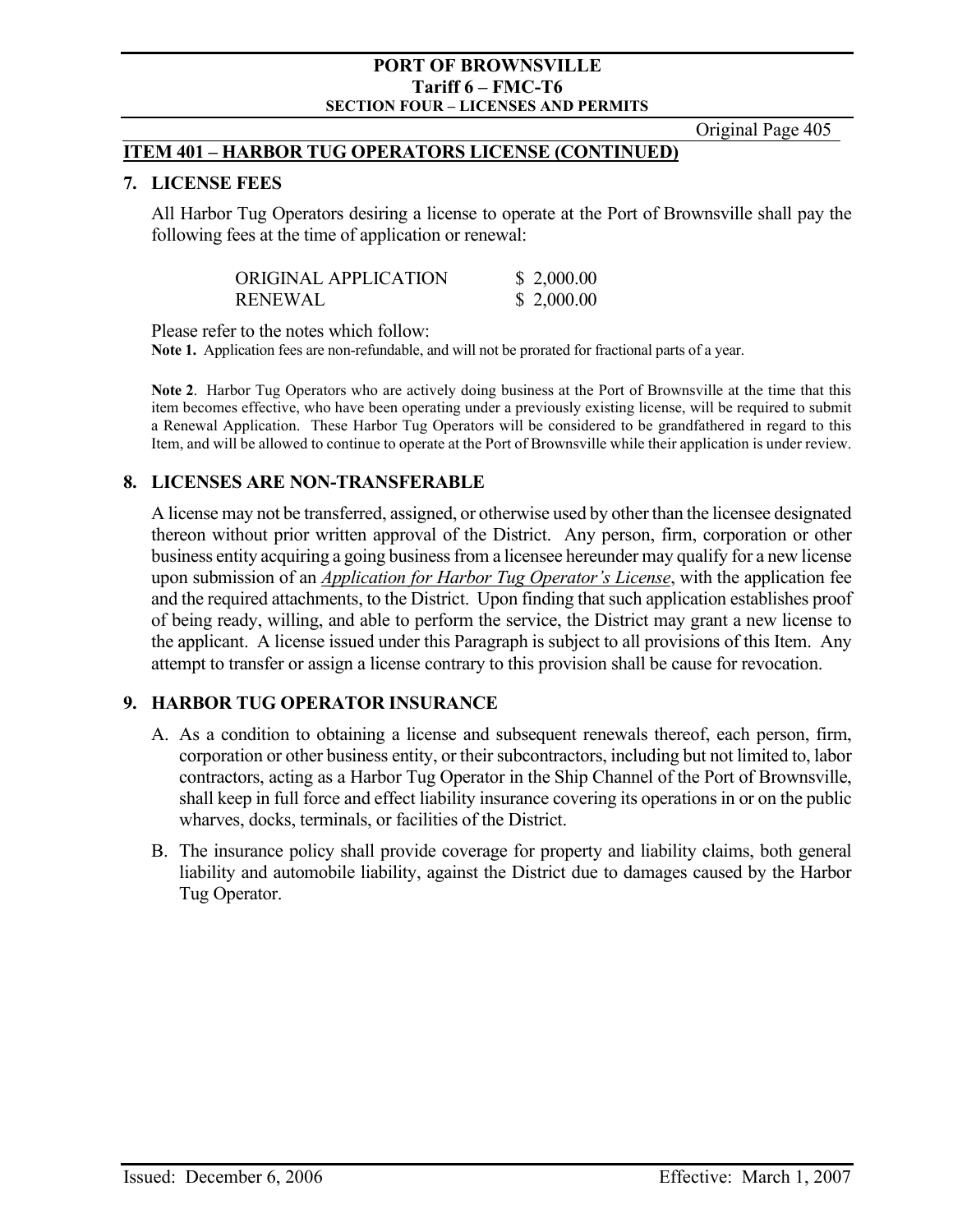Original Page 406

#### **ITEM 401 – HARBOR TUG OPERATORS LICENSE (CONTINUED)**

- C. The Harbor Tug Operator is responsible for assuring that their subcontractors provide adequate liability insurance to protect the District's interests.
- D. The limits of liability shall not be less than \$4,000,000.00 per occurrence or per claim and shall name the District as an additional insured, with the provision that such coverage will not extend to actions resulting from the Port's own sole negligence. Each person, firm, corporation or other business entity providing Harbor Tug services shall also carry workmen's compensation (including but not limited to USL&H).
- E. All policies shall include a waiver of subrogation in favor of the District on all coverages. The policy or policies shall contain a clause that the insurer will not cancel or change the policy or policies without first giving the District sixty (60) days prior written notice.
- F. Written proof of insurance as required herein, shall be furnished to the District annually in the form of a Certificate of Insurance, or at the sole discretion of the District, a true and certified copy of the insurance policy.
- G. All such insurance shall be placed in a company or companies having a current Best's Rating of A-VII or better, or in companies acceptable to the District.

## **10. CAPTAIN'S LICENSES**

- A. As a condition to obtaining a license and subsequent renewals thereof, each person, firm, corporation or other business entity, or their subcontractors, including but not limited to, labor contractors, acting as a Harbor Tug Operator in the Ship Channel of the Port of Brownsville, shall keep in full force and effect a Captain's License for each of their captains of harbor tugs operating at the public wharves, docks, terminals, or facilities of the District.
- B. A current copy of each of the valid Captain's Licenses shall be provided to the District as an attachment to the original application and any renewal applications.
- C. As individual Captain's Licenses expire and are renewed, a copy of the renewed Captain's License must be provided to the District. No harbor tug services are to be provided at the Port of Brownsville by a captain whose license is expired, suspended, or otherwise not in effect.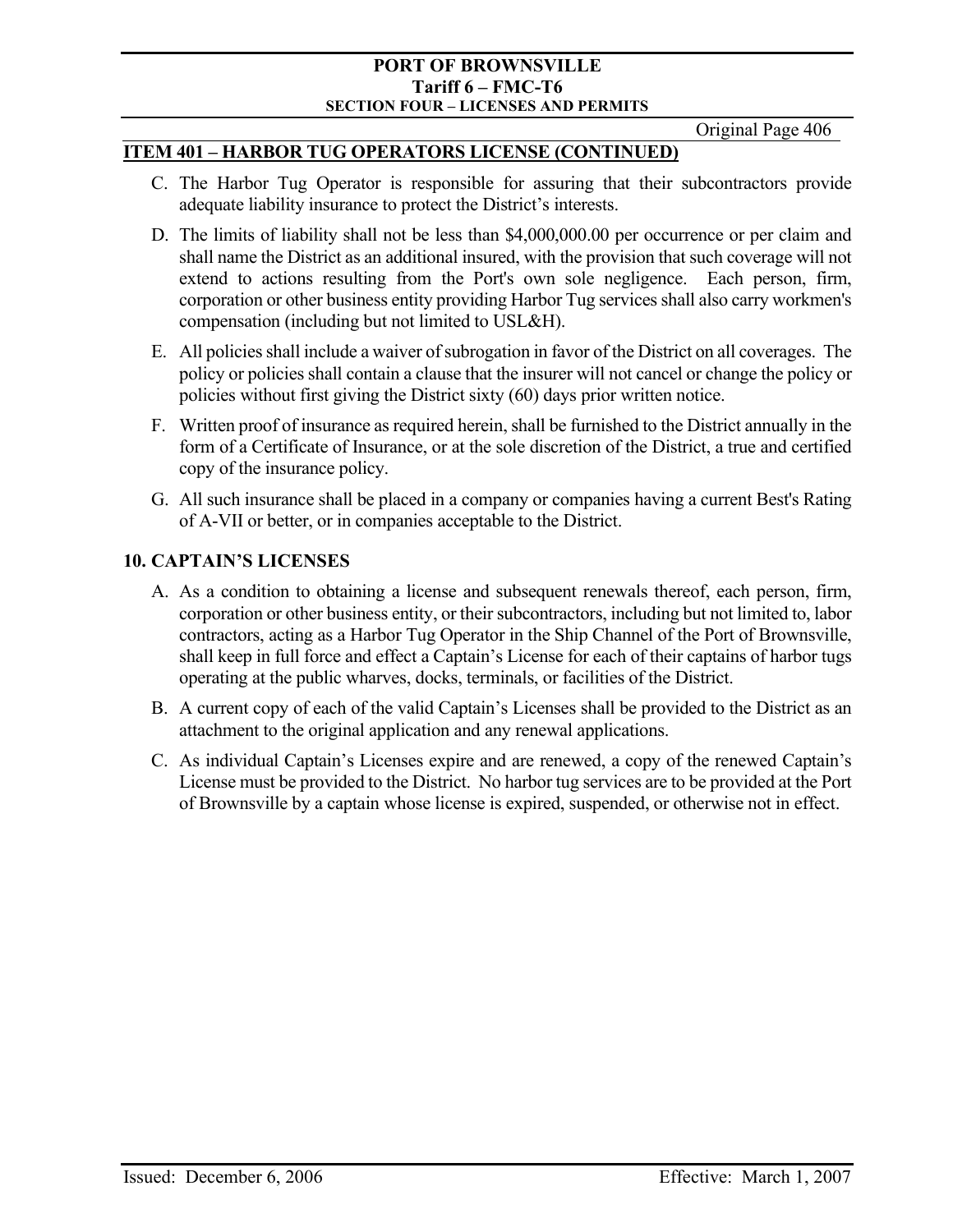First Revised Page 407 Cancels Original Page 407

## **ITEM 401 – HARBOR TUG OPERATORS LICENSE (CONTINUED)**

## **11. RESPONSIBILITY FOR CHARGES**

The Harbor Tug Operator is an independent contractor and is not contracted by the District to perform harbor tug services. All charges for services provided under this license are due from the vessel or the vessel**'s** Steamship Agent. The District accepts responsibility neither for the payment of these charges, nor for any costs incurred by the licensee while providing Harbor Tug services.

**12. LIMITATIONS ON LICENSE -** The issuance of a license under this Item is subject to the limitations contained in Items 106 – LIMITATION TO RIGHT OF ACCESS TO PORT PROPERTY and 400 – LICENSES AND PERMITS ARE NOT PERSONAL PROPERTY of this Tariff.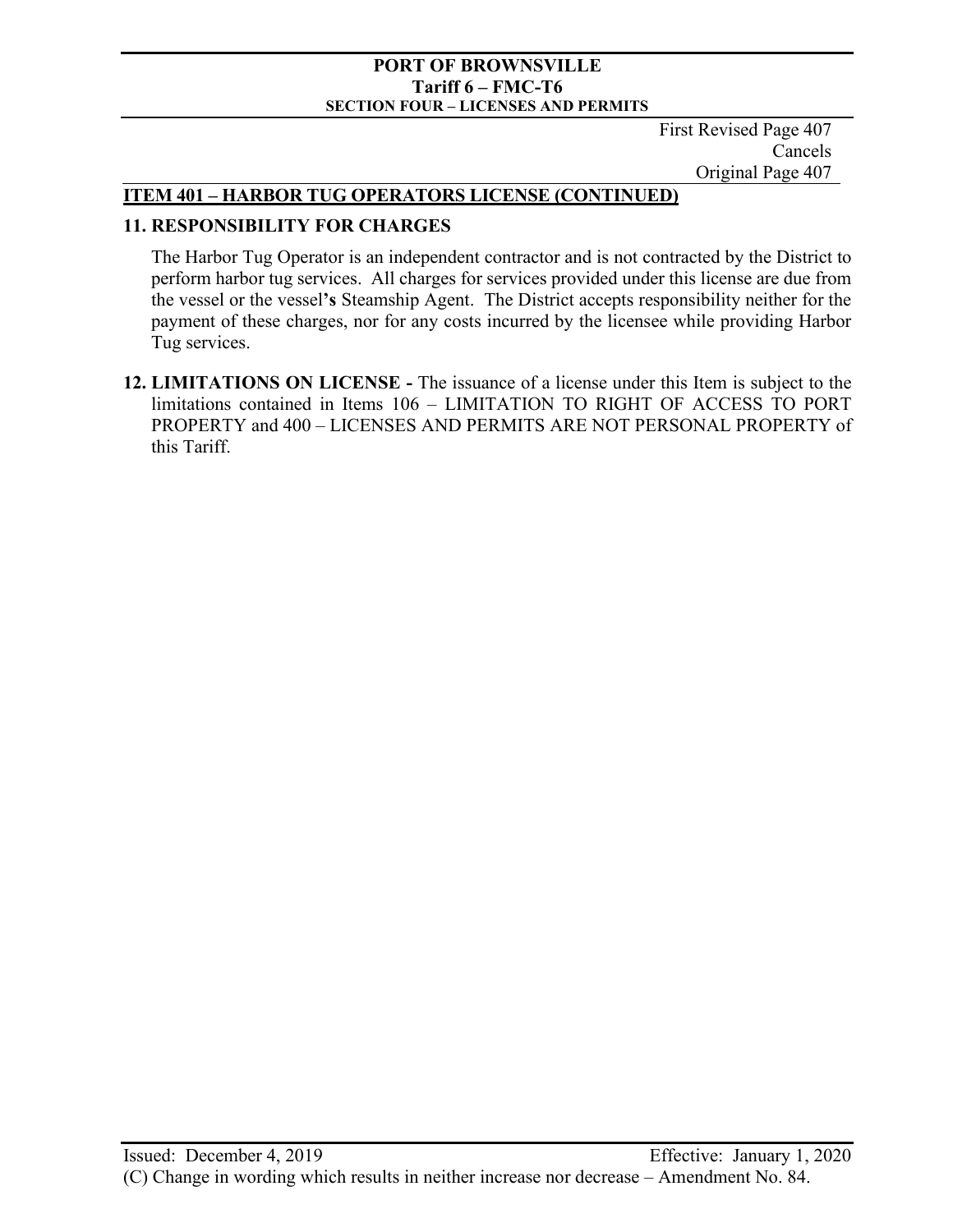First Revised Page 415 Cancels Original Page 415

# **ITEM 411 - STEAMSHIP AGENTS LICENSE**

- **1. LICENSE REQUIRED** No person, firm, corporation or other business entity shall operate as or carry on the business of a Steamship Agent at the public facilities of the District unless and until there shall first have been obtained from the District a license authorizing such activity. As used in this item, "Steamship Agent" or "agent" includes persons, firms, corporations, or other business entities and their subsidiaries, duly appointed and authorized as representatives acting on behalf of a steamship line or lines with the legal authority to bind the owner, financially and otherwise, or other vessel owners, and attending to all matters relating to the vessels owned by their principals, in or on the public wharves, docks, terminals, or facilities of the District: As used in this item, "Steamship Agent", and "agent" shall not include representation of a vessel loading or unloading cargo on a lease site at the District; nor shall it include activity taking place within the confines of the Fishing Harbor. Lessees of the District will not be required to utilize the services of a licensed Steamship Agent at the public facilities of the District for their own vessels utilizing the public facilities for purposes other than loading or unloading cargo.
- **2. APPLICATION FOR LICENSE** Application for license with accompanying fee shall be submitted to the Director of Administrative Services. Applications shall address the issues listed in Paragraph 3(B) of this item. Copies of this form are available from the Director of Administrative Services, upon request, and may be obtained from the Internet at:

[http://www.portofbrownsville.com/images/stories/agent\\_application.pdf](http://www.portofbrownsville.com/images/stories/agent_application.pdf)

Licensing fees are specified in Paragraph 7 of this Item.

# **3. CONSIDERATION OF APPLICATION**

- A. All new licenses shall be approved by the Port Director and CEO of the District and shall be granted by the Board of Commissioners of the Brownsville Navigation District, upon the vote of a majority of the present and voting Commissioners, at a duly posted meeting.
- B. A new license shall be granted to any applicant who fulfills the following requirements:
	- **1.** Satisfactory credit history and adequate capital structure so as to sustain the applicant's operations within the Port of Brownsville. This requirement shall be subject to the deposit requirement in Item 115 (3).
	- **2.** Not less than 15 years collective experience within the steamship agency industry of applicant's officers and managers.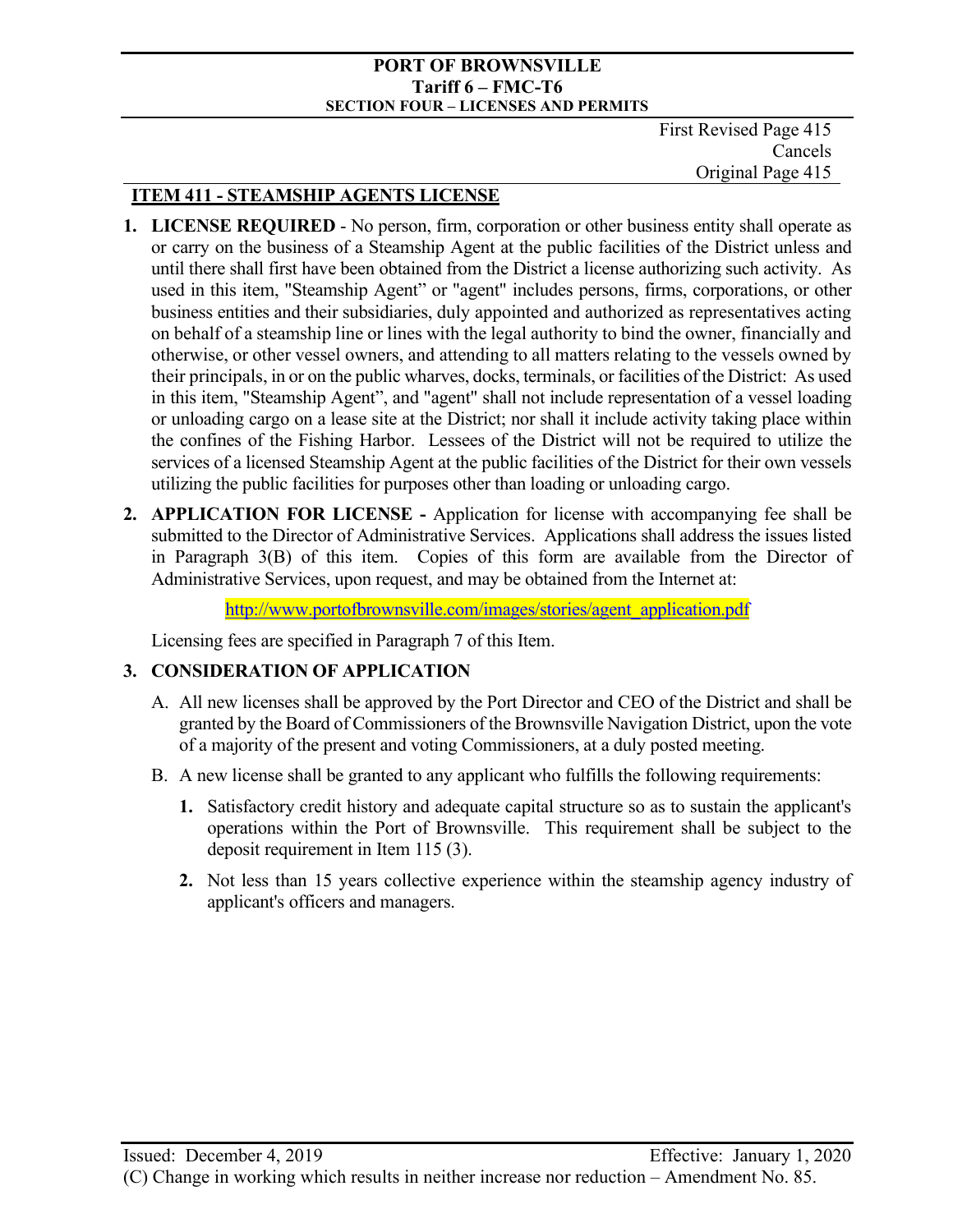Original Page 416

## **ITEM 411 - STEAMSHIP AGENTS LICENSE (CONTINUED)**

- **3.** Submission of an agreement in writing to remain in good standing with the Brownsville Navigation District by complying with the rules and regulations of the District and the provisions of the District's tariff and any subsequent revisions or reissues thereof; by meeting the appropriate insurance requirements of the District and by maintaining credit worthiness with the District.
- C. Applications for renewal licenses shall be given to all licensees and renewal shall be automatic absent a finding by the Board that the applicant:
	- 1. Has been found by the appropriate authorities to have violated federal, state, or local laws or regulations of a felony grade concerning employees' rights, health and safety in its operations at the Port of Brownsville;
	- 2. Has failed to maintain adequate insurance, as required by this tariff,
	- 3. Has failed to maintain an adequate credit history with the District (the existence of uncontested delinquent accounts with the District may be deemed to represent an inadequate credit history);
	- 4. Has allowed the license to become inactive, as provided by Subsection 4 below; or
	- 5. Has failed to maintain compliance with the requirements of this item.
- D. All licensed agents will be required to assign a representative to each ocean-going vessel while it is in the Port of Brownsville Ship Channel or on one of the public docks or facilities of the Port of Brownsville. This requirement will be in effect from the time that the vessel arrives at anchorage off-shore until the pilot disembarks from the vessel at its departure from the Port and at all times in between. The name and contact information of this representative must be provided to the Harbormaster prior to the vessel's arrival at the off-shore anchorage.
- E. The assigned representative will be required to remain in Brownsville, and available to the vessel, for the duration of the assignment as specified above.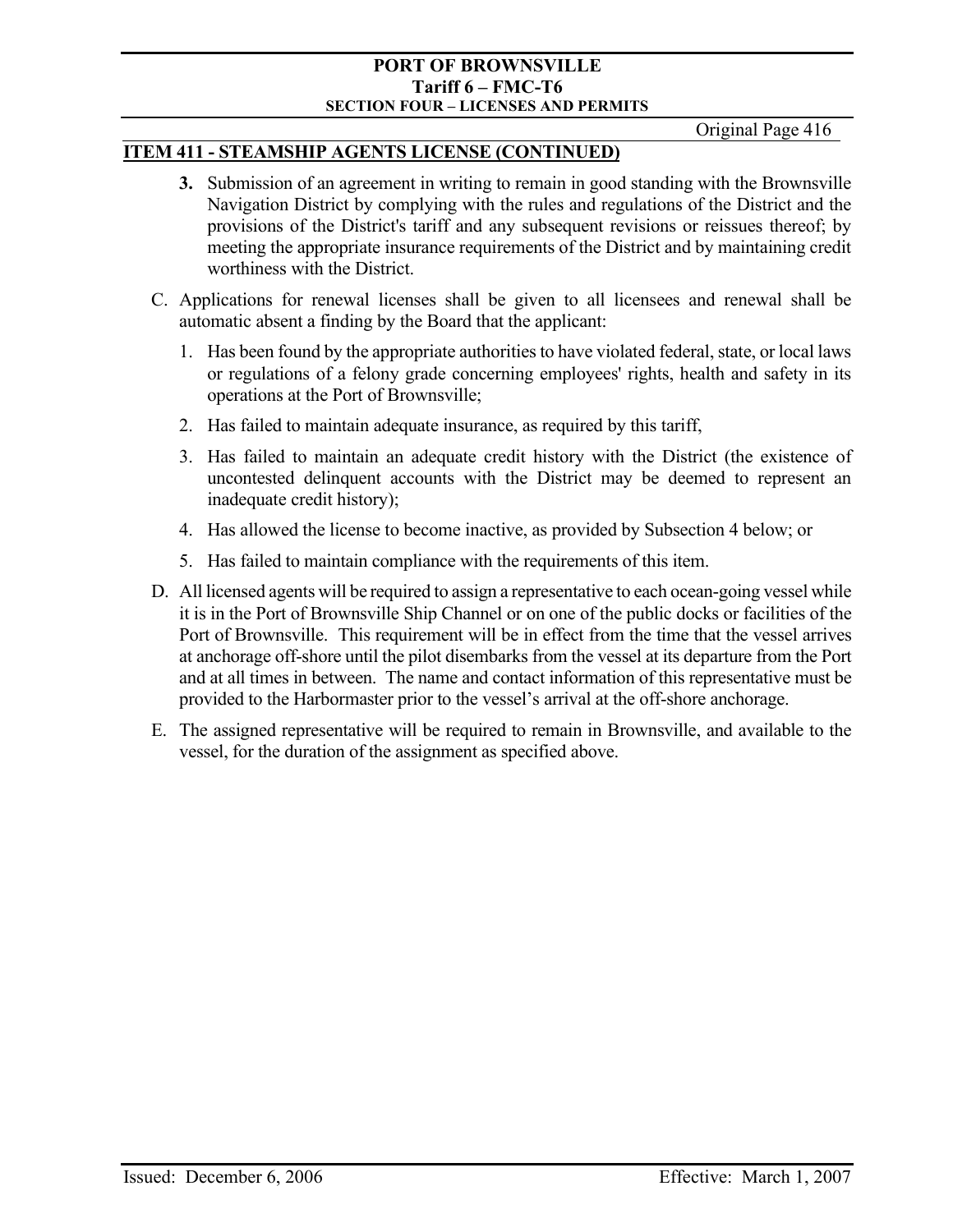Original Page 417

## **ITEM 411 - STEAMSHIP AGENTS LICENSE (CONTINUED)**

## **4. CREDIT AND COLLECTIONS**

- A. A minimum deposit of \$10,000 will be required of any Steamship Agent, such deposit to be retained interest-free by the District for six (6) months or until credit has been established which is satisfactory with the District or until no further use of the facilities is required from the District. Deposit shall be 125% of estimated monthly charges for use of the facilities. The District will refund any Cash-in-Advance funds remaining after all charges and invoices owing to the District have been satisfied, including invoices not related to the use of facilities for which the Cash-in-Advance was made. The District reserves the right to estimate all charges and deposits.
- B. As an alternative, a payment bond made payable to the Brownsville Navigation District in the amount of \$25,000 may be submitted in lieu of the cash deposit. This bond will be redeemable by the District in the event that the Steamship Agent has any undisputed invoice that is unpaid 60 days past the invoice date. This bond is to be for a term of one year. At the end of the first year, if the Steamship Agent has established satisfactory credit with the District, the bond may be allowed to lapse.

## **5. ISSUANCE OF LICENSE AND RENEWAL**

- D. Issuance of a license shall be evidenced by the dated signature on the application form of a member of the District's Board of Commissioners.
- E. All licenses will be issued for a period of three (3) years and will be renewed as stipulated in Paragraph 3. The District will mail notices of renewal, including invoices for the renewal fee, to all licensees by first class U.S. postage not less than 30 days prior to the expiration date. A license will automatically expire unless the application for renewal with renewal fee is received by the District not later than the date of expiration of the license.
- F. The application, if approved by the Port Director and CEO of the District, will be presented to the Board of Commissioners for their consideration and action at the next regularly scheduled meeting following the receipt of the application with the appropriate fee and all required attachments, and these documents have been reviewed by the administrative staff. An existing license will be considered to have been temporarily renewed until such time as the Board has taken action on it. Failure to renew within the prescribed time will require the filing of a new original application including original application fee if the person, firm, corporation or other business entity desires to continue providing steamship agent services at the Port of Brownsville.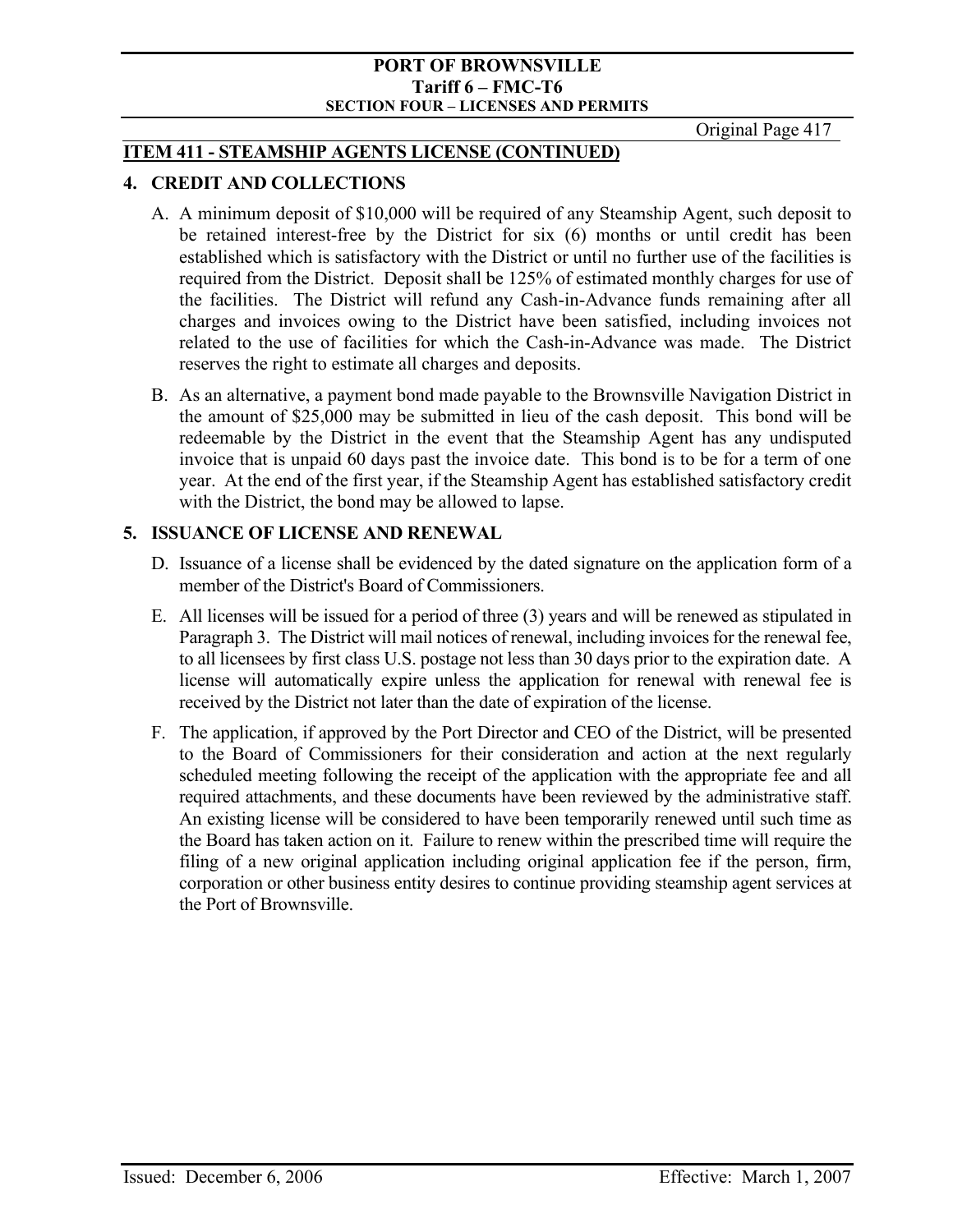First Revised Page Cancels Original Page 418

# **ITEM 411 - STEAMSHIP AGENTS LICENSE (CONTINUED)**

**6. LAPSE PROVISION -** In the event that a Steamship Agent's license is allowed to lapse at the expiration date, upon written request from that Steamship Agent, the agent will be given an additional 30 days within which to submit their application for a renewal of their Steamship Agent's License. Upon receipt of this written request for an extension of time in which to file the renewal application, the Steamship Agent's License will continue to be in effect for the additional 30-day period. This extension is automatic upon the receipt of the written request by the Director of Administrative Services.

## **7. ANNUAL AUDIT, SUSPENSION AND/OR REVOCATION OF LICENSE**

- A. The administrative staff of the Brownsville Navigation District shall, at least once annually, audit each holder of a Steamship Agent's License to insure continued compliance with the provisions of this Item. This audit shall be scheduled to coincide with the anniversary date of the license. Any licensee who is determined not to be in compliance with to cure all items of default. Failure to cure default within that ninety-day period shall result in revocation of the license held by that steamship agency. Any such revocation under this paragraph shall be imposed by the Board of Commissioners at a posted meeting, with at least ten days' notice to the licensee.
- B. Any licensee who is determined to be in default in the manner listed in Paragraph  $3(C)(1)$  or  $3(C)(2)$  hereof shall have their license immediately suspended by the administrative staff. They shall be given notice in writing of such default and shall have 90 days thereafter to cure all items of default. Failure to cure default within that ninety-day period shall result in the automatic revocation of the license held by that stevedoring entity. Any such revocation under this paragraph shall be imposed by the Board of Commissioners at a posted meeting, with at least ten days' notice to the licensee.
- C. A license, and the licensee's right to operate at the Port of Brownsville, may be suspended on a showing that the licensee has undisputed accounts with the District that are more than 60 days' delinquent. Any such suspension shall be imposed by the Board of Commissioners at a posted meeting, with at least ten days' notice to the licensee. The suspension shall not be lifted until the account in question is brought current, specifically with no undisputed invoice aged more than 30 days past due. Failure to cure this default within a ninety-day period following the date the suspension is imposed shall result in the revocation of the license held by the Steamship Agent. Any such revocation under this paragraph shall be imposed by the Board of Commissioners at a posted meeting, with at least ten days' notice to the licensee.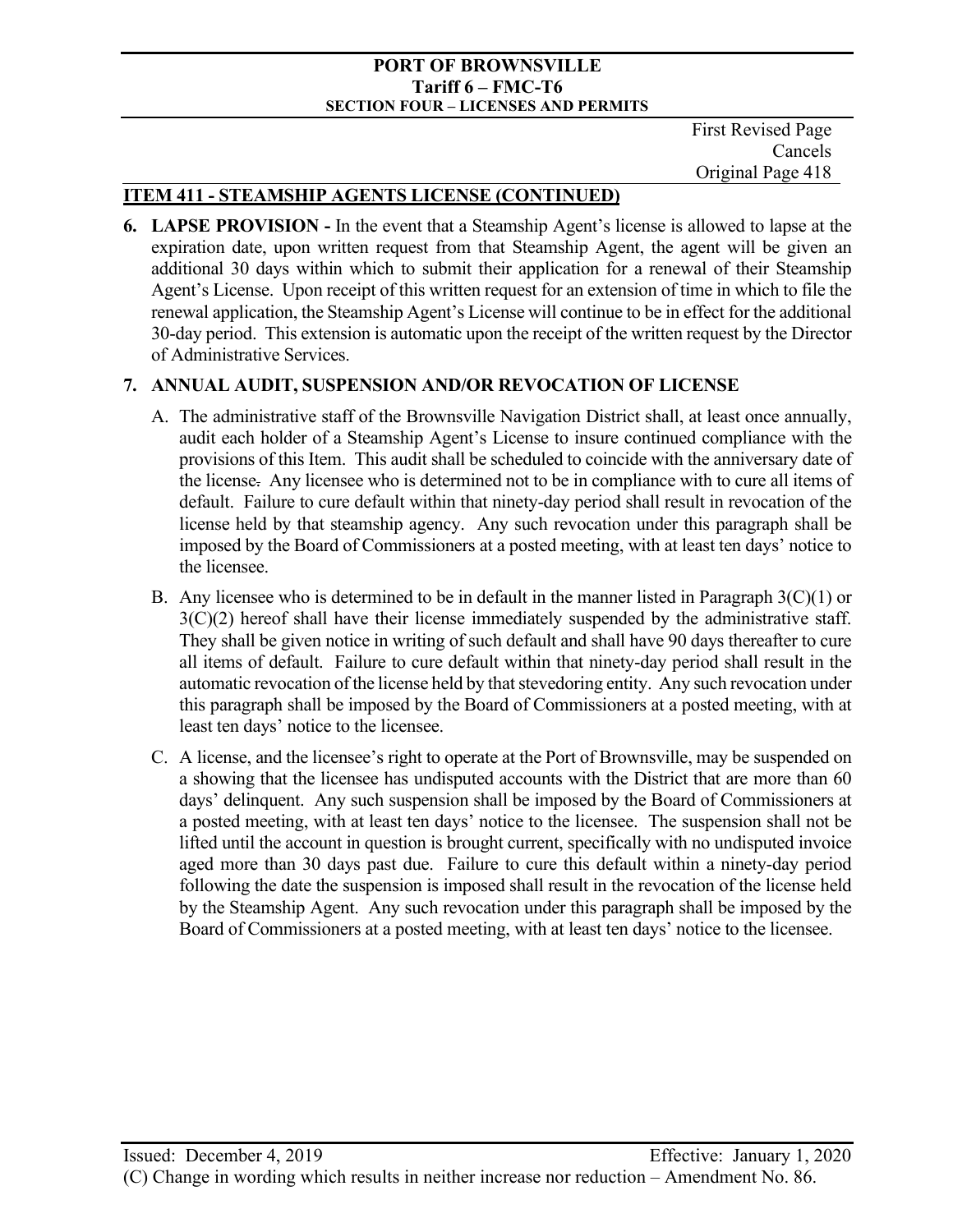Original Page 419

## **ITEM 411 - STEAMSHIP AGENTS LICENSE (CONTINUED)**

- D. A license may be revoked, or renewal denied, under this Item if the licensee fails to comply with the rules and regulations of the District, including this Tariff Item, is no longer in business or has been inactive in the six months immediately preceding notice of revocation or denial of renewal, unless good cause is shown for inactivity. Any such revocation under this paragraph shall be imposed by the Board of Commissioners at a posted meeting, with at least ten days' notice to the licensee.
- E. In the event a license holder is found to be in default three years in succession, that license shall be revoked on the determination of the default in the third year. A licensee whose license has been revoked hereunder shall not be allowed to reapply for a period of 90 days from such revocation, at which time a new application must be submitted. Any such revocation under this paragraph shall be imposed by the Board of Commissioners at a posted meeting, with at least ten days' notice to the licensee.
- F. Any licensee who is determined to not be in compliance with Paragraph 3(C) hereof shall be given notice in writing of such default and shall have 90 days thereafter to cure all items of default. Failure to cure default within that ninety-day period shall result in revocation of the license held by that Steamship Agent. Any such revocation under this paragraph shall be imposed by the Board of Commissioners at a posted meeting, with at least ten days' notice to the licensee.
- G. No steamship agency operations may be undertaken by a licensee while their license is expired, is suspended, or has been revoked, or while action is pending on a new original application.
- **8. LICENSE FEES** All Steamship Agents desiring a license to operate at the Port of Brownsville shall pay the following fees at the time of application or renewal:

| ORIGINAL APPLICATION | \$2,000.00 |
|----------------------|------------|
| <b>RENEWAL</b>       | \$2,000.00 |

Please refer to the notes which follow.

**Note 1.** Application fees are non-refundable, and will not be prorated for fractional parts of a year.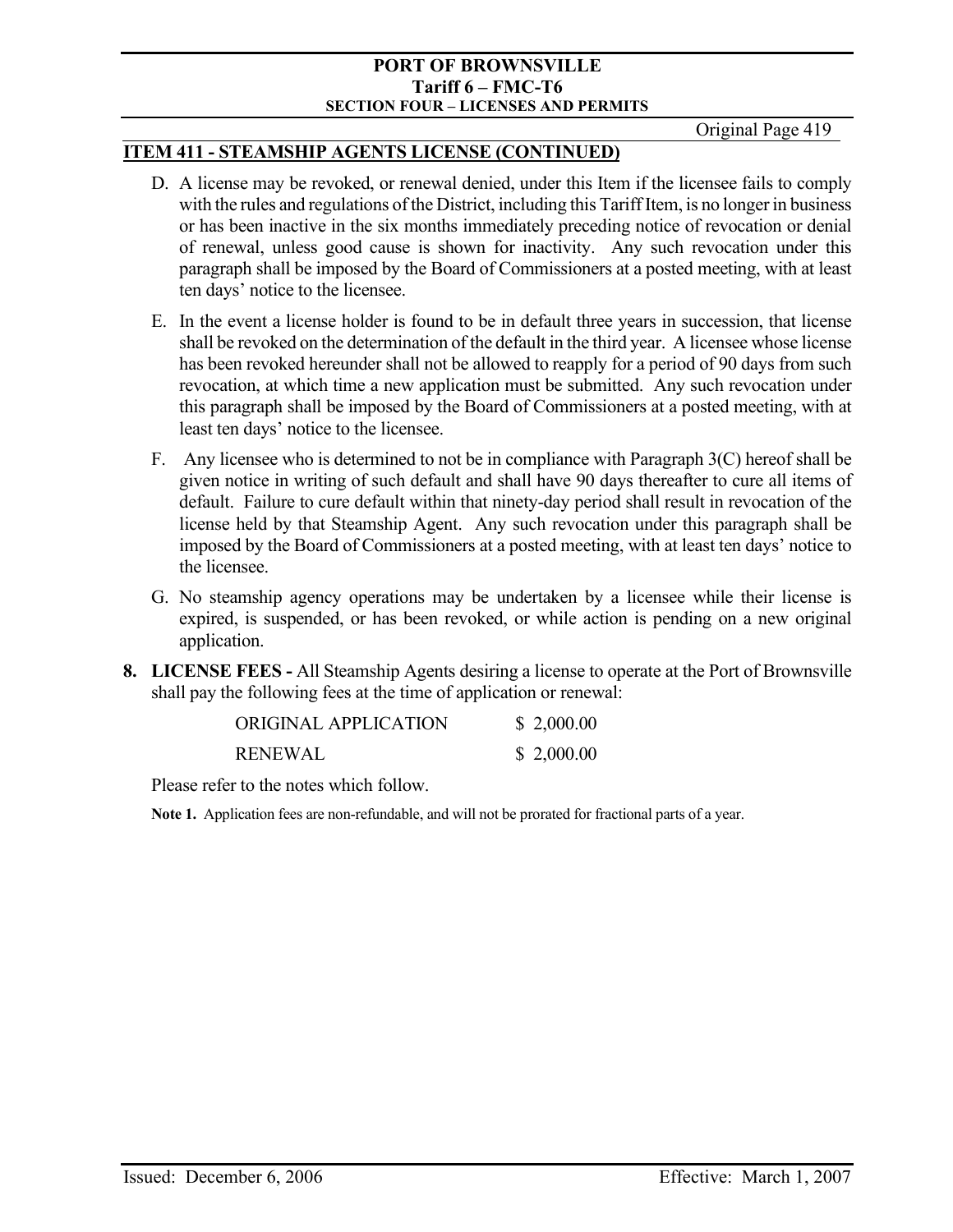Original Page 420

## **ITEM 411 - STEAMSHIP AGENTS LICENSE (CONTINUED)**

**9. LICENSES ARE NON-TRANSFERABLE -** A license may not be transferred, assigned, or otherwise used by other than the licensee designated thereon without prior written approval of the District. Any person, firm, corporation or other business entity acquiring a going business from a licensee hereunder may qualify for a new license upon submission of an *Application for Steamship Agent's License*, with the application fee and the required attachments, to the District. Upon finding that such application establishes proof of being ready, willing, and able to perform the service, the District may grant a new license to the applicant. A license issued under this Paragraph is subject to all provision of this Item, including Paragraph  $3(B)(1)$  and  $3(C)(2)$ . Any attempt to transfer or assign a license contrary to this provision shall be cause for revocation.

## **10. STEAMSHIP AGENT INSURANCE**

- A. As a condition to obtaining a license and subsequent renewals thereof, each person, firm, corporation or other business entity, acting as a Steamship Agent in or on the public wharves, docks, terminals, or facilities of the District, shall keep in full force and effect liability insurance covering its operations in or on the public wharves, docks, terminals, or facilities of the District.
- B. The insurance policy shall provide coverage for property and liability claims, both general liability and automobile liability, against the District due to damages caused by the Steamship Agent.
- C. The limits of liability shall not be less than \$4,000,000.00 per occurrence or per claim and shall name the District as an additional insured, with the provision that such coverage will not extend to actions resulting from the Port's own sole negligence. Each person, firm, corporation or other business entity providing Steamship Agent services shall also carry workmen's compensation (including but not limited to USL&H).
- D. All policies shall include a waiver of subrogation in favor of the District on all coverages. The protection and indemnity coverage for the owner of each vessel attended should cover the Steamship Agent, and the "as owner" provision should be waived as respects the Steamship Agent (unless the Steamship Agent is by definition in the policy standing in the place of the owner). The policy or policies shall contain a clause that the insurer will not cancel or change the policy or policies without first giving the District sixty (60) days prior written notice.
- E. Written proof of insurance as required herein, shall be furnished to the District annually in the form of a Certificate of Insurance, or at the sole discretion of the District, a true and certified copy of the insurance policy.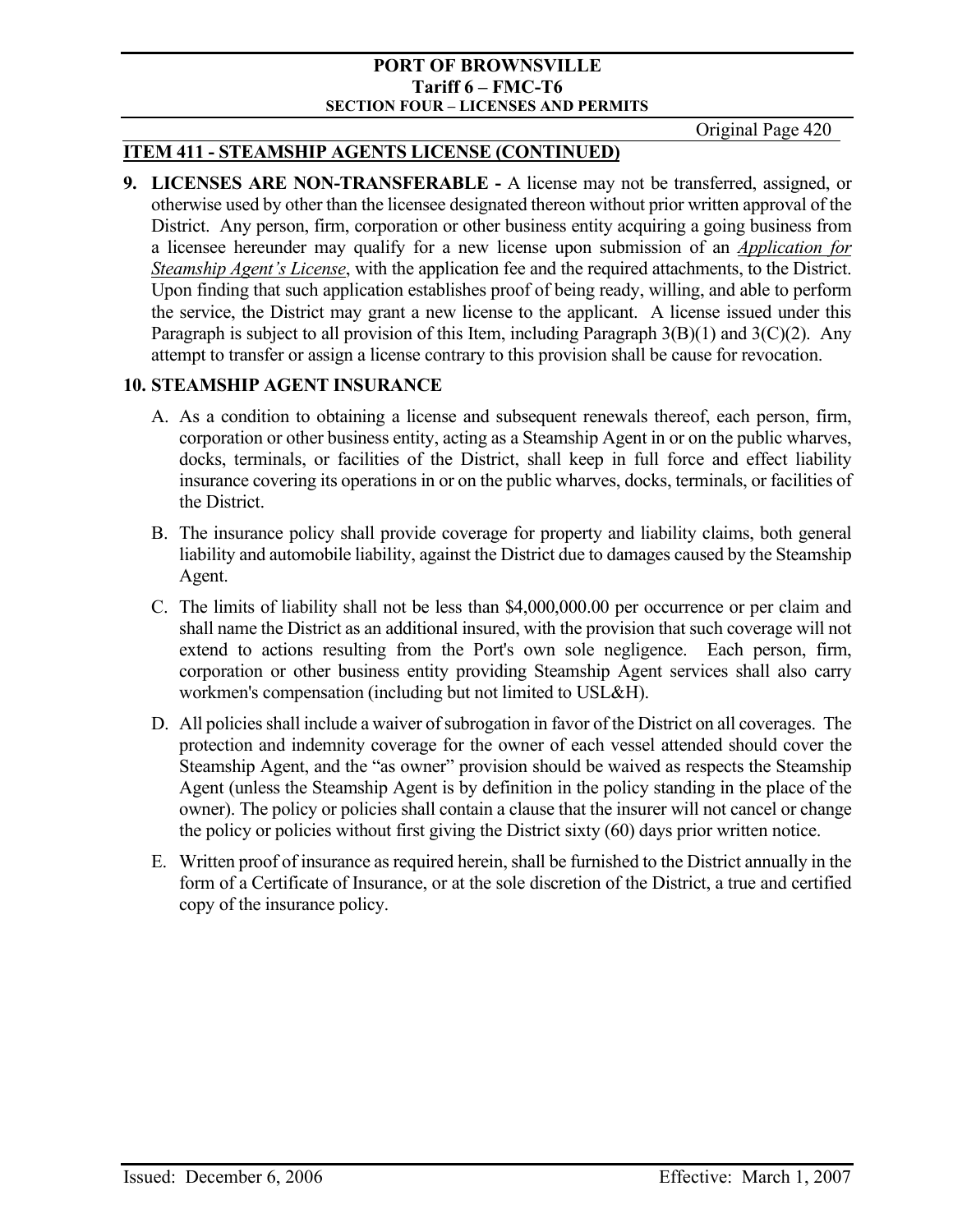First Revised Page 421 Cancels Original Page 421

## **ITEM 411 - STEAMSHIP AGENTS LICENSE (CONTINUED)**

- F. All such insurance shall be placed in a company or companies having a current Best's Rating of A-VII or better, or in companies acceptable to the District.
- **11. RESPONSIBILITY FOR CHARGES** The Steamship Agent is responsible for all District charges incurred by a vessel that they represent in the Port of Brownsville. If a stevedore, who is licensed at the Port of Brownsville, accepts responsibility for all or a portion of the charges for a vessel, this acceptance must be in writing and must specify which charges are being transferred to the stevedore. In the event that there is a dispute over the meaning of a document used to transfer financial responsibility for a vessel, the Steamship Agent will be responsible for any charges that cannot be transferred to the stevedore as a result of the dispute.
- **12. LIMITATIONS ON LICENSE** The issuance of a license under this Item is subject to the limitations contained in Items 106 - LIMITATION TO RIGHT OF ACCESS TO PORT PROPERTY and 400 - LICENSES AND PERMITS ARE NOT PERSONAL PROPERTY of this Tariff.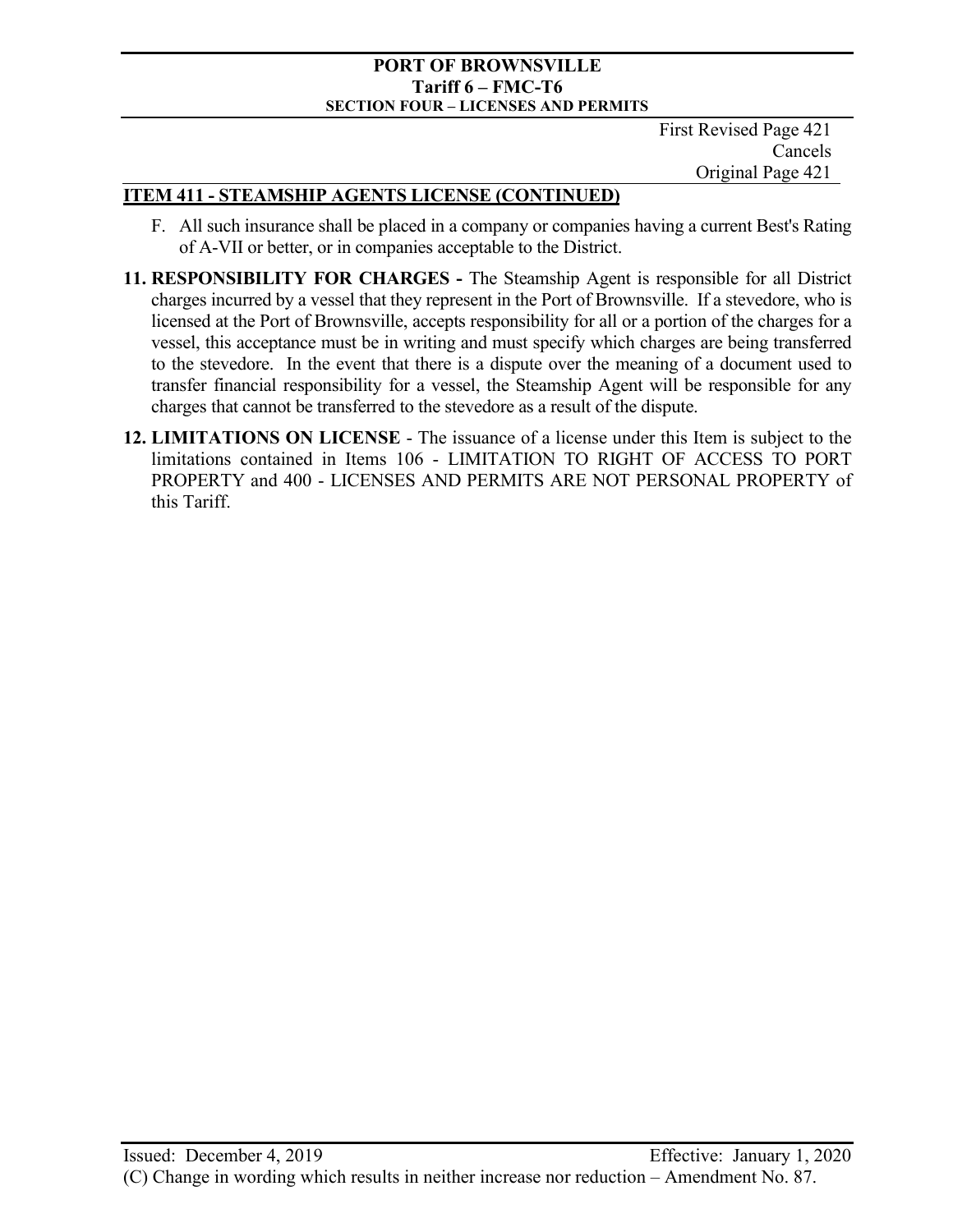First Revised Page 430 Cancels Original Page 430

# **ITEM 421 - STEVEDORE AND FREIGHT HANDLERS LICENSE**

- **1. LICENSE REQUIRED** No person, firm, corporation or other business entity shall operate as or carry on the business of a stevedore or freight handler at any of the public facilities of the District unless and until there shall first have been obtained from the District a license authorizing such stevedoring or freight handling activity. As used in this item, "stevedore" or "stevedoring" includes persons, firms, corporations, or other business entities and their subsidiaries, engaged in the activity of loading and/or unloading commercial cargo vessels or barges, excluding bulk liquid cargo, in or on the public wharves, docks, terminals, or facilities of the District: "freight handler" or "freight handling" includes persons, firms, corporations, or other business entities, and their subsidiaries, engaged in physically loading and/or unloading railcars or trucks, or engaged in any other cargo handling operations, except bulk liquid cargo, in or on the public wharves, docks, terminals, or facilities of the District. As used in this item, "stevedore," "stevedoring," "freight handler," and "freight handling" shall not include loading or unloading cargo on a lease site at the District by the lessee of that site of the lessee's own cargo nor shall it include activity taking place within the confines of the Fishing Harbor.
- **2. APPLICATION FOR LICENSE** Application for license with accompanying fee shall be submitted to the Director of Administrative Services. Applications shall address the issues listed in this Item. Copies of this form are available from the Director of Administrative Services, upon request, and may be obtained from the Internet at:

[http://www.portofbrownsville.com/images/stories/stevedore\\_application.pdf](http://www.portofbrownsville.com/images/stories/stevedore_application.pdf)

Licensing fees are specified in Paragraph 7 of this site.

# **3. CONSIDERATION OF APPLICATION**

- A. All new licenses once approved by the Port Director and CEO of the District may be granted by the Board of Commissioners of the Brownsville Navigation District, upon the vote of a majority of the present and voting Commissioners, at a duly posted meeting a new license may be granted to any applicant who fulfills the following requirements:
	- 1. Prior certification by and good standing with the American Society for Quality Control under current, applicable ISO and/or ANSI/ASQ standards promulgated by the International Organization Standardization and/or the American National Standards Institute.
	- 2. Satisfactory credit history and adequate capital structure so as to sustain the applicant's operations within the Port of Brownsville.
	- 3. Not less than 15 years collective experience within the stevedoring industry of applicant's officers and managers.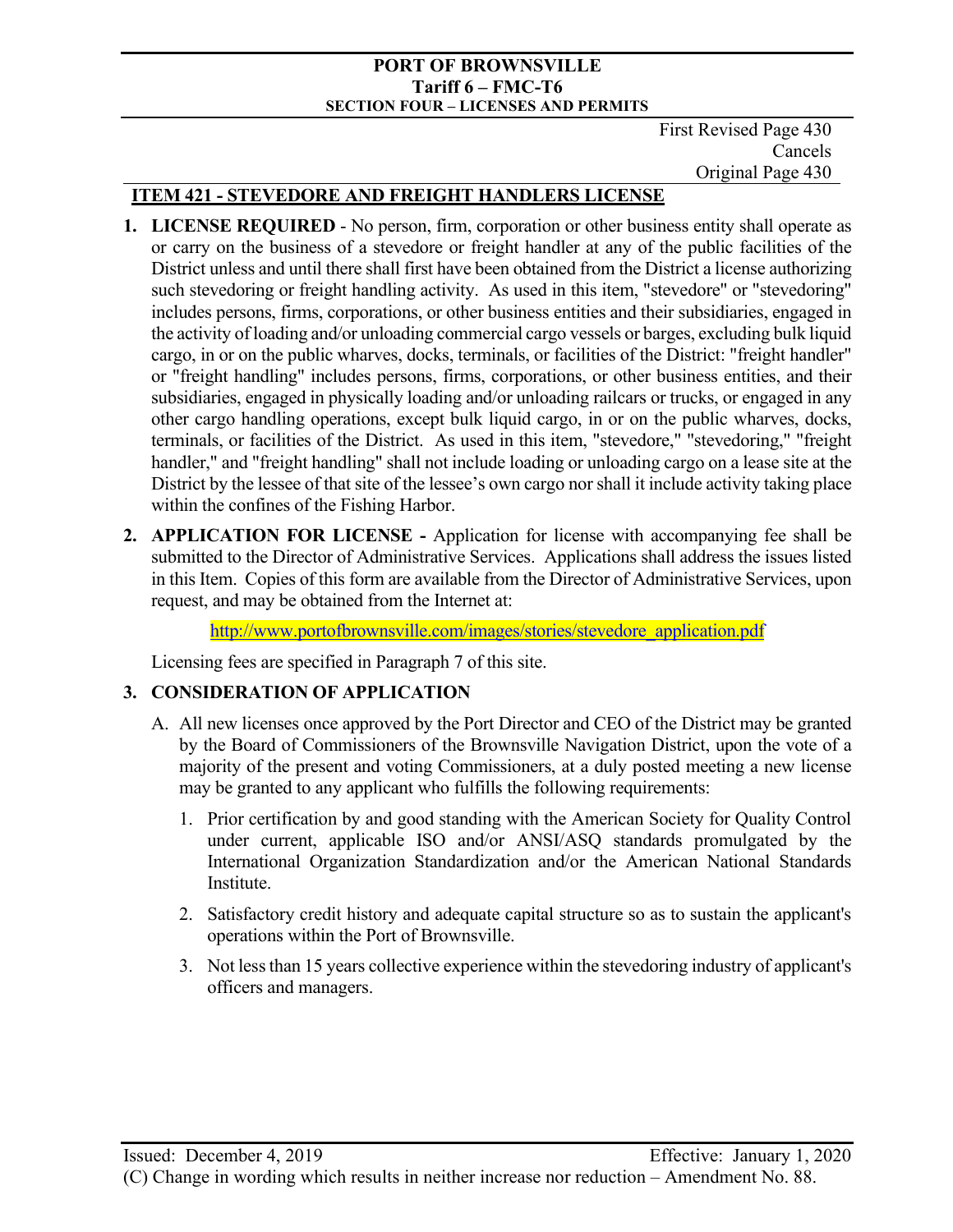First Revised Page 431 Cancels Original Page 431

## **ITEM 421 - STEVEDORE AND FREIGHT HANDLERS LICENSE (CONTINUED)**

- 4. Submission of an agreement in writing to remain in good standing with the Brownsville Navigation District by complying with the rules and regulations of the District and the provisions of the District's Tariff and any subsequent revisions or reissues thereof; by meeting the appropriate insurance requirements of the District and by maintaining credit worthiness with the District.
- B. Applications for renewal licenses shall be given to all licensees and renewal shall be automatic absent a finding by the Board that the applicant:
	- 1. Has been found by the appropriate authorities to have violated federal, state, or local laws or regulations of a felony grade concerning employees' rights, health and safety in its operations at the Port of Brownsville;
	- 2. Has failed to comply with the provisions of this Tariff in maintaining ISO and/or ANSI/ASQ certification;
	- 3. Has failed to maintain adequate insurance, as required by this Tariff,
	- 4. Has failed to maintain an adequate credit history with the District (the existence of uncontested delinquent accounts with the District may be deemed to represent an inadequate credit history);
	- 5. Has allowed the license to become inactive, as provided by this Item; or
	- 6. Has failed to maintain compliance with the requirements of this Item.
- C. All licensed stevedores will be required to maintain a lease site within the Port of Brownsville which is adequate, at a minimum, to handle their need for storage and maintenance of their equipment. This lease site must be maintained during the period that the license is active. There must be local staff which shall be available during business hours.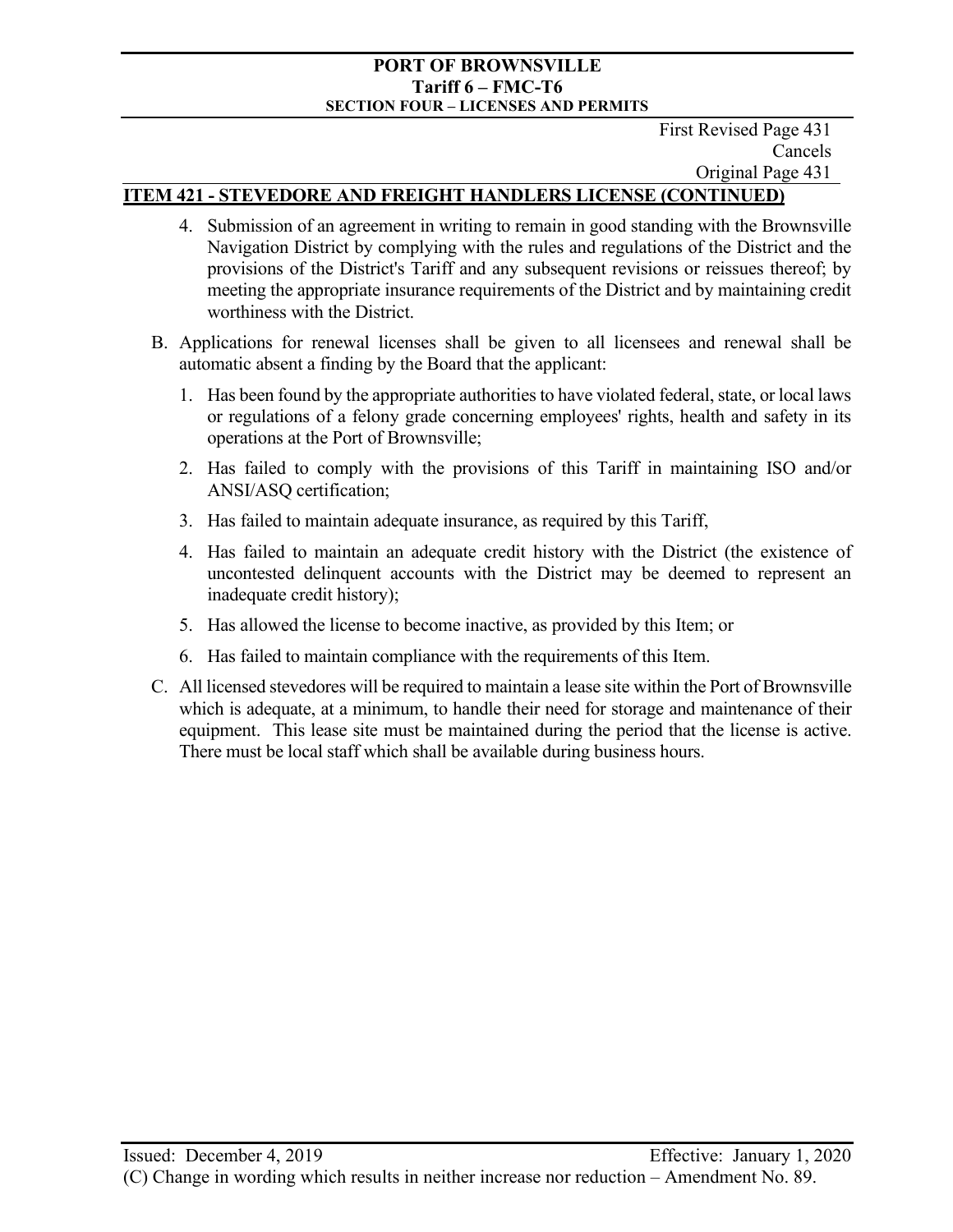Original Page 432

## **ITEM 421 - STEVEDORE AND FREIGHT HANDLERS LICENSE (CONTINUED)**

# **4. CREDIT AND COLLECTIONS**

- A. A minimum deposit of \$10,000 will be required of any Stevedore or Freight Handlers, such deposit to be retained interest-free by the District for six (6) months or until credit has been established which is satisfactory with the District or until no further use of the facilities is required from the District. Deposit shall be 125% of estimated monthly charges for use of the facilities. The District will refund any Cash-in-Advance funds remaining after all charges and invoices owing to the District have been satisfied, including invoices not related to the use of facilities for which the Cash-in-Advance was made. The District reserves the right to estimate all charges and deposits.
- B. As an alternative, a payment bond made payable to the Brownsville Navigation District in the amount of \$25,000 may be submitted in lieu of the cash deposit. This bond will be redeemable by the District in the event that the Steamship Agent has any undisputed invoice that is unpaid 60 days past the invoice date. This bond is to be for a term of one year. At the end of the first year, if the Steamship Agent has established satisfactory credit with the District, the bond may be allowed to lapse.

## 5. **ISSUANCE OF LICENSE AND RENEWAL**

- A. Issuance of a license shall be evidenced by the dated signature on the application form of a member of the District's Board of Commissioners.
- B. All licenses will be issued for a period of three (3) years and will be renewed as stipulated in Paragraph 3. The District will mail notices of renewal, including invoices for the renewal fee, to all licensees by first class U.S. postage not less than 30 days prior to the expiration date. A license will automatically expire unless the application for renewal with renewal fee is received by the District not later than the date of expiration of the license.
- C. The application, if approved by the Port Director and CEO of the District, will be presented to the Board of Commissioners for their consideration and action at the next regularly scheduled meeting following the receipt of the application with the appropriate fee and all required attachments, and these documents have been reviewed by the administrative staff. An existing license will be considered to have been temporarily renewed until such time as the Board has taken action on it. Failure to renew within the prescribed time will require the filing of a new original application including original application fee if the person, firm, corporation or other business entity desires to continue providing stevedoring or freight handling services at the Port of Brownsville.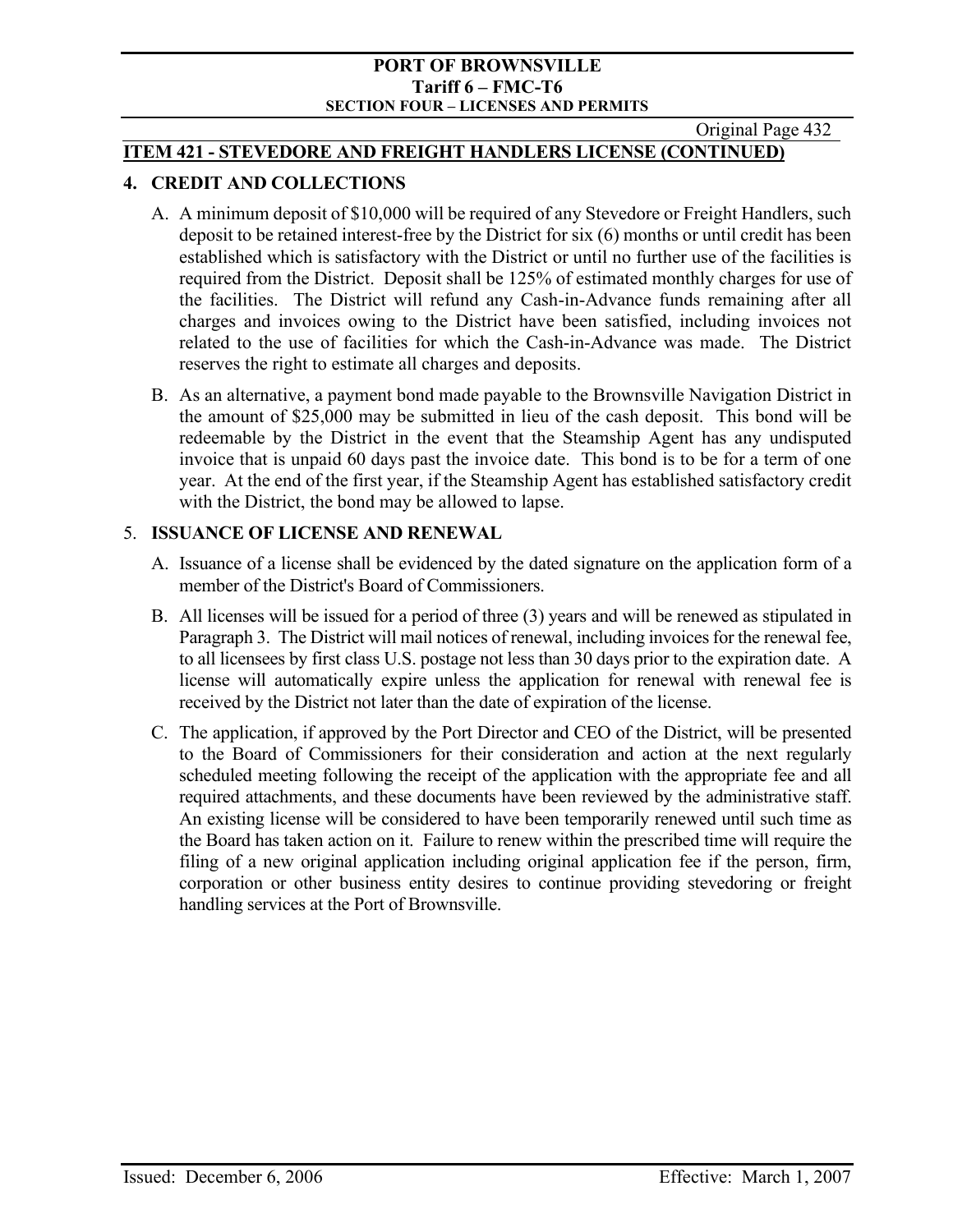First Revised Page 433 Cancels Original Page 433

## **ITEM 421 - STEVEDORE AND FREIGHT HANDLERS LICENSE (CONTINUED)**

- D. No licensees holding a valid license as of December 1, 1996 shall be required to comply with the provisions of Paragraph  $3(B)(1)$  or  $3(C)(2)$  so long as the licensee has not had any period of time during which their license has lapsed, been suspended or been revoked.
- **6. LAPSE PROVISION** In the event that a Stevedore and Freight Handler's License is allowed to lapse at the expiration date, upon written request from that Stevedore and Freight Handler, the stevedore will be given an additional 30 days within which to submit their application for a renewal of their Stevedore and Freight Handler's License. Upon receipt of this written request for an extension of time in which to file the renewal application, the Stevedore and Freight Handler's Agent's License will continue to be in effect for the additional 30-day period. This extension is automatic upon the receipt of the written request by the Director Administrative Services.

## **7. ANNUAL AUDIT, SUSPENSION AND/OR REVOCATION OF LICENSE**

- A. The administrative staff of the Brownsville Navigation District shall, at least once annually, audit each holder of a Stevedore and Freight Handler's License to insure continued compliance with the provisions of this Item. This audit shall be scheduled to coincide with the anniversary date of the license. Any licensee who is determined not to be in compliance with this Item shall be given notice in writing of such default and shall have 90 days thereafter to cure all items of default. Failure to cure default within that ninety-day period shall result in revocation of the license held by that stevedoring entity. Any such revocation under this paragraph shall be imposed by the Board of Commissioners at a posted meeting, with at least ten days' notice to the licensee.
- B. Any licensee who is determined to be in default in the manner listed in Paragraph  $3(C)(1)$ ,  $3(C)(2)$  if required, or  $3(C)(3)$  hereof shall have their license immediately suspended by the administrative staff. They shall be given notice in writing of such default and shall have 90 days thereafter to cure all items of default. Failure to cure default within that ninety-day period shall result in the automatic revocation of the license held by that stevedoring entity. Any such revocation under this paragraph shall be imposed by the Board of Commissioners at a posted meeting, with at least ten days' notice to the licensee.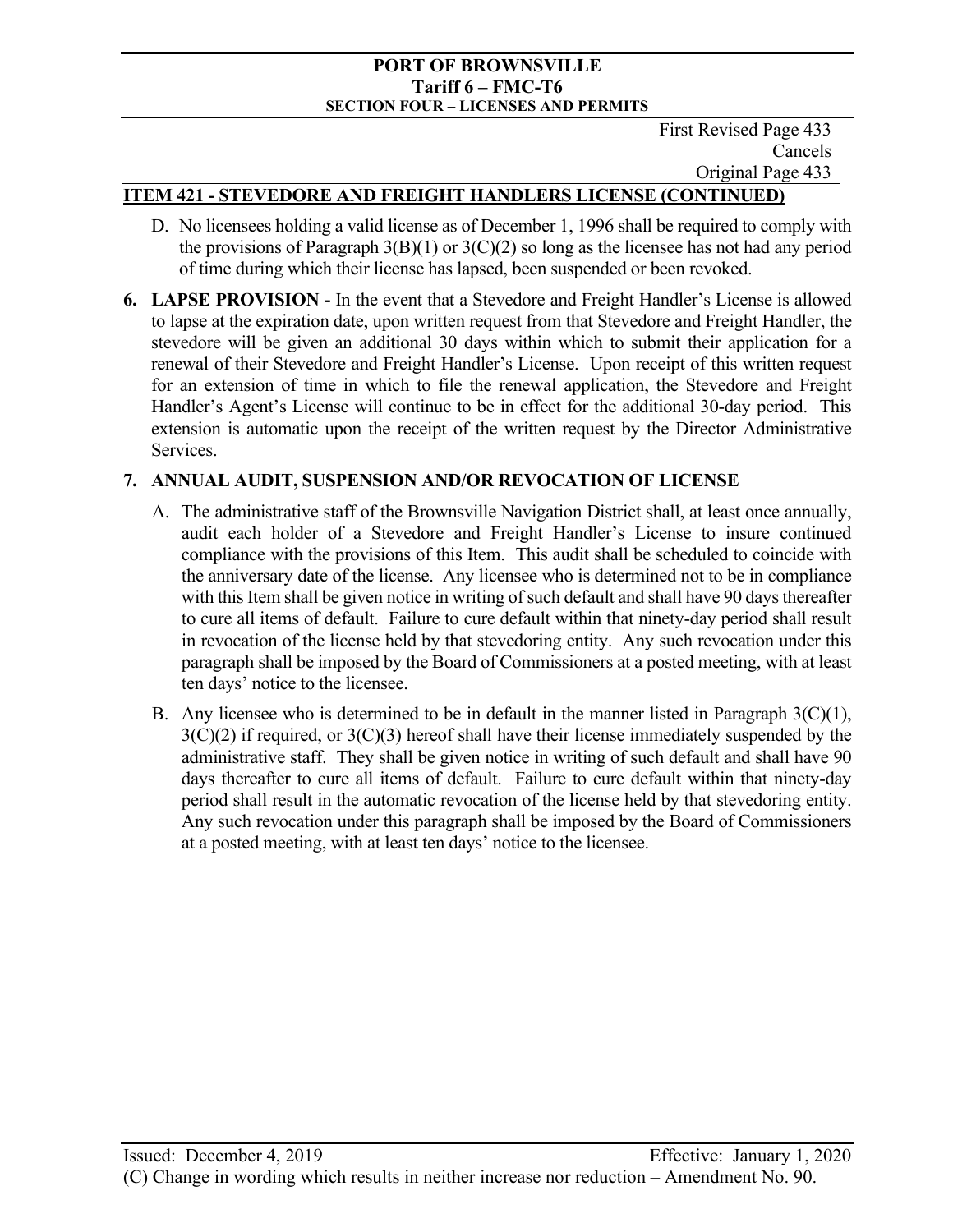#### Original Page 434

## **ITEM 421 - STEVEDORE AND FREIGHT HANDLERS LICENSE (CONTINUED)**

- C. A license, and the licensee's right to operate at the Port of Brownsville, may be suspended on a showing that the licensee has undisputed accounts with the District that are more than 60 days' delinquent. Any such suspension shall be imposed by the Board of Commissioners at a posted meeting, with at least ten days' notice to the licensee. The suspension shall not be lifted until the account in question is brought current, specifically with no undisputed invoice aged more than 30 days past due. Failure to cure this default within a ninety-day period following the date the suspension is imposed shall result in the revocation of the license held by that Stevedore or Freight Handler. Any such revocation under this paragraph shall be imposed by the Board of Commissioners at a posted meeting, with at least ten days' notice to the licensee.
- D. A license may be revoked, or renewal denied under this Item, if the licensee fails to comply with the rules and regulations of the District, including this Tariff Item, is no longer in business or has been inactive in the six months immediately preceding notice of revocation or denial of renewal, unless good cause is shown for inactivity. Any such revocation under this paragraph shall be imposed by the Board of Commissioners at a posted meeting, with at least ten days' notice to the licensee.
- E. In the event a license holder is found to be in default three years in succession, that license shall be revoked on the determination of the default in the third year. A licensee whose license has been revoked hereunder shall not be allowed to reapply for a period of 90 days from such revocation, at which time a new application must be submitted. Any such revocation under this paragraph shall be imposed by the Board of Commissioners at a posted meeting, with at least ten days' notice to the licensee.
- F. No stevedoring or freight handling operations may be undertaken by a licensee while their license is expired, is suspended, or has been revoked, or while action is pending on a new original application.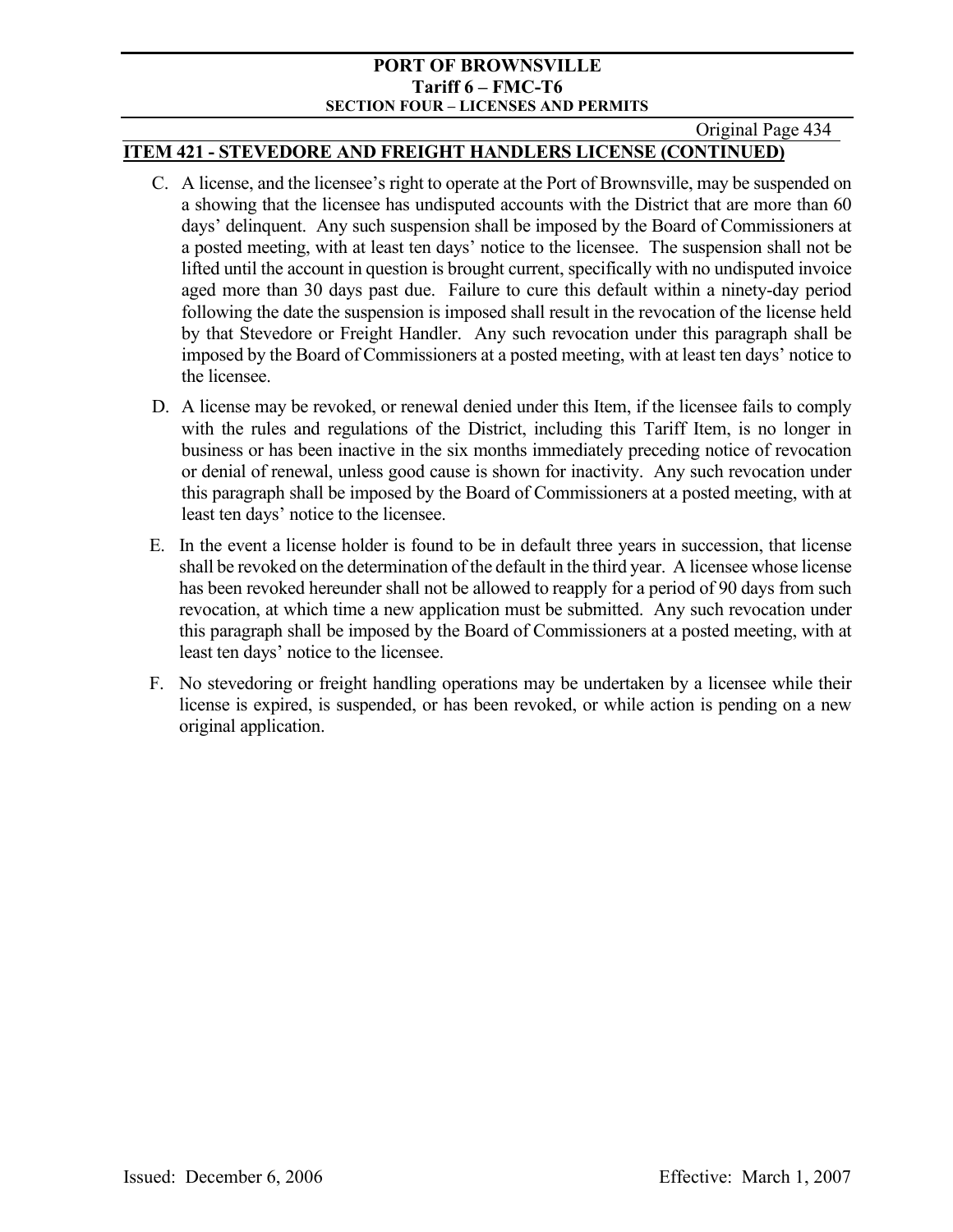Original Page 435

## **ITEM 421 - STEVEDORE AND FREIGHT HANDLERS LICENSE (CONTINUED)**

**8. LICENSE FEES -** All stevedores and freight handlers desiring a license to operate at the Port of Brownsville shall pay the following fees at the time of application or renewal:

| ORIGINAL APPLICATION | \$10,000.00 |
|----------------------|-------------|
| <b>RENEWAL</b>       | \$2,000.00  |

Please refer to the notes which follow.

**Note 1.** Application fees are non-refundable, and will not be prorated for fractional parts of a year.

**Note 2.** Any stevedore or freight handler who has already applied for and been granted a Stevedore and Freight Handlers license under previous versions of this Item shall automatically be subject to the provisions of this Item, except that they shall not be required to pay renewal fees until the expiration of the license held at the time of enactment of this item.

**Note 3.** Non-resident stevedores and freight handlers shall be required to provide a local telephone number and a local representative who may be contacted while stevedoring and/or freight handling operations are being conducted. The name of the representative and the telephone number shall be provided to the Harbormaster's office prior to commencement of any stevedoring and/or freight handling operations.

**9. LICENSES ARE NON-TRANSFERABLE -** A license may not be transferred, assigned, or otherwise used by other than the licensee designated thereon without prior written approval of the District. Any person, firm, corporation or other business entity acquiring a going business from a licensee hereunder may qualify for a new license upon submission of an *Application for Stevedore and Freight Handler's License*, with the application fee and the required attachments, to the District. Upon finding that such application establishes proof of being ready, willing, and able to perform the service, the District may grant a new license to the applicant. A license issued under this Paragraph is subject to all provisions of this Item. Any attempt to transfer or assign a license contrary to this provision shall be cause for revocation.

## **10. STEVEDORE AND FREIGHT HANDLER INSURANCE**

A. As a condition to obtaining a license and subsequent renewals thereof, each person, firm, corporation or other business entity, providing stevedoring and/or freight handling services in or on the public wharves, docks, terminals, or facilities of the District, shall keep in full force and effect liability insurance covering its operations in or on the public wharves, docks, terminals, or facilities of the District. This insurance shall be a policy for Stevedore's Legal Liability for Bodily Injury and Property Damage (including coverage for goods and property of others in the care, custody, and control of the policy holder).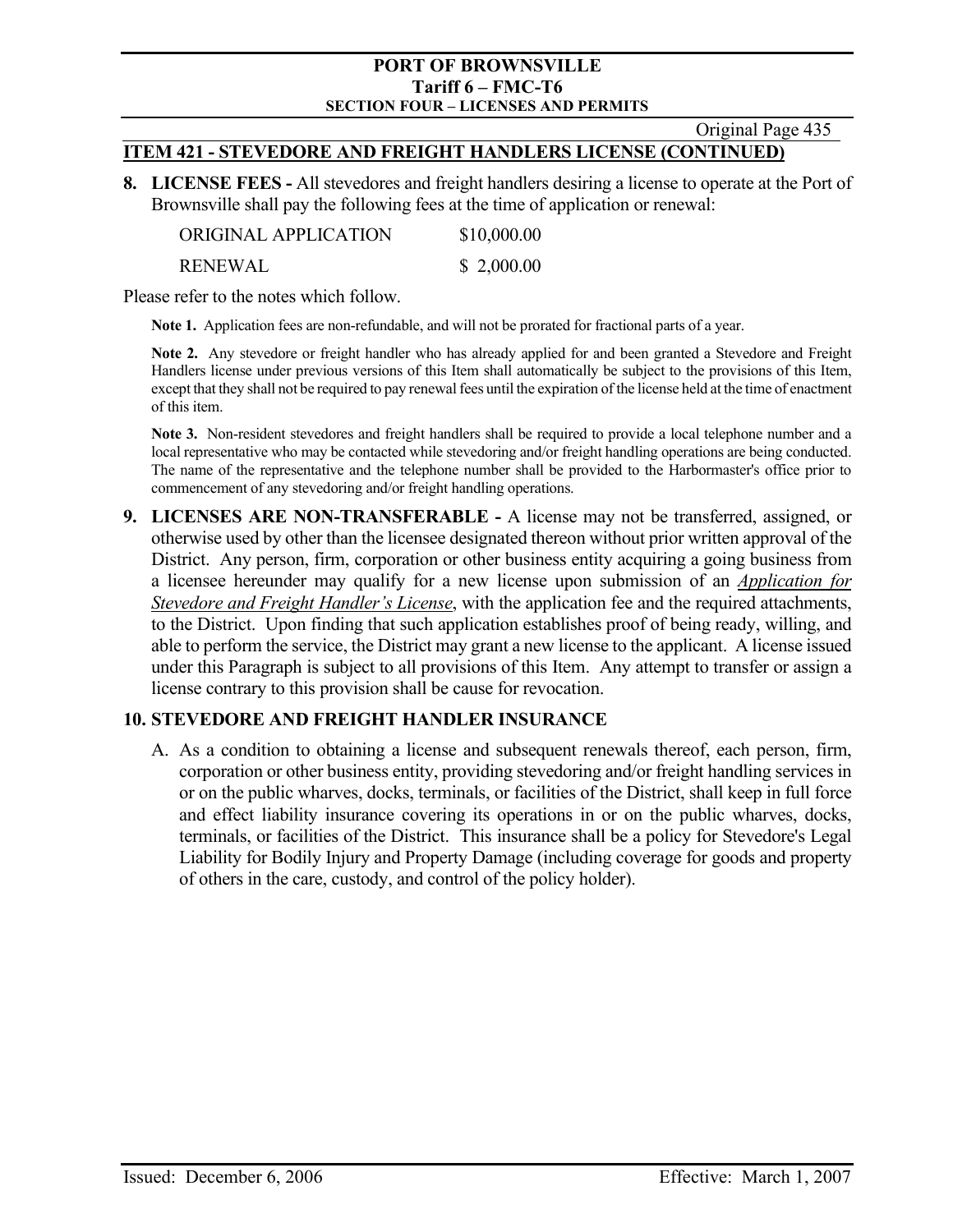## Original Page 436

## **ITEM 421 - STEVEDORE AND FREIGHT HANDLERS LICENSE (CONTINUED)**

- B. The limits of liability shall not be less than \$4,000,000.00 per occurrence or per claim and shall name the District as an additional insured, with the provision that such coverage will not extend to actions resulting from the Port's own sole negligence. Each person, firm, corporation or other business entity providing stevedoring or freight handling services shall also carry workmen's compensation including, but not limited to, U.S. Longshoremen and Harborworker's coverage. The policy or policies shall contain a clause that the insurer will not cancel or change the policy or policies without first giving the District sixty (60) days prior written notice.
- C. Written proof of insurance as required herein, shall be furnished to the District annually in the form of a Certificate of Insurance, or at the sole discretion of the District, a true and certified copy of the insurance policy. All such insurance shall be placed in a company or companies having a current Best's Rating of A-VII or better, or in companies acceptable to the District.
- **11. LIMITATIONS ON LICENSE** The issuance of a license under this Item is subject to the limitations contained in Items 106 and 400 of this Tariff.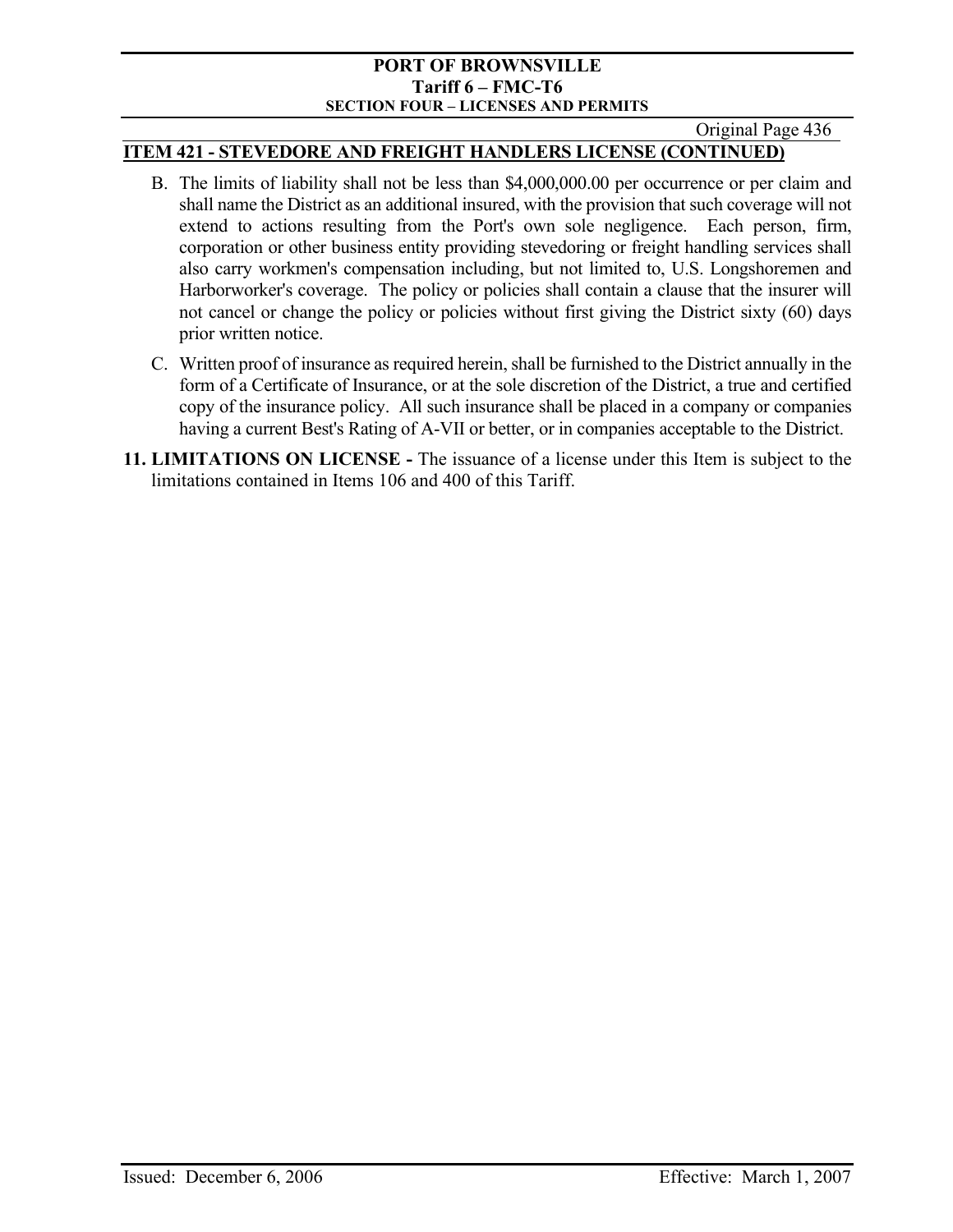First Revised Page 440 Cancels Original Page 440

#### **ITEM 431 - SOLID WASTE COLLECTION AND DISPOSAL LICENSE**

#### *NOTE – Effective date of this Item – July 1, 2007*

## **1. LICENSE REQUIRED**

- A. No person, firm, corporation or other business entity shall provide solid waste collection and/or disposal services upon any of the properties controlled by the Brownsville Navigation District until there shall have first been obtained from the District a license authorizing such solid waste collection and disposal.
- B. A valid Port Entry Permit must be displayed on all solid waste collection and disposal vehicles at all times while operating in the Brownsville Navigation District.
- **2. APPLICATION FOR LICENSE** Application for license with accompanying fee and other required documentation shall be submitted to the District. Copies of the application form are available from the Director of Administrative Services. Renewals shall be as provided in this Item.

## **3. CONSIDERATION OF APPLICATION**

All new license applications will be considered by the administrative staff of the District. A single license will be issued for an approved licensee, license tags will be issued for each vehicle specifically identified in the application. Applications must address the following issues:

- A. The applicant must submit a copy of their licensing by the State of Texas to do business as a commercial waste transporter.
- B. The applicant must submit a statement detailing where they are authorized to dispose of commercial waste and a statement detailing how and where they will be disposing of the waste generated by the Port of Brownsville and its lessees.
- C. The applicant must submit a tariff of charges with their application. Revisions to the tariff must be filed with the Board 30 days prior to the effective date of any rate change.
- D. The applicant must submit a copy of their automobile liability insurance for each vehicle to be issued a Port Entry Permit.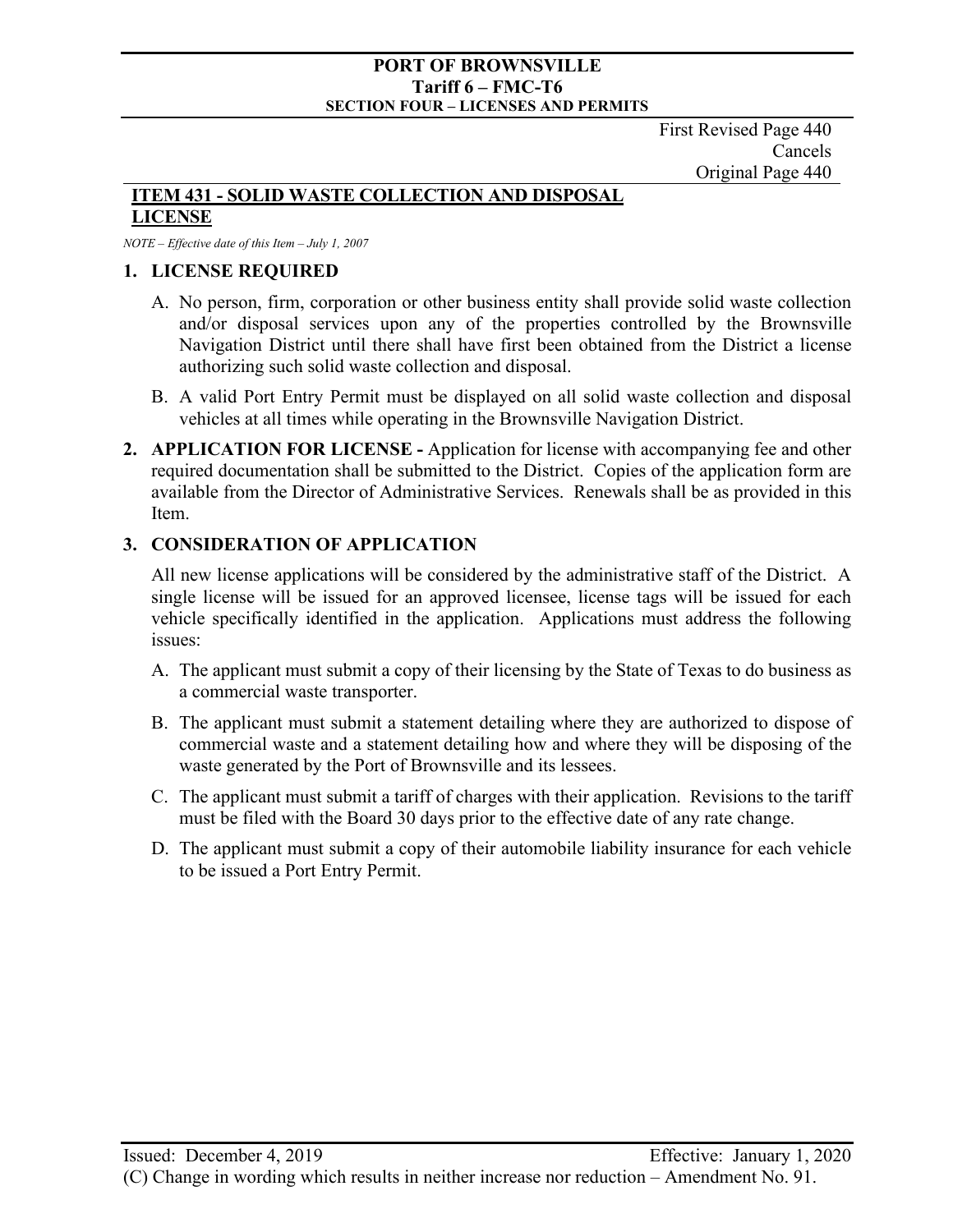Original Page 441

## **ITEM 431 - SOLID WASTE COLLECTION AND DISPOSAL LICENSE (CONTINUED)**

## **4. ISSUANCE OF LICENSE AND RENEWAL**

Upon approval of the application, a license will be signed by the Board of Commissioners. All licenses will be issued for a period of one year. The District will mail notices of renewal, including invoices for the renewal fee, to all licensees by first class U. S. postage not less than 30 days prior to the expiration date. A license will automatically expire unless the application for renewal with renewal fee and all required attachments are received by the District not later than the date of expiration. The renewal application will be reviewed by the administrative staff as soon as is practicable after its receipt. The license will be considered to be temporarily renewed until such time as the administrative staff has taken action on it.

Failure to renew within the prescribed time will require the filing of a new original application including original application fee if the person, firm, corporation, or other business entity desires to continue providing solid waste collection and disposal service at the District.

A license may be revoked, or renewal denied, if the licensee fails to comply with rules and regulations of the District, is no longer in business, or has been inactive for the six months immediately preceding notice of revocation or denial of renewal, unless good cause is shown for inactivity.

No solid waste collection and/or disposal operations may be undertaken by a licensee while their license is expired, has been revoked, or while action is pending on a new original application.

# **5. SUSPENSION AND/OR REVOCATION OF LICENSE**

- A. A license, and the licensee's right to operate at the Port of Brownsville, may be suspended on a showing that the licensee is in violation of the District's rules and regulations.
- B. If, in the opinion of the District's staff, the violation is of a nature that poses a threat to the health and/or safety of the District's personnel or lessees, or if it poses a threat to the environment; the staff may immediately suspend the license. The suspension shall not be lifted until the licensee has met with the administrative staff to discuss their plans for complying with the District's rules and regulations. Once the staff's concerns have been satisfied, the suspension will be lifted. Failure to cure this default within a ninety-day period following the date the suspension is imposed shall result in the revocation of the license held by the Steamship Agent. Any such revocation under this paragraph shall be imposed by the Board of Commissioners at a posted meeting, with at least ten days' notice to the licensee.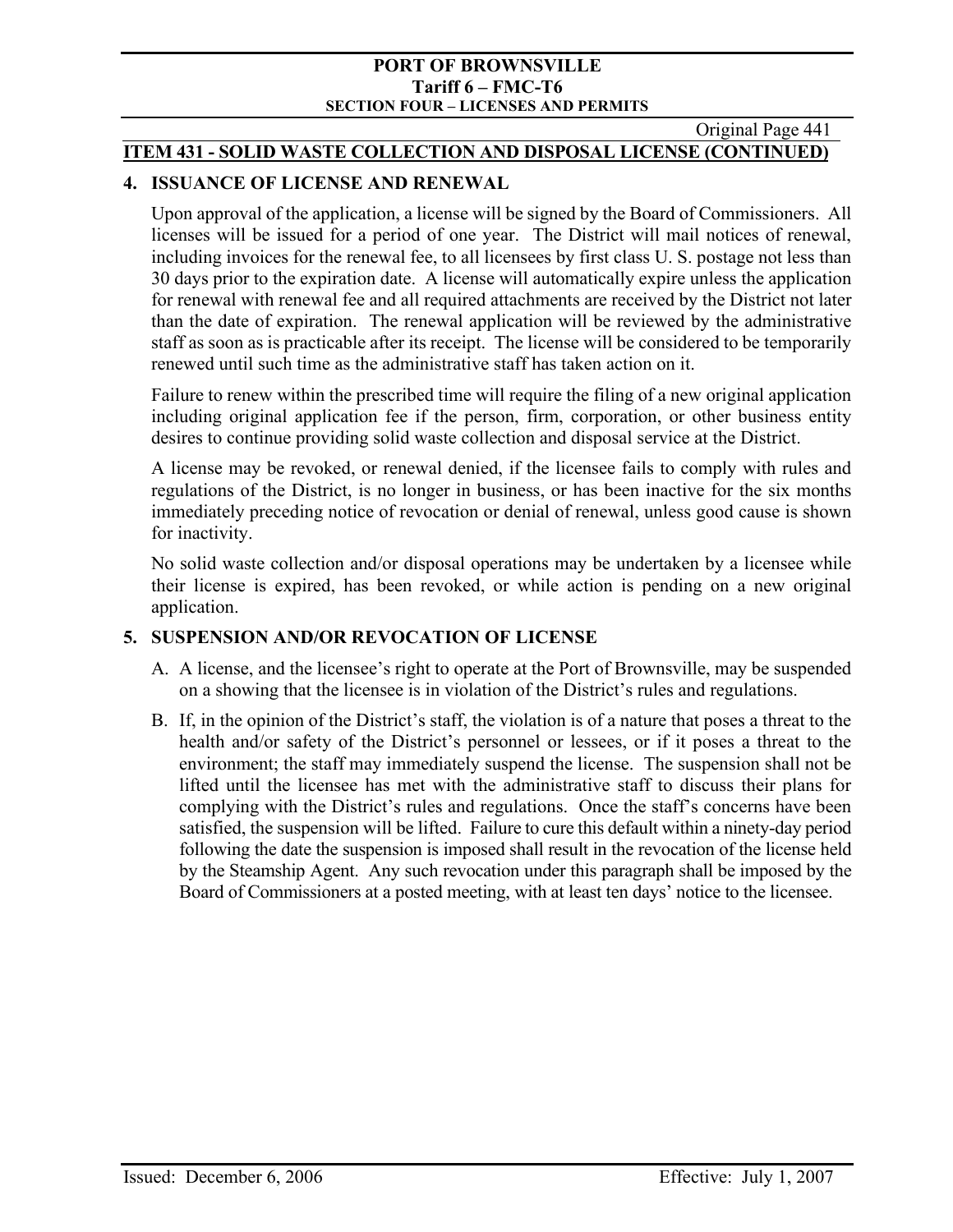#### First Revised Page 442 Cancels Original Page 442 **ITEM 431 - SOLID WASTE COLLECTION AND DISPOSAL LICENSE (CONTINUED)**

- C. Any licensee who is determined not to be in compliance with this Item shall be given notice in writing of such default and shall have 90 days thereafter to cure all items of default. Failure to cure default within that ninety-day period shall result in revocation of the license held by that solid waste collection and disposal entity. Any such revocation under this paragraph shall be imposed by the Board of Commissioners at a posted meeting, with at least ten days' notice to the licensee.
- D. A license, and the licensee's right to operate at the Port of Brownsville, may be suspended should the licensee no longer have either a valid STATE LICENSE or automobile liability insurance on file with the District. Renewals of these documents must be submitted to the Director of Administrative Services of the District within 10 working days of the expiration of the documents that were submitted with the application. Any such revocation under this paragraph shall be imposed by the Board of Commissioners at a posted meeting, with at least ten days' notice to the licensee.
- E. Vendors who have had their license revoked will not be allowed to apply for a period of 90 days after the revocation of their license.
- F. No solid waste collection or disposal operations may be undertaken by a licensee while their license is suspended or revoked, or while they are waiting for action to be taken on their Original Application.

# **6. LICENSE FEES**

All solid waste collection and disposal vendors desiring a license to operate at the Port of Brownsville shall pay the following fees at the time of application or renewal:

# **Original Application \$500.00**

## **Renewal** \$250.00

Solid waste collection and disposal companies who are actively doing business at the Port of Brownsville at the time that this item becomes effective will be required to submit an Original Application.

**Note** Application fees are non-refundable and will not be prorated for fractional parts of a year.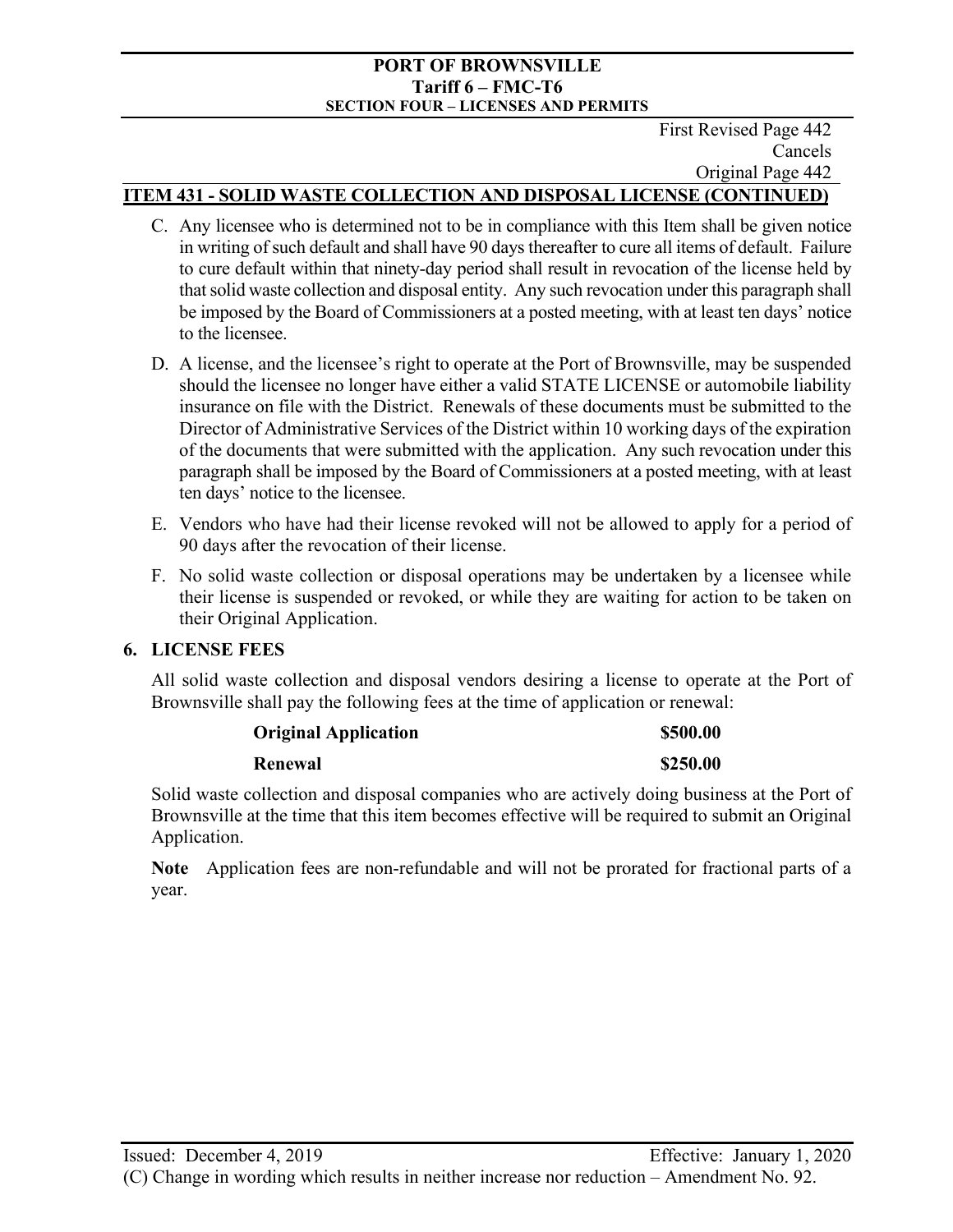Original Page 443

## **ITEM 431 - SOLID WASTE COLLECTION AND DISPOSAL LICENSE (CONTINUED)**

## **7. LICENSES ARE NON-TRANSFERABLE**

A license may not be transferred, assigned, or otherwise used by other than the licensee and the specific vehicle designated thereon without prior written approval of the District. Any person, firm, corporation or other business entity acquiring a going business from a licensee hereunder may qualify for a license upon submission of an *Application for Solid Waste Collection and Disposal License* with the application fee and the required attachments to the District. Upon finding that such application establishes proof of being ready, willing, and able to perform the service, the District may grant a new license to the applicant. Any attempt to transfer or assign a license contrary to this provision shall be cause for revocation.

## **8. COMPLIANCE WITH DISTRICT ORDINANCES**

The District had adopted an ordinance, Ordinance No. 7, which governs the solid waste collection and disposal in the District's properties. Applicants must familiarize themselves with this ordinance and must comply with its provisions. Failure to comply with the provisions of the District's Ordinance No. 7 may result in suspension or revocation of a license under this Item.

## **9. BASE OF OPERATION REQUIREMENT**

All solid waste collection and disposal licensees must have a base of operation, either at a site that is leased from the District or a site outside of the District. The vehicles used for solid waste collection and disposal must be removed from the District's properties daily, and must be cleaned and stored at the vendor's base of operation.

## **10. VEHICLE REGULATIONS**

All vehicles used for solid waste collection and disposal must have a current Texas State Inspection sticker and current license plates.

Any person who enters the Port of Brownsville with the vehicle in any capacity must comply with the Port entry permits in effect at the time of entry.

Vehicles are subject to search at any time.

**11. LIMITATIONS ON LICENSE -** The issuance of a license under this Item is subject to the limitations contained in Items 106 and 400 of this Tariff.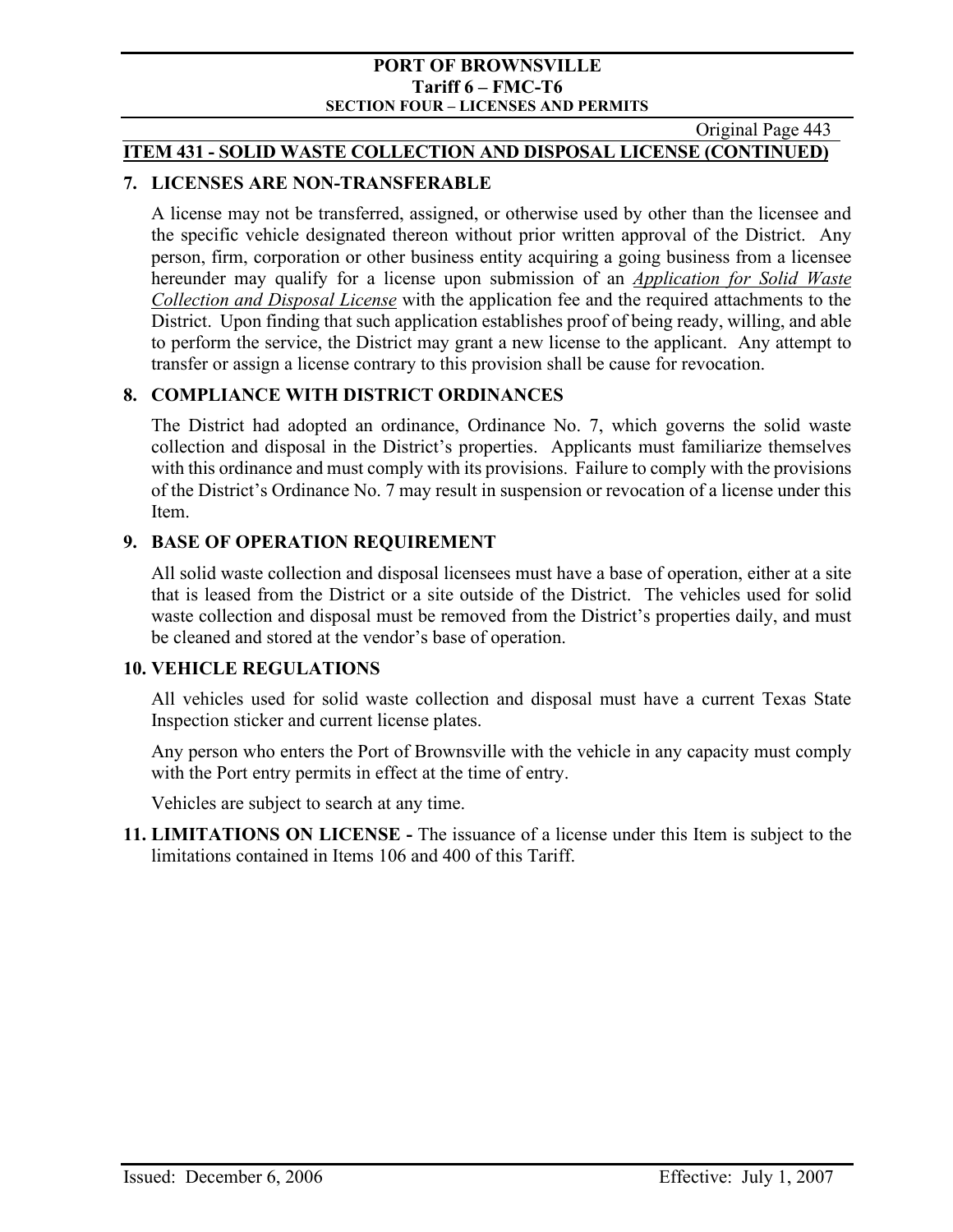First Revised Page 450 Cancels Original Page 450

## **ITEM 441 - MOBILE FOOD VENDOR PERMIT**

## **1. PERMIT REQUIRED**

- A. No person, firm, corporation or other business entity shall operate as a mobile food vendor upon any of the properties controlled by the Brownsville Navigation District without a District-issued permit authorizing such mobile food vending.
- B. Mobile Food Vendors will not be allowed to operate within the secured area of the Port of Brownsville.
- 2. **APPLICATION FOR PERMIT** Application for permit with accompanying fee and other required documentation shall be submitted to the District. Copies of the application form are available from the Director of Administrative Services. Renewals shall be as provided in this Item.
- 3. **CONSIDERATION OF APPLICATION** All new permit applications and renewal applications will be considered by the administrative staff of the District. A separate application must be made for each vending vehicle. Applications must address the following issues:
	- A. The applicant must have a current permit to operate a mobile vending unit issued by the Cameron County Public Health Environmental Health Program (956) 247-3599. A copy of the Health Permit issued by Cameron County must be attached to the Application submitted to the District.
	- B. A copy of the most recent County Inspection Report for the mobile food unit.
	- C. A color photo of the mobile food unit must be attached to the Application.
	- D. A typed or printed Food Menu must be submitted which specifies what products will be sold through the mobile unit. Any changes to the menu must be submitted to the District for approval. **No home-prepared food may be sold from the mobile unit.**
	- E. Applicant must submit certificates of insurance for the following coverages. The required limits will be provided to the Applicant. The District reserves the right to require the submission of the full policy for review.
		- General Liability insurance for the mobile food unit or for the vehicle towing trailer units
		- Food Products insurance
		- Automobile Liability
		- Workers Compensation coverage
		- Brownsville Navigation District must be included as an additional insured on all insurance policies
	- F. A copy of the owner's driver's license.
	- G. Certified Food Managers Certification.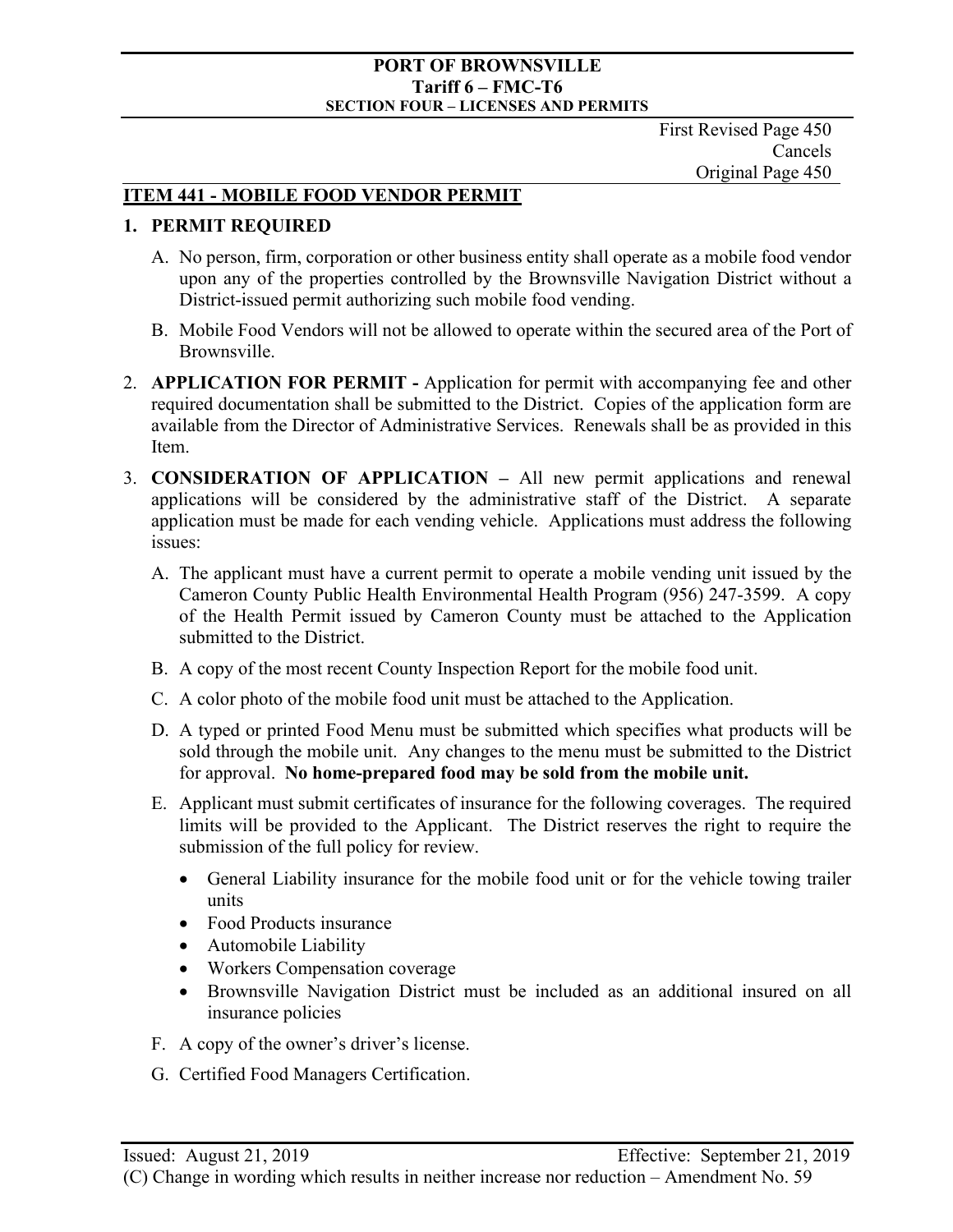First Revised Page 451 Cancels Original Page 451

## **ITEM 441 - MOBILE FOOD VENDOR PERMIT (CONTINUED)**

- H. The mobile food units will not be allowed to remain on District property beyond the specified hours of operation. There must be a Base of Operation where the mobile food unit will be taken for cleaning and other routine maintenance and preparation operations.
- I. Consideration of the Application for a Mobile Food Vendor Permit will be undertaken with attention to the Food Menus of any existing Mobile Food Vendor Permits. Care will be exercised to assure that the Food Menus of the Mobile Food Vendor permit holders are distinct from each other. Failure to offer a Food Menu that is distinct from an existing permit holder's Food Menu, in the sole opinion of the District, will be grounds for denial of a Mobile Food Vendor Permit. Should a permit be denied under these grounds, the application fee will be refunded to the applicant.

## **4. ISSUANCE OF PERMIT AND RENEWAL**

- A. Issuance of a permit and renewal of the permit shall be evidenced by the dated signature on the application form of the Director of Administrative Services or designee.
- B. All original permits will be issued for a period of one month and each renewal will be for a period of one month. Permits months begin on the first of the month and end on the last day of the month. Applicants may purchase a permit for multiple months at one time. A permit will automatically expire unless the application for renewal with the appropriate fee and all required attachments are received by the District not later than five days prior to the date of expiration.
- C. Failure to renew prior to the expiration date of the existing permit will terminate the mobile food vendor's authorization to provide mobile food services on the public properties of the District.
- D. Renewal Applications received on a timely basis will be given priority consideration over a new Original Application. Renewal Applications not received prior to the expiration of the current permit will be considered in the order in which the Application is received and are not guaranteed the issuance of a permit.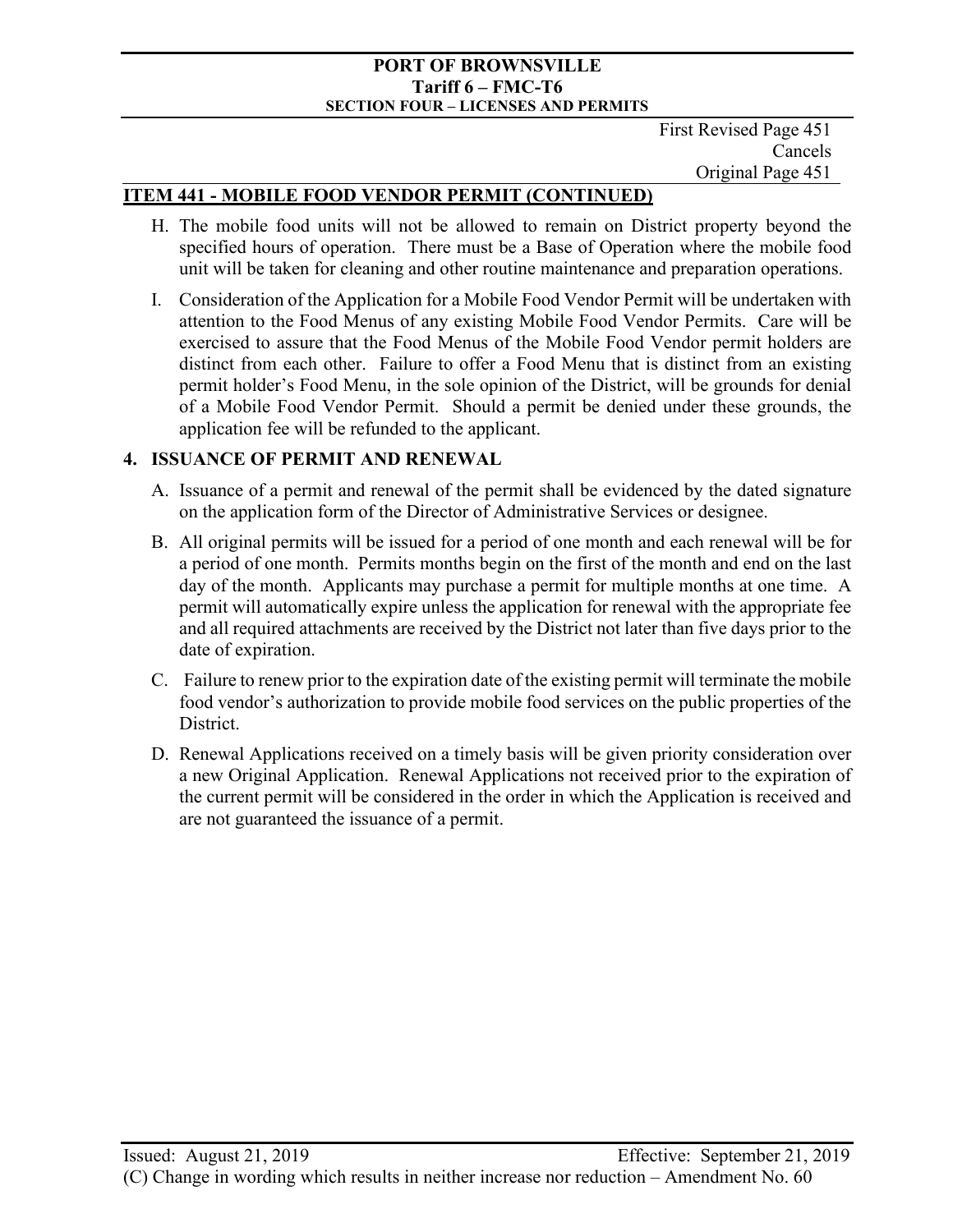First Revised Page 452 Cancels Original Page 452

## **ITEM 441 - MOBILE FOOD VENDOR PERMIT (CONTINUED)**

## **5. GENERAL CONDITIONS**

- A. No more than three (3) Mobile Food Vendor Permits will be issued at the same time. Food menus for the permitted Mobile Food Vendors must be distinct from each other.
- B. A Mobile Food Unit does not include a stand or booth. The Mobile Food Unit must remain mobile at all times.
- C. No seating areas for customers are allowed.
- D. Mobile Foods Vendors must keep the area around the mobile food unit clear of litter and debris at all times. They shall provide covered garbage containers that are insect- and rodent-proof for the use of their customers which are located immediately adjacent to the exterior of the mobile food unit and shall be removed from the designated site at the end of the hours of operation.
- E. Signs must be affixed to the mobile food unit and may not project more than 6 inches from the exterior of the unit.
- F. Water and waste water connections are not provided. All water used in the mobile food unit must be from an approved public water system. A mobile food unit may use commercially bottled water.
- G. Electrical service may be provided by an on-board generator which does not create noise that exceeds 75 decibels, or solar panels.
- H. The mobile food unit shall be completely enclosed. No open truck beds. Windows shall be screened or kept closed.
- I. It is the responsibility of the Mobile Food Vendor permit holder to provide restroom facilities and hand-washing facilities for their employees. The District has public restrooms in the Overweight Permit Office, however, these restrooms are not open to the public during the full schedule of operating hours for food vending. There are no public restrooms in the Guard Houses at the Entrance Gates.
- J. No sales of alcoholic beverages are allowed.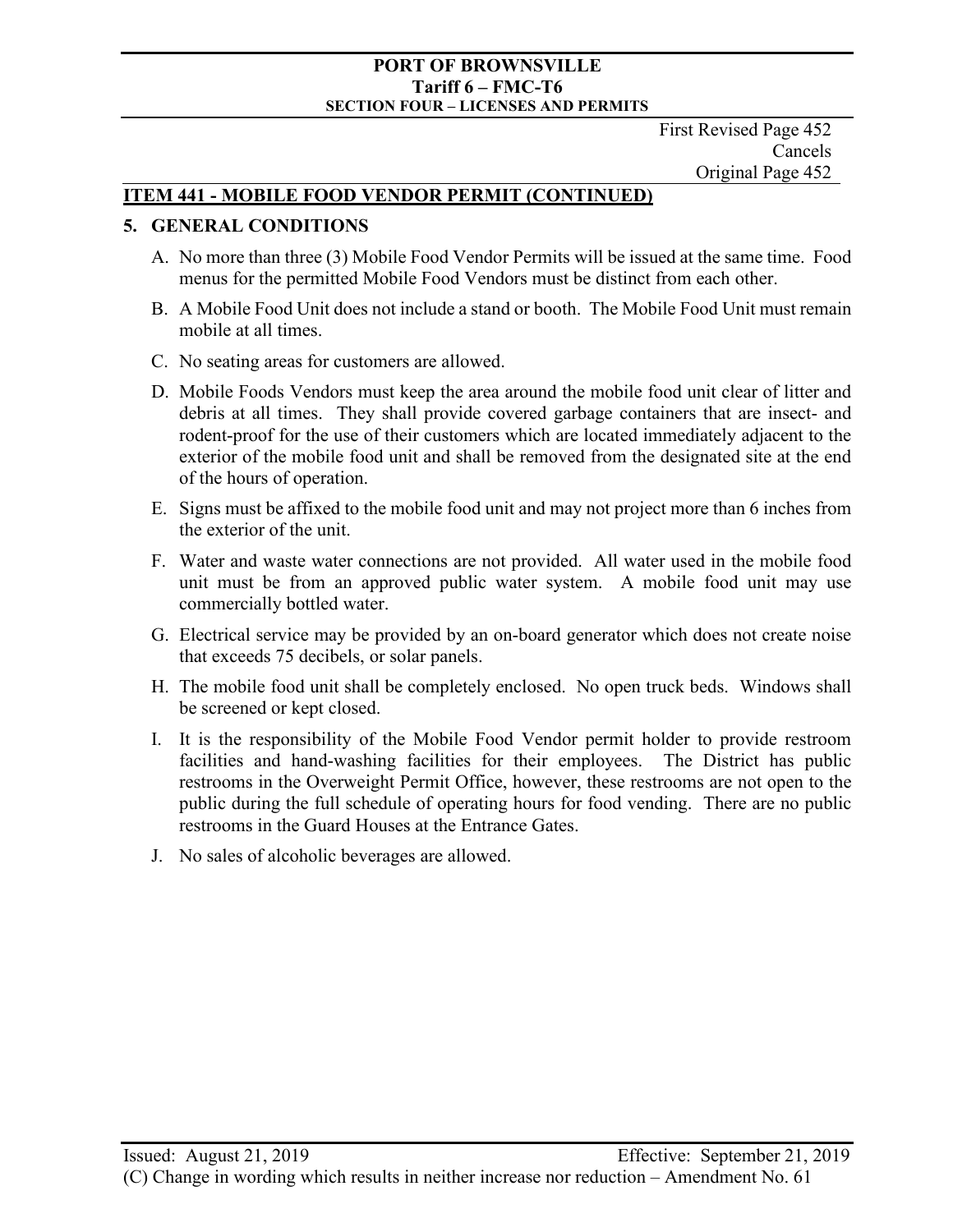Original Page 453

# **ITEM 441 - MOBILE FOOD VENDOR PERMIT (CONTINUED)**

## **6. SUSPENSION AND/OR REVOCATION OF PERMIT**

- A. A permit, and the permit holder's right to operate at the Port of Brownsville, may be suspended by the District's staff on a showing that the permit holder is in violation of the District's rules and regulations. The suspension shall not be lifted until the permit holder has met with the administrative staff to discuss their plans for complying with the District's rules and regulations. Once the staff's concerns have been satisfied, the suspension will be lifted.
- B. A permit, and the permit holder's right to operate at the Port of Brownsville, may be suspended should the permit holder no longer have either a valid Health Certificate or automobile liability insurance on file with the District. Renewals of these documents must be submitted to the Director of Administrative Services of the District within 10 working days of the expiration of the documents that were submitted with the Application.
- C. Vendors who do not comply with the District's designated locations or hours of operation for sales will have their permit revoked. Mobile food vendors who have had their permit revoked will not be allowed to apply for a period of 90 days after the revocation of their permit.
- D. No food vending operations may be undertaken by a permit holder while their permit is suspended or revoked, or while they are waiting for action to be taken on their Original Application or Renewal Application.
- **7. PERMIT FEES** All mobile food vendors desiring a permit to operate at the Port of Brownsville shall pay the following fees at the time of application or renewal:

# **Original or Renewal Application – per month \$1,000.00**

**Note** Application fees are non-refundable and will not be prorated for fractional parts of a month.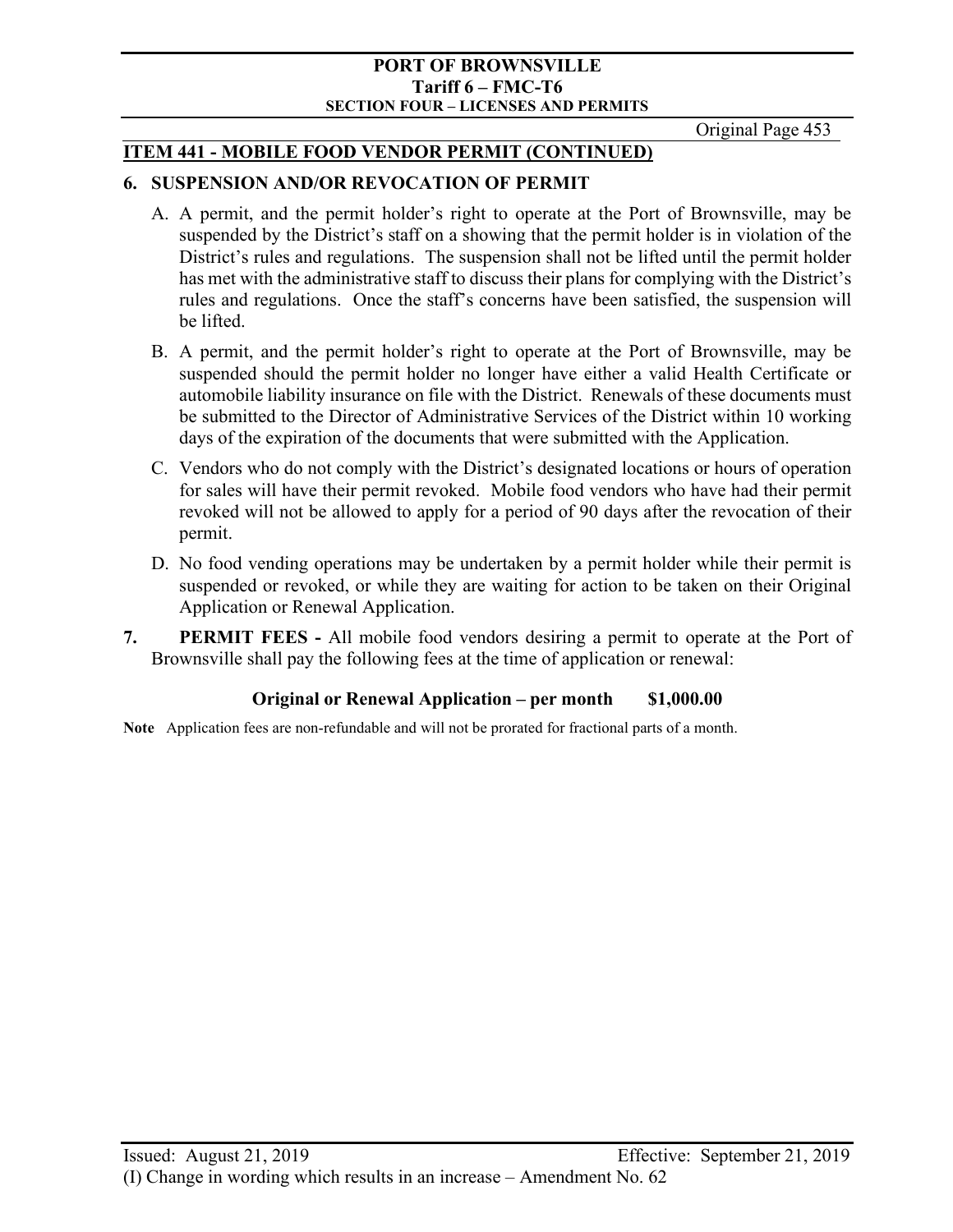Original Page 454

## **ITEM 441 - MOBILE FOOD VENDOR PERMIT (CONTINUED)**

**8. PERMITS ARE NON-TRANSFERABLE -** A permit may not be transferred, assigned, or otherwise used by other than the permit holder and the specific vehicle designated thereon without prior written approval of the District. Any person, firm, corporation or other business entity acquiring an on-going business from a permit holder hereunder may qualify for a permit upon submission of an *Application for Mobile Food Vendor Permit* with the application fee and the required attachments to the District. Upon finding that such application establishes proof of being ready, willing, and able to perform the service, the District may grant a new permit to the applicant. Any attempt to transfer or assign a permit contrary to this provision shall be cause for revocation.

## **9. DESIGNATED SITES AND HOURS OF OPERATION**

- A. Each Mobile Food Vendor permit holder will be assigned to a specific site in the parking lot for the Overweight Permit Office at 1801 Foust Road. No vending may occur outside of the designated site.
- B. Hours of Operation for Mobile Food Units:

| Monday through Friday | $6:00$ AM through $4:00$ PM |
|-----------------------|-----------------------------|
| Holidays and Weekends | No Hours of Operation       |

**10. BASE OF OPERATION REQUIREMENT –** All mobile food vendors must have a Base of Operation at a site outside of the District's public properties. The vehicles used for mobile vending must be removed from the District's public properties daily and must be cleaned and stored at the vendor's Base of Operation.

## **11. VEHICLE REGULATIONS**

- A. Mobile Food Units must display a current Texas Department of Motor Vehicles Registration/Inspection Sticker and have current license plates.
- B. Vehicles on District property are subject to search at any time.
- **12. LIMITATIONS ON PERMIT** The issuance of a permit under this Item is subject to the limitations contained in Items 106 and 400 of this Tariff.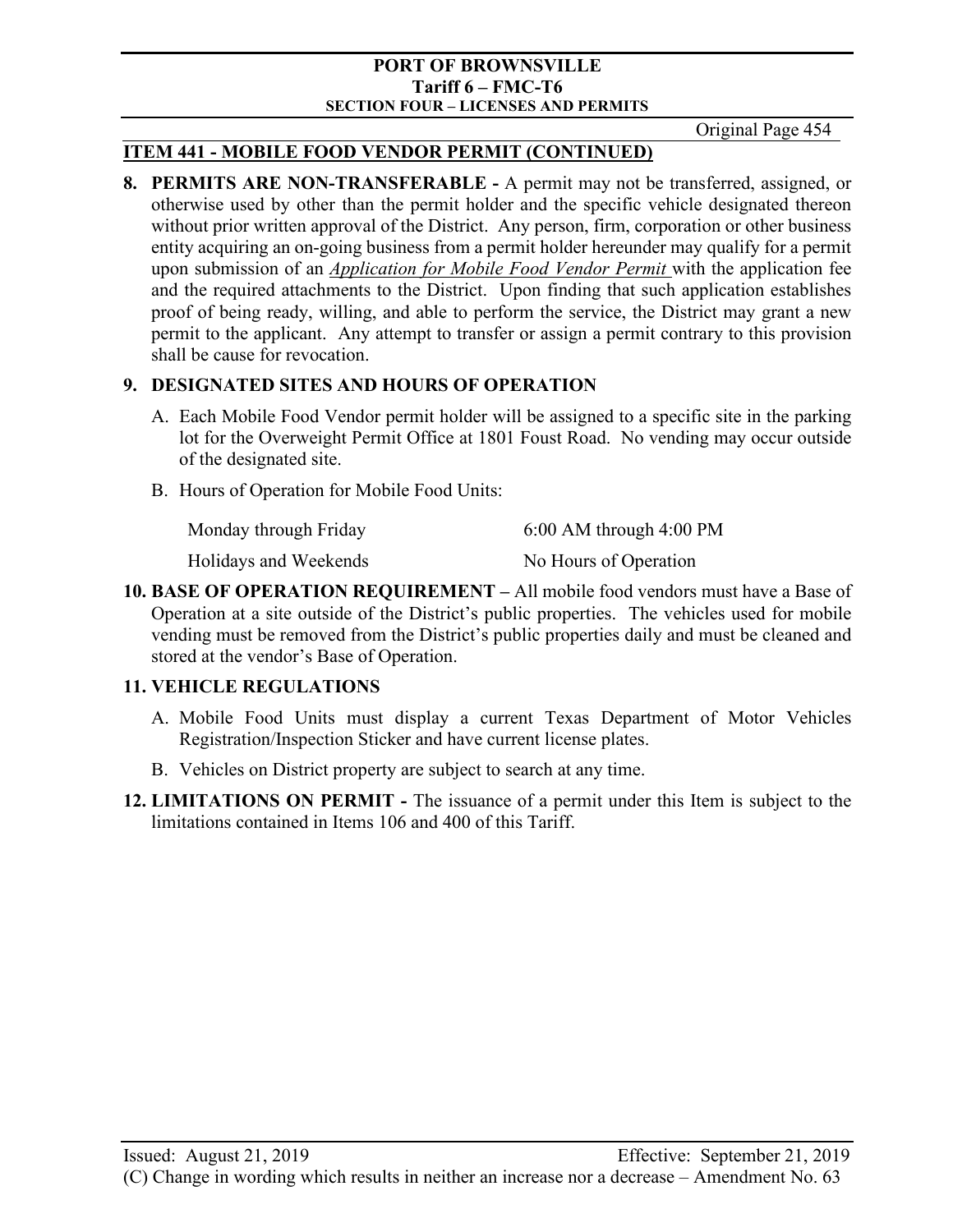First Revised Page 455 Cancels Original Page 455

## **ITEM 450 – PORT ENTRY PERMIT - TRUCKS**

## **1. PERMIT REQUIRED TO ENTER PORT OF BROWNSVILLE SECURED AREA**

All tractors and/or tractor/trailer combinations and any vehicle with three or more axles are required to display a valid Port Entry Permit to obtain entrance to the secured area of the Port of Brownsville.

## **2. ANNUAL PORT ENTRY PERMIT**

Truck lines and individual owners doing routine business in the secured area of the Port of Brownsville may purchase an annual Port Entry Permit for each vehicle engaged in this business. This permit will be sold at the Overweight Permit office at the Administration Building of the Brownsville Navigation District. Permits will be good for one calendar year, beginning March  $1<sup>st</sup>$  and ending on the last day of February. Fees will be pro-rated to \$50.00 at September  $1<sup>st</sup>$ . There will be no "grace period" for renewal of the annual permit. Trucks that bear expired Port Entry Permits will be charged a Daily Entry Permit Fee as per Paragraph 3 of this Item until a new Port Entry Permit is purchased and is displayed on the truck. Annual Port Entry Permits must be affixed to the driver's side windshield of the truck.

## **3. DAILY PORT ENTRY PERMIT**

Trucks that are engaged in infrequent business in the secured area of the Port of Brownsville may purchase a Daily Port Entry Permit for each day that they enter the Port of Brownsville secured area. Daily Port Entry Permits are sold at the Overweight Permit office at the Administration Building of the Brownsville Navigation District between the hours of 8:00 AM and 5:00 PM, except on weekends and on holidays. Daily Port Entry Permits will also be available at the entrance to the Port of Brownsville on Foust Road 24 hours per day, 7 days per week.

Daily Port Entry Permits are good only for the date of sale and must visible at all times that the truck is in the secured area.

## **4. PORT ENTRY PERMITS ARE NOT TRANSFERABLE**

Port Entry Permits are not transferable from one vehicle to another. If a vehicle is replaced in service, the District will issue a replacement Annual Port Entry Permit decal upon presentation of the original Annual Port Entry Permit decal.

Annual Port Entry Permit decals must be affixed to the driver's side windshield of the authorized vehicle and must be able to be clearly seen from the ground. When a vehicle is sold, traded, or destroyed, the decal must be removed from the vehicle.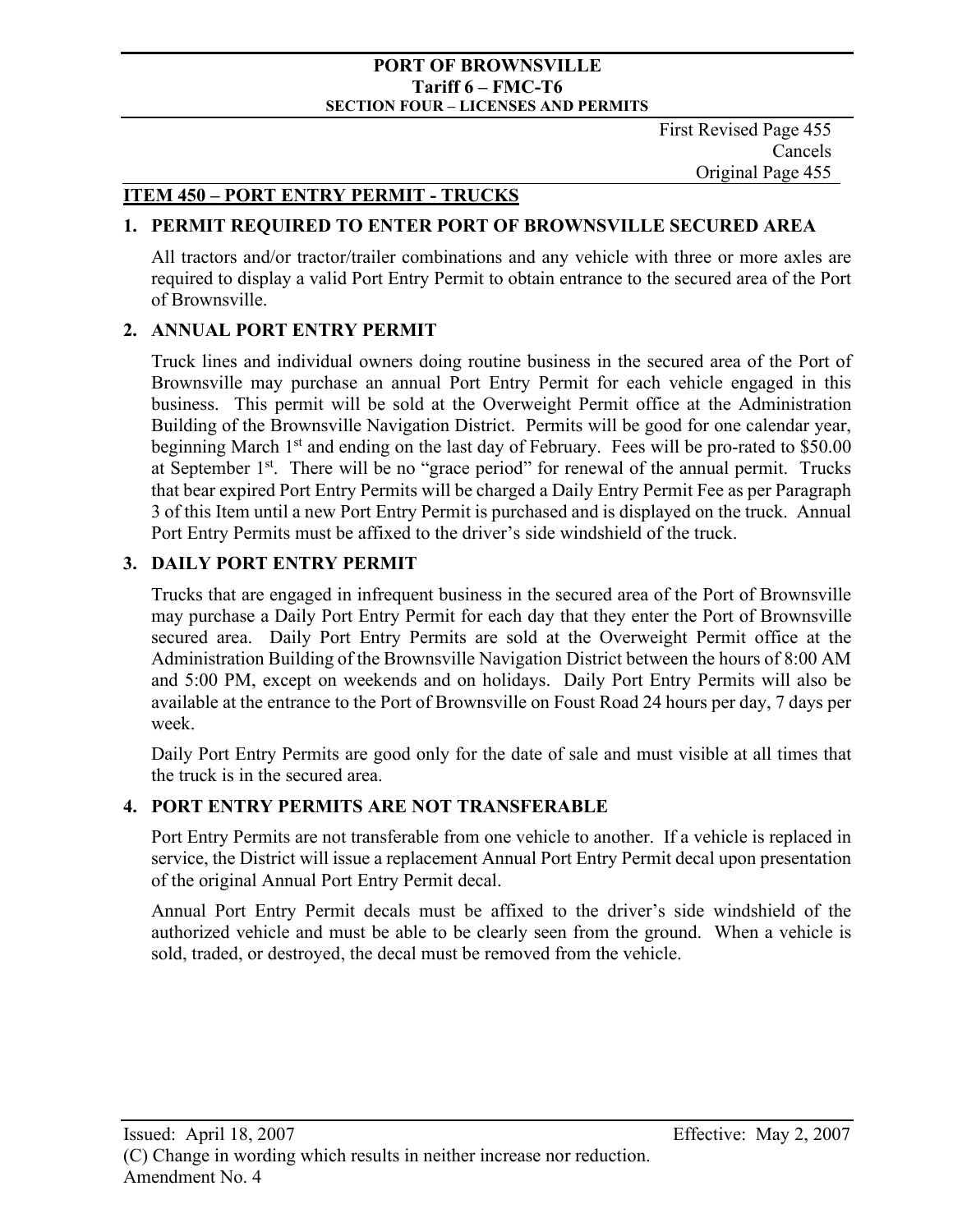Original Page 456

## **ITEM 450 – PORT ENTRY PERMIT – TRUCKS (CONTINUED)**

# **5. PORT ENTRY PERMIT FEES**

Annual Port Entry Permit \$100.00 per truck per year Annual Port Entry Permit – Port Lessees \$75.00 per truck per year Annual Port Entry Permit  $- \frac{1}{2}$  Year Rate \$ 50.00 per truck *(1/2 year rate begins on September 1 and lasts until the end of February)*

Daily Port Entry Permit  $$3.00$  per truck per day

# **6. OPERATION OF MOTOR VEHICLES ON PORT PROPERTY**

Operation of all motor vehicles on Port property must comply with State and Federal transportation laws and Brownsville Navigation Ordinance No. 3.

Any person who enters the Port of Brownsville with the vehicle in any capacity must comply with the Port entry requirements in effect at the time of entry.

All vehicles entering upon District property are subject to search at any time. If the driver of a vehicle refuses to permit a search, access will be denied.

Only authorized vehicles will be allowed entry through the entry gates at the Port of Brownsville. If, in the judgment of District personnel, the use, driving, operating or parking of a motor vehicle does, will or could interfere with the efficient and safe operations of Port of Brownsville, designated District representatives, including the Brownsville Navigation District's security and police personnel, may order such vehicles out of the area or off the Port Facilities. The District may order the removal of vehicles not in compliance with this provision, and in such event all towing and storage will be the responsibility of the owner of the vehicle.

Certain areas have been or may be designated for parking. Vehicles must park in these areas. Vehicles that are not parked in designated parking areas may be subject to removal as noted above.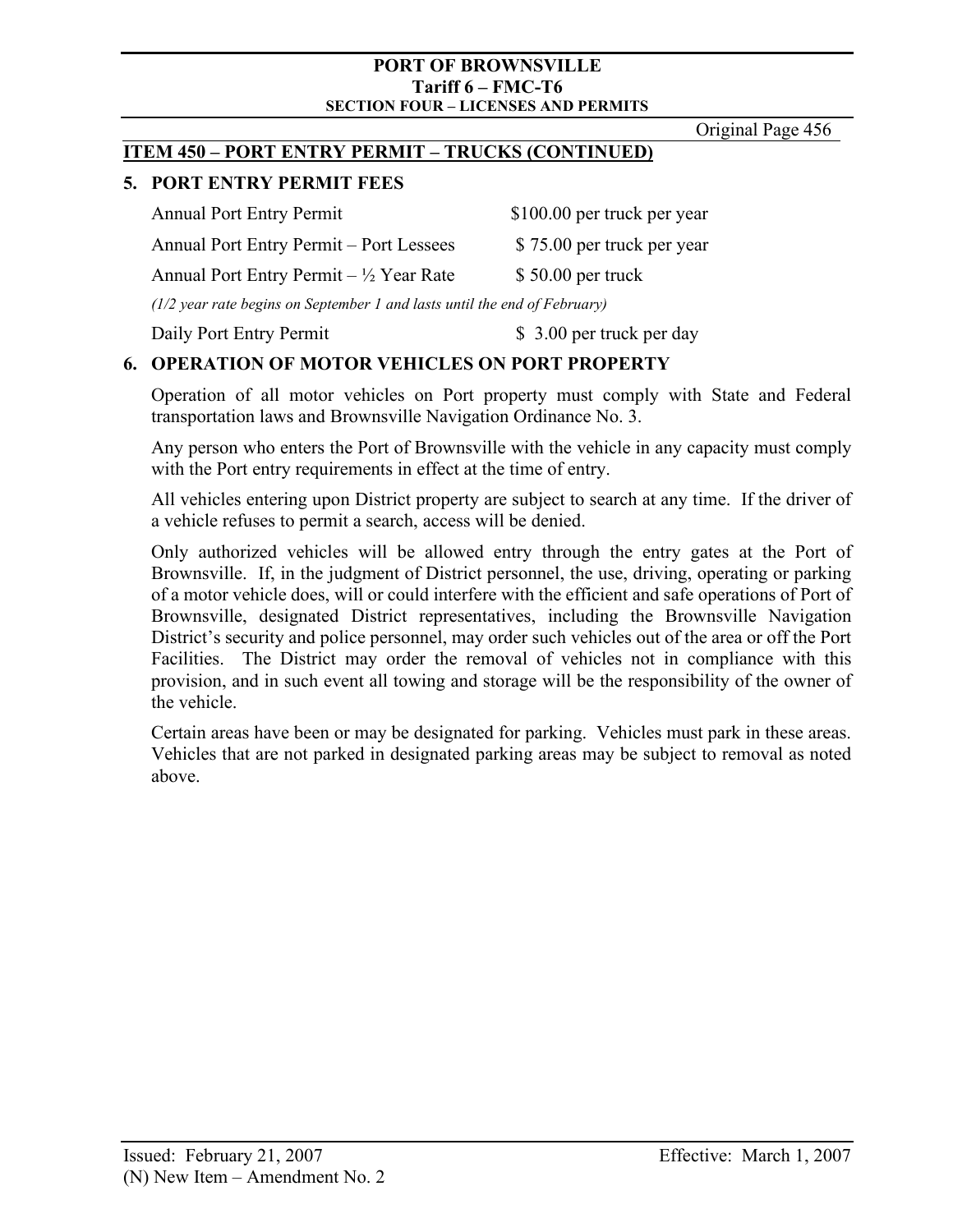Original Page 457

## **ITEM 450 – PORT ENTRY PERMIT – TRUCKS (CONTINUED)**

## **7. RESPONSIBILITY FOR PERSONAL INJURY, DEATH, OR LOSS AND DAMAGE TO PERSONAL PROPERTY**

Except for personal injury, death or loss and damage to personal property caused by its own sole negligence, the District will not be responsible for personal injury, death or loss and damage to personal property of persons or entities that are granted permission to enter upon Port property as provided in this Item.

Persons who are granted permission to enter upon the District's property as provided in this Item agree to defend, indemnify and save harmless the Brownsville Navigation District of Cameron County, Texas, its Navigation and Canal Commissioners, employees, servants, agents and representatives from and against all losses, claims, demands and suits for losses and damages to property, death and personal injury, including court costs and attorneys' fees incident to or resulting from their activity or operation at any Port Facility or on the Waterways.

**8. LIMITATIONS ON PERMIT -** The issuance of a permit under this Item is subject to the limitations contained in Items 106 and 400 of this Tariff.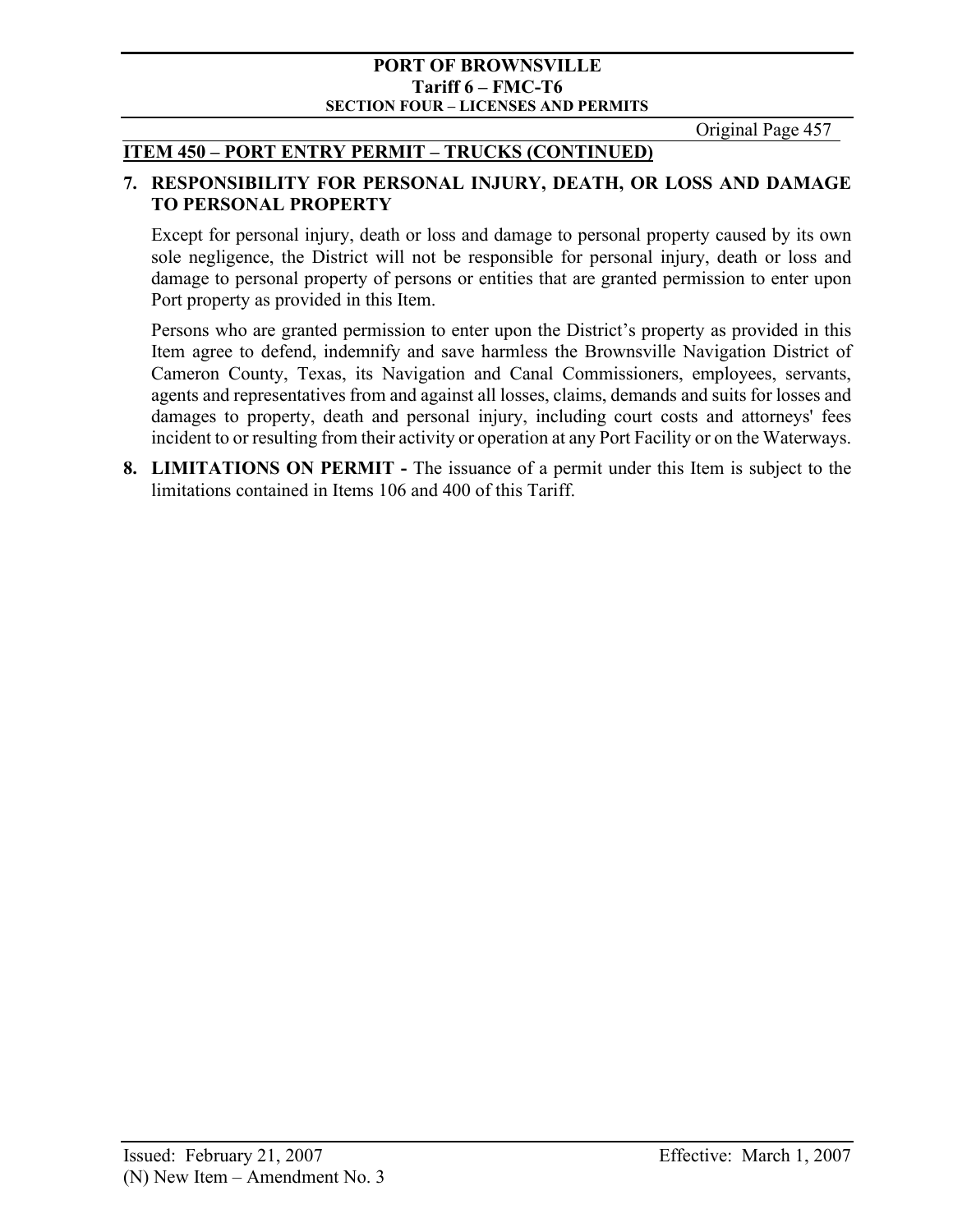### **PORT OF BROWNSVILLE Tariff 6 – FMC-T6 SECTION FOUR – LICENSES AND PERMITS**

First Revised Page 460 Cancels Original Page 460

# **ITEM 455 - LINE HANDLING PERMIT**

- **1. PERMIT REQUIRED** Line handling for mooring, unmooring and shifting commercial vessels at Brownsville Navigation District facilities, except the Fishing Harbor and leased facilities, shall be performed by Line Handling companies who have received a permit issued by the District.
- **2. LINE HANDLERS ARE INDEPENDENT CONTRACTORS** Line Handlers are independent contractors, who will be hired by the vessel. The Line Handler's, the Line Handler's insurers assume all liability for the actions of the Line Handlers selected to moor and unmoor the vessel. The District assumes no liability for the actions of the line handlers.
- **3. PERMIT APPLICATION** Line Handlers desiring to do business at the Port of Brownsville must request a Line Handling Permit from the District. Applications for a Line Handling Permit may be obtained from the Brownsville Navigation District's Director of Administrative Services. Permits are good for the period of one year. The Harbormaster's Office will maintain a listing of line handlers who have an effective permit.

# **4. LINE HANDLER INSURANCE**

- A. As a condition to obtaining a permit and subsequent renewals thereof, each person, firm, corporation or other business entity, acting as a Line Handler in or on the public wharves, docks, terminals, or facilities of the District, shall keep in full force and effect liability insurance covering its operations in or on the public wharves, docks, terminals, or facilities of the District.
- B. The insurance policy shall provide coverage for property and liability claims, both general liability and automobile liability, against the District due to damages caused by the actions of the Line Handler.
- C. The limits of liability shall not be less than \$2,000,000.00 per occurrence or per claim and shall name the District as an additional insured, with the provision that such coverage will not extend to actions resulting from the Port's own sole negligence. Each person, firm, corporation or other business entity providing Line Handing services shall also carry workmen's compensation (including but not limited to USL&H).
- D. All policies shall include a waiver of subrogation in favor of the District on all coverages. The policy or policies shall contain a clause that the insurer will not cancel or change the policy or policies without first giving the District sixty (60) days prior written notice.